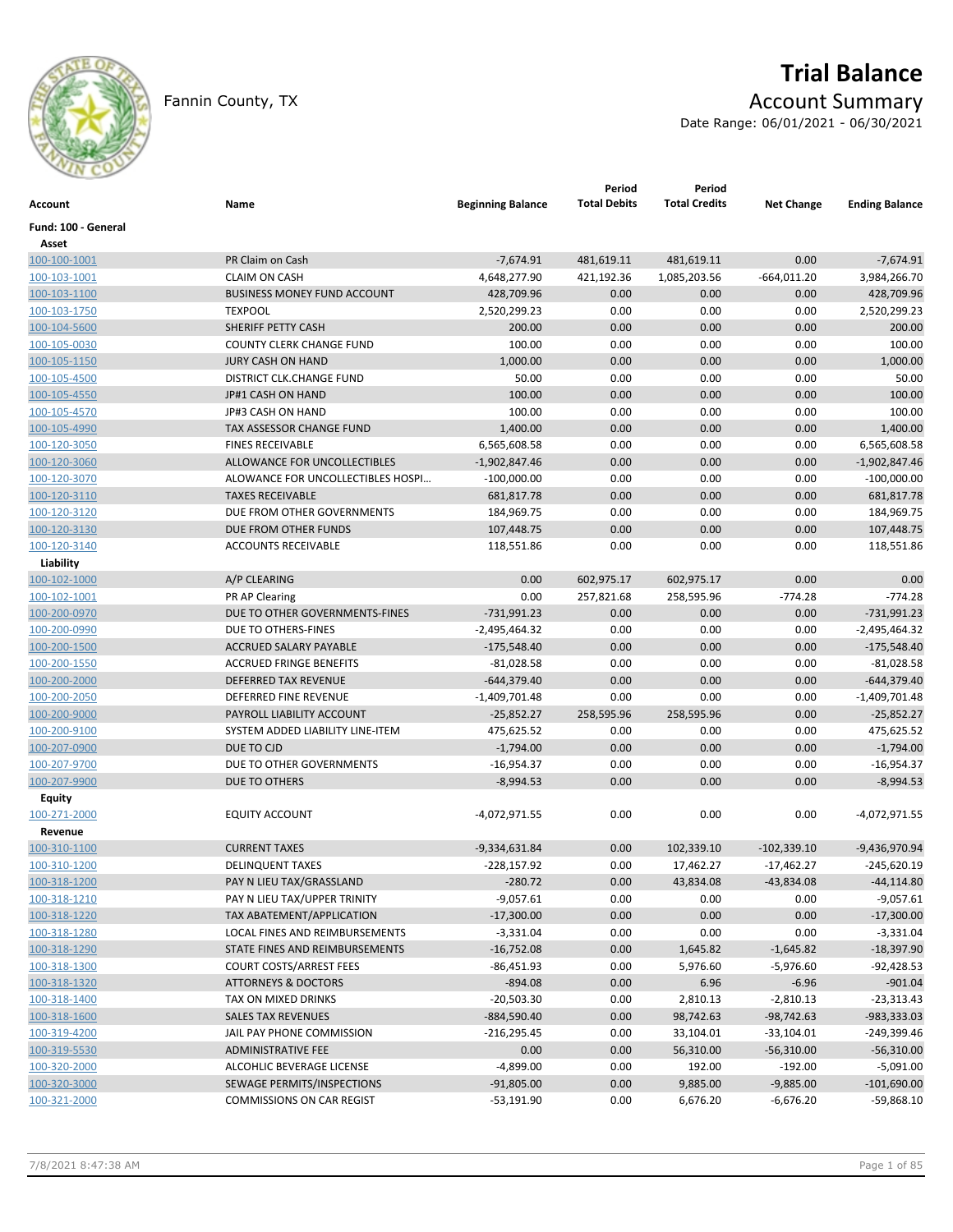| Account                      | Name                                                      | <b>Beginning Balance</b> | Period<br><b>Total Debits</b> | Period<br><b>Total Credits</b> | <b>Net Change</b> | <b>Ending Balance</b>    |
|------------------------------|-----------------------------------------------------------|--------------------------|-------------------------------|--------------------------------|-------------------|--------------------------|
| 100-321-2500                 | <b>COMMISSION ON CAR TITLES</b>                           | $-27.650.00$             | 0.00                          | 2,020.00                       | $-2,020.00$       | $-29.670.00$             |
| 100-321-2510                 | COMM.ON SALES TAX COLLECTIONS                             | $-274,620.56$            | 0.00                          | 0.00                           | 0.00              | $-274,620.56$            |
| 100-321-2520                 | <b>TOLL COLLECTIONS</b>                                   | $-554.24$                | 0.00                          | 0.00                           | 0.00              | $-554.24$                |
| 100-321-9010                 | <b>TAX CERTIFICATES</b>                                   | $-6,718.31$              | 0.00                          | 1,058.08                       | $-1,058.08$       | $-7,776.39$              |
| 100-330-4370                 | <b>INDIGENT DEFENSE GRANT</b>                             | $-30,195.50$             | 0.00                          | 0.00                           | 0.00              | $-30,195.50$             |
| 100-330-5590                 | <b>TEXAS VINE PROGRAM</b>                                 | $-13,940.27$             | 0.00                          | 0.00                           | 0.00              | $-13,940.27$             |
| 100-340-1350                 | <b>FAMILY PROTECTION FEE</b>                              | $-1,540.31$              | 0.00                          | 150.00                         | $-150.00$         | $-1,690.31$              |
| 100-340-4000                 | <b>COUNTY JUDGE FEES</b>                                  | $-144.00$                | 0.00                          | 0.00                           | 0.00              | $-144.00$                |
| 100-340-4030                 | <b>COUNTY CLERK FEES</b>                                  | $-46,916.33$             | 0.00                          | 0.00                           | 0.00              | $-46,916.33$             |
| 100-340-4500                 | <b>DISTRICT CLERK FEES</b>                                | $-47,249.26$             | 0.00                          | 4,998.68                       | $-4,998.68$       | $-52,247.94$             |
| 100-340-4550                 | J. P. #1 FEES                                             | $-7,774.61$              | 0.00                          | 0.00                           | 0.00              | $-7,774.61$              |
| 100-340-4560                 | J. P. #2 FEES                                             | $-1,426.75$              | 0.00                          | 0.00                           | 0.00              | $-1,426.75$              |
| 100-340-4570                 | J. P. #3 FEES                                             | $-3,946.63$              | 0.00                          | 0.00                           | 0.00              | $-3,946.63$              |
| 100-340-4750                 | <b>DISTRICT ATTORNEY FEES</b>                             | $-240.84$                | 0.00                          | 8.40                           | $-8.40$           | $-249.24$                |
| 100-340-4800                 | <b>BOND APPLICATION FEE</b>                               | $-500.00$                | 0.00                          | 0.00                           | 0.00              | $-500.00$                |
| 100-340-4840                 | <b>ELECTION REIMBURSEMENTS</b>                            | $-6,750.59$              | 0.00                          | 300.00                         | $-300.00$         | $-7,050.59$              |
| 100-340-5510                 | <b>CONSTABLE PCT. 1 FEES</b>                              | $-7,002.25$              | 0.00                          | 225.00                         | $-225.00$         | $-7,227.25$              |
| 100-340-5520                 | <b>CONSTABLE PCT. 2 FEES</b>                              | $-1,020.00$              | 0.00                          | 0.00                           | 0.00              | $-1,020.00$              |
| 100-340-5530                 | <b>CONSTABLE PCT. 3 FEES</b>                              | $-1,765.52$              | 0.00                          | 0.00                           | 0.00              | $-1,765.52$              |
| 100-340-5600                 | <b>SHERIFF FEES</b>                                       | $-14,993.87$             | 0.00                          | 688.14                         | $-688.14$         | $-15,682.01$             |
| 100-340-5730                 | <b>BOND SUPERVISION FEES</b>                              | $-63,005.00$             | 0.00                          | 11,742.00                      | $-11,742.00$      | $-74,747.00$             |
| 100-340-6000                 | D.C.6TH COURT OF APPEALS FEE                              | $-1,224.67$              | 0.00                          | 130.00                         | $-130.00$         | $-1,354.67$              |
| 100-340-6010                 | <b>C.C.6TH COURT OF APPEALS FEE</b>                       | $-165.00$                | 0.00                          | 0.00                           | 0.00              | $-165.00$                |
| 100-340-6520<br>100-340-6530 | <b>SUBDIVISION FEES</b><br><b>ZONING APPLICATION FEES</b> | $-4,925.00$<br>$-650.00$ | 0.00<br>0.00                  | 0.00<br>0.00                   | 0.00<br>0.00      | $-4,925.00$<br>$-650.00$ |
| 100-340-6540                 | FLOOD PLAIN DEVELOPMENT PERMIT                            | $-390.00$                | 0.00                          | 300.00                         | $-300.00$         | $-690.00$                |
| 100-340-6550                 | <b>BUILDING PERMITS</b>                                   | $-450.00$                | 0.00                          | 300.00                         | $-300.00$         | $-750.00$                |
| 100-350-4550                 | J. P. #1 FINES                                            | $-686.60$                | 0.00                          | 0.00                           | 0.00              | $-686.60$                |
| 100-352-2010                 | <b>BOND FORFEITURES</b>                                   | $-14.00$                 | 0.00                          | 0.00                           | 0.00              | $-14.00$                 |
| 100-360-1000                 | <b>INTEREST EARNINGS</b>                                  | $-4,217.50$              | 0.00                          | 0.06                           | $-0.06$           | $-4,217.56$              |
| 100-360-1100                 | <b>INTEREST EARNINGS BUSINESS MONEY FU</b>                | $-703.59$                | 0.00                          | 0.00                           | 0.00              | $-703.59$                |
| 100-364-1630                 | SALE OF EQUIPMENT                                         | $-14,600.09$             | 0.00                          | 0.00                           | 0.00              | $-14,600.09$             |
| 100-370-1000                 | <b>KFYN-RADIO TOWER RENT</b>                              | $-1,200.00$              | 0.00                          | 200.00                         | $-200.00$         | $-1,400.00$              |
| 100-370-1120                 | <b>TOBACCO SETTLEMENT</b>                                 | $-32,891.60$             | 0.00                          | 0.00                           | 0.00              | $-32,891.60$             |
| 100-370-1150                 | <b>RENT- VERIZON TOWER</b>                                | $-8,516.88$              | 0.00                          | 1,064.61                       | $-1,064.61$       | $-9,581.49$              |
| 100-370-1200                 | <b>CONTRIBUTION IHC TRUST</b>                             | $-16,749.44$             | 0.00                          | 0.00                           | 0.00              | $-16,749.44$             |
| 100-370-1300                 | <b>REFUNDS &amp; MISCELLANEOUS</b>                        | $-16,699.17$             | 0.00                          | 83.63                          | $-83.63$          | $-16,782.80$             |
| 100-370-1301                 | <b>IHC REIMBURSEMENTS</b>                                 | $-1,590.25$              | 0.00                          | 0.00                           | 0.00              | $-1,590.25$              |
| 100-370-1310                 | AUTOMOBILE INSURANCE LOSS PAYMEN                          | $-18,288.62$             | 0.00                          | 12,923.38                      | $-12,923.38$      | $-31,212.00$             |
| 100-370-1390                 | STATE JUROR REIMB.FEE                                     | $-2,550.00$              | 0.00                          | 0.00                           | 0.00              | $-2,550.00$              |
| 100-370-1420                 | <b>CULVERT PERMITTING PROCESS</b>                         | $-1,070.00$              | 0.00                          | 80.00                          | $-80.00$          | $-1,150.00$              |
| 100-370-1421                 | ROW PERMIT APPLICATION                                    | $-20.00$                 | 0.00                          | 0.00                           | 0.00              | $-20.00$                 |
| 100-370-1430                 | D.A.SALARY REIMB.                                         | $-27,499.98$             | 0.00                          | 0.00                           | 0.00              | $-27,499.98$             |
| 100-370-1460                 | SALE OF RECYCLED MATERIALS                                | $-29.40$                 | 0.00                          | 0.00                           | 0.00              | $-29.40$                 |
| 100-370-1470                 | UTILITIES REIMBURSEMENT                                   | $-8,374.19$              | 0.00                          | 885.77                         | $-885.77$         | $-9,259.96$              |
| 100-370-1510                 | ASST. DA LONGEVITY PAY                                    | $-4,200.00$              | 0.00                          | 0.00                           | 0.00              | $-4,200.00$              |
| 100-370-1620                 | <b>COURT REPORTER SERVICE FEE</b>                         | $-4,173.61$              | 0.00                          | 390.00                         | $-390.00$         | $-4,563.61$              |
| 100-370-4080                 | COUNTY WELLNESS PROGRAM                                   | $-2,520.00$              | 0.00                          | 0.00                           | 0.00              | $-2,520.00$              |
| 100-370-4100                 | CO CT AT LAW SUPPLEMENT                                   | $-63,000.00$             | 0.00                          | 0.00                           | 0.00              | $-63,000.00$             |
| 100-370-4170                 | <b>EMS ALLOCATION</b>                                     | $-600,000.00$            | 0.00                          | 0.00                           | 0.00              | $-600,000.00$            |
| 100-370-4320                 | PROCEEDS OF SALE OF LIVESTOCK                             | $-24.32$                 | 0.00                          | 4,227.25                       | $-4,227.25$       | $-4,251.57$              |
| 100-370-4500                 | DIST. CLK. PASSPORT PHOTO                                 | $-70.00$                 | 0.00                          | 0.00                           | 0.00              | $-70.00$                 |
| 100-370-4530                 | REIMB.CEC ODYSSEY SAAS                                    | $-20,311.76$             | 0.00                          | 0.00                           | 0.00              | $-20,311.76$             |
| 100-370-5620                 | STATE REIMB.OFFENDER TRANSPORT                            | $-10,049.50$             | 0.00                          | 0.00                           | 0.00              | $-10,049.50$             |
| Expense                      |                                                           |                          |                               |                                |                   |                          |
| 100-400-1010                 | SALARY ELECTED OFFICIAL                                   | 46,508.04                | 5,167.56                      | 0.00                           | 5,167.56          | 51,675.60                |
| 100-400-1050                 | SALARY SECRETARY                                          | 21,337.55                | 2,370.84                      | 0.00                           | 2,370.84          | 23,708.39                |
| 100-400-2010                 | SOCIAL SECURITY TAXES                                     | 4,507.89                 | 502.74                        | 0.00                           | 502.74            | 5,010.63                 |
| 100-400-2020                 | <b>GROUP HEALTH INSURANCE</b>                             | 8,363.84                 | 1,045.48                      | 0.00                           | 1,045.48          | 9,409.32                 |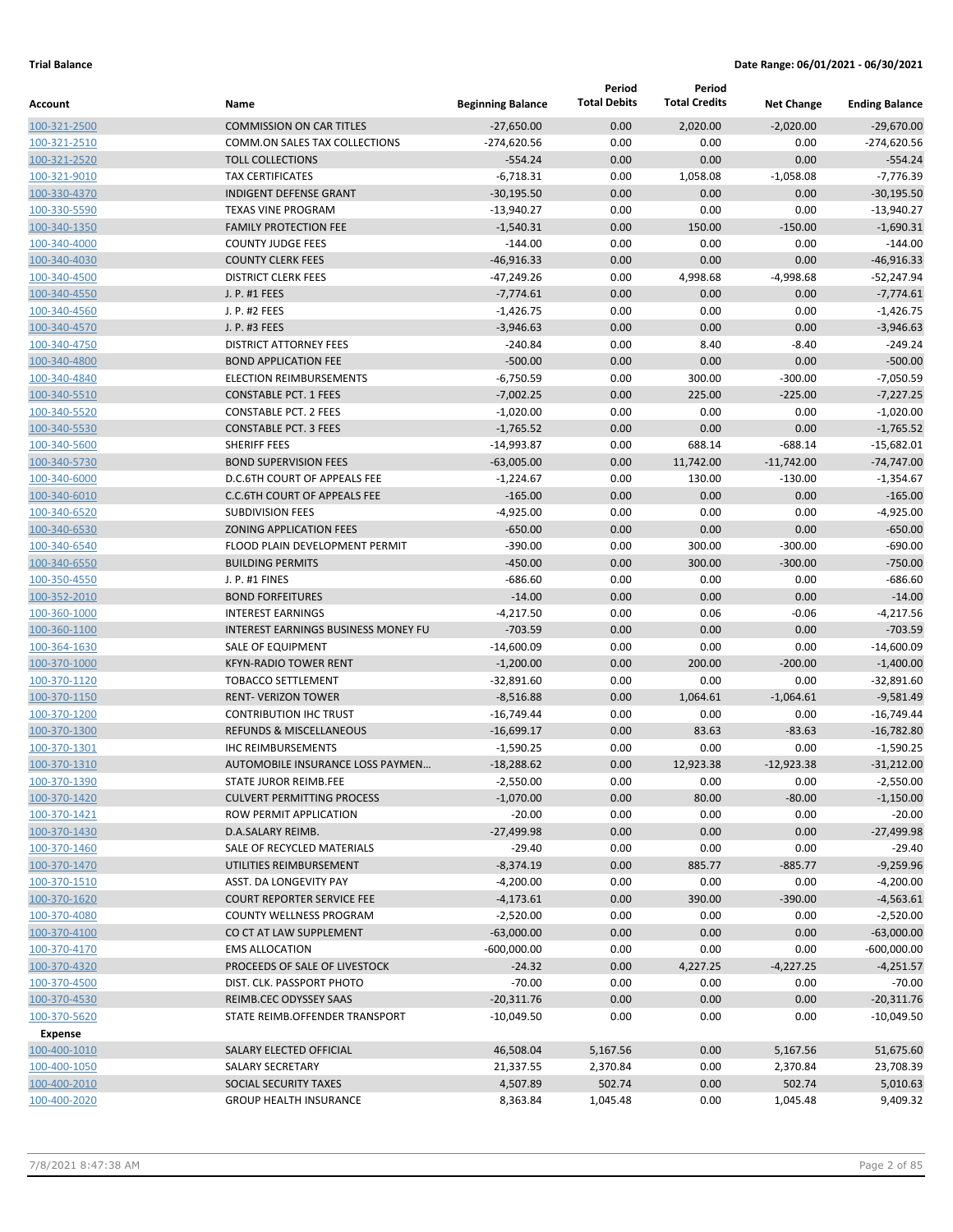|              |                                  |                          | Period              | Period               |                   |                       |
|--------------|----------------------------------|--------------------------|---------------------|----------------------|-------------------|-----------------------|
| Account      | Name                             | <b>Beginning Balance</b> | <b>Total Debits</b> | <b>Total Credits</b> | <b>Net Change</b> | <b>Ending Balance</b> |
| 100-400-2030 | <b>RETIREMENT</b>                | 8,362.65                 | 959.28              | 0.00                 | 959.28            | 9,321.93              |
| 100-400-2040 | <b>WORKERS' COMPENSATION</b>     | 144.04                   | 144.04              | 0.00                 | 144.04            | 288.08                |
| 100-400-2050 | <b>MEDICARE TAX</b>              | 1,054.27                 | 117.58              | 0.00                 | 117.58            | 1,171.85              |
| 100-400-2250 | <b>TRAVEL ALLOWANCE</b>          | 2,800.00                 | 350.00              | 0.00                 | 350.00            | 3,150.00              |
| 100-400-3100 | <b>OFFICE SUPPLIES</b>           | 332.35                   | 0.00                | 0.00                 | 0.00              | 332.35                |
| 100-400-3110 | POSTAGE                          | 2.40                     | 0.00                | 0.00                 | 0.00              | 2.40                  |
| 100-400-4270 | OUT OF COUNTY TRAVEL/TRAINING    | 505.00                   | 0.00                | 0.00                 | 0.00              | 505.00                |
| 100-400-4680 | JUVENILE BOARD SALARY            | 1,600.00                 | 200.00              | 0.00                 | 200.00            | 1,800.00              |
| 100-400-4810 | <b>DUES</b>                      | 395.00                   | 0.00                | 0.00                 | 0.00              | 395.00                |
| 100-401-4030 | <b>TCOG RURAL ADDRESSING</b>     | 23,000.00                | 0.00                | 0.00                 | 0.00              | 23,000.00             |
| 100-403-1010 | SALARY ELECTED OFFICIAL          | 40,318.56                | 4,479.84            | 0.00                 | 4,479.84          | 44,798.40             |
| 100-403-1030 | SALALRY CHIEF DEPUTY             | 14,293.94                | 2,382.33            | 0.00                 | 2,382.33          | 16,676.27             |
| 100-403-1040 | <b>SALARY DEPUTIES</b>           | 103,231.44               | 10,382.23           | 0.00                 | 10,382.23         | 113,613.67            |
| 100-403-1070 | <b>SALARY PART-TIME</b>          | 12,864.00                | 1,392.00            | 0.00                 | 1,392.00          | 14,256.00             |
| 100-403-2010 | SOCIAL SECURITY TAXES            | 10,327.01                | 1,114.95            | 0.00                 | 1,114.95          | 11,441.96             |
| 100-403-2020 | <b>GROUP HEALTH INSURANCE</b>    | 56,964.32                | 7,120.54            | 0.00                 | 7,120.54          | 64,084.86             |
| 100-403-2030 | <b>RETIREMENT</b>                | 20,199.45                | 2,210.29            | 0.00                 | 2,210.29          | 22,409.74             |
| 100-403-2040 | <b>WORKERS COMPENSATION</b>      | 353.98                   | 353.98              | 0.00                 | 353.98            | 707.96                |
| 100-403-2050 | <b>MEDICARE TAX</b>              | 2,325.93                 | 260.76              | 0.00                 | 260.76            | 2,586.69              |
| 100-403-3100 | <b>OFFICE SUPPLIES</b>           | 2,977.00                 | 128.96              | 0.00                 | 128.96            | 3,105.96              |
| 100-403-3110 | <b>POSTAGE</b>                   | 649.33                   | 123.61              | 0.00                 | 123.61            | 772.94                |
| 100-403-4270 | OUT OF COUNTY TRAVEL/TRAINING    | 589.68                   | 850.00              | 0.00                 | 850.00            | 1,439.68              |
| 100-403-4350 | <b>PRINTING</b>                  | 1,363.16                 | 66.00               | 0.00                 | 66.00             | 1,429.16              |
| 100-403-4800 | <b>BOND</b>                      | 157.50                   | 0.00                | 0.00                 | 0.00              | 157.50                |
| 100-403-4810 | <b>DUES</b>                      | 175.00                   | 0.00                | 0.00                 | 0.00              | 175.00                |
| 100-403-5720 | OFFICE EQUIPMENT                 | 228.26                   | 0.00                | 0.00                 | 0.00              | 228.26                |
| 100-404-1090 | SALARY-ELECTION WORKERS          | 20,605.00                | 0.00                | 0.00                 | 0.00              | 20,605.00             |
| 100-404-2010 | SOCIAL SECURITY TAXES            | 100.09                   | 0.00                | 0.00                 | 0.00              | 100.09                |
| 100-404-2050 | <b>MEDICARE TAX</b>              | $-5.51$                  | 0.00                | 0.00                 | 0.00              | $-5.51$               |
| 100-404-3100 | <b>ELECTION SUPPLIES</b>         | 4,745.59                 | 0.00                | 0.00                 | 0.00              | 4,745.59              |
| 100-404-3110 | <b>POSTAGE</b>                   | 2,189.91                 | 208.32              | 0.00                 | 208.32            | 2,398.23              |
| 100-404-4210 | <b>ELECTION INTERNET</b>         | 797.85                   | 113.97              | 0.00                 | 113.97            | 911.82                |
| 100-404-4270 | ELECTION TRAVEL/TRAINING         | 315.70                   | 0.00                | 0.00                 | 0.00              | 315.70                |
| 100-404-4300 | <b>BIDS AND NOTICES</b>          | 599.23                   | 0.00                | 0.00                 | 0.00              | 599.23                |
| 100-404-4420 | PROFESSIONAL SERVICE/TRANSLATOR  | 106.25                   | 0.00                | 0.00                 | 0.00              | 106.25                |
| 100-404-4810 | <b>DUES</b>                      | 300.00                   | 0.00                | 0.00                 | 0.00              | 300.00                |
| 100-404-4850 | ELECTION MAINT. AGREEMENT        | 14,661.00                | 0.00                | 0.00                 | 0.00              | 14,661.00             |
| 100-405-1020 | SALARY VETERANS' SERVICE OFFICER | 27,952.56                | 3,105.84            | 0.00                 | 3,105.84          | 31,058.40             |
| 100-405-2010 | SOCIAL SECURITY TAXES            | 1,709.20                 | 189.58              | 0.00                 | 189.58            | 1,898.78              |
| 100-405-2020 | <b>GROUP HEALTH INSURANCE</b>    | 8,137.76                 | 1,017.22            | 0.00                 | 1,017.22          | 9,154.98              |
| 100-405-2030 | RETIREMENT                       | 3,307.61                 | 368.36              | 0.00                 | 368.36            | 3,675.97              |
| 100-405-2040 | <b>WORKERS' COMPENSATION</b>     | 57.93                    | 57.93               | 0.00                 | 57.93             | 115.86                |
| 100-405-2050 | <b>MEDICARE TAX</b>              | 399.76                   | 44.34               | 0.00                 | 44.34             | 444.10                |
| 100-405-3100 | <b>OFFICE SUPPLIES</b>           | 112.73                   | 0.00                | 0.00                 | 0.00              | 112.73                |
| 100-406-1020 | SALARY-EMERGENCY MANAGEMENT CO   | 23,000.55                | 2,555.62            | 0.00                 | 2,555.62          | 25,556.17             |
| 100-406-2010 | SOCIAL SECURITY TAXES            | 1,425.96                 | 158.44              | 0.00                 | 158.44            | 1,584.40              |
| 100-406-2020 | <b>GROUP HEALTH INSURANCE</b>    | 10,172.20                | 1,017.22            | 0.00                 | 1,017.22          | 11,189.42             |
| 100-406-2030 | RETIREMENT                       | 2,721.60                 | 303.10              | 0.00                 | 303.10            | 3,024.70              |
| 100-406-2040 | <b>WORKERS' COMPENSATION</b>     | 48.42                    | 48.42               | 0.00                 | 48.42             | 96.84                 |
| 100-406-2050 | <b>MEDICARE TAX</b>              | 333.54                   | 37.06               | 0.00                 | 37.06             | 370.60                |
| 100-406-3100 | <b>OFFICE SUPPLIES</b>           | 110.98                   | 0.00                | 0.00                 | 0.00              | 110.98                |
| 100-406-3300 | AUTO EXPENSE-GAS & OIL           | 393.36                   | 120.79              | 0.00                 | 120.79            | 514.15                |
| 100-406-4200 | SATELLITE TELEPHONE              | 175.59                   | 0.00                | 0.00                 | 0.00              | 175.59                |
| 100-406-4210 | <b>EMERGENCY INTERNET</b>        | 265.97                   | 37.99               | 0.00                 | 37.99             | 303.96                |
| 100-406-4540 | R&M AUTO                         | 727.75                   | 0.00                | 0.00                 | 0.00              | 727.75                |
| 100-406-4870 | TRAILER/AUTO INSURANCE           | 619.00                   | 0.00                | 0.00                 | 0.00              | 619.00                |
| 100-406-4890 | CODE RED EARLY WARNING SYSTEM    | 13,406.40                | 0.00                | 0.00                 | 0.00              | 13,406.40             |
| 100-406-5750 | PURCHASE OF AUTOMOBILES          | 34,400.67                | 0.00                | 0.00                 | 0.00              | 34,400.67             |
| 100-409-2040 | <b>WORKERS' COMPENSATION</b>     | 365.35                   | 365.35              | 0.00                 | 365.35            | 730.70                |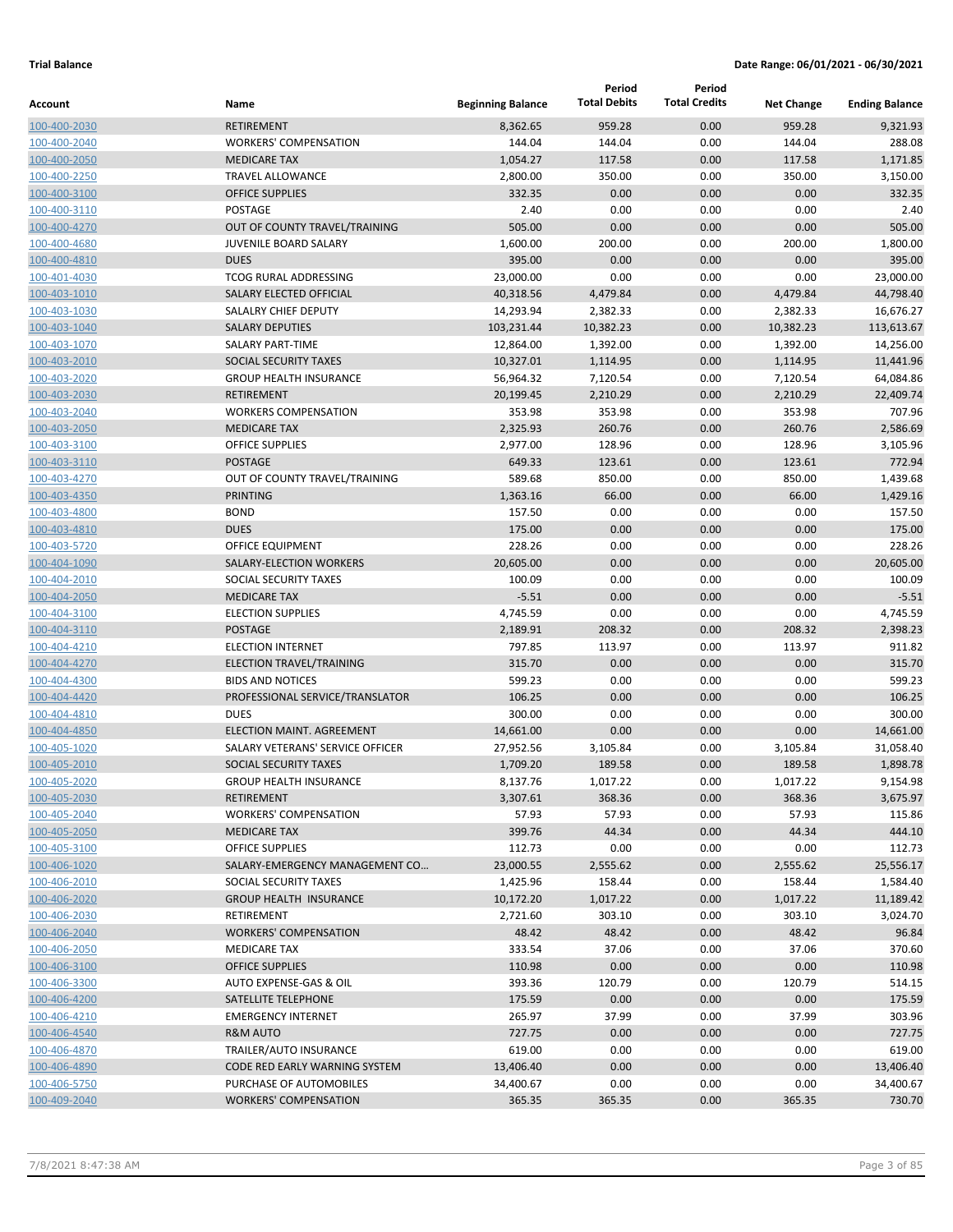|              |                                       |                          | Period              | Period               |                   |                       |
|--------------|---------------------------------------|--------------------------|---------------------|----------------------|-------------------|-----------------------|
| Account      | Name                                  | <b>Beginning Balance</b> | <b>Total Debits</b> | <b>Total Credits</b> | <b>Net Change</b> | <b>Ending Balance</b> |
| 100-409-2060 | UNEMPLOYMENT EXPENSE                  | 6,413.50                 | 0.00                | 0.00                 | 0.00              | 6,413.50              |
| 100-409-3990 | <b>CLAIMS SETTLEMENTS</b>             | 1,000.00                 | 0.00                | 0.00                 | 0.00              | 1,000.00              |
| 100-409-4000 | <b>LEGAL FEES</b>                     | 110.31                   | 0.00                | 0.00                 | 0.00              | 110.31                |
| 100-409-4010 | <b>AUDIT EXPENSE</b>                  | 0.00                     | 49,000.00           | 0.00                 | 49,000.00         | 49,000.00             |
| 100-409-4040 | 911 EMERGENCY SERVICE                 | 6,687.75                 | 0.00                | 0.00                 | 0.00              | 6,687.75              |
| 100-409-4060 | <b>TAX APPRAISAL DISTRICT</b>         | 258,208.00               | 133,018.16          | 0.00                 | 133,018.16        | 391,226.16            |
| 100-409-4080 | <b>COUNTY WELLNESS PROGRAM</b>        | 504.94                   | 697.30              | 0.00                 | 697.30            | 1,202.24              |
| 100-409-4300 | <b>BIDS &amp; NOTICES</b>             | 1,462.96                 | 217.40              | 0.00                 | 217.40            | 1,680.36              |
| 100-409-4502 | <b>LAWN MAINTENANCE</b>               | 0.00                     | 525.00              | 0.00                 | 525.00            | 525.00                |
| 100-409-4810 | <b>DUES</b>                           | 6,893.67                 | 0.00                | 0.00                 | 0.00              | 6,893.67              |
| 100-409-4830 | PUBLIC OFFICIALS INS.                 | 14,225.80                | 0.00                | 0.00                 | 0.00              | 14,225.80             |
| 100-409-4840 | <b>GENERAL LIABILITY INSURANCE</b>    | 7,252.00                 | 0.00                | 0.00                 | 0.00              | 7,252.00              |
| 100-409-4890 | <b>COURT COSTS/ARREST FEES</b>        | 87,580.42                | 170.19              | 0.00                 | 170.19            | 87,750.61             |
| 100-409-4920 | <b>6TH COURT OF APPEALS FEE</b>       | 1,277.36                 | 0.00                | 0.00                 | 0.00              | 1,277.36              |
| 100-409-4940 | <b>TCEO PERMITS ENVIRONMENTAL DEV</b> | 2,280.00                 | 0.00                | 0.00                 | 0.00              | 2,280.00              |
| 100-409-4990 | <b>BANK SERVICE FEES</b>              | 5,651.00                 | 700.00              | 0.00                 | 700.00            | 6,351.00              |
| 100-410-1010 | SALARY ELECTED OFFICIAL               | 115,615.44               | 12,846.16           | 0.00                 | 12,846.16         | 128,461.60            |
| 100-410-1030 | <b>SALARY COURT COORDINATOR</b>       | 22,679.42                | 2,519.93            | 0.00                 | 2,519.93          | 25,199.35             |
| 100-410-1100 | <b>SALARY COURT REPORTER</b>          | 43,428.96                | 4,380.76            | 0.00                 | 4,380.76          | 47,809.72             |
| 100-410-1300 | <b>BAILIFF</b>                        | 28,293.54                | 3,143.73            | 0.00                 | 3,143.73          | 31,437.27             |
| 100-410-2010 | SOCIAL SECURITY TAXES                 | 11,178.27                | 1,430.50            | 0.00                 | 1,430.50          | 12,608.77             |
| 100-410-2020 | <b>GROUP HEALTH INSURANCE</b>         | 28,724.58                | 3,590.58            | 0.00                 | 3,590.58          | 32,315.16             |
| 100-410-2030 | RETIREMENT                            | 24,983.01                | 2,738.54            | 0.00                 | 2,738.54          | 27,721.55             |
| 100-410-2040 | <b>WORKERS COMPENSATION</b>           | 445.61                   | 445.61              | 0.00                 | 445.61            | 891.22                |
| 100-410-2050 | <b>MEDICARE TAX</b>                   | 3,100.29                 | 334.58              | 0.00                 | 334.58            | 3,434.87              |
| 100-410-3100 | <b>OFFICE SUPPLIES</b>                | 250.21                   | 57.85               | 0.00                 | 57.85             | 308.06                |
| 100-410-3150 | <b>COPIER RENTAL</b>                  | 813.66                   | 104.24              | 0.00                 | 104.24            | 917.90                |
| 100-410-3190 | <b>JURY EXPENSE</b>                   | 0.00                     | 490.00              | 0.00                 | 490.00            | 490.00                |
| 100-410-4240 | <b>INDIGENT ATTORNEY FEES</b>         | 29,126.25                | 6,025.00            | 0.00                 | 6,025.00          | 35,151.25             |
| 100-410-4250 | <b>PROFESSIONAL SERVICES</b>          | 995.00                   | 75.00               | 0.00                 | 75.00             | 1,070.00              |
| 100-410-4380 | <b>COURT REPORTER EXPENSE</b>         | 1,050.00                 | 0.00                | 0.00                 | 0.00              | 1,050.00              |
| 100-410-4680 | <b>JUVENILE BOARD SALARY</b>          | 1,600.00                 | 200.00              | 0.00                 | 200.00            | 1,800.00              |
| 100-410-4800 | <b>BONDS</b>                          | 0.00                     | 102.50              | 0.00                 | 102.50            | 102.50                |
| 100-410-5740 | <b>TECHNOLOGY</b>                     | 3,000.00                 | 0.00                | 0.00                 | 0.00              | 3,000.00              |
| 100-425-3110 | <b>JURY POSTAGE</b>                   | 1,224.55                 | 431.97              | 0.00                 | 431.97            | 1,656.52              |
| 100-425-3140 | PETIT JURY EXPENSE                    | 2,340.00                 | 770.00              | 0.00                 | 770.00            | 3,110.00              |
| 100-425-4220 | REGIONAL INDIGENT DEFENSE PROGRAM     | 14,461.00                | 0.00                | 0.00                 | 0.00              | 14,461.00             |
| 100-425-4660 | <b>AUTOPSIES</b>                      | 34,194.75                | 11,553.75           | 0.00                 | 11,553.75         | 45,748.50             |
| 100-435-1030 | SALARY COURT COORDINATOR              | 26,289.24                | 2,921.02            | 0.00                 | 2,921.02          | 29,210.26             |
| 100-435-1100 | <b>SALARY COURT REPORTER</b>          | 60,831.99                | 6,815.58            | 0.00                 | 6,815.58          | 67,647.57             |
| 100-435-1300 | <b>BAILIFF</b>                        | 28,936.45                | 3,215.16            | 0.00                 | 3,215.16          | 32,151.61             |
| 100-435-2010 | <b>SOCIAL SECURITY</b>                | 7,166.41                 | 772.57              | 0.00                 | 772.57            | 7,938.98              |
| 100-435-2020 | <b>GROUP HEALTH INSURANCE</b>         | 24,413.28                | 3,051.66            | 0.00                 | 3,051.66          | 27,464.94             |
| 100-435-2030 | <b>RETIREMENT</b>                     | 14,017.09                | 1,571.66            | 0.00                 | 1,571.66          | 15,588.75             |
| 100-435-2040 | <b>WORKERS COMPENSATION</b>           | 241.57                   | 241.57              | 0.00                 | 241.57            | 483.14                |
| 100-435-2050 | <b>MEDICARE TAX</b>                   | 1,676.13                 | 180.70              | 0.00                 | 180.70            | 1,856.83              |
| 100-435-3100 | OFFICE SUPPLIES                       | 862.28                   | 7.98                | 0.00                 | 7.98              | 870.26                |
| 100-435-3110 | POSTAGE                               | 210.84                   | 108.63              | 0.00                 | 108.63            | 319.47                |
| 100-435-3120 | <b>DISTRICT JURY SUPPLIES</b>         | 182.70                   | 130.30              | 0.00                 | 130.30            | 313.00                |
| 100-435-3520 | <b>GPS/SCRAM MONITORS</b>             | 948.00                   | 0.00                | 0.00                 | 0.00              | 948.00                |
| 100-435-3950 | <b>BAILIFF UNIFORMS</b>               | 0.00                     | 173.96              | 0.00                 | 173.96            | 173.96                |
| 100-435-4270 | OUT OF CO TRAVEL/TRAINING             | 1,715.08                 | 568.40              | 0.00                 | 568.40            | 2,283.48              |
| 100-435-4320 | ATTORNEY FEES JUVENILE                | 2,817.50                 | 0.00                | 0.00                 | 0.00              | 2,817.50              |
| 100-435-4340 | APPEAL COURT TRANSCRIPTS              | 1,276.00                 | 913.00              | 0.00                 | 913.00            | 2,189.00              |
| 100-435-4350 | ATTORNEYS FEES APPEALS CT             | 2,710.00                 | 0.00                | 0.00                 | 0.00              | 2,710.00              |
| 100-435-4360 | ATTORNEY FEES- CPS CASES              | 205,261.03               | 10,703.80           | 0.00                 | 10,703.80         | 215,964.83            |
| 100-435-4370 | <b>ATTORNEY FEES</b>                  | 120,204.52               | 24,246.90           | 0.00                 | 24,246.90         | 144,451.42            |
| 100-435-4380 | <b>COURT REPORTER EXPENSE</b>         | 3,500.50                 | 0.00                | 0.00                 | 0.00              | 3,500.50              |
| 100-435-4420 | OTHER PROFESSIONAL SERV.              | 10,688.75                | 920.75              | 0.00                 | 920.75            | 11,609.50             |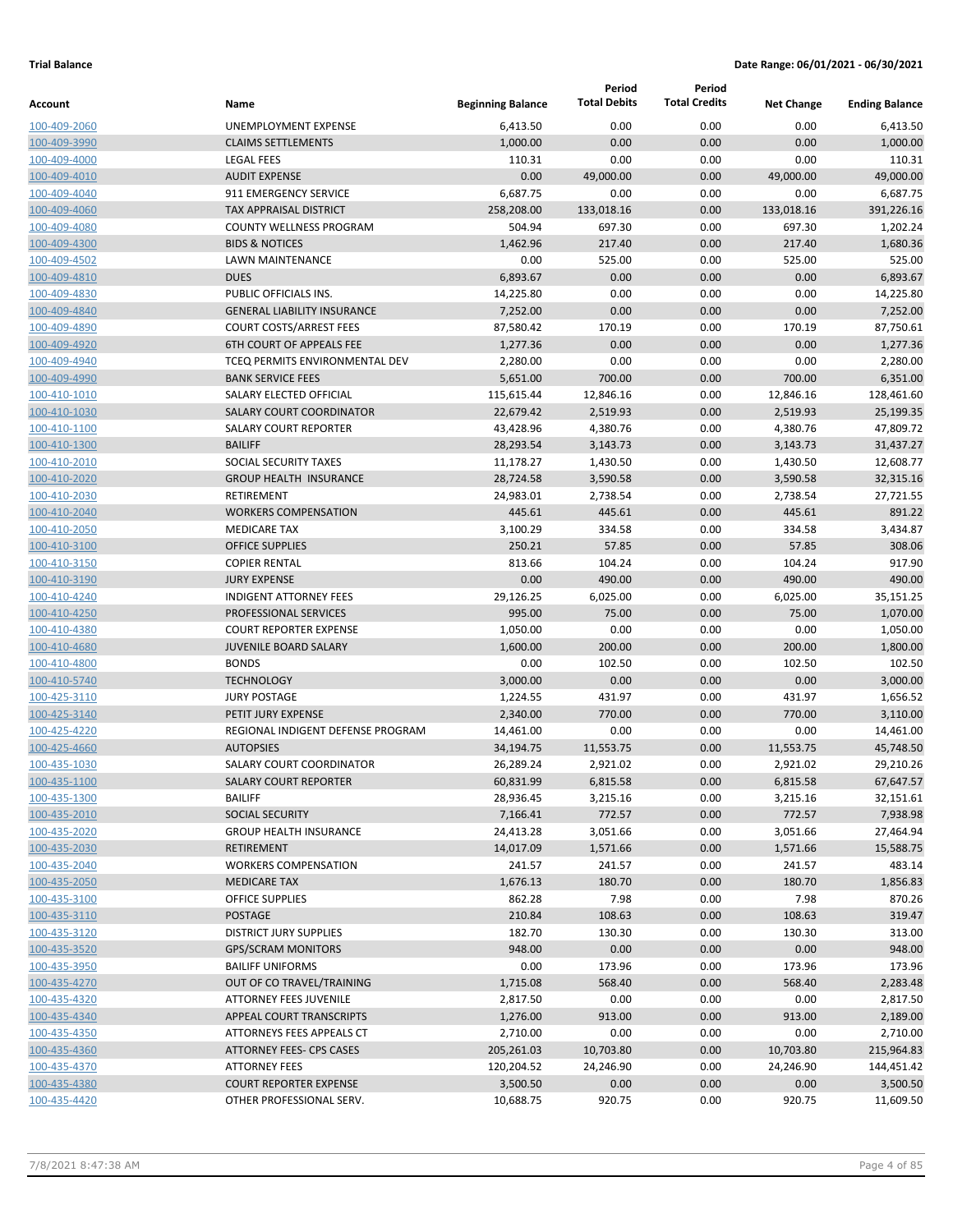|                              |                                                         |                          | Period<br><b>Total Debits</b> | Period<br><b>Total Credits</b> |                      |                        |
|------------------------------|---------------------------------------------------------|--------------------------|-------------------------------|--------------------------------|----------------------|------------------------|
| Account                      | Name                                                    | <b>Beginning Balance</b> |                               |                                | <b>Net Change</b>    | <b>Ending Balance</b>  |
| 100-435-4530                 | <b>COMPUTER SOFTWARE</b>                                | 1,537.50                 | 0.00                          | 0.00                           | 0.00                 | 1,537.50               |
| 100-435-4670                 | <b>VISITING JUDGE</b>                                   | 36.96                    | 0.00                          | 0.00                           | 0.00                 | 36.96                  |
| 100-435-4680                 | <b>JUVENILE BOARD SALARY</b>                            | 2,400.00                 | 300.00                        | 0.00                           | 300.00               | 2,700.00               |
| 100-435-4810                 | <b>DUES</b>                                             | 70.00                    | 0.00                          | 0.00                           | 0.00                 | 70.00                  |
| 100-450-1010                 | SALARY ELECTED OFFICIAL                                 | 40,678.56                | 4,519.84                      | 0.00                           | 4,519.84             | 45,198.40              |
| 100-450-1030                 | SALARY CHIEF DEPUTY                                     | 28,167.82                | 3,160.50                      | 0.00                           | 3,160.50             | 31,328.32              |
| 100-450-1040                 | <b>SALARIES DEPUTIES</b>                                | 119,963.75               | 13,287.68                     | 0.00                           | 13,287.68            | 133,251.43             |
| 100-450-1070                 | <b>SALARY PART-TIME</b><br><b>SOCIAL SECURITY TAXES</b> | 15,777.00                | 1,392.00                      | 0.00                           | 1,392.00             | 17,169.00              |
| 100-450-2010                 | <b>GROUP HEALTH INSURANCE</b>                           | 12,011.82                | 1,304.83<br>7,958.04          | 0.00<br>0.00                   | 1,304.83             | 13,316.65<br>72,639.58 |
| 100-450-2020                 | <b>RETIREMENT</b>                                       | 64,681.54<br>24,208.97   | 2,651.93                      | 0.00                           | 7,958.04<br>2,651.93 | 26,860.90              |
| 100-450-2030<br>100-450-2040 | <b>WORKERS COMPENSATION</b>                             | 435.63                   | 435.63                        | 0.00                           | 435.63               | 871.26                 |
| 100-450-2050                 | <b>MEDICARE TAX</b>                                     | 2,809.35                 | 305.17                        | 0.00                           | 305.17               | 3,114.52               |
| 100-450-3100                 | <b>OFFICE SUPPLIES</b>                                  | 2,041.42                 | 75.68                         | 0.00                           | 75.68                | 2,117.10               |
| 100-450-3110                 | <b>POSTAGE</b>                                          | 1,488.48                 | 250.26                        | 0.00                           | 250.26               | 1,738.74               |
| 100-450-4270                 | OUT OF COUNTY TRAVEL/TRAINING                           | 1,497.83                 | 0.00                          | 0.00                           | 0.00                 | 1,497.83               |
| 100-450-4800                 | <b>BONDS</b>                                            | 140.00                   | 0.00                          | 0.00                           | 0.00                 | 140.00                 |
| 100-450-4810                 | <b>DUES</b>                                             | 175.00                   | 0.00                          | 0.00                           | 0.00                 | 175.00                 |
| 100-450-5720                 | OFFICE EQUIPMENT                                        | 198.65                   | 0.00                          | 0.00                           | 0.00                 | 198.65                 |
| 100-455-1010                 | SALARY ELECTED OFFICIAL                                 | 31,156.20                | 3,461.80                      | 0.00                           | 3,461.80             | 34,618.00              |
| 100-455-1030                 | <b>SALARY CHIEF DEPUTY</b>                              | 27,646.73                | 3,071.86                      | 0.00                           | 3,071.86             | 30,718.59              |
| 100-455-1040                 | <b>SALARY DEPUTY</b>                                    | 19,496.18                | 2,166.24                      | 0.00                           | 2,166.24             | 21,662.42              |
| 100-455-2010                 | <b>SOCIAL SECURITY TAXES</b>                            | 4,905.81                 | 545.81                        | 0.00                           | 545.81               | 5,451.62               |
| 100-455-2020                 | <b>GROUP HEALTH INSURANCE</b>                           | 16,295.84                | 2,036.98                      | 0.00                           | 2,036.98             | 18,332.82              |
| 100-455-2030                 | <b>RETIREMENT</b>                                       | 9,347.94                 | 1,055.52                      | 0.00                           | 1,055.52             | 10,403.46              |
| 100-455-2040                 | <b>WORKERS' COMPENSATION</b>                            | 158.22                   | 158.22                        | 0.00                           | 158.22               | 316.44                 |
| 100-455-2050                 | <b>MEDICARE TAX</b>                                     | 1,147.44                 | 127.66                        | 0.00                           | 127.66               | 1,275.10               |
| 100-455-2250                 | <b>TRAVEL ALLOWANCE</b>                                 | 1,600.00                 | 200.00                        | 0.00                           | 200.00               | 1,800.00               |
| 100-455-3100                 | <b>OFFICE SUPPLIES</b>                                  | 334.31                   | 145.39                        | 0.00                           | 145.39               | 479.70                 |
| 100-455-3110                 | POSTAGE                                                 | 258.05                   | 8.54                          | 0.00                           | 8.54                 | 266.59                 |
| 100-455-4270                 | OUT OF COUNTY TRAVEL/TRAINING                           | 310.00                   | 185.00                        | 0.00                           | 185.00               | 495.00                 |
| 100-455-4350                 | PRINTING                                                | 105.00                   | 0.00                          | 0.00                           | 0.00                 | 105.00                 |
| 100-455-4800                 | <b>BOND</b>                                             | 91.00                    | 0.00                          | 0.00                           | 0.00                 | 91.00                  |
| 100-455-4810                 | <b>DUES</b>                                             | 60.00                    | 0.00                          | 0.00                           | 0.00                 | 60.00                  |
| 100-455-5720                 | <b>OFFICE EQUIPMENT</b>                                 | 27.99                    | 0.00                          | 0.00                           | 0.00                 | 27.99                  |
| 100-456-1010                 | SALARY ELECTED OFFICIAL                                 | 31,156.20                | 3,461.80                      | 0.00                           | 3,461.80             | 34,618.00              |
| 100-456-1030                 | <b>SALARY CHIEF DEPUTY</b>                              | 28,443.52                | 3,160.40                      | 0.00                           | 3,160.40             | 31,603.92              |
| 100-456-2010                 | SOCIAL SECURITY TAXES                                   | 3,794.42                 | 422.98                        | 0.00                           | 422.98               | 4,217.40               |
| 100-456-2020                 | <b>GROUP HEALTH INSURANCE</b>                           | 16,260.32                | 2,032.54                      | 0.00                           | 2,032.54             | 18,292.86              |
| 100-456-2030                 | RETIREMENT                                              | 7,135.25                 | 809.10                        | 0.00                           | 809.10               | 7,944.35               |
| 100-456-2040                 | <b>WORKERS' COMPENSATION</b>                            | 123.51                   | 123.51                        | 0.00                           | 123.51               | 247.02                 |
| 100-456-2050                 | <b>MEDICARE TAX</b>                                     | 887.38                   | 98.92                         | 0.00                           | 98.92                | 986.30                 |
| 100-456-2250                 | <b>TRAVEL ALLOWANCE</b>                                 | 1,600.00                 | 200.00                        | 0.00                           | 200.00               | 1,800.00               |
| 100-456-3100                 | OFFICE SUPPLIES                                         | 337.97                   | 0.00                          | 0.00                           | 0.00                 | 337.97                 |
| 100-456-3110                 | POSTAGE                                                 | 141.00                   | 0.00                          | 0.00                           | 0.00                 | 141.00                 |
| 100-456-4210                 | <b>INTERNET</b>                                         | 655.60                   | 81.95                         | 0.00                           | 81.95                | 737.55                 |
| 100-456-4270                 | OUT OF COUNTY TRAVEL/TRAINING                           | 723.00                   | 0.00                          | 0.00                           | 0.00                 | 723.00                 |
| 100-456-4600                 | <b>OFFICE RENTAL</b>                                    | 2,800.00                 | 350.00                        | 0.00                           | 350.00               | 3,150.00               |
| 100-456-4800                 | <b>BOND</b>                                             | 100.00                   | 0.00                          | 0.00                           | 0.00                 | 100.00                 |
| 100-456-4810                 | <b>DUES</b>                                             | 95.00                    | 0.00                          | 0.00                           | 0.00                 | 95.00                  |
| 100-456-5910                 | <b>ONLINE RESEARCH</b>                                  | 93.73                    | 0.00                          | 0.00                           | 0.00                 | 93.73                  |
| 100-457-1010                 | SALARY ELECTED OFFICIAL                                 | 31,156.20                | 3,461.80                      | 0.00                           | 3,461.80             | 34,618.00              |
| 100-457-1030                 | SALARY CHIEF DEPUTY                                     | 19,744.58                | 2,193.84                      | 0.00                           | 2,193.84             | 21,938.42              |
| 100-457-2010                 | SOCIAL SECURITY TAXES                                   | 3,255.14                 | 363.06                        | 0.00                           | 363.06               | 3,618.20               |
| 100-457-2020                 | <b>GROUP HEALTH INSURANCE</b>                           | 16,275.52                | 2,034.44                      | 0.00                           | 2,034.44             | 18,309.96              |
| 100-457-2030                 | RETIREMENT                                              | 6,105.89                 | 694.46                        | 0.00                           | 694.46               | 6,800.35               |
| 100-457-2040                 | <b>WORKERS' COMPENSATION</b>                            | 105.48                   | 105.48                        | 0.00                           | 105.48               | 210.96                 |
| 100-457-2050                 | <b>MEDICARE TAX</b>                                     | 761.38                   | 84.92                         | 0.00                           | 84.92                | 846.30                 |
| 100-457-2250                 | <b>TRAVEL ALLOWANCE</b>                                 | 1,600.00                 | 200.00                        | 0.00                           | 200.00               | 1,800.00               |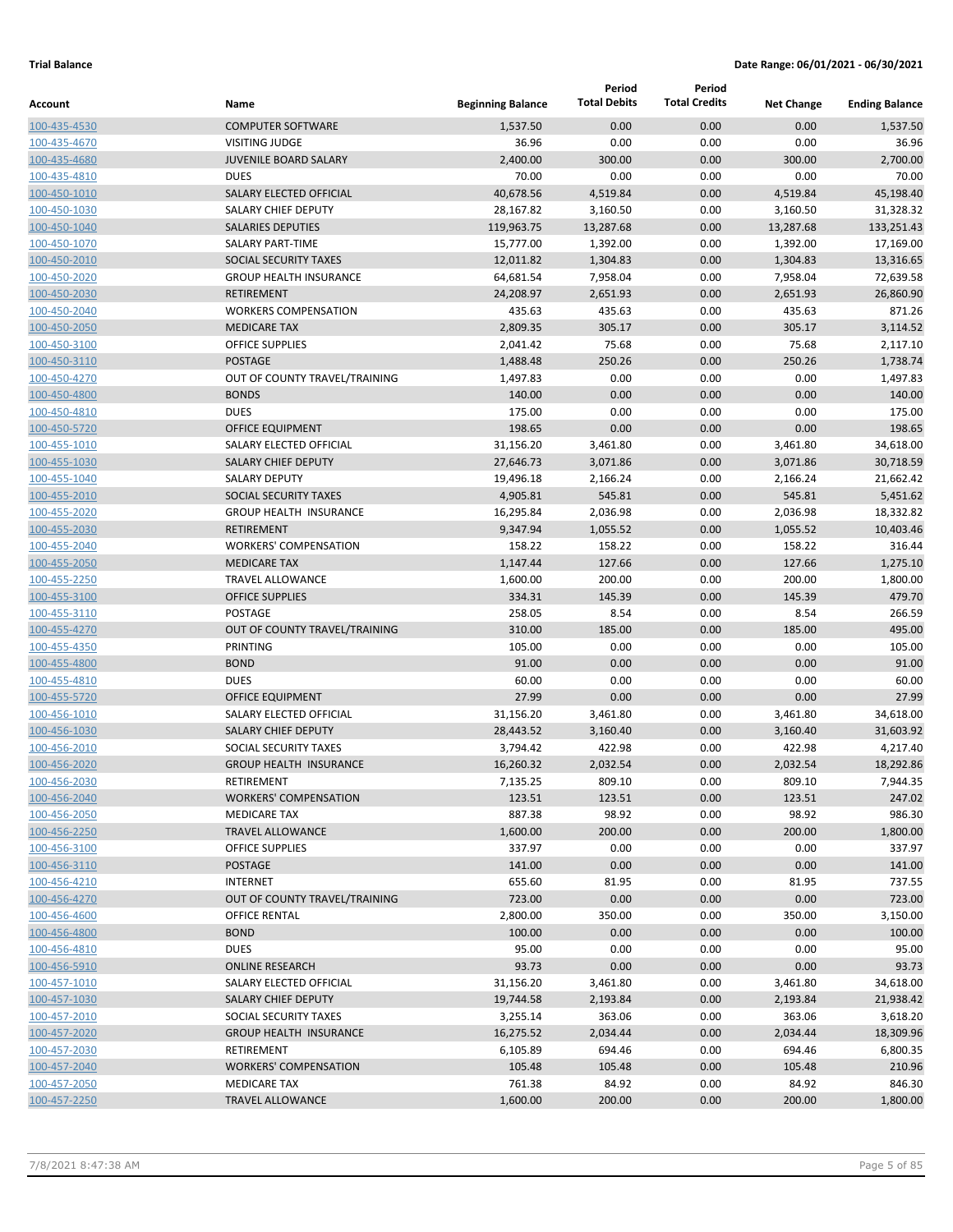|                              |                                                  |                          | Period              | Period               |                   |                       |
|------------------------------|--------------------------------------------------|--------------------------|---------------------|----------------------|-------------------|-----------------------|
| Account                      | Name                                             | <b>Beginning Balance</b> | <b>Total Debits</b> | <b>Total Credits</b> | <b>Net Change</b> | <b>Ending Balance</b> |
| 100-457-3100                 | <b>OFFICE SUPPLIES</b>                           | 43.78                    | 0.00                | 0.00                 | 0.00              | 43.78                 |
| 100-457-3110                 | <b>POSTAGE</b>                                   | 93.00                    | 0.00                | 0.00                 | 0.00              | 93.00                 |
| 100-457-4210                 | <b>INTERNET</b>                                  | 265.93                   | 37.99               | 0.00                 | 37.99             | 303.92                |
| 100-457-4270                 | OUT OF COUNTY TRAVEL/TRAINING                    | 543.44                   | 260.00              | 0.00                 | 260.00            | 803.44                |
| 100-457-4800                 | <b>BOND</b>                                      | 50.00                    | 0.00                | 0.00                 | 0.00              | 50.00                 |
| 100-457-4810                 | <b>DUES</b>                                      | 60.00                    | 0.00                | 0.00                 | 0.00              | 60.00                 |
| 100-475-1011                 | DA. SALARY SUPPLEMENT                            | 4,686.84                 | 520.76              | 0.00                 | 520.76            | 5,207.60              |
| 100-475-1012                 | DA SALARY REIMB. GC CH 46                        | 19,038.42                | 2,115.38            | 0.00                 | 2,115.38          | 21,153.80             |
| 100-475-1030                 | SALARY ASSISTANT D.A.                            | 212,712.38               | 23,622.97           | 0.00                 | 23,622.97         | 236,335.35            |
| 100-475-1031                 | <b>INVESTIGATOR</b>                              | 42,897.94                | 4,766.44            | 0.00                 | 4,766.44          | 47,664.38             |
| 100-475-1032                 | ASST. DA LONGEVITY PAY                           | 3,890.00                 | 500.00              | 0.00                 | 500.00            | 4,390.00              |
| 100-475-1050                 | <b>SALARIES SECRETARIES</b>                      | 126,182.88               | 13,839.80           | 0.00                 | 13,839.80         | 140,022.68            |
| 100-475-1051                 | <b>DISCOVERY CLERK</b>                           | 26,121.60                | 2,902.40            | 0.00                 | 2,902.40          | 29,024.00             |
| 100-475-1070                 | <b>SALARY PART-TIME</b>                          | 13,290.00                | 1,692.00            | 0.00                 | 1,692.00          | 14,982.00             |
| 100-475-2010                 | SOCIAL SECURITY TAXES                            | 27,046.16                | 2,999.17            | 0.00                 | 2,999.17          | 30,045.33             |
| 100-475-2020                 | <b>GROUP HEALTH INSURANCE</b>                    | 88,329.76                | 11,041.38           | 0.00                 | 11,041.38         | 99,371.14             |
| 100-475-2030                 | RETIREMENT                                       | 53,216.27                | 5,955.48            | 0.00                 | 5,955.48          | 59,171.75             |
| 100-475-2040                 | <b>WORKERS' COMPENSATION</b>                     | 601.99                   | 601.99              | 0.00                 | 601.99            | 1,203.98              |
| 100-475-2050                 | <b>MEDICARE TAX</b>                              | 6,325.54                 | 701.46              | 0.00                 | 701.46            | 7,027.00              |
| 100-475-2250                 | <b>TRAVEL ALLOWANCE</b>                          | 2,040.00                 | 255.00              | 0.00                 | 255.00            | 2,295.00              |
| 100-475-3100                 | <b>OFFICE SUPPLIES</b>                           | 4,284.32                 | 782.59              | 0.00                 | 782.59            | 5,066.91              |
| 100-475-3110                 | <b>POSTAGE</b>                                   | 722.04                   | 159.00              | 6.65                 | 152.35            | 874.39                |
| 100-475-3130                 | <b>GRAND JURY EXPENSE</b>                        | 3,337.16                 | 440.00              | 0.00                 | 440.00            | 3,777.16              |
| 100-475-3150                 | <b>COPIER EXPENSE</b>                            | 850.23                   | 107.27              | 0.00                 | 107.27            | 957.50                |
| 100-475-4270                 | OUT OF COUNTY TRAVEL/TRAINING                    | 3,104.78                 | 0.00                | 0.00                 | 0.00              | 3,104.78              |
| 100-475-4350                 | <b>PRINTING</b>                                  | 214.20                   | 0.00                | 0.00                 | 0.00              | 214.20                |
| 100-475-4380                 | <b>CT.REPORTER-TRANSCRIPTS</b>                   | 280.50                   | 0.00                | 0.00                 | 0.00              | 280.50                |
| 100-475-4650                 | PHYS.EVIDENCE ANALYSIS                           | 117.87                   | 0.00                | 0.00                 | 0.00              | 117.87                |
| 100-475-4800                 | <b>BOND</b>                                      | 276.50                   | 0.00                | 0.00                 | 0.00              | 276.50                |
| 100-475-4810                 | <b>DUES</b>                                      | 1,235.00                 | 240.00              | 0.00                 | 240.00            | 1,475.00              |
| 100-475-5900                 | <b>BOOKS</b>                                     | 615.00                   | 0.00                | 0.00                 | 0.00              | 615.00                |
| 100-475-5910                 | <b>ONLINE RESEARCH</b>                           | 5,276.86                 | 756.37              | 0.00                 | 756.37            | 6,033.23              |
| 100-495-1020                 | SALARY APPOINTED OFFICIAL                        | 51,077.34                | 5,675.26            | 0.00                 | 5,675.26          | 56,752.60             |
| 100-495-1030                 | <b>SALARIES ASSISTANTS</b>                       | 103,993.63               | 11,550.61           | 0.00                 | 11,550.61         | 115,544.24            |
| 100-495-2010                 | SOCIAL SECURITY TAXES                            | 8,899.24                 | 950.90              | 0.00                 | 950.90            | 9,850.14              |
| 100-495-2020                 | <b>GROUP HEALTH INSURANCE</b>                    | 32,551.04                | 4,068.88            | 0.00                 | 4,068.88          | 36,619.92             |
| 100-495-2030                 | <b>RETIREMENT</b><br><b>WORKERS COMPENSATION</b> | 18,349.22                | 2,042.98            | 0.00                 | 2,042.98          | 20,392.20             |
| 100-495-2040<br>100-495-2050 | <b>MEDICARE TAX</b>                              | 321.29<br>2,081.27       | 321.29<br>222.38    | 0.00<br>0.00         | 321.29<br>222.38  | 642.58<br>2,303.65    |
| 100-495-3100                 | <b>OFFICE SUPPLIES</b>                           | 117.99                   | 240.96              | 0.00                 | 240.96            | 358.95                |
| 100-495-4270                 | OUT OF COUNTY TRAVEL/TRAINING                    | 455.00                   | 0.00                | 0.00                 | 0.00              | 455.00                |
| 100-495-4800                 | <b>BOND</b>                                      | 329.00                   | 0.00                | 0.00                 | 0.00              | 329.00                |
| 100-495-4810                 | <b>DUES</b>                                      | 340.00                   | 0.00                | 0.00                 | 0.00              | 340.00                |
| 100-496-1020                 | SALARY PURCHASING AGENT                          | 36,868.73                | 4,096.53            | 0.00                 | 4,096.53          | 40,965.26             |
| 100-496-2010                 | SOCIAL SECURITY TAXES                            | 2,250.64                 | 249.96              | 0.00                 | 249.96            | 2,500.60              |
| 100-496-2020                 | <b>GROUP HEALTH INSURANCE</b>                    | 8,137.76                 | 1,017.22            | 0.00                 | 1,017.22          | 9,154.98              |
| 100-496-2030                 | RETIREMENT                                       | 4,362.56                 | 485.84              | 0.00                 | 485.84            | 4,848.40              |
| 100-496-2040                 | <b>WORKERS' COMPENSATION</b>                     | 76.41                    | 76.41               | 0.00                 | 76.41             | 152.82                |
| 100-496-2050                 | <b>MEDICARE TAX</b>                              | 526.35                   | 58.46               | 0.00                 | 58.46             | 584.81                |
| 100-496-3100                 | <b>OFFICE SUPPLIES</b>                           | 25.96                    | 0.00                | 0.00                 | 0.00              | 25.96                 |
| 100-496-4270                 | OUT OF COUNTY TRAVEL/TRAINING                    | 222.37                   | 0.00                | 0.00                 | 0.00              | 222.37                |
| 100-496-4800                 | <b>BOND</b>                                      | 93.00                    | 0.00                | 0.00                 | 0.00              | 93.00                 |
| 100-496-4810                 | <b>DUES</b>                                      | 265.00                   | 0.00                | 0.00                 | 0.00              | 265.00                |
| 100-497-1010                 | SALARY ELECTED OFFICIAL                          | 40,678.56                | 4,519.84            | 0.00                 | 4,519.84          | 45,198.40             |
| 100-497-2010                 | SOCIAL SECURITY TAXES                            | 2,069.58                 | 222.46              | 0.00                 | 222.46            | 2,292.04              |
| 100-497-2020                 | <b>GROUP HEALTH INSURANCE</b>                    | 8,130.72                 | 1,016.34            | 0.00                 | 1,016.34          | 9,147.06              |
| 100-497-2030                 | RETIREMENT                                       | 4,813.41                 | 536.06              | 0.00                 | 536.06            | 5,349.47              |
| 100-497-2040                 | <b>WORKERS' COMPENSATION</b>                     | 84.30                    | 84.30               | 0.00                 | 84.30             | 168.60                |
| 100-497-2050                 | <b>MEDICARE TAX</b>                              | 483.97                   | 52.02               | 0.00                 | 52.02             | 535.99                |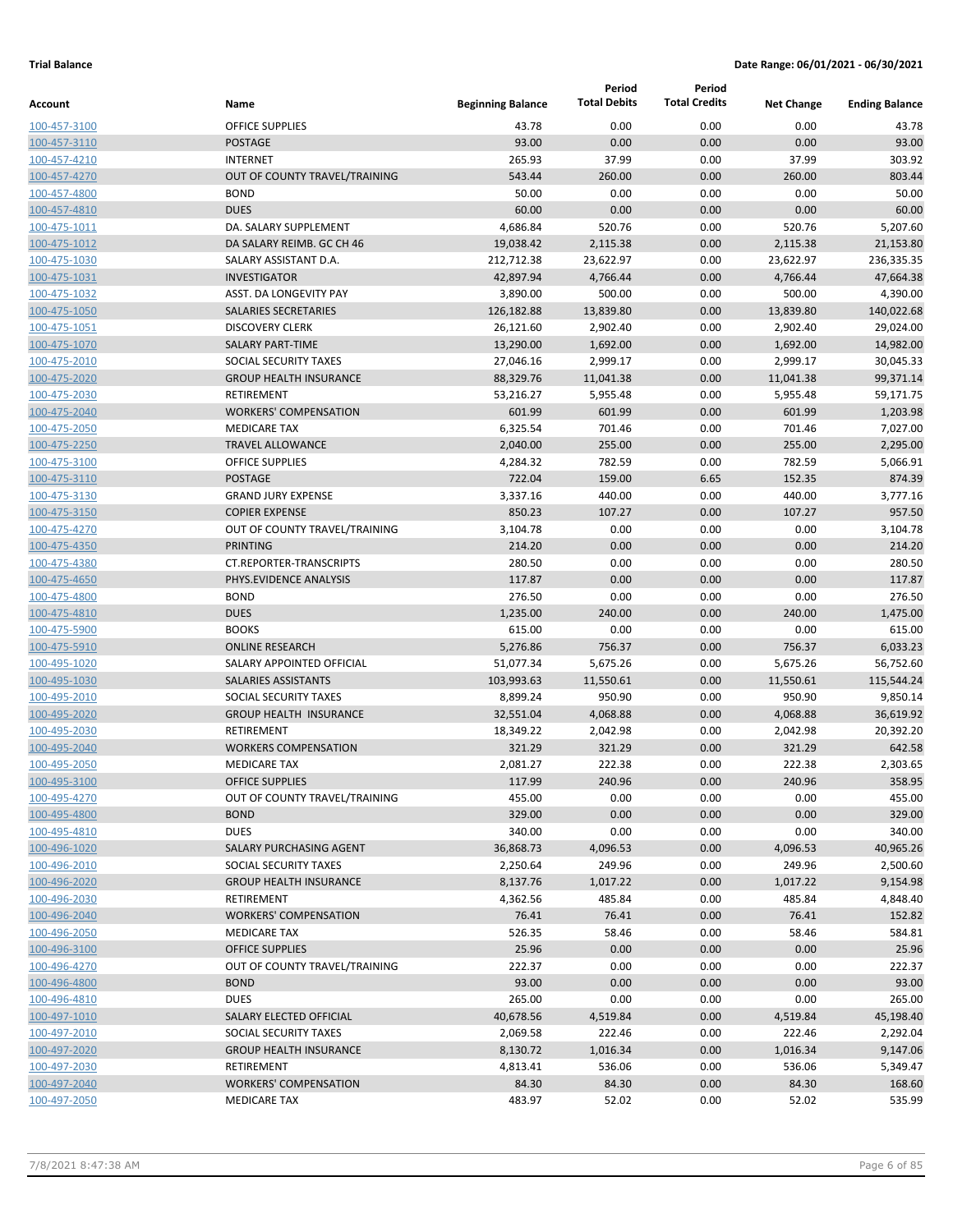|                              |                                            |                          | Period              | Period               |                   |                       |
|------------------------------|--------------------------------------------|--------------------------|---------------------|----------------------|-------------------|-----------------------|
| Account                      | Name                                       | <b>Beginning Balance</b> | <b>Total Debits</b> | <b>Total Credits</b> | <b>Net Change</b> | <b>Ending Balance</b> |
| 100-497-3100                 | <b>OFFICE SUPPLIES</b>                     | 218.49                   | 0.00                | 0.00                 | 0.00              | 218.49                |
| 100-497-4270                 | OUT OF COUNTY TRAVEL/TRAINING              | 555.00                   | 216.80              | 0.00                 | 216.80            | 771.80                |
| 100-497-4350                 | <b>PRINTING</b>                            | 60.00                    | 0.00                | 0.00                 | 0.00              | 60.00                 |
| 100-497-4810                 | <b>DUES</b>                                | 175.00                   | 0.00                | 0.00                 | 0.00              | 175.00                |
| 100-499-1010                 | SALARY ELECTED OFFICIAL                    | 40,678.56                | 4,519.84            | 0.00                 | 4,519.84          | 45,198.40             |
| 100-499-1030                 | SALARIES CHIEF DEPUTY                      | 29,265.52                | 3,251.72            | 0.00                 | 3,251.72          | 32,517.24             |
| 100-499-1040                 | <b>SALARIES DEPUTIES</b>                   | 70,910.47                | 7,878.95            | 0.00                 | 7,878.95          | 78,789.42             |
| 100-499-1070                 | <b>SALARY PART-TIME</b>                    | 1,365.72                 | 0.00                | 0.00                 | 0.00              | 1,365.72              |
| 100-499-2010                 | SOCIAL SECURITY TAXES                      | 8,519.34                 | 937.34              | 0.00                 | 937.34            | 9,456.68              |
| 100-499-2020                 | <b>GROUP HEALTH INSURANCE</b>              | 40,688.80                | 5,086.10            | 0.00                 | 5,086.10          | 45,774.90             |
| 100-499-2030                 | <b>RETIREMENT</b>                          | 16,828.60                | 1,856.16            | 0.00                 | 1,856.16          | 18,684.76             |
| 100-499-2040                 | <b>WORKERS COMPENSATION</b>                | 317.87                   | 317.87              | 0.00                 | 317.87            | 635.74                |
| 100-499-2050                 | <b>MEDICARE TAX</b>                        | 1,992.48                 | 219.22              | 0.00                 | 219.22            | 2,211.70              |
| 100-499-2251                 | LEONARD OFFICE TRAVEL                      | 55.22                    | 0.00                | 0.00                 | 0.00              | 55.22                 |
| 100-499-3100                 | <b>OFFICE SUPPLIES</b>                     | 656.40                   | 0.00                | 0.00                 | 0.00              | 656.40                |
| 100-499-3110                 | POSTAGE                                    | 1,573.52                 | 243.04              | 0.00                 | 243.04            | 1,816.56              |
| 100-499-3150                 | <b>COPIER EXPENSE</b>                      | 748.54                   | 97.23               | 0.00                 | 97.23             | 845.77                |
| 100-499-4270                 | OUT OF COUNTY TRAVEL/TRAINING              | 1,965.84                 | 797.60              | 0.00                 | 797.60            | 2,763.44              |
| 100-499-4600                 | <b>LEONARD OFFICE RENT</b>                 | 300.00                   | 0.00                | 0.00                 | 0.00              | 300.00                |
| 100-499-4800                 | <b>BOND</b>                                | 3,550.00                 | 0.00                | 0.00                 | 0.00              | 3,550.00              |
| 100-499-4810                 | <b>DUES</b>                                | 175.00                   | 0.00                | 0.00                 | 0.00              | 175.00                |
| 100-503-1020                 | SALARY-TECHNICIAN                          | 29,642.61                | 3,293.64            | 0.00                 | 3,293.64          | 32,936.25             |
| 100-503-1070                 | SALARY PART-TIME TECHNICIAN                | 6,646.91                 | 900.00              | 0.00                 | 900.00            | 7,546.91              |
| 100-503-2010                 | <b>SOCIAL SECURITY</b>                     | 1,647.88                 | 180.46              | 0.00                 | 180.46            | 1,828.34              |
| 100-503-2020                 | <b>GROUP HEALTH INSURANCE</b>              | 8,137.76                 | 1,017.22            | 0.00                 | 1,017.22          | 9,154.98              |
| 100-503-2030                 | RETIREMENT                                 | 3,524.12                 | 395.36              | 0.00                 | 395.36            | 3,919.48              |
| 100-503-2040                 | <b>WORKERS COMPENSATION</b>                | 63.24                    | 63.24               | 0.00                 | 63.24             | 126.48                |
| 100-503-2050                 | <b>MEDICARE TAX</b>                        | 385.36                   | 42.20               | 0.00                 | 42.20             | 427.56                |
| 100-503-2250                 | <b>TRAVEL ALLOWANCE</b>                    | 320.00<br>265.97         | 40.00               | 0.00                 | 40.00             | 360.00<br>303.98      |
| 100-503-4210                 | <b>EMERGENCY INTERNET</b>                  | 62.95                    | 38.01<br>0.00       | 0.00<br>0.00         | 38.01<br>0.00     | 62.95                 |
| 100-503-5720                 | <b>OFFICE EQUIPMENT</b>                    |                          | 3.00                | 0.00                 | 3.00              |                       |
| 100-503-5740                 | COMPUTER/WEB SOFTWARE                      | 3,544.29                 |                     |                      |                   | 3,547.29              |
| 100-503-5760<br>100-509-4750 | COUNTY COMPUTER REPLACEMENT<br>CONTINGENCY | 263.59<br>1,239.00       | 1,057.63<br>0.00    | 0.00<br>0.00         | 1,057.63<br>0.00  | 1,321.22<br>1,239.00  |
| 100-510-1070                 | <b>SALARY PART-TIME</b>                    | 12,576.96                | 1,392.00            | 0.00                 | 1,392.00          | 13,968.96             |
| 100-510-1150                 | <b>SALARY JANITOR</b>                      | 28,445.47                | 3,160.61            | 0.00                 | 3,160.61          | 31,606.08             |
| 100-510-2010                 | SOCIAL SECURITY TAXES                      | 2,519.55                 | 279.28              | 0.00                 | 279.28            | 2,798.83              |
| 100-510-2020                 | <b>GROUP HEALTH INSURANCE</b>              | 8,137.76                 | 1,017.22            | 0.00                 | 1,017.22          | 9,154.98              |
| 100-510-2030                 | <b>RETIREMENT</b>                          | 4,854.16                 | 539.94              | 0.00                 | 539.94            | 5,394.10              |
| 100-510-2040                 | <b>WORKERS' COMPENSATION</b>               | 981.49                   | 981.49              | 0.00                 | 981.49            | 1,962.98              |
| 100-510-2050                 | <b>MEDICARE TAX</b>                        | 589.28                   | 65.32               | 0.00                 | 65.32             | 654.60                |
| 100-510-3100                 | <b>OFFICE SUPPLIES</b>                     | 1,652.43                 | 159.95              | 0.00                 | 159.95            | 1,812.38              |
| 100-510-3110                 | <b>POSTAGE</b>                             | $-1,003.54$              | 165.26              | 1,535.53             | $-1,370.27$       | $-2,373.81$           |
| 100-510-3150                 | <b>COPIER RENTAL</b>                       | 5,401.52                 | 588.88              | 0.00                 | 588.88            | 5,990.40              |
| 100-510-3160                 | <b>EMPLOYEE AWARDS BANQUET</b>             | 482.60                   | 0.00                | 0.00                 | 0.00              | 482.60                |
| 100-510-4200                 | <b>TELEPHONE</b>                           | 28,888.00                | 3,599.25            | 0.00                 | 3,599.25          | 32,487.25             |
| 100-510-4231                 | <b>CELL PHONE - JANITOR</b>                | $-8.11$                  | 0.00                | 0.00                 | 0.00              | $-8.11$               |
| 100-510-4400                 | UTILITIES ELECTRICITY                      | 1,422.53                 | 0.00                | 0.00                 | 0.00              | 1,422.53              |
| 100-510-4430                 | <b>TRASH PICK-UP</b>                       | 612.92                   | 0.00                | 0.00                 | 0.00              | 612.92                |
| 100-510-4530                 | <b>COMPUTER SOFTWARE</b>                   | 189,470.41               | 0.00                | 0.00                 | 0.00              | 189,470.41            |
| 100-510-4820                 | FIRE INSURANCE                             | 25,785.00                | 0.00                | 0.00                 | 0.00              | 25,785.00             |
| 100-510-5770                 | <b>JANITOR EQUIPMENT</b>                   | 233.71                   | 0.00                | 0.00                 | 0.00              | 233.71                |
| 100-511-2251                 | <b>JANITOR TRAVEL</b>                      | 45.58                    | 0.00                | 0.00                 | 0.00              | 45.58                 |
| 100-511-3320                 | <b>JANITOR SUPPLIES</b>                    | 480.10                   | 74.00               | 0.00                 | 74.00             | 554.10                |
| 100-511-4400                 | UTILITIES ELECTRICITY                      | 2,321.25                 | 0.00                | 0.00                 | 0.00              | 2,321.25              |
| 100-511-4410                 | UTILITIES GAS                              | 722.62                   | 64.83               | 0.00                 | 64.83             | 787.45                |
| 100-511-4420                 | UTILITIES WATER                            | 403.06                   | 57.58               | 0.00                 | 57.58             | 460.64                |
| 100-511-4430                 | TRASH PICK-UP SERVICE                      | 306.46                   | 43.78               | 0.00                 | 43.78             | 350.24                |
| 100-511-4500                 | R & M BUILDING                             | 470.46                   | 180.96              | 0.00                 | 180.96            | 651.42                |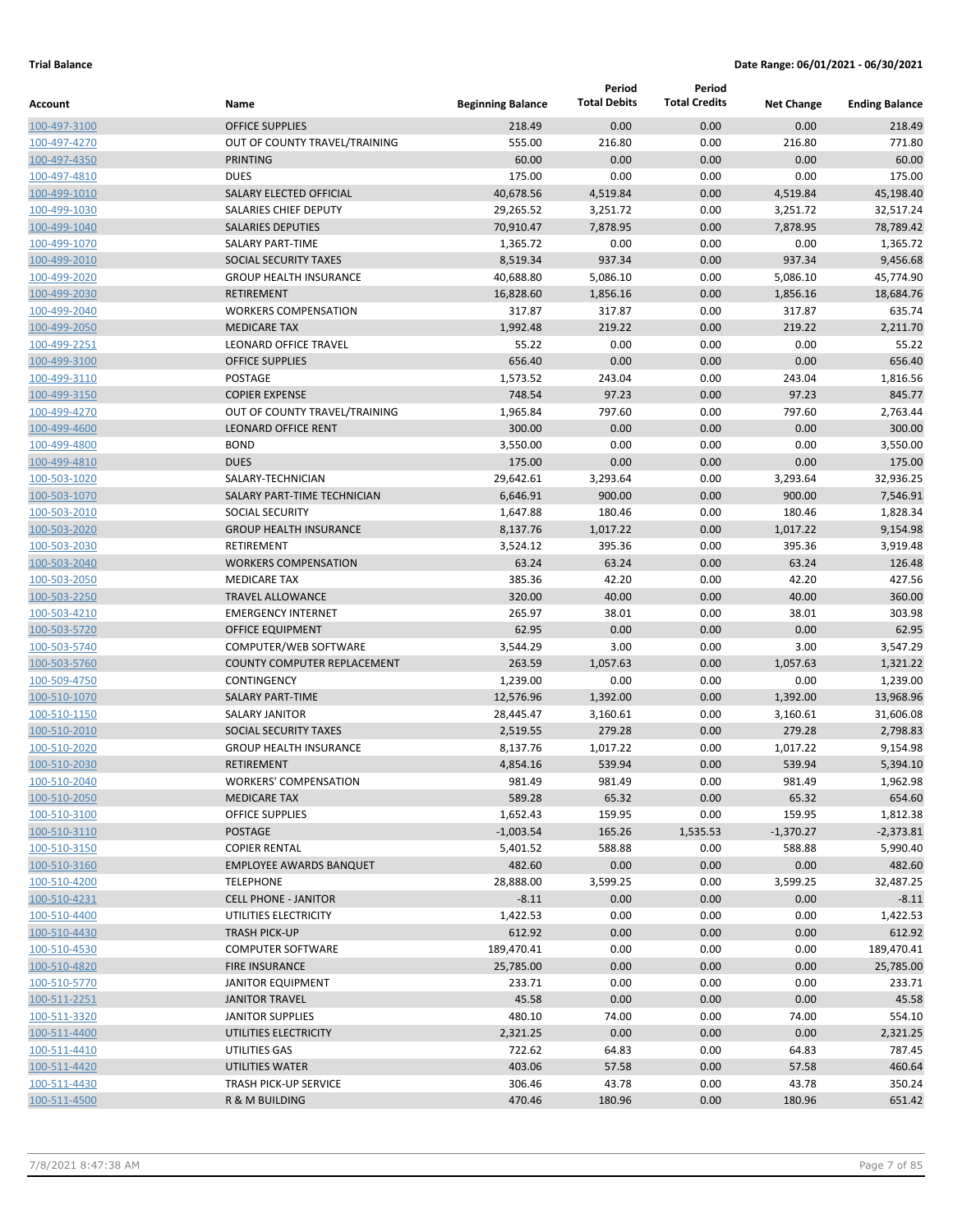|                |                                |                          | Period              | Period               |                   |                       |
|----------------|--------------------------------|--------------------------|---------------------|----------------------|-------------------|-----------------------|
| <b>Account</b> | Name                           | <b>Beginning Balance</b> | <b>Total Debits</b> | <b>Total Credits</b> | <b>Net Change</b> | <b>Ending Balance</b> |
| 100-511-4501   | PEST CONTROL                   | 134.00                   | 67.00               | 0.00                 | 67.00             | 201.00                |
| 100-511-4820   | <b>FIRE INSURANCE</b>          | 1,047.00                 | 0.00                | 0.00                 | 0.00              | 1,047.00              |
| 100-512-3320   | <b>JANITOR SUPPLIES</b>        | 29.65                    | 76.46               | 0.00                 | 76.46             | 106.11                |
| 100-512-4400   | UTILITIES ELECTRICITY          | 3,565.33                 | 0.00                | 0.00                 | 0.00              | 3,565.33              |
|                | UTILITIES WATER                | 403.06                   | 0.00                | 0.00                 | 0.00              | 403.06                |
| 100-512-4420   |                                | 140.00                   | 0.00                |                      |                   | 140.00                |
| 100-512-4501   | PEST CONTROL                   |                          |                     | 0.00                 | 0.00              |                       |
| 100-512-4820   | <b>FIRE INSURANCE</b>          | 1,477.00                 | 0.00                | 0.00                 | 0.00              | 1,477.00              |
| 100-513-3110   | <b>POSTAGE</b>                 | $-2,069.27$              | 77.75               | 410.84               | $-333.09$         | $-2,402.36$           |
| 100-513-3150   | <b>COPIER RENTAL</b>           | 851.33                   | 115.25              | 0.00                 | 115.25            | 966.58                |
| 100-513-3320   | <b>JANITOR SUPPLIES</b>        | 830.62                   | 254.21              | 0.00                 | 254.21            | 1,084.83              |
| 100-513-4210   | <b>INTERNET</b>                | 1,851.44                 | 0.00                | 0.00                 | 0.00              | 1,851.44              |
| 100-513-4400   | UTILITIES ELECTRICITY          | 3,151.42                 | 0.00                | 0.00                 | 0.00              | 3,151.42              |
| 100-513-4410   | UTILITIES GAS                  | 1,153.65                 | 69.81               | 0.00                 | 69.81             | 1,223.46              |
| 100-513-4420   | UTILITIES WATER                | 625.35                   | 92.75               | 0.00                 | 92.75             | 718.10                |
| 100-513-4430   | <b>TRASH PICKUP SERVICE</b>    | 612.92                   | 87.56               | 0.00                 | 87.56             | 700.48                |
| 100-513-4500   | <b>R&amp;M BUILDING</b>        | 2,497.08                 | 607.44              | 0.00                 | 607.44            | 3,104.52              |
| 100-513-4501   | PEST CONTROL                   | 190.00                   | 95.00               | 0.00                 | 95.00             | 285.00                |
| 100-513-4820   | <b>FIRE INSURANCE</b>          | 2,689.00                 | 0.00                | 0.00                 | 0.00              | 2,689.00              |
| 100-514-4210   | <b>INTERNET</b>                | 661.52                   | 0.00                | 0.00                 | 0.00              | 661.52                |
| 100-515-4210   | <b>INTERNET</b>                | 375.60                   | 46.95               | 0.00                 | 46.95             | 422.55                |
| 100-515-4400   | UTILITIES ELECTRICITY          | 1,488.97                 | 254.44              | 0.00                 | 254.44            | 1,743.41              |
| 100-515-4410   | UTILITIES GAS                  | 1,036.86                 | 68.23               | 0.00                 | 68.23             | 1,105.09              |
| 100-515-4420   | UTILITIES WATER                | 290.50                   | 41.50               | 0.00                 | 41.50             | 332.00                |
| 100-515-4501   | PEST CONTROL                   | 65.00                    | 0.00                | 0.00                 | 0.00              | 65.00                 |
| 100-515-4502   | <b>LAWN MAINTENANCE</b>        | 380.00                   | 120.00              | 0.00                 | 120.00            | 500.00                |
| 100-515-4820   | <b>FIRE INSURANCE</b>          | 1,845.00                 | 0.00                | 0.00                 | 0.00              | 1,845.00              |
| 100-516-2251   | <b>JANITOR TRAVEL</b>          | 57.20                    | 0.00                | 0.00                 | 0.00              | 57.20                 |
| 100-516-3320   | <b>JANITOR SUPPLIES</b>        | 296.92                   | 0.00                | 0.00                 | 0.00              | 296.92                |
| 100-516-4400   | UTILITIES ELECTRICITY          | 3,736.01                 | 0.00                | 0.00                 | 0.00              | 3,736.01              |
| 100-516-4420   | UTILITIES WATER                | 403.06                   | 57.58               | 0.00                 | 57.58             | 460.64                |
| 100-516-4500   | <b>R&amp;M BUILDING</b>        | 136.16                   | 0.00                | 0.00                 | 0.00              | 136.16                |
| 100-516-4501   | PEST CONTROL                   | 171.00                   | 0.00                | 0.00                 | 0.00              | 171.00                |
| 100-516-4820   | <b>FIRE INSURANCE</b>          | 1,006.00                 | 0.00                | 0.00                 | 0.00              | 1,006.00              |
| 100-518-3110   | <b>POSTAGE</b>                 | 336.00                   | 0.00                | 0.00                 | 0.00              | 336.00                |
| 100-518-3320   | <b>JANITOR SUPPLIES</b>        | 2,119.82                 | 311.88              | 0.00                 | 311.88            | 2,431.70              |
| 100-518-4210   | <b>INTERNET</b>                | 8,377.44                 | 0.00                | 0.00                 | 0.00              | 8,377.44              |
| 100-518-4400   | UTILITIES ELECTRICITY          | 13,671.67                | 700.00              | 0.00                 | 700.00            | 14,371.67             |
| 100-518-4410   | UTILITIES GAS                  | 2,324.27                 | 62.68               | 0.00                 | 62.68             | 2,386.95              |
| 100-518-4420   | UTILITIES WATER                | 3,141.57                 | 319.85              | 0.00                 | 319.85            | 3,461.42              |
| 100-518-4430   | <b>TRASH PICKUP SERVICE</b>    | 1,221.83                 | 116.27              | 0.00                 | 116.27            | 1,338.10              |
| 100-518-4500   | R & M BUILDING                 | 283.62                   | 211.25              | 0.00                 | 211.25            | 494.87                |
| 100-518-4501   | PEST CONTROL                   | 615.00                   | 90.00               | 0.00                 | 90.00             | 705.00                |
| 100-518-4700   | OFFICE SPACE LEASE             | 89,600.00                | 9,400.00            | 0.00                 | 9,400.00          | 99,000.00             |
| 100-518-4830   | <b>ALARM MONITORING</b>        | 885.60                   | 0.00                | 0.00                 | 0.00              | 885.60                |
| 100-520-4890   | <b>LOCAL FUNDING</b>           | 5,000.00                 | 0.00                | 0.00                 | 0.00              | 5,000.00              |
| 100-540-4170   | <b>EMS SERVICE</b>             | 493,333.36               | 0.00                | 0.00                 | 0.00              | 493,333.36            |
| 100-540-4400   | UTILITIES ELECTRICITY          | 2,485.41                 | 321.65              | 0.00                 | 321.65            | 2,807.06              |
| 100-543-4160   | <b>FIRE PROTECTION SERVICE</b> | 98,489.82                | 0.00                | 0.00                 | 0.00              | 98,489.82             |
| 100-543-4220   | R&M RADIO/TOWER                | 386.90                   | 0.00                | 0.00                 | 0.00              | 386.90                |
| 100-551-1010   | SALARY ELECTED OFFICIAL        | 23,313.24                | 2,590.36            | 0.00                 | 2,590.36          | 25,903.60             |
| 100-551-2010   | SOCIAL SECURITY TAXES          | 1,495.09                 | 166.20              | 0.00                 | 166.20            | 1,661.29              |
| 100-551-2020   | <b>GROUP HEALTH INSURANCE</b>  | 3,826.46                 | 478.30              | 0.00                 | 478.30            | 4,304.76              |
| 100-551-2030   | RETIREMENT                     | 2,897.94                 | 330.94              | 0.00                 | 330.94            | 3,228.88              |
| 100-551-2040   | <b>WORKERS' COMPENSATION</b>   | 272.83                   | 272.83              | 0.00                 | 272.83            | 545.66                |
| 100-551-2050   | <b>MEDICARE TAX</b>            | 349.62                   | 38.86               | 0.00                 | 38.86             | 388.48                |
| 100-551-2250   | <b>TRAVEL ALLOWANCE</b>        | 1,600.00                 | 200.00              | 0.00                 | 200.00            | 1,800.00              |
| 100-551-3110   | POSTAGE                        | 15.22                    | 4.68                | 0.00                 | 4.68              | 19.90                 |
| 100-551-3300   | AUTO EXPENSE-GAS AND OIL       | 471.74                   | 47.44               | 0.00                 | 47.44             | 519.18                |
| 100-551-4220   | R & M RADIO                    | 125.00                   | 0.00                | 0.00                 | 0.00              | 125.00                |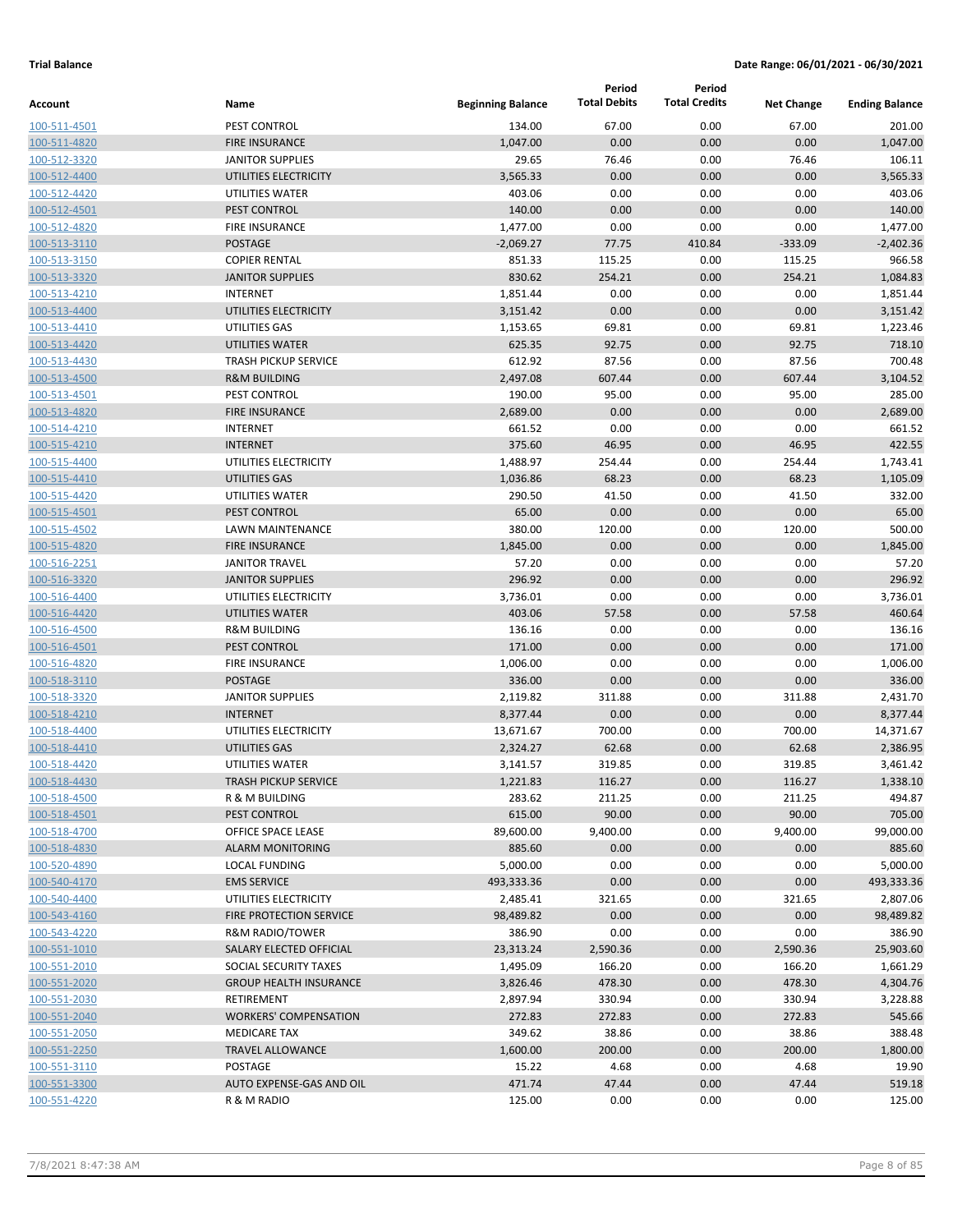|                              |                                                        |                          | Period               | Period               |                      |                        |
|------------------------------|--------------------------------------------------------|--------------------------|----------------------|----------------------|----------------------|------------------------|
| Account                      | Name                                                   | <b>Beginning Balance</b> | <b>Total Debits</b>  | <b>Total Credits</b> | <b>Net Change</b>    | <b>Ending Balance</b>  |
| 100-551-4800                 | <b>BOND</b>                                            | 177.50                   | 0.00                 | 0.00                 | 0.00                 | 177.50                 |
| 100-551-4880                 | LAW ENFORCEMENT INSURANCE                              | 462.96                   | 0.00                 | 0.00                 | 0.00                 | 462.96                 |
| 100-551-5910                 | <b>ONLINE RESEARCH</b>                                 | 350.00                   | 50.00                | 0.00                 | 50.00                | 400.00                 |
| 100-552-1010                 | SALARY ELECTED OFFICIAL                                | 11,505.42                | 1,278.38             | 0.00                 | 1,278.38             | 12,783.80              |
| 100-552-2010                 | SOCIAL SECURITY TAXES                                  | 713.34                   | 79.26                | 0.00                 | 79.26                | 792.60                 |
| 100-552-2020                 | <b>GROUP HEALTH INSURANCE</b>                          | 8,137.76                 | 1,017.22             | 0.00                 | 1,017.22             | 9,154.98               |
| 100-552-2030                 | <b>RETIREMENT</b>                                      | 1,361.43                 | 151.62               | 0.00                 | 151.62               | 1,513.05               |
| 100-552-2040                 | <b>WORKERS' COMPENSATION</b>                           | 134.65                   | 134.65               | 0.00                 | 134.65               | 269.30                 |
| 100-552-2050                 | <b>MEDICARE TAX</b>                                    | 166.86                   | 18.54                | 0.00                 | 18.54                | 185.40                 |
| 100-552-3300                 | AUTO EXPENSE-GAS AND OIL                               | 30.00                    | 0.00                 | 0.00                 | 0.00                 | 30.00                  |
| 100-552-4540                 | <b>R&amp;M AUTO</b>                                    | 7.00                     | 0.00                 | 0.00                 | 0.00                 | 7.00                   |
| 100-552-4870                 | <b>AUTO INSURANCE</b>                                  | 403.00                   | 0.00                 | 0.00                 | 0.00                 | 403.00                 |
| 100-552-4880                 | LAW ENFOREMENT INSURANCE                               | 462.96                   | 0.00                 | 0.00                 | 0.00                 | 462.96                 |
| 100-553-1010                 | SALARY ELECTED OFFICIAL                                | 10,267.38                | 1,140.82             | 0.00                 | 1,140.82             | 11,408.20              |
| 100-553-2010                 | SOCIAL SECURITY TAXES                                  | 735.86                   | 83.14                | 0.00                 | 83.14                | 819.00                 |
| 100-553-2020                 | <b>GROUP HEALTH INSURANCE</b>                          | 8,137.76                 | 1,017.22             | 0.00                 | 1,017.22             | 9,154.98               |
| 100-553-2030                 | <b>RETIREMENT</b>                                      | 1,297.92                 | 159.02               | 0.00                 | 159.02               | 1,456.94               |
| 100-553-2040                 | <b>WORKERS' COMPENSATION</b>                           | 120.16                   | 120.16               | 0.00                 | 120.16               | 240.32                 |
| 100-553-2050                 | <b>MEDICARE TAX</b>                                    | 172.06                   | 19.44                | 0.00                 | 19.44                | 191.50                 |
| 100-553-2250                 | <b>TRAVEL ALLOWANCE</b>                                | 1,600.00                 | 200.00               | 0.00                 | 200.00               | 1,800.00               |
| 100-553-4210                 | <b>INTERNET</b>                                        | 44.12                    | 37.99                | 0.00                 | 37.99                | 82.11                  |
| 100-553-4530                 | <b>COMPUTER SOFTWARE</b>                               | 781.00                   | 0.00                 | 0.00                 | 0.00                 | 781.00                 |
| 100-553-4800                 | <b>BOND</b>                                            | 178.00                   | 0.00                 | 0.00                 | 0.00                 | 178.00                 |
| 100-553-4810                 | <b>DUES</b>                                            | 60.00                    | 0.00                 | 0.00                 | 0.00                 | 60.00                  |
| 100-553-4880                 | <b>LAW ENFORCEMENT INSURANCE</b>                       | 462.96                   | 0.00                 | 0.00                 | 0.00                 | 462.96                 |
| 100-555-4410                 | ANIMAL CONTROL OFFICER/SERVICES                        | 807.68                   | 744.68               | 0.00                 | 744.68               | 1,552.36               |
| 100-559-4950                 | VINE AUTOMATED VICTIM NOTIF. SERV.                     | 9,285.56                 | 4,642.78             | 0.00                 | 4,642.78             | 13,928.34              |
| 100-560-1010                 | SALARY ELECTED OFFICIAL                                | 41,894.28                | 4,654.92             | 0.00                 | 4,654.92             | 46,549.20              |
| 100-560-1030                 | <b>SALARY CHIEF DEPUTY</b><br><b>SALARIES DEPUTIES</b> | 36,346.11                | 4,038.46             | 0.00                 | 4,038.46             | 40,384.57              |
| 100-560-1040                 |                                                        | 446,324.32               | 52,086.03            | 0.00                 | 52,086.03            | 498,410.35             |
| 100-560-1050                 | SALARY ADMINISTRATIVE SECRETARY                        | 30,815.97                | 2,692.31             | 0.00                 | 2,692.31             | 33,508.28              |
| 100-560-1051                 | SALARY EVIDENCE CLERK<br><b>SALARY PART-TIME</b>       | 17,640.00                | 0.00                 | 0.00                 | 0.00                 | 17,640.00              |
| 100-560-1070<br>100-560-1080 | COMPENSATION/HOLIDAY PAY                               | 13,335.00<br>18,367.06   | 1,320.00<br>1,681.66 | 0.00<br>0.00         | 1,320.00<br>1,681.66 | 14,655.00<br>20,048.72 |
| 100-560-1110                 | <b>SALARY LIEUTENANT</b>                               | 32,813.04                | 3,630.77             | 0.00                 | 3,630.77             | 36,443.81              |
| 100-560-1130                 | SALARY TRANSPORT OFFICER                               | 26,989.04                | 2,945.60             | 0.00                 | 2,945.60             | 29,934.64              |
| 100-560-1140                 | SALARY PROF. STANDARDS OFFICER                         | 26,510.39                | 2,945.60             | 0.00                 | 2,945.60             | 29,455.99              |
| 100-560-1200                 | SALARY DISPATCHER                                      | 154,891.08               | 17,448.77            | 0.00                 | 17,448.77            | 172,339.85             |
| 100-560-2010                 | SOCIAL SECURITY TAXES                                  | 51,745.06                | 5,545.96             | 0.00                 | 5,545.96             | 57,291.02              |
| 100-560-2020                 | <b>GROUP HEALTH INSURANCE</b>                          | 228,157.17               | 30,117.13            | 0.00                 | 30,117.13            | 258,274.30             |
| 100-560-2030                 | RETIREMENT                                             | 100,096.71               | 11,082.41            | 0.00                 | 11,082.41            | 111,179.12             |
| 100-560-2040                 | <b>WORKERS' COMPENSATION</b>                           | 7,715.18                 | 7,715.18             | 0.00                 | 7,715.18             | 15,430.36              |
| 100-560-2050                 | <b>MEDICARE TAX</b>                                    | 10,566.79                | 1,297.06             | 0.00                 | 1,297.06             | 11,863.85              |
| 100-560-2060                 | <b>UNEMPLOYMENT EXPENSE</b>                            | $-92.59$                 | 0.00                 | 0.00                 | 0.00                 | $-92.59$               |
| 100-560-2500                 | <b>EMPLOYEE PHYSICALS</b>                              | 934.00                   | 125.00               | 0.00                 | 125.00               | 1,059.00               |
| 100-560-3100                 | <b>OFFICE SUPPLIES</b>                                 | 6,738.01                 | 0.00                 | 0.00                 | 0.00                 | 6,738.01               |
| 100-560-3110                 | <b>POSTAGE</b>                                         | 2,121.03                 | 120.79               | 0.00                 | 120.79               | 2,241.82               |
| 100-560-3200                 | <b>WEAPONS SUPPLIES</b>                                | 2,656.13                 | 0.00                 | 0.00                 | 0.00                 | 2,656.13               |
| 100-560-3210                 | PATROL SUPPLIES                                        | 764.89                   | 0.00                 | 0.00                 | 0.00                 | 764.89                 |
| 100-560-3300                 | AUTO EXPENSE GAS & OIL                                 | 37,063.15                | 5,785.11             | 120.79               | 5,664.32             | 42,727.47              |
| 100-560-3320                 | SHERIFF JANITOR SUPPLIES                               | 1,093.48                 | 0.00                 | 0.00                 | 0.00                 | 1,093.48               |
| 100-560-3950                 | UNIFORMS/OTHER                                         | 5,347.75                 | 810.83               | 0.00                 | 810.83               | 6,158.58               |
| 100-560-4210                 | <b>INTERNET SERVICE</b>                                | 6,274.65                 | 681.38               | 0.00                 | 681.38               | 6,956.03               |
| 100-560-4220                 | R & M RADIO                                            | 0.00                     | 220.00               | 0.00                 | 220.00               | 220.00                 |
| 100-560-4270                 | OUT OF COUNTY TRAVEL/TRAINING                          | 0.00                     | 89.25                | 0.00                 | 89.25                | 89.25                  |
| 100-560-4280                 | PRISONER TRANSPORT                                     | 8,007.15                 | 290.23               | 0.00                 | 290.23               | 8,297.38               |
| 100-560-4300                 | <b>BIDS AND NOTICES</b>                                | 0.00                     | 46.78                | 0.00                 | 46.78                | 46.78                  |
| 100-560-4320                 | IMPOUNDMENT OF ESTRAY LIVESTOCK                        | 3,325.00                 | 8,000.00             | 0.00                 | 8,000.00             | 11,325.00              |
| 100-560-4420                 | UTILITIES WATER                                        | 951.07                   | 274.55               | 0.00                 | 274.55               | 1,225.62               |
|                              |                                                        |                          |                      |                      |                      |                        |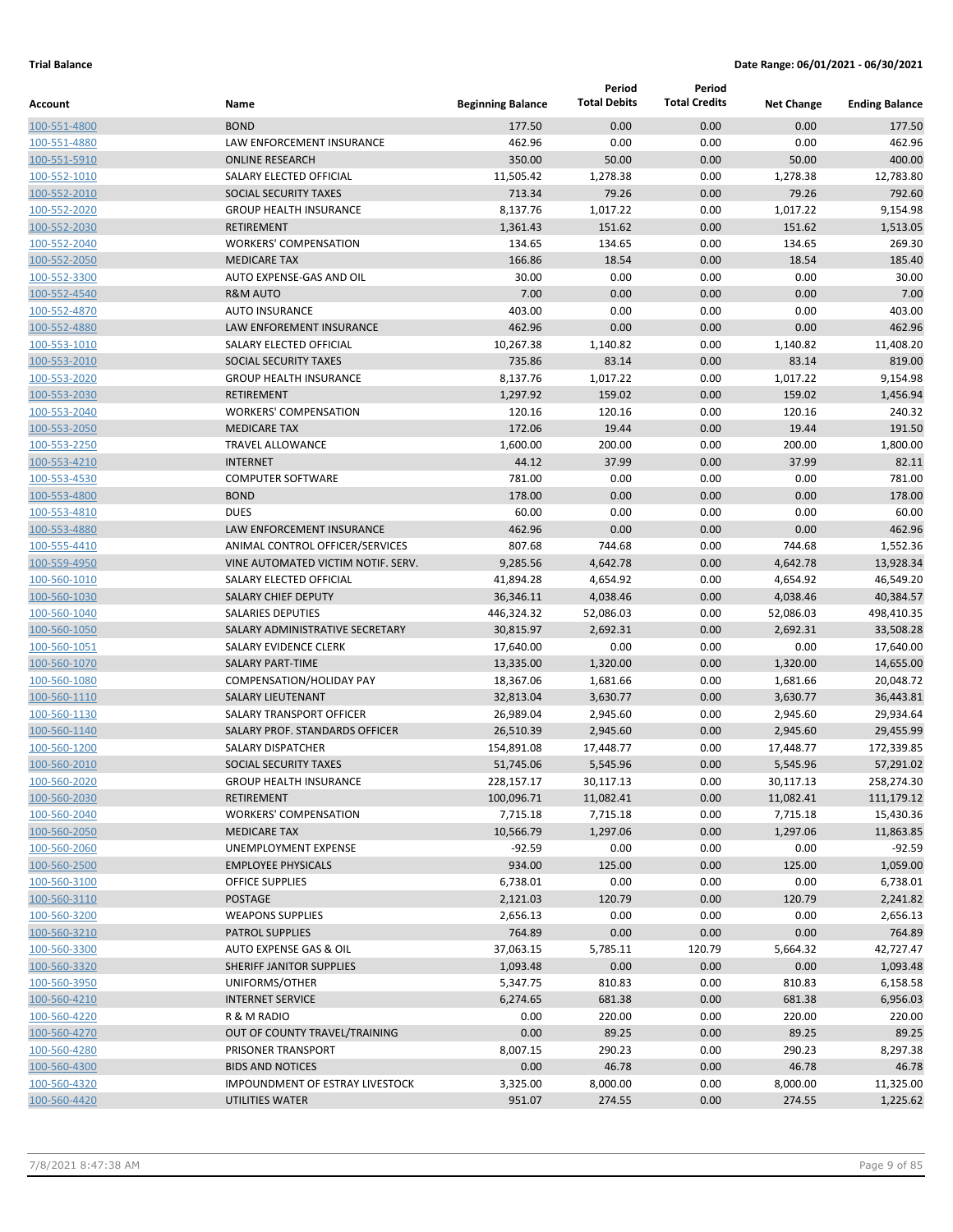|              |                               |                          | Period              | Period               |                   |                       |
|--------------|-------------------------------|--------------------------|---------------------|----------------------|-------------------|-----------------------|
| Account      | Name                          | <b>Beginning Balance</b> | <b>Total Debits</b> | <b>Total Credits</b> | <b>Net Change</b> | <b>Ending Balance</b> |
| 100-560-4430 | <b>SHERIFF TRASH PICKUP</b>   | 845.88                   | 120.84              | 0.00                 | 120.84            | 966.72                |
| 100-560-4500 | <b>R &amp; M BUILDING</b>     | 4,775.12                 | 118.46              | 0.00                 | 118.46            | 4,893.58              |
| 100-560-4501 | PEST CONTROL                  | 160.00                   | 80.00               | 0.00                 | 80.00             | 240.00                |
| 100-560-4530 | <b>TYLER/CAD MAINTENANCE</b>  | 15,050.30                | 1,102.50            | 0.00                 | 1,102.50          | 16,152.80             |
| 100-560-4540 | <b>R &amp; M AUTOMOBILES</b>  | 45,892.24                | 1,555.88            | 42.74                | 1,513.14          | 47,405.38             |
| 100-560-4800 | <b>BOND</b>                   | 435.00                   | 0.00                | 0.00                 | 0.00              | 435.00                |
| 100-560-4820 | <b>FIRE INSURANCE</b>         | 292.00                   | 0.00                | 0.00                 | 0.00              | 292.00                |
| 100-560-4870 | <b>AUTOMOBILE INSURANCE</b>   | 9,266.00                 | 0.00                | 0.00                 | 0.00              | 9,266.00              |
| 100-560-4880 | LAW ENFORCEMENT INSURANCE     | 15,983.68                | 0.00                | 0.00                 | 0.00              | 15,983.68             |
| 100-560-4890 | <b>LOCAL FUNDING 562</b>      | 36,287.76                | 0.00                | 0.00                 | 0.00              | 36,287.76             |
| 100-560-5720 | <b>OFFICE EQUIPMENT</b>       | 59.95                    | 0.00                | 0.00                 | 0.00              | 59.95                 |
| 100-560-5740 | <b>TECHNOLOGY</b>             | 9,698.88                 | 0.00                | 0.00                 | 0.00              | 9,698.88              |
| 100-560-5750 | PURCHASE OF AUTOMOBILES       | 50,341.31                | 0.00                | 0.00                 | 0.00              | 50,341.31             |
| 100-560-5790 | <b>WEAPONS</b>                | 311.12                   | 0.00                | 0.00                 | 0.00              | 311.12                |
| 100-565-3800 | PRISONER HOUSING              | 1,213,251.64             | 192,120.18          | 0.00                 | 192,120.18        | 1,405,371.82          |
| 100-565-4000 | PRISONER TRANSPORT/GUARD      | 17,482.29                | 326.80              | 0.00                 | 326.80            | 17,809.09             |
| 100-565-4050 | PRISONER MEDICAL              | 97,957.50                | 11,889.00           | 47.98                | 11,841.02         | 109,798.52            |
| 100-565-4500 | <b>R&amp;M BUILDING</b>       | 1,688.60                 | 12,228.00           | 0.00                 | 12,228.00         | 13,916.60             |
| 100-573-1020 | SALARY-BOND SUPERVISOR        | 22,144.38                | 0.00                | 0.00                 | 0.00              | 22,144.38             |
| 100-573-2010 | SOCIAL SECURITY TAXES         | 1,358.56                 | 0.00                | 0.00                 | 0.00              | 1,358.56              |
| 100-573-2020 | <b>GROUP HEALTH INSURANCE</b> | 5,086.10                 | 0.00                | 0.00                 | 0.00              | 5,086.10              |
| 100-573-2030 | <b>RETIREMENT</b>             | 2,619.16                 | 0.00                | 0.00                 | 0.00              | 2,619.16              |
| 100-573-2040 | <b>WORKERS' COMPENSATION</b>  | 54.87                    | 54.87               | 0.00                 | 54.87             | 109.74                |
| 100-573-2050 | <b>MEDICARE TAX</b>           | 317.66                   | 0.00                | 0.00                 | 0.00              | 317.66                |
| 100-573-3100 | <b>OFFICE SUPPLIES</b>        | 236.45                   | 131.94              | 0.00                 | 131.94            | 368.39                |
| 100-573-3130 | <b>DRUG TESTING SUPPLIES</b>  | 0.00                     | 800.00              | 0.00                 | 800.00            | 800.00                |
| 100-573-4530 | <b>COMPUTER SOFTWARE</b>      | 963.00                   | 107.00              | 0.00                 | 107.00            | 1,070.00              |
| 100-573-4811 | <b>FUNDING CSCD</b>           | 7,643.00                 | 3,838.00            | 0.00                 | 3,838.00          | 11,481.00             |
| 100-575-3110 | POSTAGE                       | 25.24                    | 4.08                | 0.00                 | 4.08              | 29.32                 |
| 100-575-3150 | <b>COPIER RENTAL</b>          | 212.95                   | 25.90               | 0.00                 | 25.90             | 238.85                |
| 100-575-9950 | JUVENILE PROBATION FUNDING    | 170,000.00               | 0.00                | 0.00                 | 0.00              | 170,000.00            |
| 100-590-1020 | <b>SALARY DIRECTOR</b>        | 20,941.56                | 2,326.84            | 0.00                 | 2,326.84          | 23,268.40             |
| 100-590-1040 | <b>SALARIES DEPUTIES</b>      | 28,164.25                | 3,129.36            | 0.00                 | 3,129.36          | 31,293.61             |
| 100-590-1070 | <b>SALARY PART-TIME</b>       | 5,277.72                 | 1,392.00            | 0.00                 | 1,392.00          | 6,669.72              |
| 100-590-2010 | SOCIAL SECURITY TAXES         | 3,264.14                 | 416.16              | 0.00                 | 416.16            | 3,680.30              |
| 100-590-2020 | <b>GROUP HEALTH INSURANCE</b> | 16,446.38                | 2,034.44            | 0.00                 | 2,034.44          | 18,480.82             |
| 100-590-2030 | RETIREMENT                    | 6,436.01                 | 812.20              | 0.00                 | 812.20            | 7,248.21              |
| 100-590-2040 | <b>WORKERS' COMPENSATION</b>  | 122.62                   | 122.62              | 0.00                 | 122.62            | 245.24                |
| 100-590-2050 | <b>MEDICARE TAX</b>           | 823.92                   | 97.32               | 0.00                 | 97.32             | 921.24                |
| 100-590-3100 | <b>OFFICE SUPPLIES</b>        | 540.09                   | 0.00                | 0.00                 | 0.00              | 540.09                |
| 100-590-3110 | POSTAGE                       | 815.10                   | 136.95              | 0.00                 | 136.95            | 952.05                |
| 100-590-3150 | <b>COPIER RENTAL</b>          | 602.15                   | 74.45               | 0.00                 | 74.45             | 676.60                |
| 100-590-3300 | AUTO EXPENSE GAS & OIL        | 147.58                   | 0.00                | 0.00                 | 0.00              | 147.58                |
| 100-590-4270 | OUT OF COUNTY TRAVEL/TRAINING | 663.75                   | 0.00                | 0.00                 | 0.00              | 663.75                |
| 100-590-4530 | <b>COMPUTER SOFTWARE</b>      | 300.00                   | 0.00                | 0.00                 | 0.00              | 300.00                |
| 100-590-4540 | <b>R&amp;M AUTO</b>           | 331.45                   | 0.00                | 0.00                 | 0.00              | 331.45                |
| 100-590-4870 | AUTOMOBILE INSURANCE          | 188.00                   | 0.00                | 0.00                 | 0.00              | 188.00                |
| 100-591-1020 | <b>SALARY DIRECTOR</b>        | 22,569.56                | 2,326.84            | 0.00                 | 2,326.84          | 24,896.40             |
| 100-591-2010 | SOCIAL SECURITY TAXES         | 1,961.86                 | 144.26              | 0.00                 | 144.26            | 2,106.12              |
| 100-591-2020 | <b>GROUP HEALTH INSURANCE</b> | 8,984.12                 | 1,017.22            | 0.00                 | 1,017.22          | 10,001.34             |
| 100-591-2030 | RETIREMENT                    | 2,669.91                 | 275.96              | 0.00                 | 275.96            | 2,945.87              |
| 100-591-2040 | <b>WORKERS' COMPENSATION</b>  | 52.85                    | 52.85               | 0.00                 | 52.85             | 105.70                |
| 100-591-2050 | MEDICARE TAX                  | 175.81                   | 33.74               | 0.00                 | 33.74             | 209.55                |
| 100-591-3100 | <b>OFFICE SUPPLIES</b>        | 164.24                   | 0.00                | 0.00                 | 0.00              | 164.24                |
| 100-591-3300 | AUTO EXPENSE GAS & OIL        | 254.34                   | 0.00                | 0.00                 | 0.00              | 254.34                |
| 100-591-4350 | <b>PRINTING</b>               | 23.00                    | 0.00                | 0.00                 | 0.00              | 23.00                 |
| 100-591-4530 | <b>COMPUTER SOFTWARE</b>      | 100.00                   | 0.00                | 0.00                 | 0.00              | 100.00                |
| 100-591-4540 | <b>R&amp;M AUTO</b>           | 14.50                    | 7,619.40            | 0.00                 | 7,619.40          | 7,633.90              |
| 100-591-4870 | AUTOMOBILE INSURANCE          | 220.00                   | 0.00                | 0.00                 | 0.00              | 220.00                |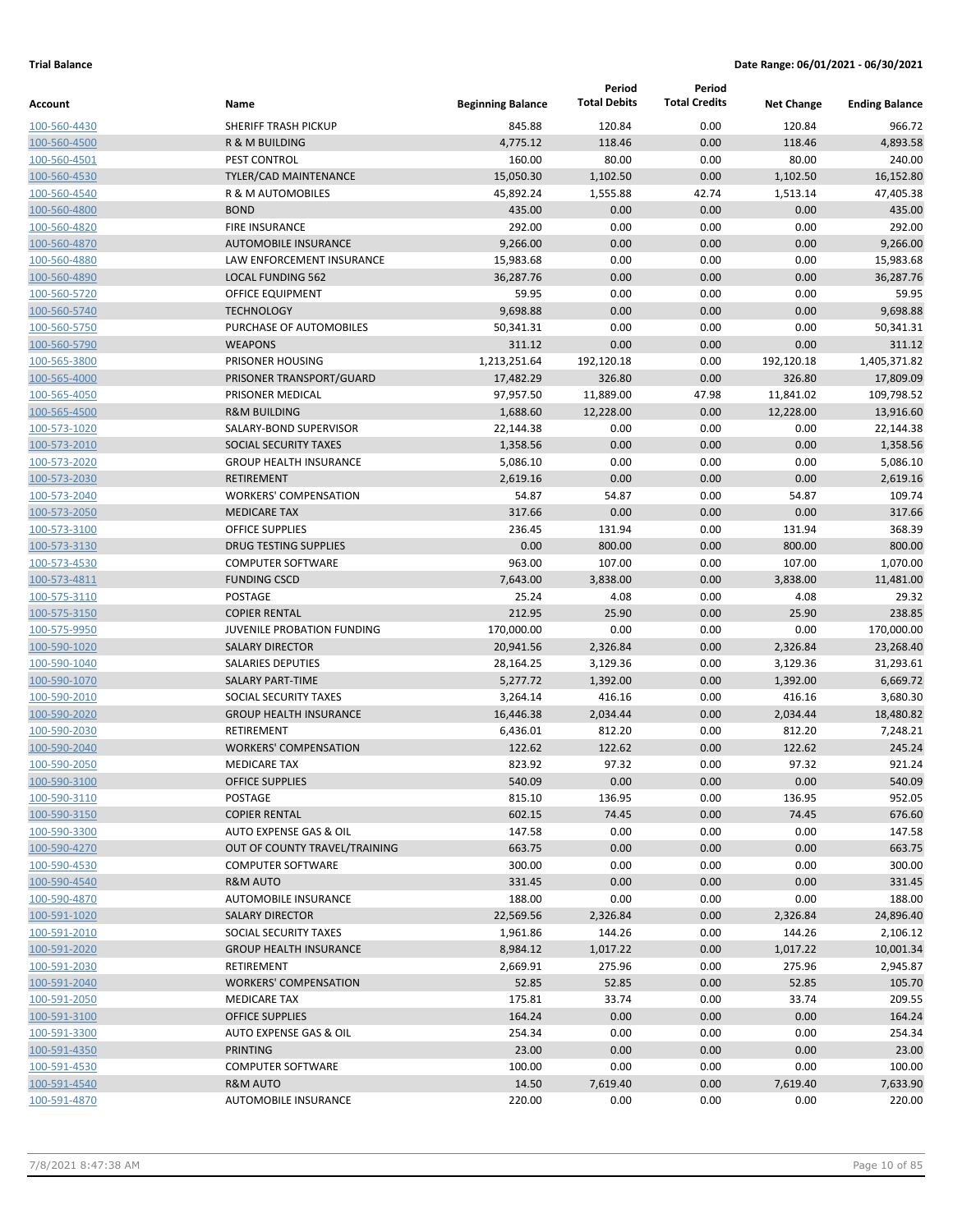| Account      | Name                                | <b>Beginning Balance</b> | Period<br><b>Total Debits</b> | Period<br><b>Total Credits</b> | <b>Net Change</b> | <b>Ending Balance</b> |
|--------------|-------------------------------------|--------------------------|-------------------------------|--------------------------------|-------------------|-----------------------|
| 100-640-4100 | <b>FANNIN CO. CHILDRENS CTR</b>     | 1,000.00                 | 0.00                          | 0.00                           | 0.00              | 1,000.00              |
| 100-640-4120 | FANNIN CO. HISTORICAL SOC           | 4,500.00                 | 0.00                          | 0.00                           | 0.00              | 4,500.00              |
| 100-640-4130 | TEXOMA COMMUNITY CENTER(M.H.M.R.)   | 22,500.00                | 0.00                          | 0.00                           | 0.00              | 22,500.00             |
| 100-640-4150 | <b>TAPS PUBLIC TRANSIT</b>          | 5,000.00                 | 0.00                          | 0.00                           | 0.00              | 5,000.00              |
| 100-640-4180 | FANNIN CO COMMUNITY MINISTRIES, INC | 1,000.00                 | 0.00                          | 0.00                           | 0.00              | 1,000.00              |
| 100-640-4400 | UTILITIES ELECTRICITY               | 3,624.41                 | 0.00                          | 0.00                           | 0.00              | 3,624.41              |
| 100-640-4410 | UTILITIES GAS                       | 1,473.69                 | 103.27                        | 0.00                           | 103.27            | 1,576.96              |
| 100-640-4420 | UTILITIES WATER                     | 2,140.48                 | 302.17                        | 0.00                           | 302.17            | 2,442.65              |
| 100-640-4430 | <b>TRASH PICK-UP</b>                | 306.46                   | 43.78                         | 0.00                           | 43.78             | 350.24                |
| 100-640-4820 | <b>FIRE INSURANCE</b>               | 2,315.00                 | 0.00                          | 0.00                           | 0.00              | 2,315.00              |
| 100-641-1020 | SALARY APPOINTED OFFICIAL           | 1,600.00                 | 200.00                        | 0.00                           | 200.00            | 1,800.00              |
| 100-645-1020 | SALARY IHC DIRECTOR                 | 12,528.00                | 1,392.00                      | 0.00                           | 1,392.00          | 13,920.00             |
| 100-645-2010 | SOCIAL SECURITY TAX                 | 776.70                   | 86.30                         | 0.00                           | 86.30             | 863.00                |
| 100-645-2030 | RETIREMENT                          | 1,482.47                 | 165.10                        | 0.00                           | 165.10            | 1,647.57              |
| 100-645-2040 | <b>WORKER'S COMP</b>                | 25.96                    | 25.96                         | 0.00                           | 25.96             | 51.92                 |
| 100-645-2050 | <b>MEDICARE TAX</b>                 | 181.62                   | 20.18                         | 0.00                           | 20.18             | 201.80                |
| 100-645-3100 | <b>OFFICE SUPPLIES</b>              | 296.99                   | 230.80                        | 0.00                           | 230.80            | 527.79                |
| 100-645-3110 | <b>POSTAGE</b>                      | 126.39                   | 0.00                          | 0.00                           | 0.00              | 126.39                |
| 100-645-4090 | <b>DIABETIC SUPPLIES</b>            | 1,280.38                 | 124.45                        | 0.00                           | 124.45            | 1,404.83              |
| 100-645-4110 | PHYSICIAN, NON-EMERGENCY            | 35,208.24                | 5,780.88                      | 188.69                         | 5,592.19          | 40,800.43             |
| 100-645-4120 | PRESCRIPTIONS, DRUGS                | 16,698.14                | 2,784.84                      | 0.00                           | 2,784.84          | 19,482.98             |
| 100-645-4130 | HOSPITAL, INPATIENT                 | 32,310.72                | 29,726.66                     | 0.00                           | 29,726.66         | 62,037.38             |
| 100-645-4140 | HOSPITAL, OUTPATIENT                | 79,975.74                | 26,809.95                     | 0.00                           | 26,809.95         | 106,785.69            |
| 100-645-4150 | LABORATORY/X-RAY                    | 1,354.80                 | 716.79                        | 0.00                           | 716.79            | 2,071.59              |
| 100-645-4210 | <b>INTERNET</b>                     | 721.52                   | 0.00                          | 0.00                           | 0.00              | 721.52                |
| 100-645-4530 | <b>COMPUTER SOFTWARE</b>            | 9,531.00                 | 1,059.00                      | 0.00                           | 1,059.00          | 10,590.00             |
| 100-665-1050 | <b>SALARY SECRETARY</b>             | 13,603.28                | 2,176.68                      | 0.00                           | 2,176.68          | 15,779.96             |
| 100-665-1500 | CO. AGENTS SALARIES                 | 35,869.68                | 3,985.52                      | 0.00                           | 3,985.52          | 39,855.20             |
| 100-665-2010 | SOCIAL SECURITY TAXES               | 2,714.54                 | 323.26                        | 0.00                           | 323.26            | 3,037.80              |
| 100-665-2020 | <b>GROUP HEALTH INSURANCE</b>       | 8,137.76                 | 1,017.22                      | 0.00                           | 1,017.22          | 9,154.98              |
| 100-665-2030 | <b>RETIREMENT</b>                   | 1,610.45                 | 258.16                        | 0.00                           | 258.16            | 1,868.61              |
| 100-665-2040 | <b>WORKERS' COMPENSATION</b>        | 40.60                    | 40.60                         | 0.00                           | 40.60             | 81.20                 |
| 100-665-2050 | <b>MEDICARE TAX</b>                 | 634.94                   | 75.62                         | 0.00                           | 75.62             | 710.56                |
| 100-665-3100 | <b>OFFICE SUPPLIES</b>              | 532.89                   | 0.00                          | 0.00                           | 0.00              | 532.89                |
| 100-665-3110 | <b>POSTAGE</b>                      | 110.00                   | 0.00                          | 0.00                           | 0.00              | 110.00                |
| 100-665-3150 | <b>COPIER RENTAL</b>                | 793.79                   | 113.85                        | 0.00                           | 113.85            | 907.64                |
| 100-665-4210 | <b>INTERNET</b>                     | 519.92                   | 0.00                          | 0.00                           | 0.00              | 519.92                |
| 100-665-4270 | IN/OUT CO.TRAVEL/TRAINING-AG.       | 137.50                   | 0.00                          | 0.00                           | 0.00              | 137.50                |
| 100-665-4280 | IN/OUT CO.TRAVEL/TRAINING-F.C.S.    | 694.16                   | 235.00                        | 0.00                           | 235.00            | 929.16                |
| 100-665-4290 | IN/OUT CO.TRAVEL/TRAINING-4-H       | 522.86                   | 370.72                        | 0.00                           | 370.72            | 893.58                |
|              | Fund 100 Total:                     | 0.00                     | 3,110,102.78                  | 3,110,102.78                   | 0.00              | 0.00                  |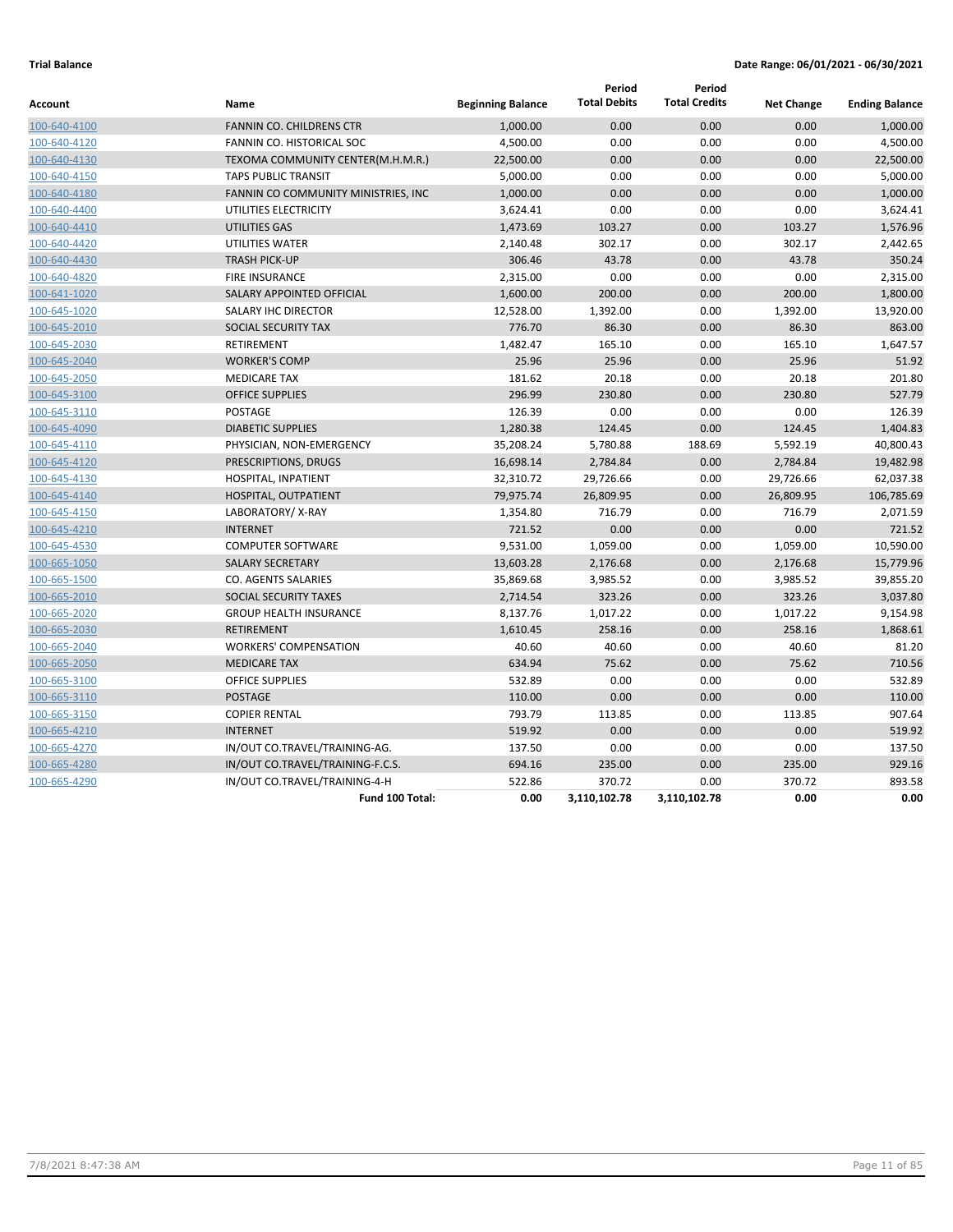| Account                         | Name                         |                 | <b>Beginning Balance</b> | Period<br><b>Total Debits</b> | Period<br><b>Total Credits</b> | <b>Net Change</b> | <b>Ending Balance</b> |
|---------------------------------|------------------------------|-----------------|--------------------------|-------------------------------|--------------------------------|-------------------|-----------------------|
| Fund: 110 - Courthouse Security |                              |                 |                          |                               |                                |                   |                       |
| Asset                           |                              |                 |                          |                               |                                |                   |                       |
| 110-103-1001                    | <b>CLAIM ON CASH</b>         |                 | 109,358.51               | 183.97                        | 0.00                           | 183.97            | 109,542.48            |
| 110-120-3130                    | DUE FROM OTHER FUNDS         |                 | 2,394.37                 | 0.00                          | 0.00                           | 0.00              | 2,394.37              |
| Equity                          |                              |                 |                          |                               |                                |                   |                       |
| 110-271-2000                    | <b>EQUITY ACCOUNT</b>        |                 | $-135,692.15$            | 0.00                          | 0.00                           | 0.00              | $-135,692.15$         |
| Revenue                         |                              |                 |                          |                               |                                |                   |                       |
| 110-340-6000                    | <b>COUNTY CLERK FEES</b>     |                 | $-2,713.21$              | 0.00                          | 0.00                           | 0.00              | $-2,713.21$           |
| 110-340-6500                    | <b>DISTRICT CLERK FEES</b>   |                 | $-2,010.94$              | 0.00                          | 183.97                         | $-183.97$         | $-2,194.91$           |
| 110-340-6510                    | <b>JUSTICE OF PEACE FEES</b> |                 | $-110.83$                | 0.00                          | 0.00                           | 0.00              | $-110.83$             |
| Expense                         |                              |                 |                          |                               |                                |                   |                       |
| 110-542-4830                    | <b>ALARM MONITORING</b>      |                 | 359.40                   | 0.00                          | 0.00                           | 0.00              | 359.40                |
| 110-542-5710                    | <b>EQUIPMENT</b>             |                 | 28,414.85                | 0.00                          | 0.00                           | 0.00              | 28,414.85             |
|                                 |                              | Fund 110 Total: | 0.00                     | 183.97                        | 183.97                         | 0.00              | 0.00                  |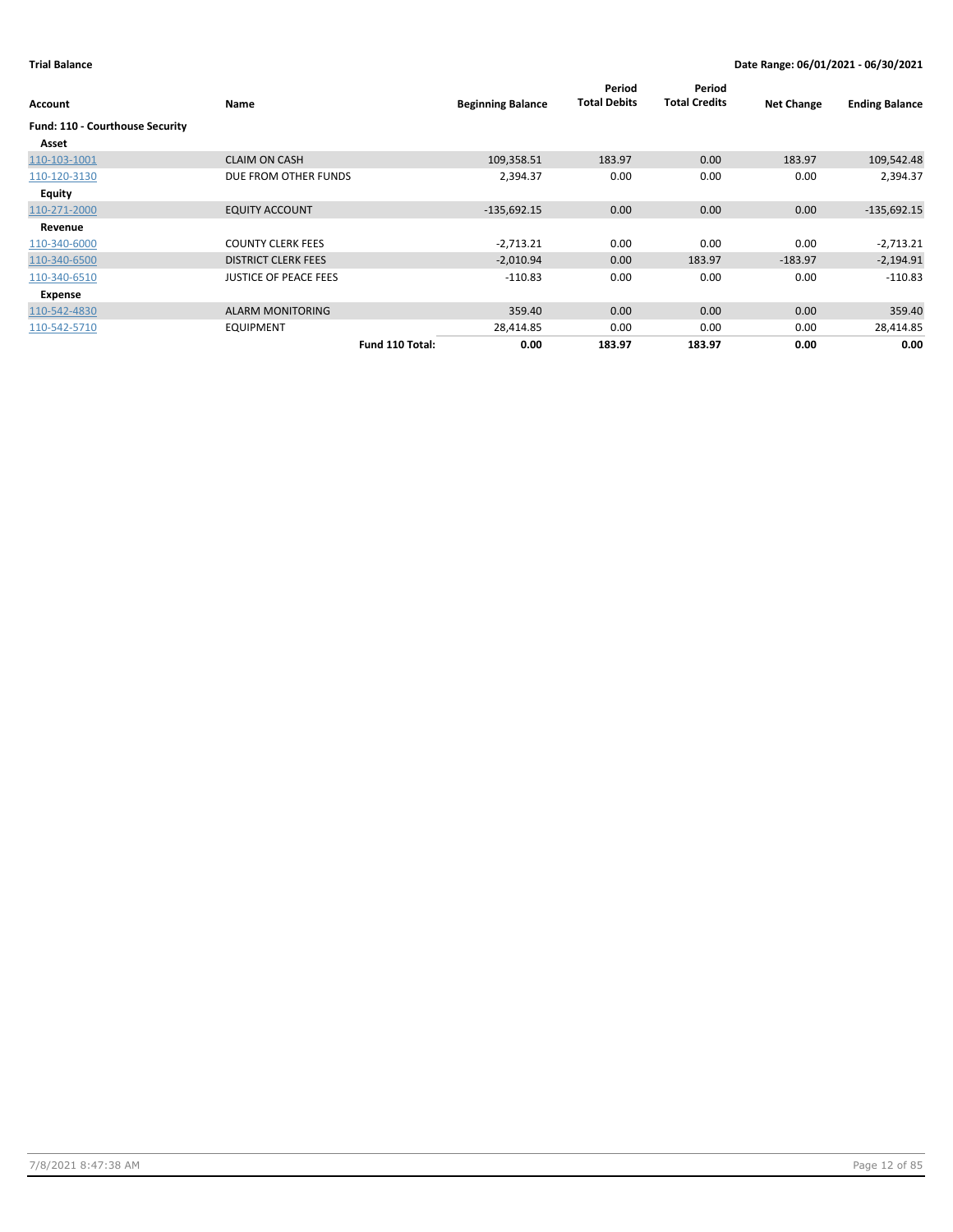| <b>Account</b>                              | Name                    |                 | <b>Beginning Balance</b> | Period<br><b>Total Debits</b> | Period<br><b>Total Credits</b> | <b>Net Change</b> | <b>Ending Balance</b> |
|---------------------------------------------|-------------------------|-----------------|--------------------------|-------------------------------|--------------------------------|-------------------|-----------------------|
| Fund: 111 - Justice Court Building Security |                         |                 |                          |                               |                                |                   |                       |
| Asset                                       |                         |                 |                          |                               |                                |                   |                       |
| 111-103-1001                                | <b>CLAIM ON CASH</b>    |                 | 20.133.56                | 0.00                          | 0.00                           | 0.00              | 20,133.56             |
| 111-120-3130                                | DUE FROM OTHER FUNDS    |                 | 195.21                   | 0.00                          | 0.00                           | 0.00              | 195.21                |
| <b>Equity</b>                               |                         |                 |                          |                               |                                |                   |                       |
| 111-271-2000                                | <b>EQUITY ACCOUNT</b>   |                 | $-19,412.85$             | 0.00                          | 0.00                           | 0.00              | $-19,412.85$          |
| Revenue                                     |                         |                 |                          |                               |                                |                   |                       |
| 111-370-4550                                | JP1 SECURITY FEE        |                 | $-467.72$                | 0.00                          | 0.00                           | 0.00              | $-467.72$             |
| 111-370-4560                                | <b>JP2 SECURITY FEE</b> |                 | $-85.90$                 | 0.00                          | 0.00                           | 0.00              | $-85.90$              |
| 111-370-4570                                | <b>JP3 SECURITY FEE</b> |                 | $-362.30$                | 0.00                          | 0.00                           | 0.00              | $-362.30$             |
|                                             |                         | Fund 111 Total: | 0.00                     | 0.00                          | 0.00                           | 0.00              | 0.00                  |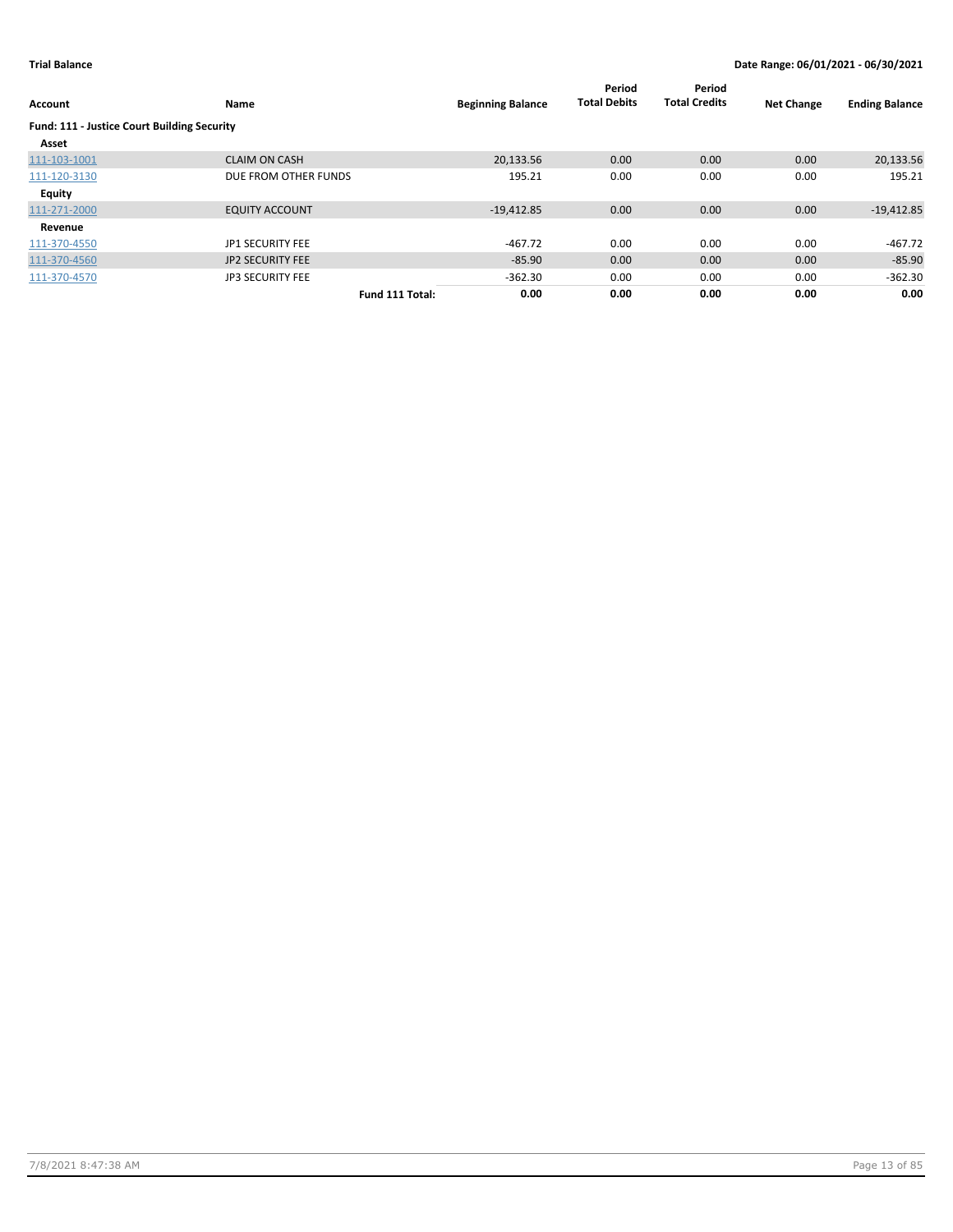| Account                                          | Name                             | <b>Beginning Balance</b> | Period<br><b>Total Debits</b> | Period<br><b>Total Credits</b> | <b>Net Change</b> | <b>Ending Balance</b> |
|--------------------------------------------------|----------------------------------|--------------------------|-------------------------------|--------------------------------|-------------------|-----------------------|
| <b>Fund: 120 - County Clerk Vital Statistics</b> |                                  |                          |                               |                                |                   |                       |
| Asset                                            |                                  |                          |                               |                                |                   |                       |
| 120-103-1001                                     | <b>CLAIM ON CASH</b>             | $-731.03$                | 0.00                          | 0.00                           | 0.00              | $-731.03$             |
| 120-120-3130                                     | DUE FROM OTHER FUNDS             | 81.00                    | 0.00                          | 0.00                           | 0.00              | 81.00                 |
| Liability                                        |                                  |                          |                               |                                |                   |                       |
| 120-200-9100                                     | SYSTEM ADDED LIABILITY LINE-ITEM | 2,691.03                 | 0.00                          | 0.00                           | 0.00              | 2,691.03              |
| Equity                                           |                                  |                          |                               |                                |                   |                       |
| 120-271-2000                                     | <b>EQUITY ACCOUNT</b>            | $-2,699.41$              | 0.00                          | 0.00                           | 0.00              | $-2,699.41$           |
| Revenue                                          |                                  |                          |                               |                                |                   |                       |
| 120-370-1340                                     | <b>CO.CLK.VITAL STAT.FEE</b>     | $-130.00$                | 0.00                          | 0.00                           | 0.00              | $-130.00$             |
| Expense                                          |                                  |                          |                               |                                |                   |                       |
| 120-411-3100                                     | <b>OFFICE SUPPLIES</b>           | 788.41                   | 0.00                          | 0.00                           | 0.00              | 788.41                |
|                                                  | Fund 120 Total:                  | 0.00                     | 0.00                          | 0.00                           | 0.00              | 0.00                  |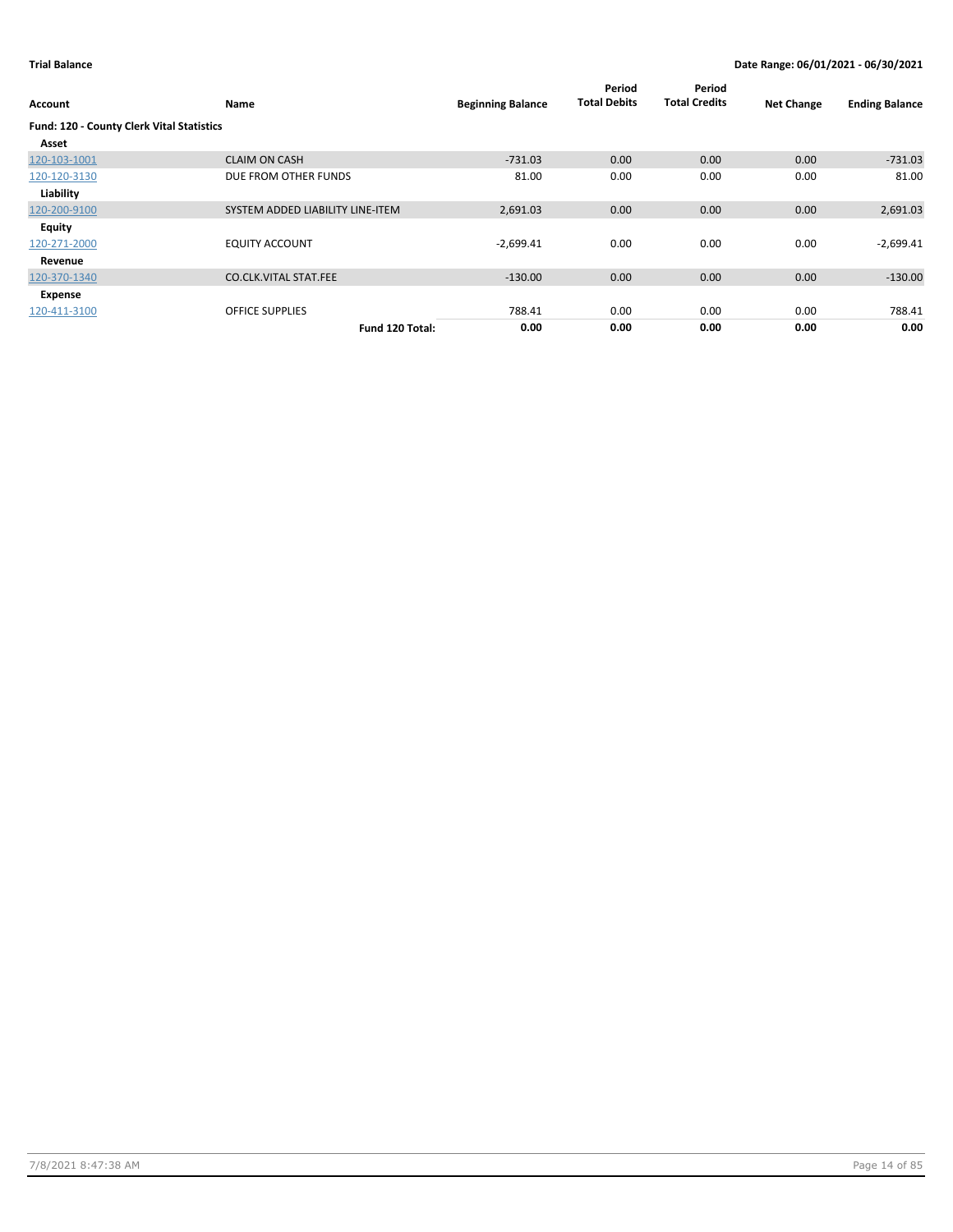| Account                                            | Name                             | <b>Beginning Balance</b> | Period<br><b>Total Debits</b> | Period<br><b>Total Credits</b> | <b>Net Change</b> | <b>Ending Balance</b> |
|----------------------------------------------------|----------------------------------|--------------------------|-------------------------------|--------------------------------|-------------------|-----------------------|
| <b>Fund: 121 - County Clerk Records Management</b> |                                  |                          |                               |                                |                   |                       |
| Asset                                              |                                  |                          |                               |                                |                   |                       |
| 121-100-1001                                       | PR Claim on Cash                 | 0.00                     | 3,383.82                      | 3,383.82                       | 0.00              | 0.00                  |
| 121-103-1001                                       | <b>CLAIM ON CASH</b>             | 25,672.78                | 0.00                          | 3,420.75                       | $-3,420.75$       | 22,252.03             |
| 121-120-3130                                       | DUE FROM OTHER FUNDS             | 7,397.84                 | 0.00                          | 0.00                           | 0.00              | 7,397.84              |
| Liability                                          |                                  |                          |                               |                                |                   |                       |
| 121-102-1000                                       | A/P CLEARING                     | 0.00                     | 36.93                         | 36.93                          | 0.00              | 0.00                  |
| 121-102-1001                                       | PR AP Clearing                   | 0.00                     | 1,887.92                      | 1,887.92                       | 0.00              | 0.00                  |
| 121-200-1500                                       | <b>ACCRUED SALARY PAYABLE</b>    | $-1,067.12$              | 0.00                          | 0.00                           | 0.00              | $-1,067.12$           |
| 121-200-1550                                       | <b>ACCRUED FRINGE BENEFITS</b>   | $-747.32$                | 0.00                          | 0.00                           | 0.00              | $-747.32$             |
| 121-200-9000                                       | <b>Payroll Liability Account</b> | $-186.05$                | 1,887.92                      | 1,887.92                       | 0.00              | $-186.05$             |
| 121-200-9100                                       | SYSTEM ADDED LIABILITY LINE-ITEM | 7,706.52                 | 0.00                          | 0.00                           | 0.00              | 7,706.52              |
| <b>Equity</b>                                      |                                  |                          |                               |                                |                   |                       |
| 121-271-2000                                       | <b>EQUITY ACCOUNT</b>            | $-78,481.91$             | 0.00                          | 0.00                           | 0.00              | $-78,481.91$          |
| Revenue                                            |                                  |                          |                               |                                |                   |                       |
| 121-370-1310                                       | <b>SUBSCRIPTION/IMAGES FEES</b>  | $-11,593.00$             | 0.00                          | 0.00                           | 0.00              | $-11,593.00$          |
| 121-370-1330                                       | <b>CO.CLERK PRESERVE REC FEE</b> | $-8,193.97$              | 0.00                          | 0.00                           | 0.00              | $-8,193.97$           |
| Expense                                            |                                  |                          |                               |                                |                   |                       |
| 121-402-1040                                       | <b>SALARY DEPUTY</b>             | 17,822.14                | 1,980.24                      | 0.00                           | 1,980.24          | 19,802.38             |
| 121-402-2010                                       | SOCIAL SECURITY TAXES            | 1,105.02                 | 122.78                        | 0.00                           | 122.78            | 1,227.80              |
| 121-402-2020                                       | <b>GROUP HEALTH INSURANCE</b>    | 8,137.76                 | 1,017.22                      | 0.00                           | 1,017.22          | 9,154.98              |
| 121-402-2030                                       | <b>RETIREMENT</b>                | 2,108.90                 | 234.86                        | 0.00                           | 234.86            | 2,343.76              |
| 121-402-2040                                       | <b>WORKERS COMPENSATION</b>      | 36.93                    | 36.93                         | 0.00                           | 36.93             | 73.86                 |
| 121-402-2050                                       | <b>MEDICARE TAX</b>              | 258.48                   | 28.72                         | 0.00                           | 28.72             | 287.20                |
| 121-402-3100                                       | <b>OFFICE SUPPLIES</b>           | 7.00                     | 0.00                          | 0.00                           | 0.00              | 7.00                  |
| 121-402-3120                                       | <b>IMAGING SYSTEM</b>            | 30,016.00                | 0.00                          | 0.00                           | 0.00              | 30,016.00             |
|                                                    | Fund 121 Total:                  | 0.00                     | 10,617.34                     | 10,617.34                      | 0.00              | 0.00                  |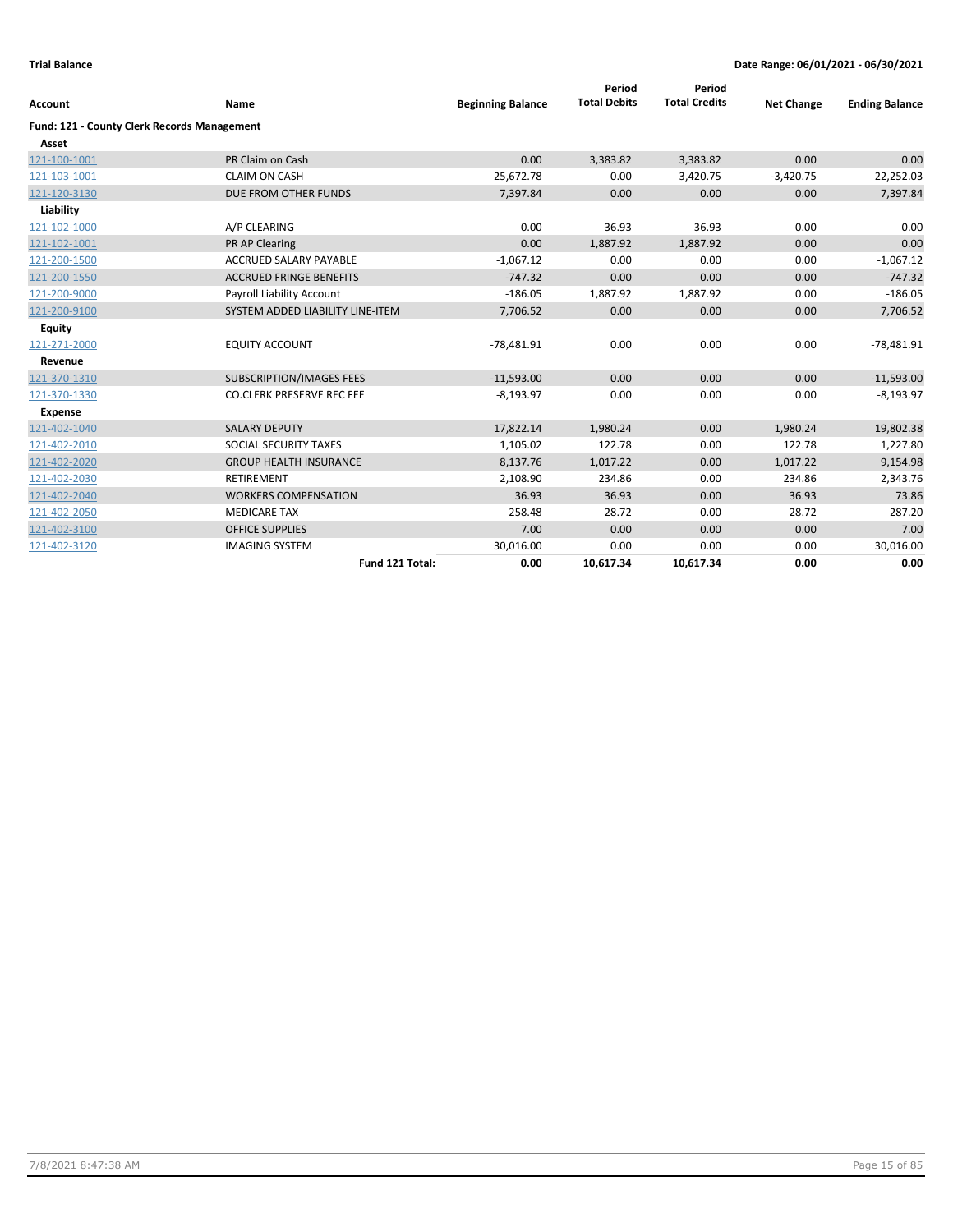| Account                      | Name                             | <b>Beginning Balance</b> | Period<br><b>Total Debits</b> | Period<br><b>Total Credits</b> | <b>Net Change</b> | <b>Ending Balance</b> |
|------------------------------|----------------------------------|--------------------------|-------------------------------|--------------------------------|-------------------|-----------------------|
| Fund: 122 - Chapter 19 Funds |                                  |                          |                               |                                |                   |                       |
| Asset                        |                                  |                          |                               |                                |                   |                       |
| 122-103-1001                 | <b>CLAIM ON CASH</b>             | 12,634.81                | 0.00                          | 0.00                           | 0.00              | 12,634.81             |
| Liability                    |                                  |                          |                               |                                |                   |                       |
| 122-200-1500                 | ACCRUED SALARY PAYABLE           | 168.00                   | 0.00                          | 0.00                           | 0.00              | 168.00                |
| 122-200-1550                 | <b>ACCRUED FRINGE BENEFITS</b>   | 35.96                    | 0.00                          | 0.00                           | 0.00              | 35.96                 |
| 122-200-9100                 | SYSTEM ADDED LIABILITY LINE-ITEM | $-3,975.00$              | 0.00                          | 0.00                           | 0.00              | $-3,975.00$           |
| <b>Equity</b>                |                                  |                          |                               |                                |                   |                       |
| 122-271-2000                 | <b>EQUITY ACCOUNT</b>            | $-26,233.84$             | 0.00                          | 0.00                           | 0.00              | $-26,233.84$          |
| <b>Expense</b>               |                                  |                          |                               |                                |                   |                       |
| 122-478-1033                 | <b>SECURITY</b>                  | 1,400.00                 | 0.00                          | 0.00                           | 0.00              | 1,400.00              |
| 122-478-1090                 | <b>SALARY ELECTION</b>           | 11,373.00                | 0.00                          | 0.00                           | 0.00              | 11,373.00             |
| 122-478-2030                 | <b>RETIREMENT</b>                | 165.06                   | 0.00                          | 0.00                           | 0.00              | 165.06                |
| 122-478-2050                 | <b>MEDICARE TAX</b>              | 136.02                   | 0.00                          | 0.00                           | 0.00              | 136.02                |
| 122-478-3100                 | <b>OFFICE SUPPLIES</b>           | 9.83                     | 0.00                          | 0.00                           | 0.00              | 9.83                  |
| 122-478-3970                 | <b>SANITIZING SUPPLIES</b>       | 1,547.27                 | 0.00                          | 0.00                           | 0.00              | 1,547.27              |
| 122-478-3980                 | PERSONAL PROTECTIVE EQUIPMENT    | 302.51                   | 0.00                          | 0.00                           | 0.00              | 302.51                |
| 122-478-3990                 | <b>OFFICE PROTECTION</b>         | 957.84                   | 0.00                          | 0.00                           | 0.00              | 957.84                |
| 122-478-4420                 | OTHER PROFESSIONAL SERVICES      | 1,266.94                 | 0.00                          | 0.00                           | 0.00              | 1,266.94              |
| 122-478-5720                 | <b>OFFICE EQUIPMENT</b>          | 211.60                   | 0.00                          | 0.00                           | 0.00              | 211.60                |
|                              | Fund 122 Total:                  | 0.00                     | 0.00                          | 0.00                           | 0.00              | 0.00                  |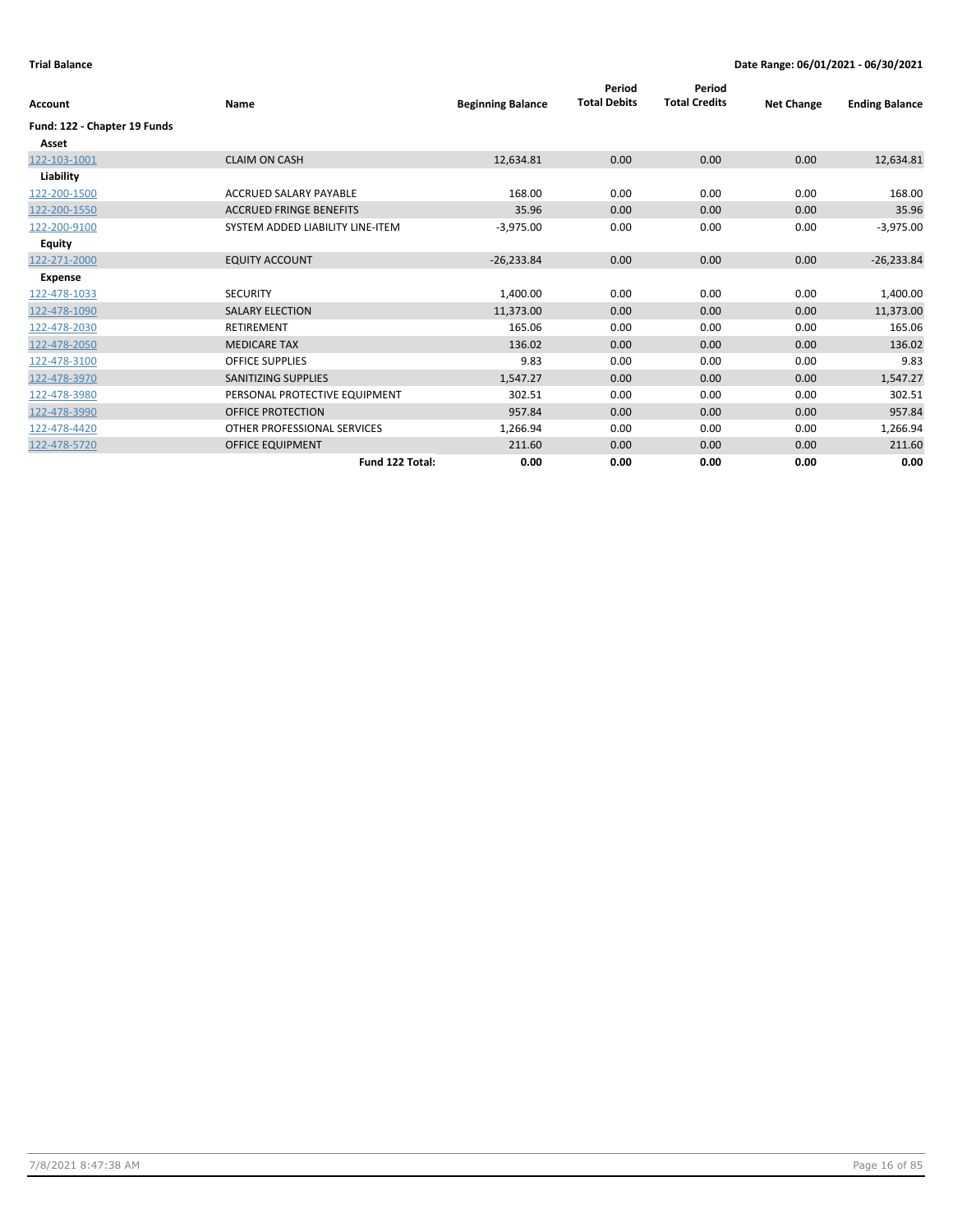| Account                             | Name                             | <b>Beginning Balance</b> | Period<br><b>Total Debits</b> | Period<br><b>Total Credits</b> | <b>Net Change</b> | <b>Ending Balance</b> |
|-------------------------------------|----------------------------------|--------------------------|-------------------------------|--------------------------------|-------------------|-----------------------|
| Fund: 123 - Election Equipment Fund |                                  |                          |                               |                                |                   |                       |
| Asset                               |                                  |                          |                               |                                |                   |                       |
| 123-103-1001                        | <b>CLAIM ON CASH</b>             | 19,421.42                | 3,096.00                      | 0.00                           | 3,096.00          | 22,517.42             |
| Liability                           |                                  |                          |                               |                                |                   |                       |
| 123-200-9100                        | SYSTEM ADDED LIABILITY LINE-ITEM | 1,191.29                 | 0.00                          | 0.00                           | 0.00              | 1,191.29              |
| <b>Equity</b>                       |                                  |                          |                               |                                |                   |                       |
| 123-271-2000                        | <b>EQUITY ACCOUNT</b>            | $-154,762.78$            | 0.00                          | 0.00                           | 0.00              | $-154,762.78$         |
| Revenue                             |                                  |                          |                               |                                |                   |                       |
| 123-335-1435                        | PROCEEDS FROM CAPITAL LEASE      | $-357,253.98$            | 0.00                          | 0.00                           | 0.00              | $-357,253.98$         |
| 123-340-4840                        | <b>ELECTION REIMBURSEMENTS</b>   | $-1,849.93$              | 0.00                          | 3,096.00                       | $-3,096.00$       | $-4,945.93$           |
| Expense                             |                                  |                          |                               |                                |                   |                       |
| 123-403-5730                        | <b>ELECTION EQUIPMENT</b>        | 493,253.98               | 0.00                          | 0.00                           | 0.00              | 493,253.98            |
|                                     | Fund 123 Total:                  | 0.00                     | 3,096.00                      | 3,096.00                       | 0.00              | 0.00                  |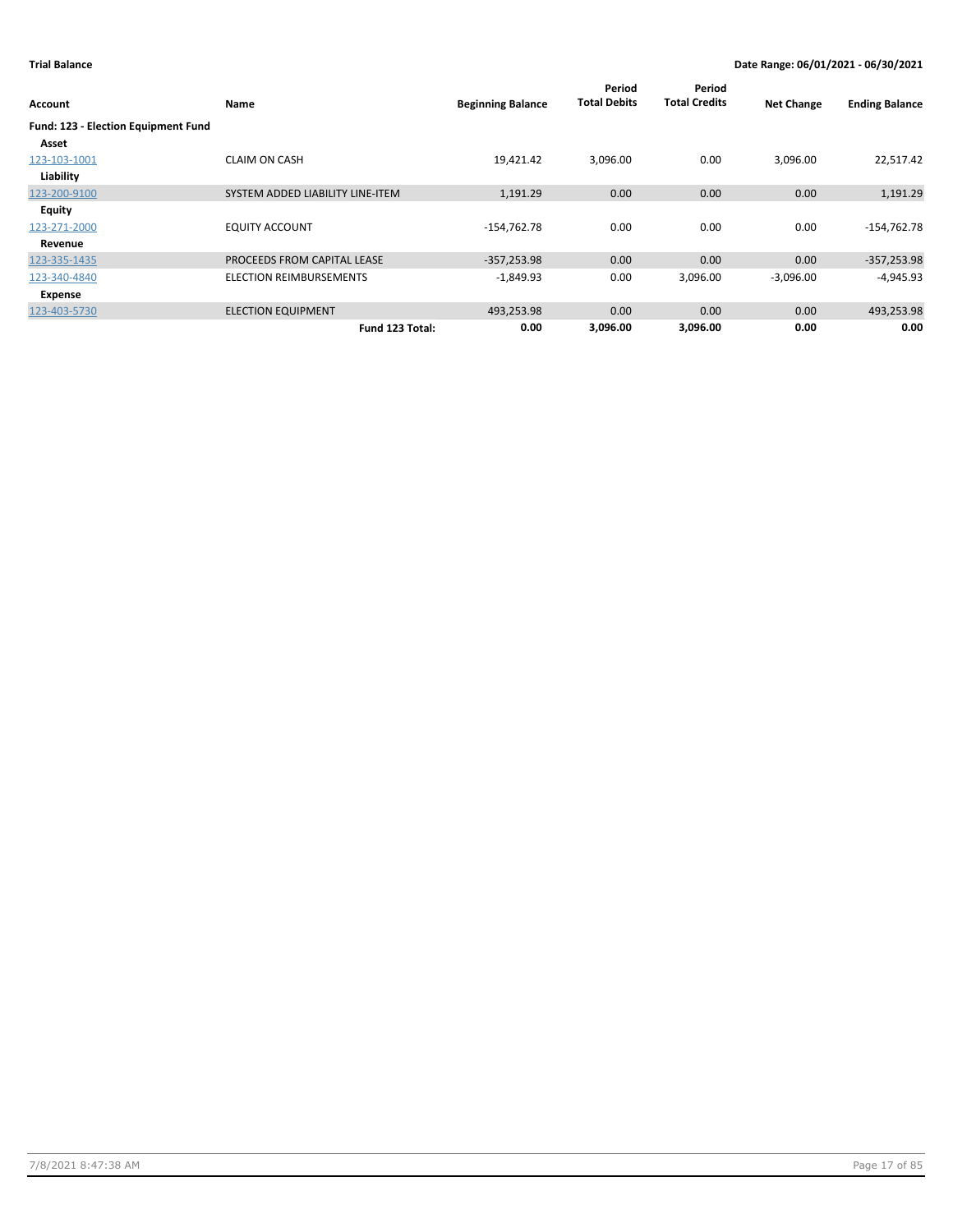| <b>Account</b>                                     | Name                                  | <b>Beginning Balance</b> | Period<br><b>Total Debits</b> | Period<br><b>Total Credits</b> | <b>Net Change</b> | <b>Ending Balance</b> |
|----------------------------------------------------|---------------------------------------|--------------------------|-------------------------------|--------------------------------|-------------------|-----------------------|
| Fund: 125 - County Clerk Co.& Dist.CourtTechnology |                                       |                          |                               |                                |                   |                       |
| Asset                                              |                                       |                          |                               |                                |                   |                       |
| 125-103-1001                                       | <b>CLAIM ON CASH</b>                  | 7.685.44                 | 0.00                          | 0.00                           | 0.00              | 7,685.44              |
| 125-120-3130                                       | DUE FROM OTHER FUNDS                  | 60.36                    | 0.00                          | 0.00                           | 0.00              | 60.36                 |
| <b>Equity</b>                                      |                                       |                          |                               |                                |                   |                       |
| 125-271-2000                                       | <b>EQUITY ACCOUNT</b>                 | $-8,011.37$              | 0.00                          | 0.00                           | 0.00              | $-8,011.37$           |
| Revenue                                            |                                       |                          |                               |                                |                   |                       |
| 125-370-4400                                       | CO. CLK. CO. & DIST. CT. TECHNOLOGY F | $-34.43$                 | 0.00                          | 0.00                           | 0.00              | $-34.43$              |
| Expense                                            |                                       |                          |                               |                                |                   |                       |
| 125-440-5720                                       | OFFICE EQUIPMENT                      | 300.00                   | 0.00                          | 0.00                           | 0.00              | 300.00                |
|                                                    | Fund 125 Total:                       | 0.00                     | 0.00                          | 0.00                           | 0.00              | 0.00                  |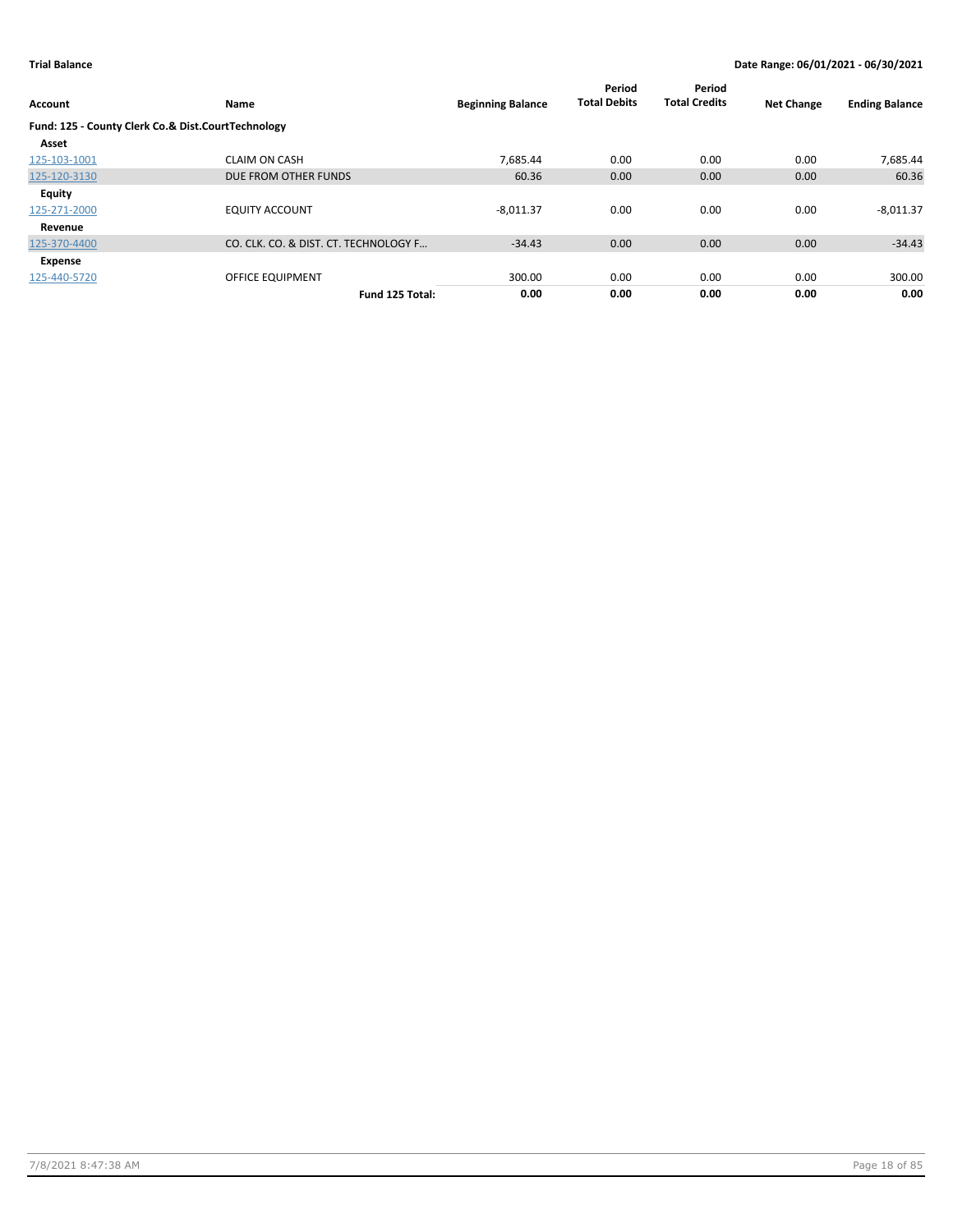| Account                                             | Name                                     | <b>Beginning Balance</b> | Period<br><b>Total Debits</b> | Period<br><b>Total Credits</b> | <b>Net Change</b> | <b>Ending Balance</b> |
|-----------------------------------------------------|------------------------------------------|--------------------------|-------------------------------|--------------------------------|-------------------|-----------------------|
| Fund: 126 - County Clerk Court Records Preservation |                                          |                          |                               |                                |                   |                       |
| Asset                                               |                                          |                          |                               |                                |                   |                       |
| 126-103-1001                                        | <b>CLAIM ON CASH</b>                     | 16,633.79                | 0.00                          | 0.00                           | 0.00              | 16,633.79             |
| 126-120-3130                                        | DUE FROM OTHER FUNDS                     | 180.00                   | 0.00                          | 0.00                           | 0.00              | 180.00                |
| Liability                                           |                                          |                          |                               |                                |                   |                       |
| 126-200-9100                                        | SYSTEM ADDED LIABILITY LINE-ITEM         | $-619.64$                | 0.00                          | 0.00                           | 0.00              | $-619.64$             |
| Equity                                              |                                          |                          |                               |                                |                   |                       |
| 126-271-2000                                        | <b>EQUITY ACCOUNT</b>                    | $-15,884.15$             | 0.00                          | 0.00                           | 0.00              | $-15,884.15$          |
| Revenue                                             |                                          |                          |                               |                                |                   |                       |
| 126-370-1330                                        | <b>CO.CLK.COURT RECORDS PRESERVATION</b> | $-310.00$                | 0.00                          | 0.00                           | 0.00              | $-310.00$             |
|                                                     | Fund 126 Total:                          | 0.00                     | 0.00                          | 0.00                           | 0.00              | 0.00                  |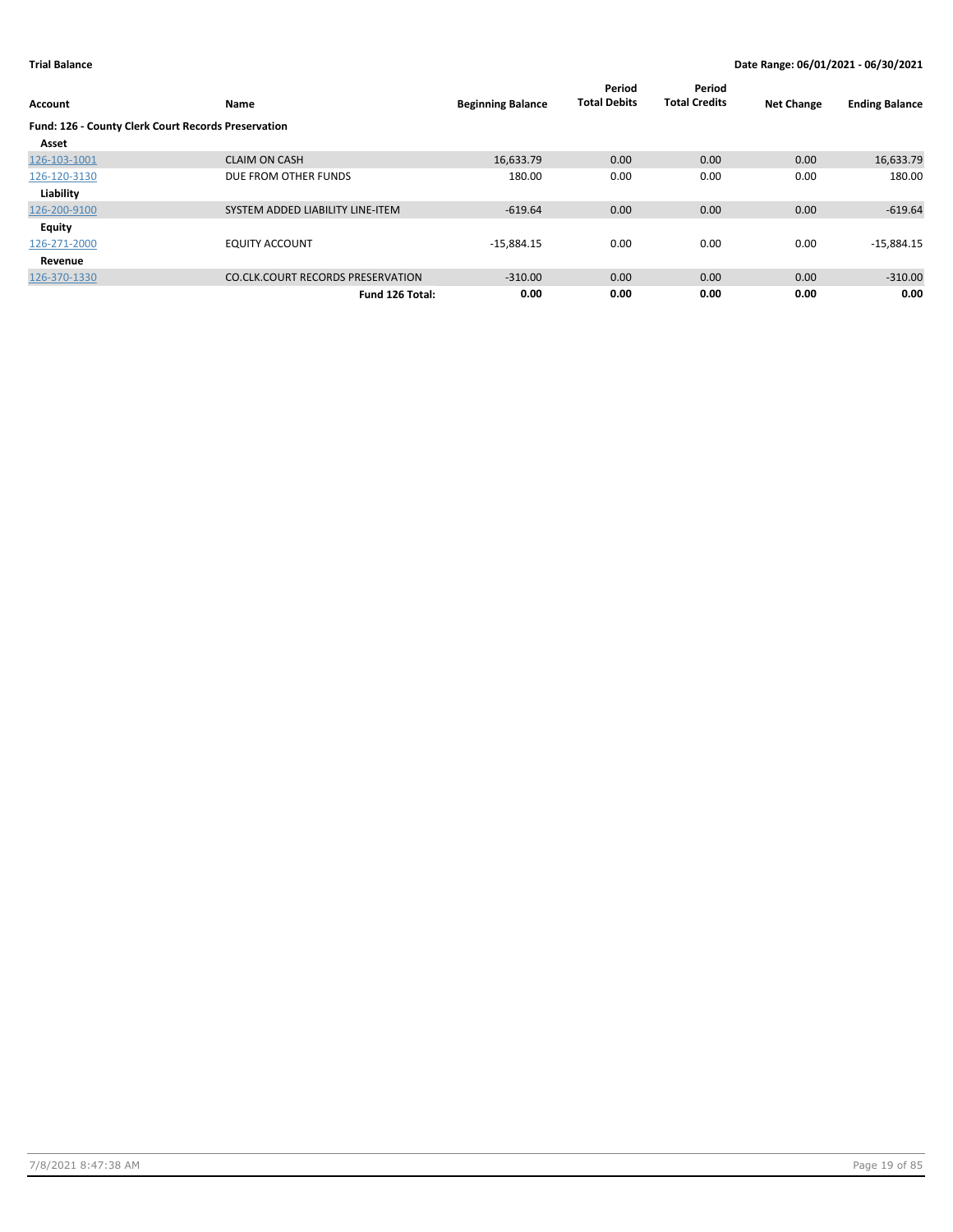| Account                                  | Name                             | <b>Beginning Balance</b> | Period<br><b>Total Debits</b> | Period<br><b>Total Credits</b> | <b>Net Change</b> | <b>Ending Balance</b> |
|------------------------------------------|----------------------------------|--------------------------|-------------------------------|--------------------------------|-------------------|-----------------------|
| Fund: 127 - County Clerk Records Archive |                                  |                          |                               |                                |                   |                       |
| Asset                                    |                                  |                          |                               |                                |                   |                       |
| 127-103-1001                             | <b>CLAIM ON CASH</b>             | 306,466.90               | 0.00                          | 0.00                           | 0.00              | 306,466.90            |
| 127-120-3130                             | DUE FROM OTHER FUNDS             | 7.350.00                 | 0.00                          | 0.00                           | 0.00              | 7,350.00              |
| Liability                                |                                  |                          |                               |                                |                   |                       |
| 127-200-9100                             | SYSTEM ADDED LIABILITY LINE-ITEM | $-32,895.20$             | 0.00                          | 0.00                           | 0.00              | $-32,895.20$          |
| Equity                                   |                                  |                          |                               |                                |                   |                       |
| 127-271-2000                             | <b>EQUITY ACCOUNT</b>            | $-281,757.02$            | 0.00                          | 0.00                           | 0.00              | $-281,757.02$         |
| Revenue                                  |                                  |                          |                               |                                |                   |                       |
| 127-370-1330                             | CO. CLERK RECORDS ARCHIVE FEE    | $-16,770.00$             | 0.00                          | 0.00                           | 0.00              | $-16,770.00$          |
| Expense                                  |                                  |                          |                               |                                |                   |                       |
| 127-403-4370                             | <b>DIGITAL IMAGING</b>           | 17,605.32                | 0.00                          | 0.00                           | 0.00              | 17,605.32             |
|                                          | Fund 127 Total:                  | 0.00                     | 0.00                          | 0.00                           | 0.00              | 0.00                  |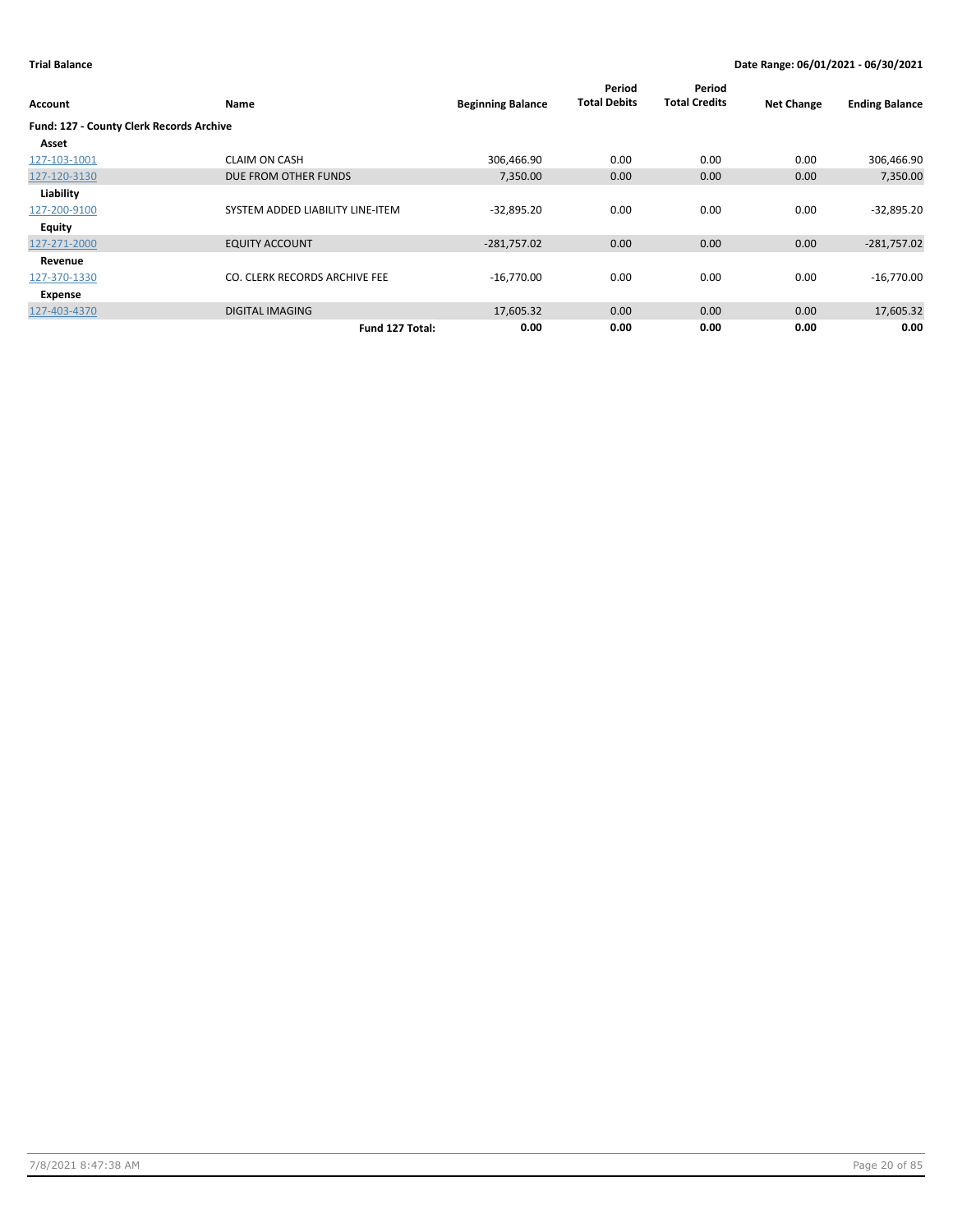| Account                          | Name                        | <b>Beginning Balance</b> | Period<br><b>Total Debits</b> | Period<br><b>Total Credits</b> | <b>Net Change</b> | <b>Ending Balance</b> |
|----------------------------------|-----------------------------|--------------------------|-------------------------------|--------------------------------|-------------------|-----------------------|
| Fund: 130 - Bail Bond Trust Fund |                             |                          |                               |                                |                   |                       |
| Asset                            |                             |                          |                               |                                |                   |                       |
| 130-103-1130                     | <b>SURETY BAIL BOND FEE</b> | 9.195.00                 | 270.00                        | 0.00                           | 270.00            | 9,465.00              |
| Liability                        |                             |                          |                               |                                |                   |                       |
| 130-207-0970                     | DUE TO OTHER GOVERNMENTS    | $-5,100.00$              | 0.00                          | 0.00                           | 0.00              | $-5,100.00$           |
| Equity                           |                             |                          |                               |                                |                   |                       |
| 130-271-2000                     | <b>EQUITY ACCOUNT</b>       | $-225.00$                | 0.00                          | 0.00                           | 0.00              | $-225.00$             |
| Revenue                          |                             |                          |                               |                                |                   |                       |
| 130-345-1130                     | <b>SURETY BAIL BOND FEE</b> | $-3,870.00$              | 0.00                          | 270.00                         | $-270.00$         | $-4,140.00$           |
|                                  | Fund 130 Total:             | 0.00                     | 270.00                        | 270.00                         | 0.00              | 0.00                  |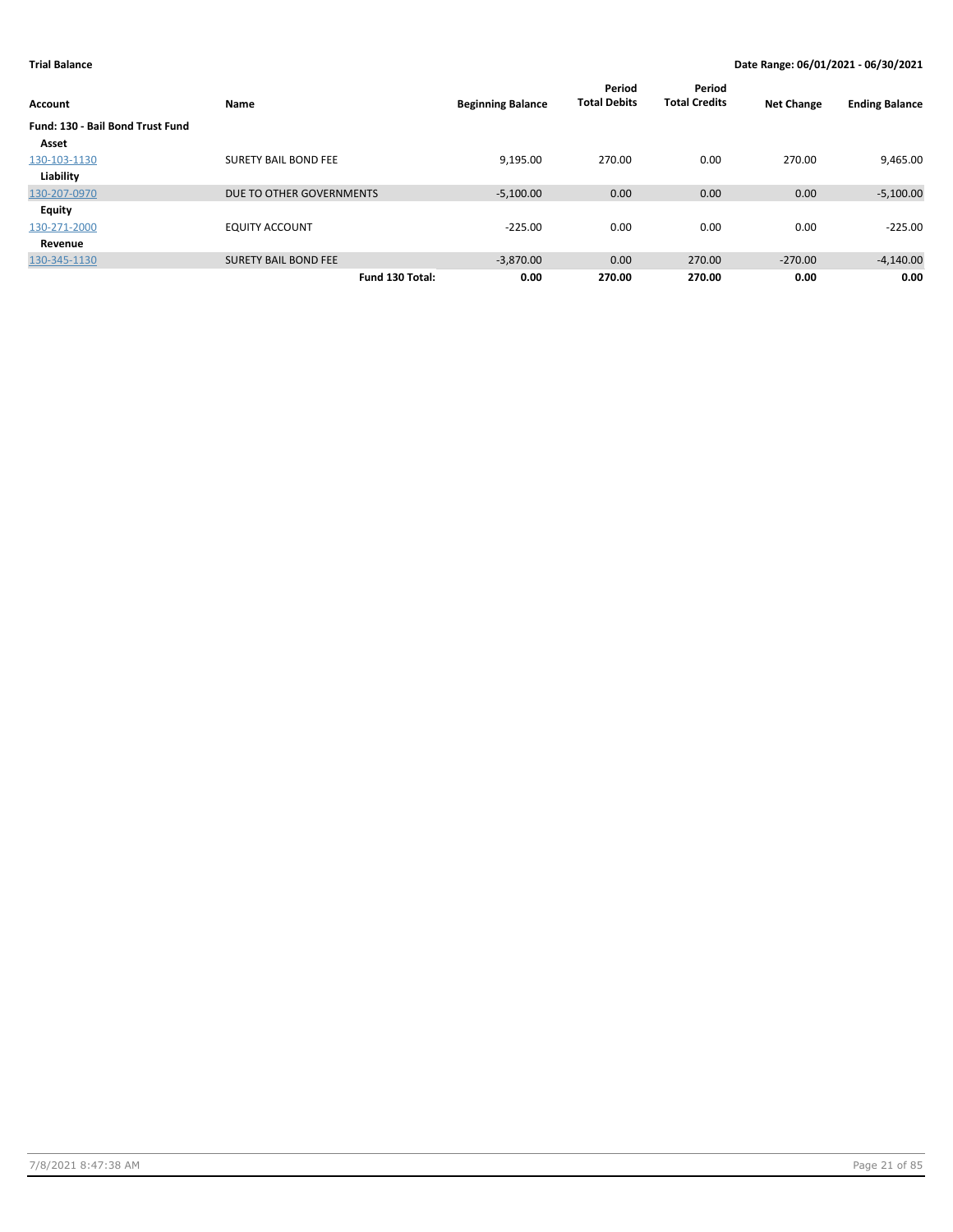| Account                                    | Name                             | <b>Beginning Balance</b> | Period<br><b>Total Debits</b> | Period<br><b>Total Credits</b> | <b>Net Change</b> | <b>Ending Balance</b> |
|--------------------------------------------|----------------------------------|--------------------------|-------------------------------|--------------------------------|-------------------|-----------------------|
| Fund: 160 - County Judge Excess Supplement |                                  |                          |                               |                                |                   |                       |
| Asset                                      |                                  |                          |                               |                                |                   |                       |
| 160-103-1001                               | <b>CLAIM ON CASH</b>             | 16,124.61                | 0.00                          | 146.50                         | $-146.50$         | 15,978.11             |
| Liability                                  |                                  |                          |                               |                                |                   |                       |
| 160-200-9100                               | SYSTEM ADDED LIABILITY LINE-ITEM | 217.00                   | 0.00                          | 0.00                           | 0.00              | 217.00                |
| <b>Equity</b>                              |                                  |                          |                               |                                |                   |                       |
| 160-271-2000                               | <b>EQUITY ACCOUNT</b>            | $-16,444.55$             | 0.00                          | 0.00                           | 0.00              | $-16,444.55$          |
| Expense                                    |                                  |                          |                               |                                |                   |                       |
| 160-452-3100                               | <b>OFFICE SUPPLIES</b>           | 38.80                    | 0.00                          | 0.00                           | 0.00              | 38.80                 |
| 160-452-3110                               | <b>POSTAGE</b>                   | 64.14                    | 146.50                        | 0.00                           | 146.50            | 210.64                |
|                                            | Fund 160 Total:                  | 0.00                     | 146.50                        | 146.50                         | 0.00              | 0.00                  |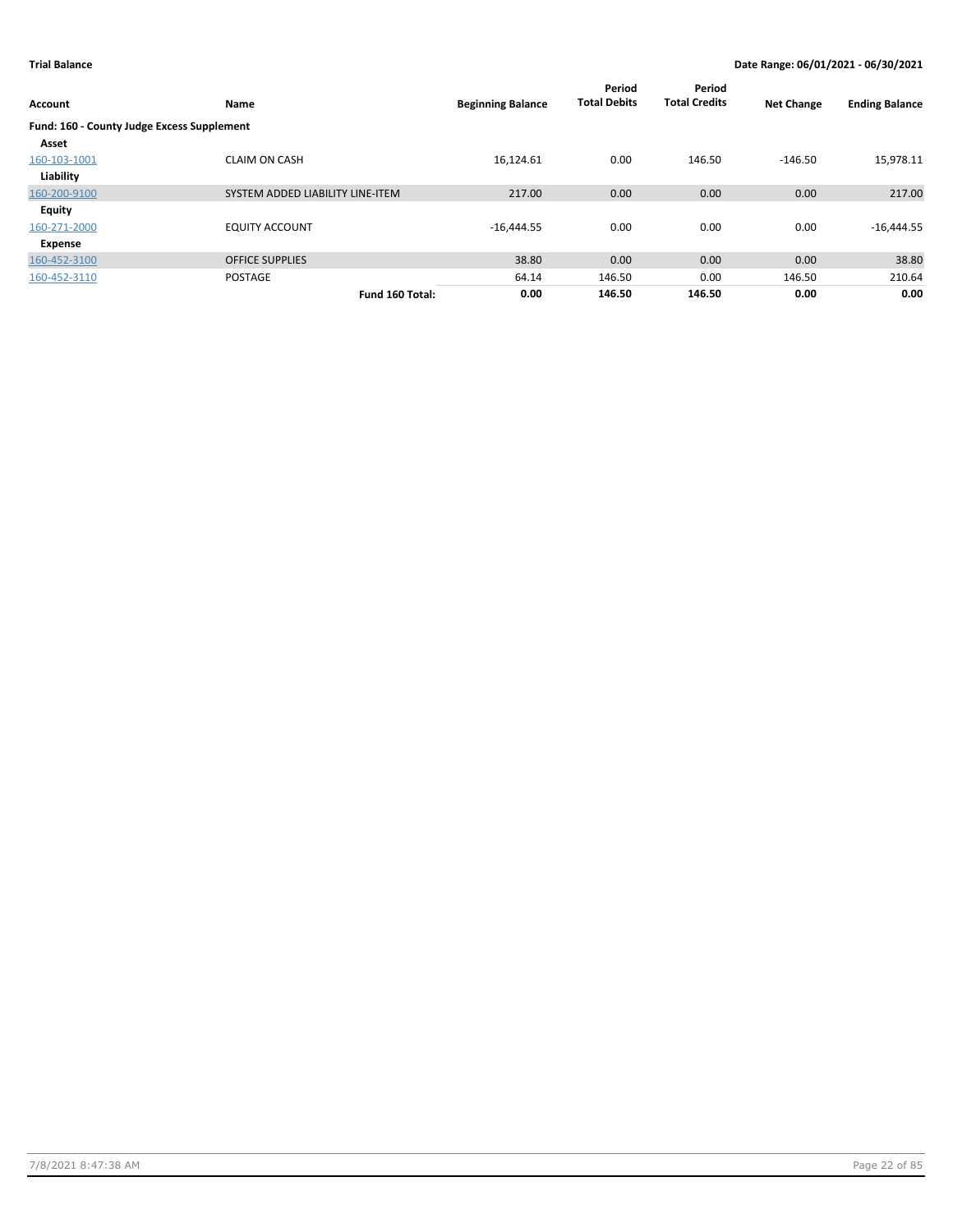| Account                              | Name                     | <b>Beginning Balance</b> | Period<br><b>Total Debits</b> | Period<br><b>Total Credits</b> | <b>Net Change</b> | <b>Ending Balance</b> |
|--------------------------------------|--------------------------|--------------------------|-------------------------------|--------------------------------|-------------------|-----------------------|
| Fund: 161 - Probate Judges Education |                          |                          |                               |                                |                   |                       |
| Asset                                |                          |                          |                               |                                |                   |                       |
| 161-103-1001                         | <b>CLAIM ON CASH</b>     | 5,982.52                 | 0.00                          | 0.00                           | 0.00              | 5,982.52              |
| 161-120-3130                         | DUE FROM OTHER FUNDS     | 60.00                    | 0.00                          | 0.00                           | 0.00              | 60.00                 |
| Equity                               |                          |                          |                               |                                |                   |                       |
| 161-271-2000                         | <b>EQUITY ACCOUNT</b>    | $-5,897.52$              | 0.00                          | 0.00                           | 0.00              | $-5,897.52$           |
| Revenue                              |                          |                          |                               |                                |                   |                       |
| 161-340-1310                         | PROBATE JUDGES EDUCATION | $-145.00$                | 0.00                          | 0.00                           | 0.00              | $-145.00$             |
|                                      | Fund 161 Total:          | 0.00                     | 0.00                          | 0.00                           | 0.00              | 0.00                  |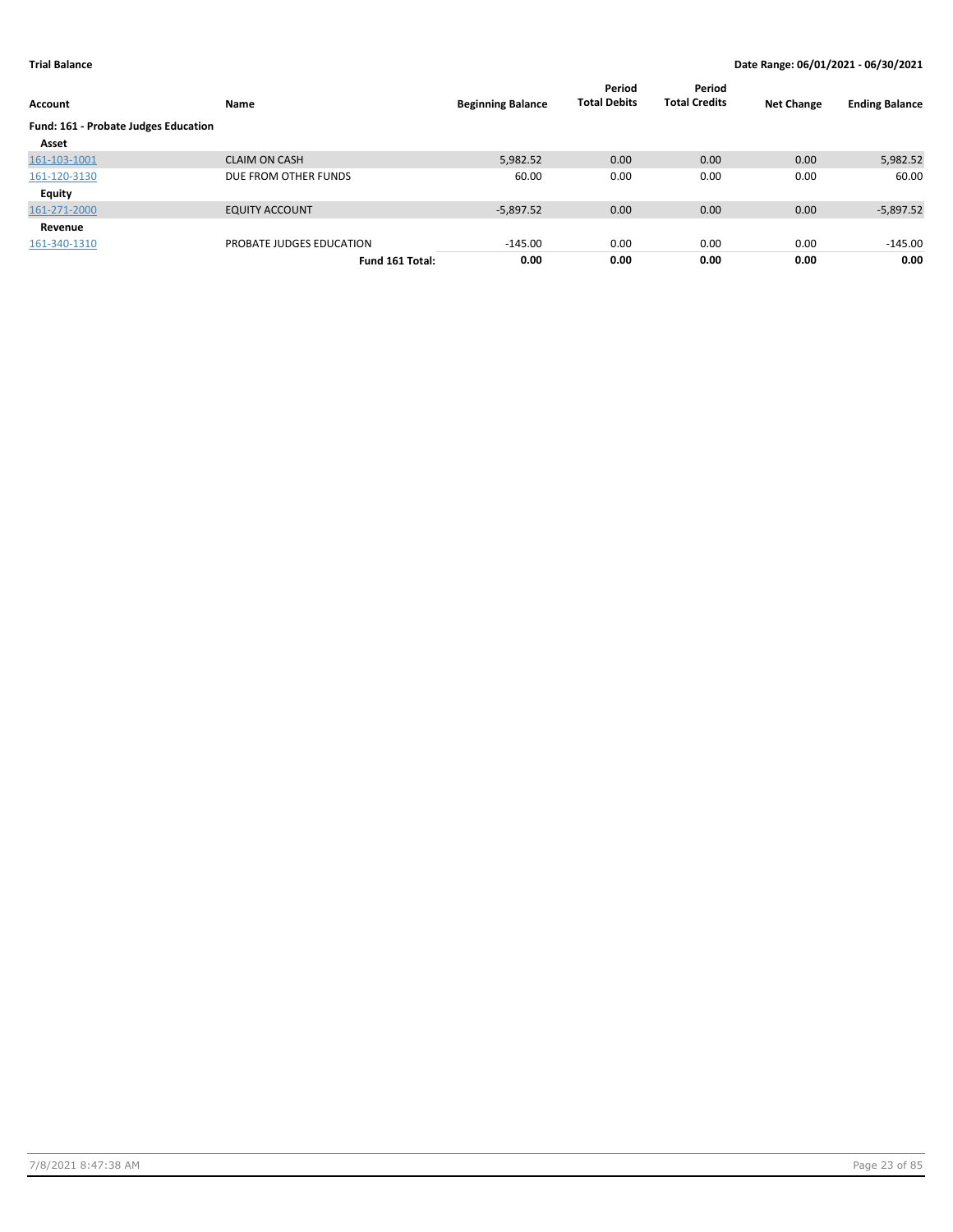| <b>Account</b>                                | Name                           | <b>Beginning Balance</b> | Period<br><b>Total Debits</b> | Period<br><b>Total Credits</b> | <b>Net Change</b> | <b>Ending Balance</b> |
|-----------------------------------------------|--------------------------------|--------------------------|-------------------------------|--------------------------------|-------------------|-----------------------|
| Fund: 190 - District Clerk Records Management |                                |                          |                               |                                |                   |                       |
| Asset                                         |                                |                          |                               |                                |                   |                       |
| 190-100-1001                                  | PR Claim on Cash               | $-17.67$                 | 735.02                        | 735.02                         | 0.00              | $-17.67$              |
| 190-103-1001                                  | <b>CLAIM ON CASH</b>           | $-1,220.88$              | 192.37                        | 735.02                         | $-542.65$         | $-1,763.53$           |
| 190-120-3130                                  | DUE FROM OTHER FUNDS           | 281.70                   | 0.00                          | 0.00                           | 0.00              | 281.70                |
| Liability                                     |                                |                          |                               |                                |                   |                       |
| 190-102-1001                                  | PR AP Clearing                 | 0.00                     | 402.55                        | 408.58                         | $-6.03$           | $-6.03$               |
| 190-200-1500                                  | <b>ACCRUED SALARY PAYABLE</b>  | $-18.81$                 | 0.00                          | 0.00                           | 0.00              | $-18.81$              |
| 190-200-1550                                  | <b>ACCRUED FRINGE BENEFITS</b> | $-38.94$                 | 0.00                          | 0.00                           | 0.00              | $-38.94$              |
| 190-200-9000                                  | Payroll Liability Account      | $-44.16$                 | 408.58                        | 408.58                         | 0.00              | $-44.16$              |
| <b>Equity</b>                                 |                                |                          |                               |                                |                   |                       |
| 190-271-2000                                  | <b>EQUITY ACCOUNT</b>          | $-3,346.58$              | 0.00                          | 0.00                           | 0.00              | $-3,346.58$           |
| Revenue                                       |                                |                          |                               |                                |                   |                       |
| 190-370-1360                                  | DST.CLK.PRES.REC.FEE           | $-2,224.13$              | 0.00                          | 192.37                         | $-192.37$         | $-2,416.50$           |
| <b>Expense</b>                                |                                |                          |                               |                                |                   |                       |
| 190-450-1070                                  | <b>SALARY PART-TIME</b>        | 4,231.08                 | 470.12                        | 0.00                           | 470.12            | 4,701.20              |
| 190-450-2010                                  | SOCIAL SECURITY TAXES          | 258.65                   | 28.73                         | 0.00                           | 28.73             | 287.38                |
| 190-450-2020                                  | <b>GROUP HEALTH INSURANCE</b>  | 1,437.76                 | 179.72                        | 0.00                           | 179.72            | 1,617.48              |
| 190-450-2030                                  | <b>RETIREMENT</b>              | 500.65                   | 55.76                         | 0.00                           | 55.76             | 556.41                |
| 190-450-2050                                  | <b>MEDICARE TAX</b>            | 60.48                    | 6.72                          | 0.00                           | 6.72              | 67.20                 |
| 190-450-3100                                  | <b>OFFICE SUPPLIES</b>         | 140.85                   | 0.00                          | 0.00                           | 0.00              | 140.85                |
|                                               | Fund 190 Total:                | 0.00                     | 2,479.57                      | 2,479.57                       | 0.00              | 0.00                  |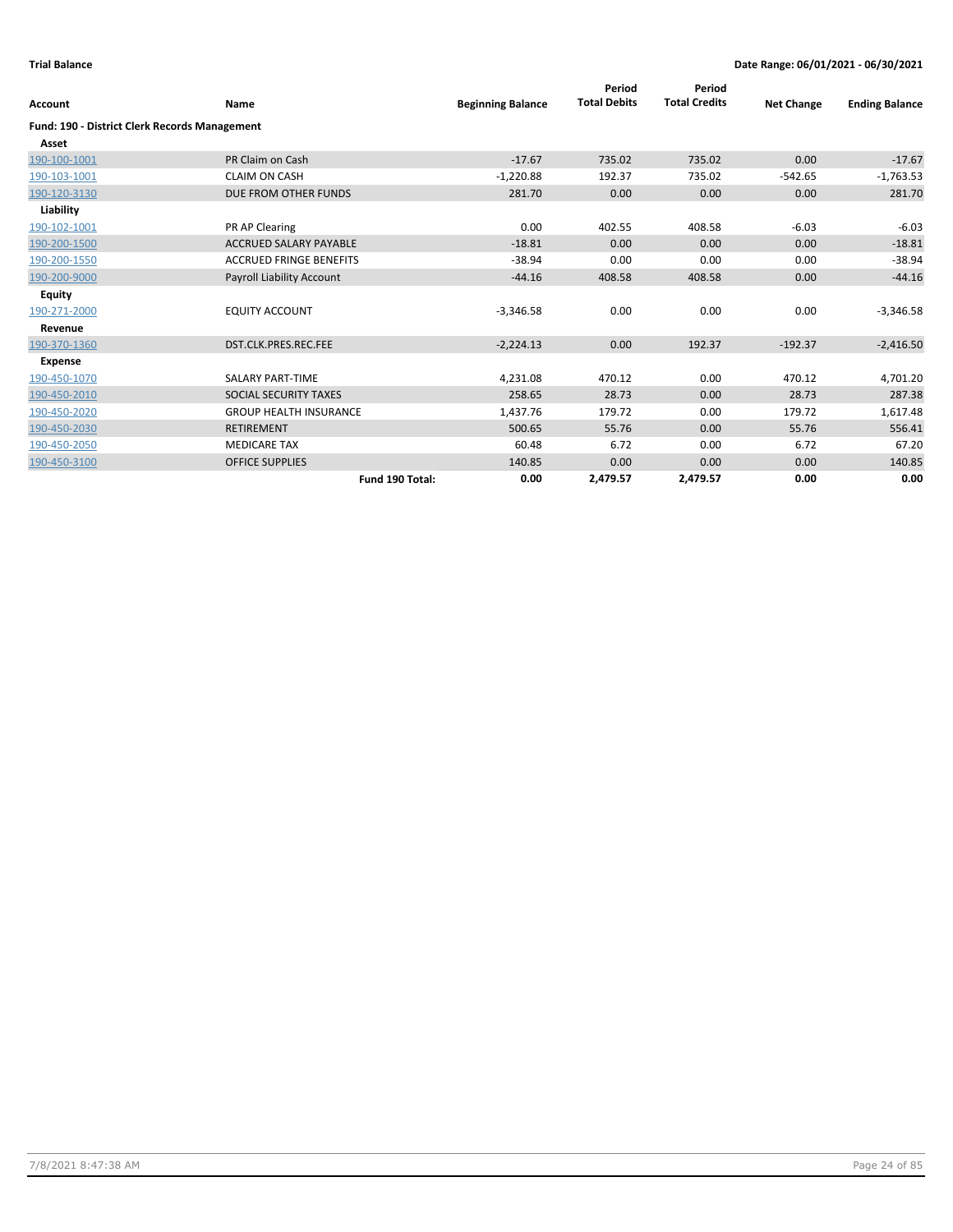| Account                                           | Name                            | <b>Beginning Balance</b> | Period<br><b>Total Debits</b> | Period<br><b>Total Credits</b> | <b>Net Change</b> | <b>Ending Balance</b> |
|---------------------------------------------------|---------------------------------|--------------------------|-------------------------------|--------------------------------|-------------------|-----------------------|
| <b>Fund: 191 - District Court Records Archive</b> |                                 |                          |                               |                                |                   |                       |
| Asset                                             |                                 |                          |                               |                                |                   |                       |
| 191-103-1001                                      | Claim On Cash                   | 39,915.47                | 343.34                        | 0.00                           | 343.34            | 40,258.81             |
| 191-120-3130                                      | DUE FROM OTHER FUNDS            | 515.26                   | 0.00                          | 0.00                           | 0.00              | 515.26                |
| Liability                                         |                                 |                          |                               |                                |                   |                       |
| 191-102-1000                                      | A/P CLEARING                    | $-56.34$                 | 0.00                          | 0.00                           | 0.00              | $-56.34$              |
| Equity                                            |                                 |                          |                               |                                |                   |                       |
| 191-271-2000                                      | <b>EQUITY ACCOUNT</b>           | $-37,643.10$             | 0.00                          | 0.00                           | 0.00              | $-37,643.10$          |
| Revenue                                           |                                 |                          |                               |                                |                   |                       |
| 191-370-4500                                      | DISTRICT CT.RECORDS ARCHIVE FEE | $-3,239.04$              | 0.00                          | 343.34                         | $-343.34$         | $-3,582.38$           |
| Expense                                           |                                 |                          |                               |                                |                   |                       |
| 191-450-5720                                      | <b>OFFICE EQUIPMENT</b>         | 507.75                   | 0.00                          | 0.00                           | 0.00              | 507.75                |
|                                                   | Fund 191 Total:                 | 0.00                     | 343.34                        | 343.34                         | 0.00              | 0.00                  |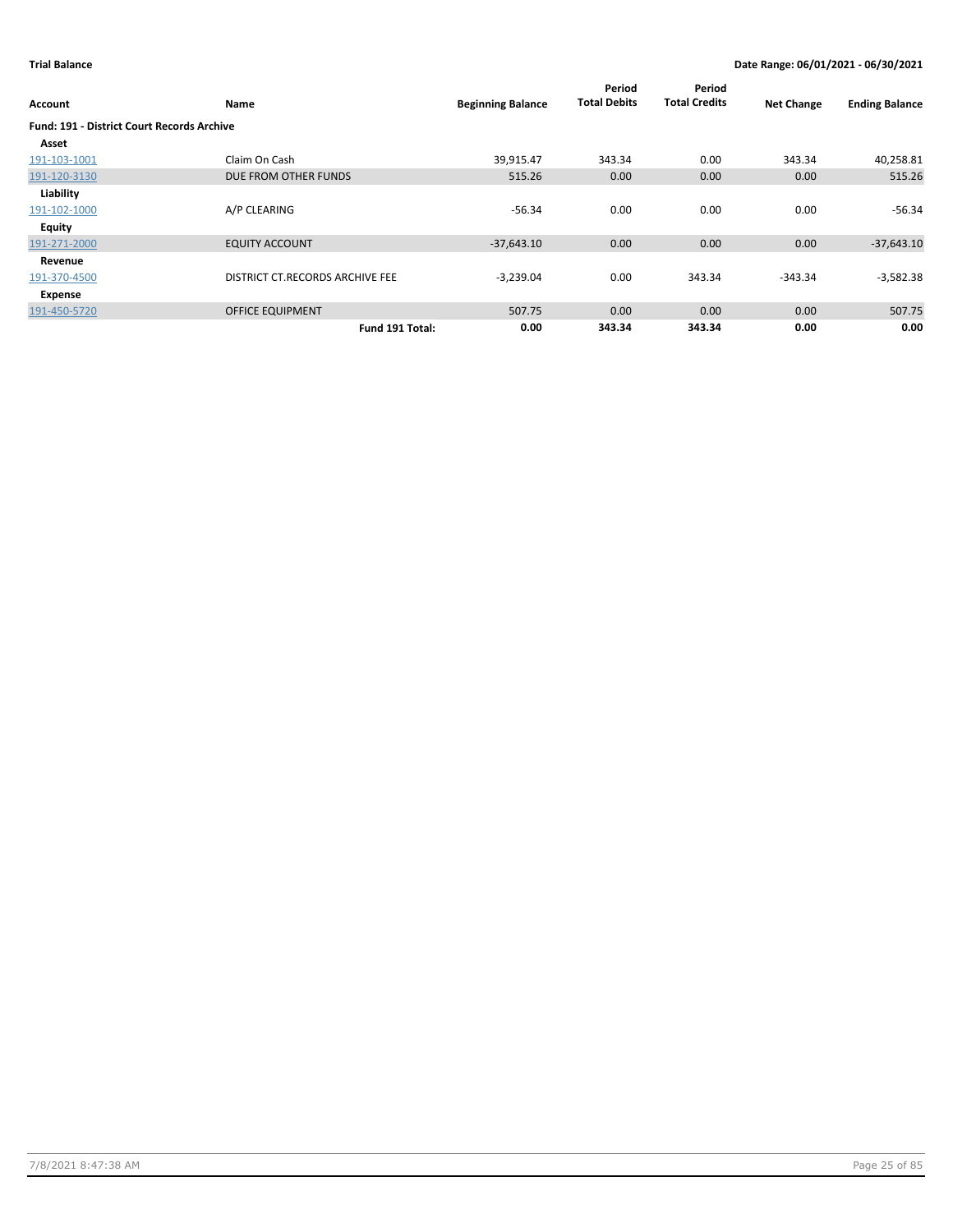| Account                                               | Name                              | <b>Beginning Balance</b> | Period<br><b>Total Debits</b> | Period<br><b>Total Credits</b> | <b>Net Change</b> | <b>Ending Balance</b> |
|-------------------------------------------------------|-----------------------------------|--------------------------|-------------------------------|--------------------------------|-------------------|-----------------------|
| Fund: 192 - District Clerk Co.& Dist.Court Technology |                                   |                          |                               |                                |                   |                       |
| Asset                                                 |                                   |                          |                               |                                |                   |                       |
| 192-103-1001                                          | Claim On Cash                     | 4.245.30                 | 35.01                         | 0.00                           | 35.01             | 4,280.31              |
| 192-120-3130                                          | DUE FROM OTHER FUNDS              | 27.72                    | 0.00                          | 0.00                           | 0.00              | 27.72                 |
| <b>Equity</b>                                         |                                   |                          |                               |                                |                   |                       |
| 192-271-2000                                          | <b>EQUITY ACCOUNT</b>             | $-3,873.58$              | 0.00                          | 0.00                           | 0.00              | $-3,873.58$           |
| Revenue                                               |                                   |                          |                               |                                |                   |                       |
| 192-370-4400                                          | DST.CLK.CO.&DST.CT.TECHNOLOGY FEE | $-399.44$                | 0.00                          | 35.01                          | $-35.01$          | $-434.45$             |
|                                                       | Fund 192 Total:                   | 0.00                     | 35.01                         | 35.01                          | 0.00              | 0.00                  |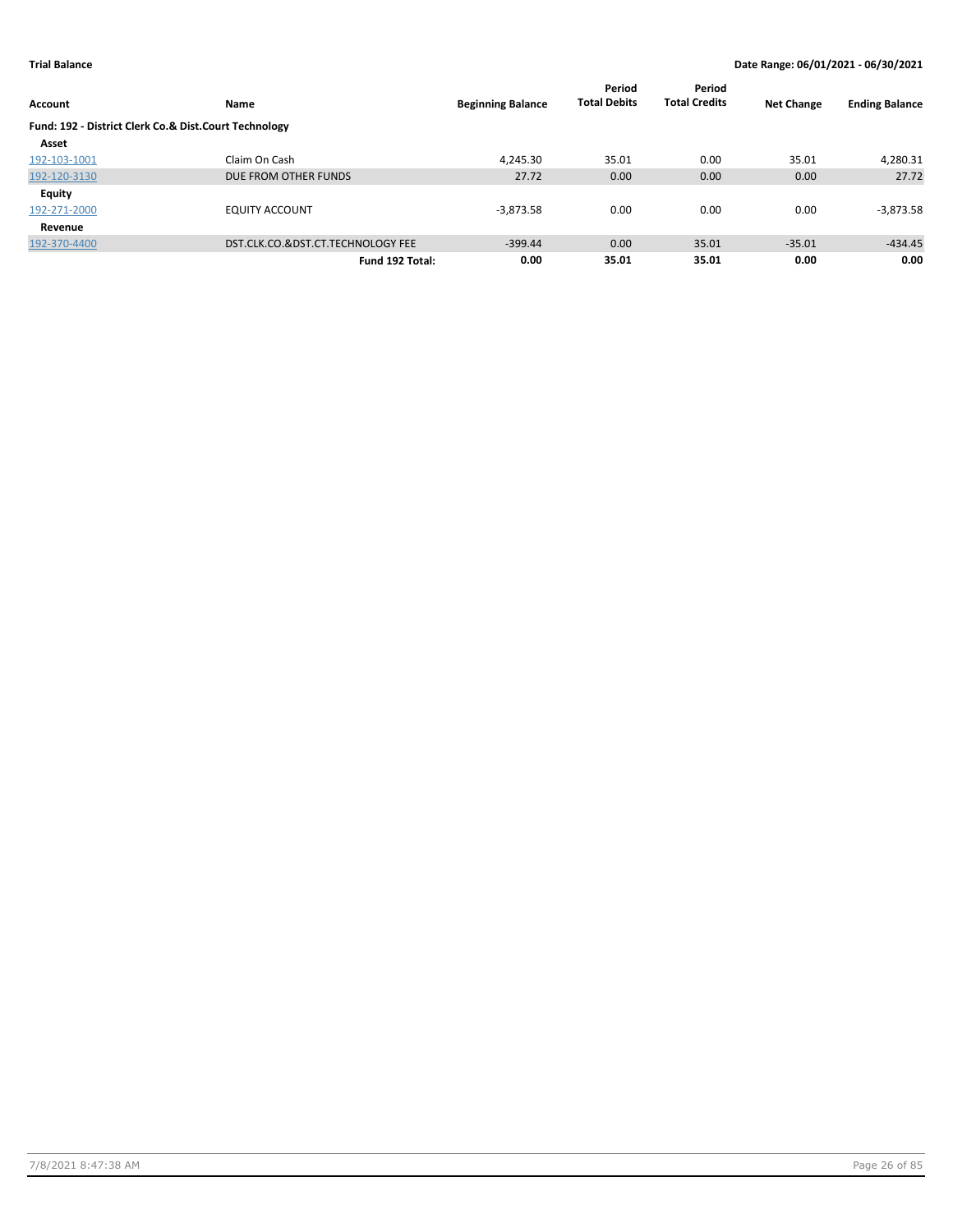|                                                              |                                     |                          | Period              | Period               |                   |                       |
|--------------------------------------------------------------|-------------------------------------|--------------------------|---------------------|----------------------|-------------------|-----------------------|
| <b>Account</b>                                               | Name                                | <b>Beginning Balance</b> | <b>Total Debits</b> | <b>Total Credits</b> | <b>Net Change</b> | <b>Ending Balance</b> |
| <b>Fund: 193 - District Clerk Court Records Preservation</b> |                                     |                          |                     |                      |                   |                       |
| Asset                                                        |                                     |                          |                     |                      |                   |                       |
| 193-103-1001                                                 | Claim on Cash                       | 40.574.92                | 262.64              | 0.00                 | 262.64            | 40,837.56             |
| 193-120-3130                                                 | DUE FROM OTHER FUNDS                | 385.33                   | 0.00                | 0.00                 | 0.00              | 385.33                |
| <b>Equity</b>                                                |                                     |                          |                     |                      |                   |                       |
| 193-271-2000                                                 | <b>EQUITY ACCOUNT</b>               | $-38.208.65$             | 0.00                | 0.00                 | 0.00              | $-38,208.65$          |
| Revenue                                                      |                                     |                          |                     |                      |                   |                       |
| 193-370-1330                                                 | DIST.CLK.COURT RECORDS PRESERVATION | $-2.751.60$              | 0.00                | 262.64               | $-262.64$         | $-3,014.24$           |
|                                                              | Fund 193 Total:                     | 0.00                     | 262.64              | 262.64               | 0.00              | 0.00                  |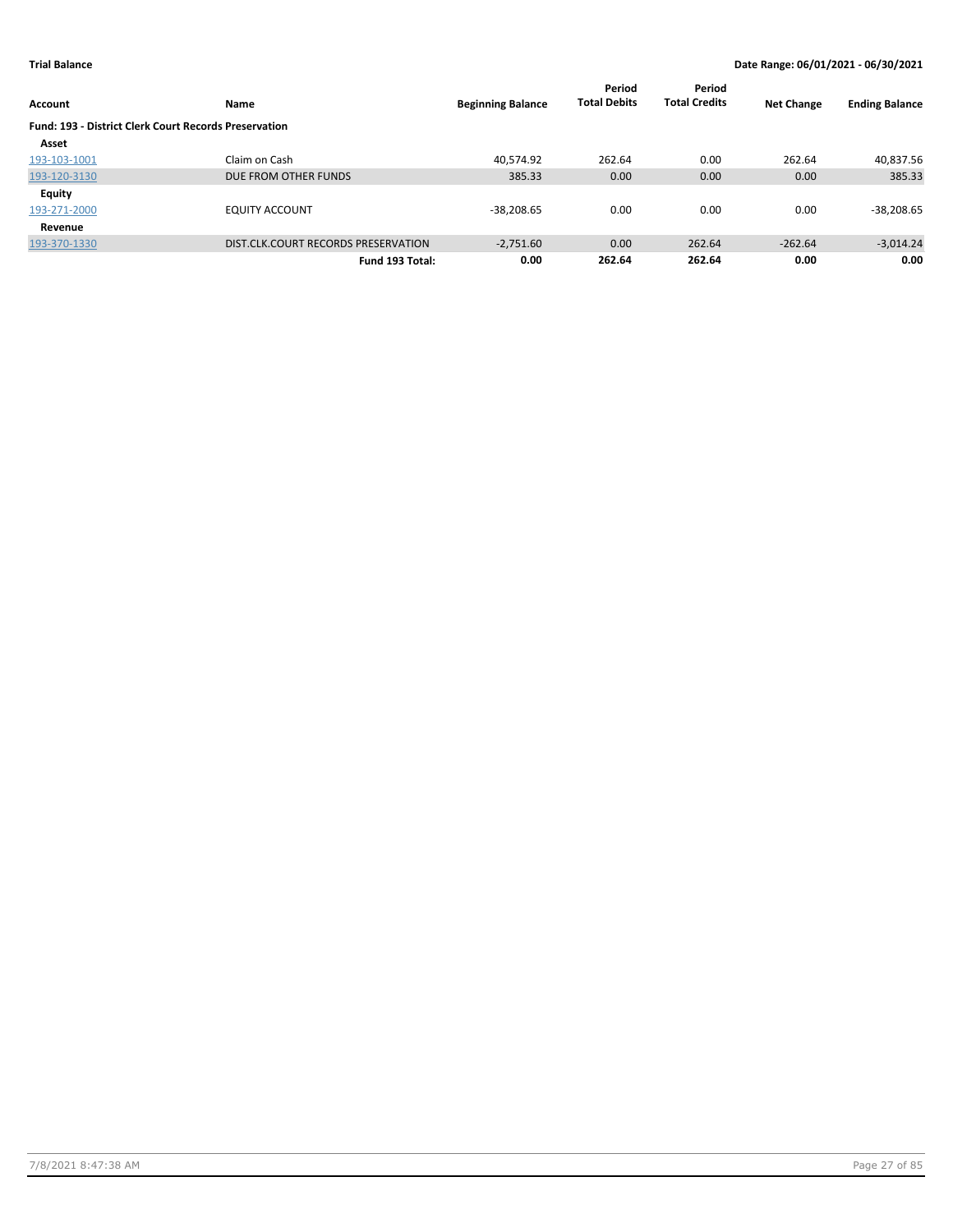| Account                                      | <b>Name</b>                      | <b>Beginning Balance</b> | Period<br><b>Total Debits</b> | Period<br><b>Total Credits</b> | <b>Net Change</b> | <b>Ending Balance</b> |
|----------------------------------------------|----------------------------------|--------------------------|-------------------------------|--------------------------------|-------------------|-----------------------|
| Fund: 200 - County Offices Records Mangement |                                  |                          |                               |                                |                   |                       |
| Asset                                        |                                  |                          |                               |                                |                   |                       |
| 200-100-1001                                 | PR CLAIM ON CASH                 | 0.00                     | 1,556.03                      | 1,556.03                       | 0.00              | 0.00                  |
| 200-103-1001                                 | <b>CLAIM ON CASH</b>             | 68,935.76                | 328.62                        | 1,833.07                       | $-1,504.45$       | 67,431.31             |
| 200-120-3130                                 | DUE FROM OTHER FUNDS             | 814.28                   | 0.00                          | 0.00                           | 0.00              | 814.28                |
| Liability                                    |                                  |                          |                               |                                |                   |                       |
| 200-102-1000                                 | A/P CLEARING                     | 0.00                     | 277.04                        | 277.04                         | 0.00              | 0.00                  |
| 200-102-1001                                 | <b>PR AP CLEARING</b>            | 0.00                     | 494.78                        | 494.78                         | 0.00              | 0.00                  |
| 200-200-9000                                 | Payroll Liability Account        | $-79.48$                 | 494.78                        | 494.78                         | 0.00              | $-79.48$              |
| 200-200-9100                                 | SYSTEM ADDED LIABILITY LINE-ITEM | $-26,127.67$             | 0.00                          | 0.00                           | 0.00              | $-26,127.67$          |
| Equity                                       |                                  |                          |                               |                                |                   |                       |
| 200-271-2000                                 | <b>EQUITY ACCOUNT</b>            | $-39,158.89$             | 0.00                          | 0.00                           | 0.00              | $-39,158.89$          |
| Revenue                                      |                                  |                          |                               |                                |                   |                       |
| 200-370-1350                                 | <b>CO.OFFICE REC.MNGMT.FEE</b>   | $-11,689.00$             | 0.00                          | 328.62                         | $-328.62$         | $-12,017.62$          |
| <b>Expense</b>                               |                                  |                          |                               |                                |                   |                       |
| 200-449-1070                                 | <b>SALARY PART-TIME</b>          | 4,721.76                 | 1,302.00                      | 0.00                           | 1,302.00          | 6,023.76              |
| 200-449-2010                                 | SOCIAL SECURITY TAXES            | 222.14                   | 80.73                         | 0.00                           | 80.73             | 302.87                |
| 200-449-2030                                 | <b>RETIREMENT</b>                | 558.90                   | 154.42                        | 0.00                           | 154.42            | 713.32                |
| 200-449-2040                                 | <b>WORKERS COMPENSATION</b>      | 12.64                    | 12.64                         | 0.00                           | 12.64             | 25.28                 |
| 200-449-2050                                 | <b>MEDICARE TAX</b>              | 141.24                   | 18.88                         | 0.00                           | 18.88             | 160.12                |
| 200-449-3500                                 | <b>RECORDS DISPOSAL</b>          | 1,648.32                 | 264.40                        | 0.00                           | 264.40            | 1,912.72              |
|                                              | Fund 200 Total:                  | 0.00                     | 4,984.32                      | 4,984.32                       | 0.00              | 0.00                  |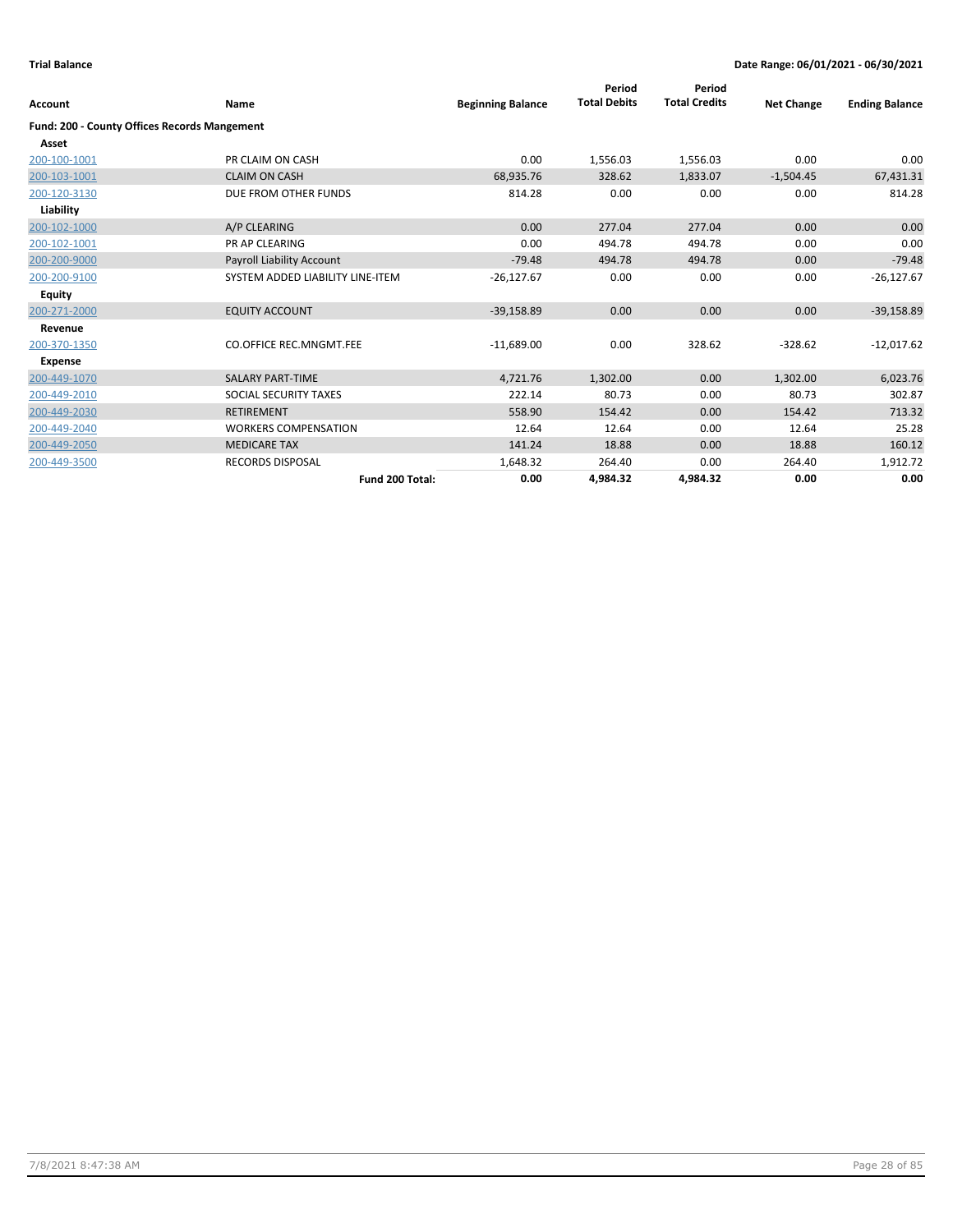| Account                      | Name                                       | <b>Beginning Balance</b> | Period<br><b>Total Debits</b> | Period<br><b>Total Credits</b> | <b>Net Change</b> | <b>Ending Balance</b>    |
|------------------------------|--------------------------------------------|--------------------------|-------------------------------|--------------------------------|-------------------|--------------------------|
| Fund: 210 - Road & Bridge #1 |                                            |                          |                               |                                |                   |                          |
| Asset                        |                                            |                          |                               |                                |                   |                          |
| 210-100-1001                 | PR Claim on Cash                           | $-325.85$                | 25,342.13                     | 25,342.13                      | 0.00              | $-325.85$                |
| 210-103-1001                 | <b>CLAIM ON CASH</b>                       | 566,456.39               | 22,562.59                     | 60,846.45                      | -38,283.86        | 528,172.53               |
| 210-103-1750                 | <b>TEXPOOL</b>                             | 18,339.77                | 0.00                          | 0.00                           | 0.00              | 18,339.77                |
| 210-120-3110                 | <b>TAXES RECEIVABLE</b>                    | 39,142.20                | 0.00                          | 0.00                           | 0.00              | 39,142.20                |
| 210-120-3120                 | DUE FROM OTHER GOVERNMENTS                 | 10,884.11                | 0.00                          | 0.00                           | 0.00              | 10,884.11                |
| 210-120-3130                 | DUE FROM OTHER FUNDS                       | 5,688.04                 | 0.00                          | 0.00                           | 0.00              | 5,688.04                 |
| 210-120-3150                 | <b>INVENTORY ASSEST</b>                    | 14,925.02                | 0.00                          | 0.00                           | 0.00              | 14,925.02                |
| Liability                    |                                            |                          |                               |                                |                   |                          |
| 210-102-1000                 | A/P CLEARING                               | $-2,759.02$              | 36,785.30                     | 36,785.30                      | 0.00              | $-2,759.02$              |
| 210-102-1001                 | PR AP Clearing                             | 0.00                     | 12,727.69                     | 12,778.15                      | $-50.46$          | $-50.46$                 |
| 210-200-1500                 | ACCRUED SALARY PAYABLE                     | $-12,588.66$             | 0.00                          | 0.00                           | 0.00              | -12,588.66               |
| 210-200-1550                 | <b>ACCRUED FRINGE BENEFITS</b>             | $-6,289.47$              | 0.00                          | 0.00                           | 0.00              | $-6,289.47$              |
| 210-200-2000                 | <b>DEFERRED TAX REVENUE</b>                | -36,773.45               | 0.00                          | 0.00                           | 0.00              | $-36,773.45$             |
| 210-200-9000                 | <b>Payroll Liability Account</b>           | $-1,918.78$              | 12,778.15                     | 12,778.15                      | 0.00              | $-1,918.78$              |
| 210-200-9100                 | SYSTEM ADDED LIABILITY LINE-ITEM           | 8,504.60                 | 0.00                          | 0.00                           | 0.00              | 8,504.60                 |
| Equity                       |                                            |                          |                               |                                |                   |                          |
| 210-271-2000                 | <b>EQUITY ACCOUNT</b>                      | $-324,734.76$            | 0.00                          | 0.00                           | 0.00              | $-324,734.76$            |
| Revenue                      |                                            |                          |                               |                                |                   |                          |
| 210-310-1100                 | <b>CURRENT TAXES</b>                       | -536,502.01              | 0.00                          | 5,881.88                       | $-5,881.88$       | -542,383.89              |
| 210-310-1200                 | <b>DELINQUENT TAXES</b>                    | $-13,113.23$             | 0.00                          | 1,003.63                       | $-1,003.63$       | $-14, 116.86$            |
| 210-318-1200                 | PAY N LIEU TAX/GRASSLAND                   | 0.00                     | 0.00                          | 1,129.36                       | $-1,129.36$       | $-1,129.36$              |
| 210-318-1210                 | PAY N LIEU TAX/UPPER TRINITY               | $-548.84$                | 0.00                          | 0.00                           | 0.00              | $-548.84$                |
| 210-318-1600                 | <b>SALES TAX REVENUES</b>                  | $-50,852.61$             | 0.00                          | 5,676.44                       | $-5,676.44$       | $-56,529.05$             |
| 210-321-2000                 | CAR REGISTRATION/SALES TAX                 | $-73,368.00$             | 0.00                          | 0.00                           | 0.00              | $-73,368.00$             |
| 210-321-3000                 | COUNTY'S ADDITIONAL \$10                   | -44,022.88               | 0.00                          | 4,752.61                       | $-4,752.61$       | $-48,775.49$             |
| 210-350-4030                 | <b>COUNTY CLERK FINES</b>                  | $-904.22$                | 0.00                          | 0.00                           | 0.00              | $-904.22$                |
| 210-350-4500                 | <b>DISTRICT CLERK FINES</b>                | $-8,063.76$              | 0.00                          | 1,115.69                       | $-1,115.69$       | $-9,179.45$              |
| 210-350-4550                 | J. P. #1 FINES                             | $-1,759.14$              | 0.00                          | 0.00                           | 0.00              | $-1,759.14$              |
| 210-350-4560                 | J. P. #2 FINES                             | $-1,169.82$<br>$-922.05$ | 0.00                          | 0.00                           | 0.00              | $-1,169.82$              |
| 210-350-4570                 | J. P. #3 FINES<br><b>INTEREST EARNINGS</b> |                          | 0.00<br>0.00                  | 0.00                           | 0.00              | $-922.05$                |
| 210-360-1000<br>210-370-1200 | STATE LATERAL ROAD                         | $-188.58$<br>$-8,432.71$ | 0.00                          | 0.00<br>0.00                   | 0.00<br>0.00      | $-188.58$<br>$-8,432.71$ |
| 210-370-1250                 | <b>TDT WEIGHT FEES</b>                     | $-19,518.78$             | 0.00                          | 0.00                           | 0.00              | $-19,518.78$             |
| 210-370-1300                 | <b>REFUNDS &amp; MISCELLANEOUS</b>         | $-1,204.34$              | 0.00                          | 0.00                           | 0.00              | $-1,204.34$              |
| 210-370-1380                 | SALE OF SCRAP IRON                         | $-1,326.25$              | 0.00                          | 0.00                           | 0.00              | $-1,326.25$              |
| 210-370-1420                 | <b>CULVERT PERMITTING PROCESS</b>          | $-220.00$                | 0.00                          | 40.00                          | $-40.00$          | $-260.00$                |
| 210-370-1450                 | REIMBURSEMENT OF MATERIALS                 | $-7,923.00$              | 0.00                          | 0.00                           | 0.00              | $-7,923.00$              |
| 210-370-1500                 | <b>DONATIONS</b>                           | $-1,000.00$              | 0.00                          | 350.00                         | $-350.00$         | $-1,350.00$              |
| <b>Expense</b>               |                                            |                          |                               |                                |                   |                          |
| 210-621-1010                 | SALARY ELECTED OFFICIAL                    | 43,782.30                | 4,864.70                      | 0.00                           | 4,864.70          | 48,647.00                |
| 210-621-1030                 | <b>SALARY FOREMAN</b>                      | 22,524.87                | 2,498.86                      | 0.00                           | 2,498.86          | 25,023.73                |
| 210-621-1060                 | SALARY PRECINCT EMPLOYEES                  | 104,398.04               | 9,632.18                      | 0.00                           | 9,632.18          | 114,030.22               |
| 210-621-2010                 | SOCIAL SECURITY TAXES                      | 10,384.40                | 1,049.62                      | 0.00                           | 1,049.62          | 11,434.02                |
| 210-621-2020                 | <b>GROUP HEALTH INSURANCE</b>              | 52,232.51                | 5,594.71                      | 508.61                         | 5,086.10          | 57,318.61                |
| 210-621-2030                 | <b>RETIREMENT</b>                          | 20,197.38                | 2,015.68                      | 0.00                           | 2,015.68          | 22,213.06                |
| 210-621-2040                 | <b>WORKERS COMPENSATION</b>                | 3,597.86                 | 3,597.86                      | 0.00                           | 3,597.86          | 7,195.72                 |
| 210-621-2050                 | <b>MEDICARE TAX</b>                        | 2,428.40                 | 245.45                        | 0.00                           | 245.45            | 2,673.85                 |
| 210-621-3140                 | <b>EMPLOYEE PHYSICALS/DOT TESTING</b>      | 375.00                   | 0.00                          | 0.00                           | 0.00              | 375.00                   |
| 210-621-3400                 | <b>SHOP SUPPLIES</b>                       | 1,371.61                 | 149.71                        | 0.00                           | 149.71            | 1,521.32                 |
| 210-621-3410                 | R&B MAT. ROCK & GRAVEL                     | 65,924.26                | 2,380.00                      | 0.00                           | 2,380.00          | 68,304.26                |
| 210-621-3420                 | <b>R&amp;B MAT. CULVERTS</b>               | 9,777.33                 | 0.00                          | 0.00                           | 0.00              | 9,777.33                 |
| 210-621-3430                 | R&B MAT. HARDWARE & LUMBER                 | 194.61                   | 37.51                         | 0.00                           | 37.51             | 232.12                   |
| 210-621-3440                 | R&B MAT. ASPHALT/RD OIL                    | 36,965.96                | 2,356.12                      | 0.00                           | 2,356.12          | 39,322.08                |
| 210-621-4060                 | TAX APPRAISAL DISTRICT                     | 11,092.42                | 11,396.05                     | 0.00                           | 11,396.05         | 22,488.47                |
| 210-621-4210                 | <b>INTERNET</b>                            | 561.20                   | 56.90                         | 0.00                           | 56.90             | 618.10                   |
| 210-621-4270                 | OUT OF COUNTY TRAVEL/TRAINING              | 1,485.50                 | 225.00                        | 0.00                           | 225.00            | 1,710.50                 |
| 210-621-4300                 | <b>BIDS, NOTICES &amp; PERMITS</b>         | 68.80                    | 27.52                         | 0.00                           | 27.52             | 96.32                    |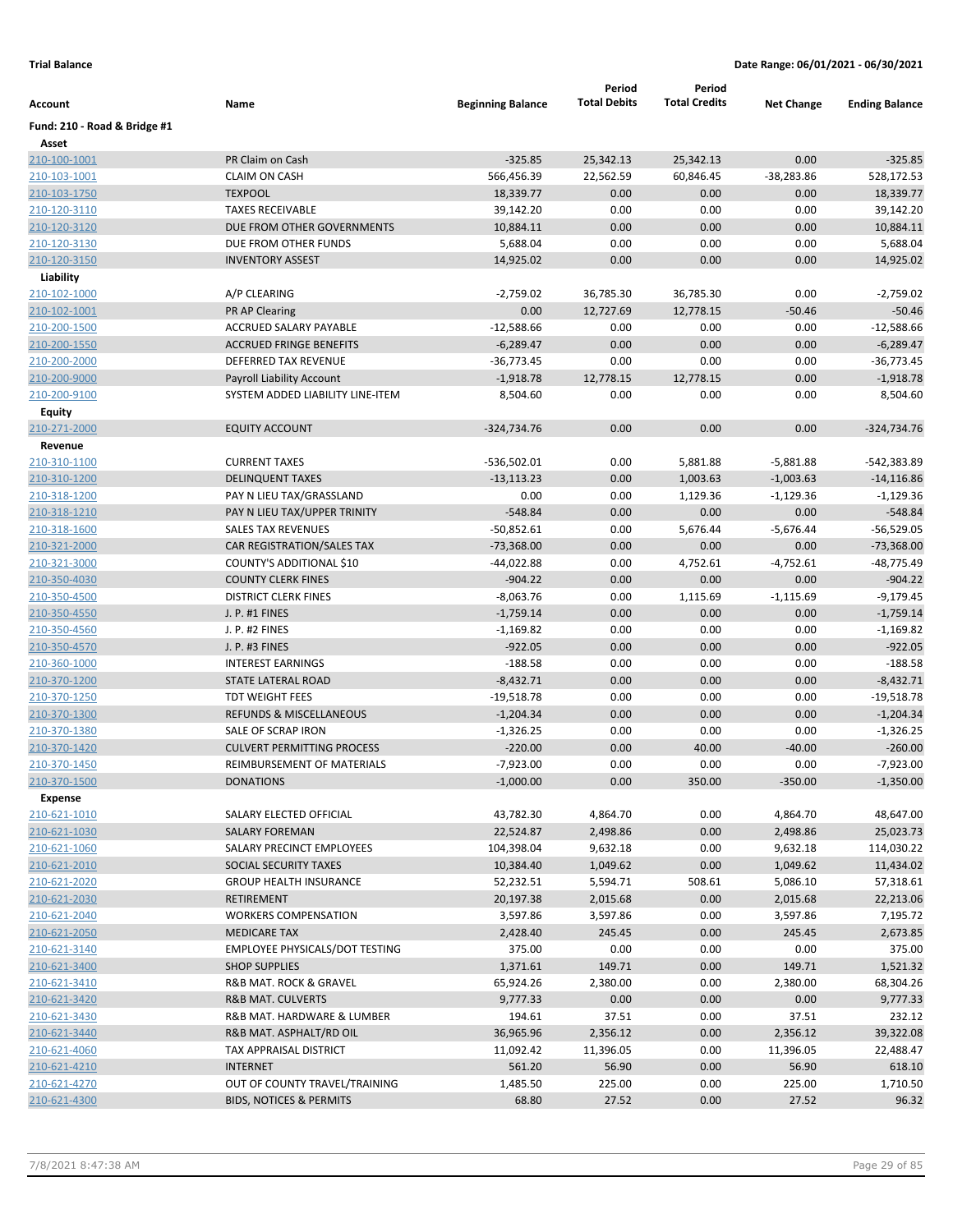|                |                                        |                          | Period              | Period               |                   |                       |
|----------------|----------------------------------------|--------------------------|---------------------|----------------------|-------------------|-----------------------|
| <b>Account</b> | Name                                   | <b>Beginning Balance</b> | <b>Total Debits</b> | <b>Total Credits</b> | <b>Net Change</b> | <b>Ending Balance</b> |
| 210-621-4350   | PRINTING                               | 51.88                    | 0.00                | 0.00                 | 0.00              | 51.88                 |
| 210-621-4400   | UTILITY ELECTRICITY                    | 827.08                   | 55.05               | 0.00                 | 55.05             | 882.13                |
| 210-621-4420   | UTILITY WATER                          | 125.42                   | 18.79               | 0.00                 | 18.79             | 144.21                |
| 210-621-4430   | <b>TRASH PICKUP</b>                    | 723.31                   | 70.00               | 0.00                 | 70.00             | 793.31                |
| 210-621-4500   | <b>R&amp;M BUILDING</b>                | 7.99                     | 0.00                | 0.00                 | 0.00              | 7.99                  |
| 210-621-4570   | <b>R&amp;M MACHINERY GAS &amp; OIL</b> | 18,644.84                | 75.00               | 0.00                 | 75.00             | 18,719.84             |
| 210-621-4580   | <b>R&amp;M MACHINERY PARTS</b>         | 20,347.44                | 4,470.95            | 12.98                | 4,457.97          | 24,805.41             |
| 210-621-4590   | <b>R&amp;M MACH. TIRES &amp; TUBES</b> | 11,534.76                | 90.00               | 2,600.00             | $-2,510.00$       | 9,024.76              |
| 210-621-4600   | EQUIPMENT RENTAL/LEASE                 | 0.00                     | 3,000.00            | 0.00                 | 3,000.00          | 3,000.00              |
| 210-621-4800   | <b>BOND</b>                            | 177.50                   | 0.00                | 0.00                 | 0.00              | 177.50                |
| 210-621-4810   | <b>DUES</b>                            | 395.00                   | 0.00                | 0.00                 | 0.00              | 395.00                |
| 210-621-4820   | <b>INSURANCE</b>                       | 4,666.30                 | 0.00                | 0.00                 | 0.00              | 4,666.30              |
| 210-621-4940   | <b>FLOOD CONTROL SITE MAINTENANCE</b>  | 0.00                     | 5,500.00            | 0.00                 | 5,500.00          | 5,500.00              |
| 210-621-5710   | PURCHASE OF MACH./EQUIP                | 40,550.00                | 0.00                | 0.00                 | 0.00              | 40,550.00             |
| 210-625-1050   | <b>SALARY SECRETARY</b>                | 5,138.21                 | 0.00                | 0.00                 | 0.00              | 5,138.21              |
| 210-625-2010   | SOCIAL SECURITY TAXES                  | 241.52                   | 0.00                | 0.00                 | 0.00              | 241.52                |
| 210-625-2020   | <b>GROUP HEALTH INSURANCE</b>          | 1,017.53                 | 0.00                | 0.00                 | 0.00              | 1,017.53              |
| 210-625-2030   | <b>RETIREMENT</b>                      | 607.53                   | 0.00                | 0.00                 | 0.00              | 607.53                |
| 210-625-2040   | <b>WORKERS COMPENSATION</b>            | 14.74                    | 14.74               | 0.00                 | 14.74             | 29.48                 |
| 210-625-2050   | <b>MEDICARE TAX</b>                    | 56.58                    | 0.00                | 0.00                 | 0.00              | 56.58                 |
| 210-625-4530   | <b>COMPUTER SOFTWARE</b>               | 0.00                     | 1,983.12            | 0.00                 | 1,983.12          | 1,983.12              |
|                | Fund 210 Total:                        | 0.00                     | 171,601.38          | 171,601.38           | 0.00              | 0.00                  |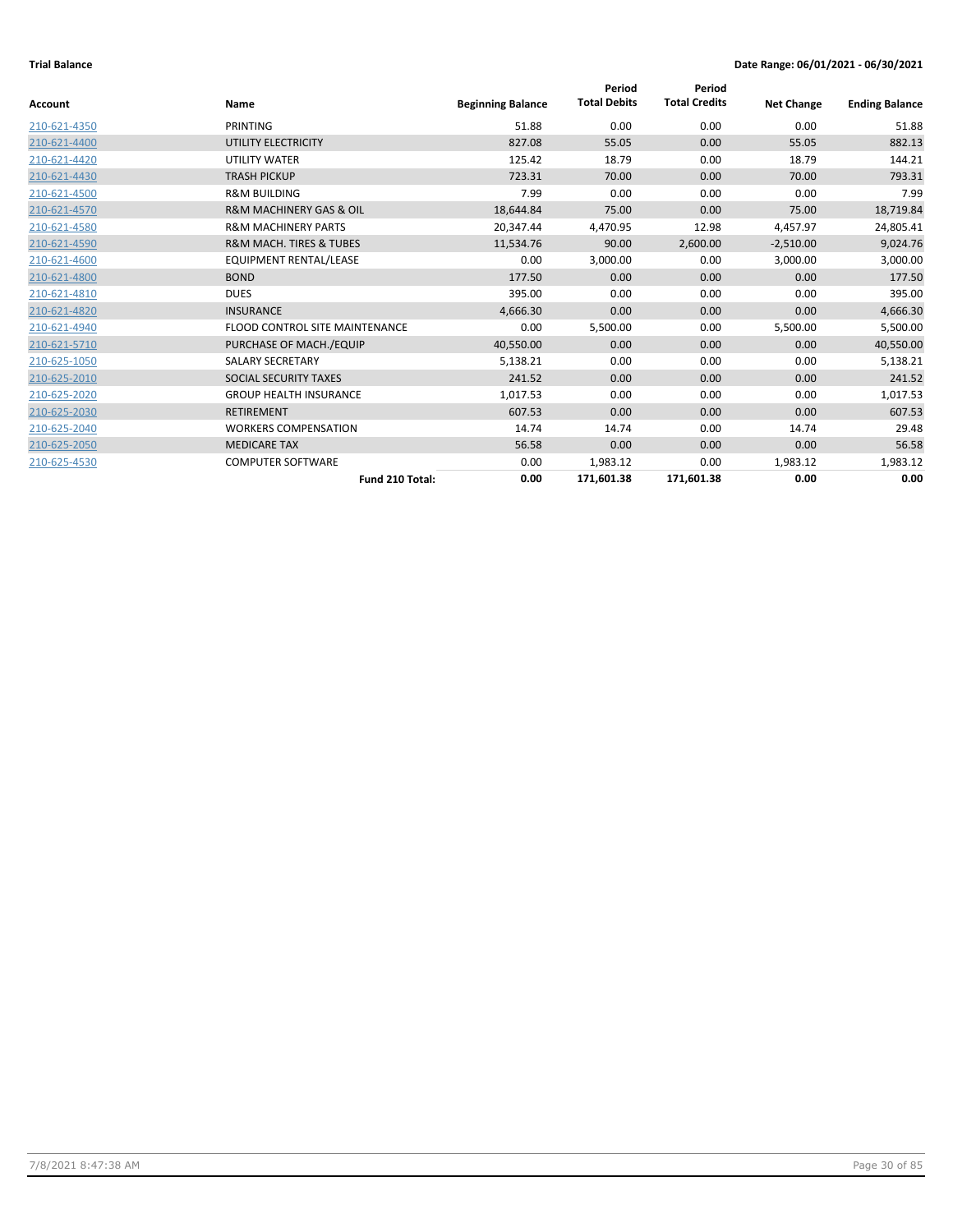|                              |                                       |                          | Period               | Period               |                      |                       |
|------------------------------|---------------------------------------|--------------------------|----------------------|----------------------|----------------------|-----------------------|
| Account                      | Name                                  | <b>Beginning Balance</b> | <b>Total Debits</b>  | <b>Total Credits</b> | <b>Net Change</b>    | <b>Ending Balance</b> |
| Fund: 220 - Road & Bridge #2 |                                       |                          |                      |                      |                      |                       |
| Asset<br>220-100-1001        | PR Claim on Cash                      | $-738.19$                | 35,471.19            | 35,471.19            | 0.00                 | $-738.19$             |
| 220-103-1001                 | <b>CLAIM ON CASH</b>                  | 422,798.84               | 22,860.78            | 101,105.56           | -78,244.78           | 344,554.06            |
| 220-103-1750                 | <b>TEXPOOL</b>                        | 262,296.50               | 0.00                 | 0.00                 | 0.00                 | 262,296.50            |
| 220-120-3110                 | <b>TAXES RECEIVABLE</b>               | 44,829.54                | 0.00                 | 0.00                 | 0.00                 | 44,829.54             |
| 220-120-3120                 | DUE FROM OTHER GOVERNMENTS            | 12,210.25                | 0.00                 | 0.00                 | 0.00                 | 12,210.25             |
| 220-120-3130                 | DUE FROM OTHER FUNDS                  | 6,625.78                 | 0.00                 | 0.00                 | 0.00                 | 6,625.78              |
| 220-120-3150                 | <b>INVENTORY ASSEST</b>               | 97,983.82                | 0.00                 | 0.00                 | 0.00                 | 97,983.82             |
| Liability                    |                                       |                          |                      |                      |                      |                       |
| 220-102-1000                 | A/P CLEARING                          | 0.00                     | 64,302.37            | 64,302.37            | 0.00                 | 0.00                  |
| 220-102-1001                 | PR AP Clearing                        | 0.00                     | 20,278.16            | 20,309.86            | $-31.70$             | $-31.70$              |
| 220-200-1500                 | ACCRUED SALARY PAYABLE                | $-11,180.89$             | 0.00                 | 0.00                 | 0.00                 | $-11,180.89$          |
| 220-200-1550                 | <b>ACCRUED FRINGE BENEFITS</b>        | $-6,013.54$              | 0.00                 | 0.00                 | 0.00                 | $-6,013.54$           |
| 220-200-2000                 | <b>DEFERRED TAX REVENUE</b>           | $-42,070.25$             | 0.00                 | 0.00                 | 0.00                 | $-42,070.25$          |
| 220-200-9000                 | PAYROLL LIABILITY ACCOUNT             | $-2,185.87$              | 20,309.86            | 20,309.86            | 0.00                 | $-2,185.87$           |
| 220-200-9100                 | SYSTEM ADDED LIABILITY LINE-ITEM      | 21,189.85                | 0.00                 | 0.00                 | 0.00                 | 21,189.85             |
| Equity                       |                                       |                          |                      |                      |                      |                       |
| 220-271-2000                 | <b>EQUITY ACCOUNT</b>                 | -708,802.44              | 0.00                 | 0.00                 | 0.00                 | -708,802.44           |
| Revenue                      |                                       |                          |                      |                      |                      |                       |
| 220-310-1100                 | <b>CURRENT TAXES</b>                  | $-625,061.32$            | 0.00                 | 6,852.79             | $-6,852.79$          | $-631,914.11$         |
| 220-310-1200                 | <b>DELINQUENT TAXES</b>               | $-15,277.81$             | 0.00                 | 1,169.30             | $-1,169.30$          | $-16,447.11$          |
| 220-318-1200                 | PAY N LIEU TAX/GRASSLAND              | 0.00                     | 0.00                 | 1,315.78             | $-1,315.78$          | $-1,315.78$           |
| 220-318-1210                 | PAY N LIEU TAX/UPPER TRINITY          | $-639.17$                | 0.00                 | 0.00                 | 0.00                 | $-639.17$             |
| 220-318-1600                 | <b>SALES TAX REVENUES</b>             | $-59,222.20$             | 0.00                 | 6,610.69             | $-6,610.69$          | $-65,832.89$          |
| 220-321-2000                 | CAR REGISTRATION/SALES TAX            | $-85,464.01$             | 0.00                 | 0.00                 | 0.00                 | $-85,464.01$          |
| 220-321-3000                 | COUNTY'S ADDITIONAL \$10              | $-51,280.75$             | 0.00                 | 5,536.17             | $-5,536.17$          | $-56,816.92$          |
| 220-350-4030                 | <b>COUNTY CLERK FINES</b>             | $-1,053.32$              | 0.00                 | 0.00                 | 0.00                 | $-1,053.32$           |
| 220-350-4500                 | <b>DISTRICT CLERK FINES</b>           | $-9,393.21$              | 0.00                 | 1,299.62             | $-1,299.62$          | $-10,692.83$          |
| 220-350-4550                 | J. P. #1 FINES                        | $-2,049.15$              | 0.00                 | 0.00                 | 0.00                 | $-2,049.15$           |
| 220-350-4560                 | J. P. #2 FINES                        | $-1,362.68$              | 0.00                 | 0.00                 | 0.00                 | $-1,362.68$           |
| 220-350-4570                 | J. P. #3 FINES                        | $-1,074.07$              | 0.00                 | 0.00                 | 0.00                 | $-1,074.07$           |
| 220-360-1000                 | <b>INTEREST EARNINGS</b>              | $-322.18$                | 0.00                 | 0.00                 | 0.00                 | $-322.18$             |
| 220-370-1200                 | <b>STATE LATERAL ROAD</b>             | $-9,822.98$              | 0.00                 | 0.00                 | 0.00                 | $-9,822.98$           |
| 220-370-1250                 | <b>TDT WEIGHT FEES</b>                | $-22,736.81$             | 0.00                 | 0.00                 | 0.00                 | $-22,736.81$          |
| 220-370-1300                 | REFUNDS & MISCELLANEOUS               | $-1,447.94$              | 0.00                 | 16.43                | $-16.43$             | $-1,464.37$           |
| 220-370-1419                 | ROAD ACCEPTANCE                       | $-1,600.00$              | 0.00                 | 0.00                 | 0.00                 | $-1,600.00$           |
| 220-370-1420                 | <b>CULVERT PERMITTING PROCESS</b>     | $-380.00$                | 0.00                 | 60.00                | $-60.00$             | $-440.00$             |
| 220-370-1421                 | ROW PERMIT APPLICATION                | $-20.00$                 | 0.00                 | 0.00                 | 0.00                 | $-20.00$              |
| 220-370-1450                 | REIMBURSEMENT OF MATERIALS            | $-5,008.50$              | 0.00                 | 0.00                 | 0.00                 | $-5,008.50$           |
| 220-370-1500                 | TRENTON HIGH MEADOWS SUBDIVISION      | $-4,200.00$              | 0.00                 | 0.00                 | 0.00                 | $-4,200.00$           |
| Expense                      | SALARY ELECTED OFFICIAL               |                          |                      |                      |                      | 48,647.00             |
| 220-622-1010<br>220-622-1030 | <b>SALARY FOREMAN</b>                 | 43,782.30<br>36,078.76   | 4,864.70<br>4,019.28 | 0.00<br>0.00         | 4,864.70<br>4,019.28 | 40,098.04             |
| 220-622-1060                 | SALARY PRECINCT EMPLOYEES             | 129,330.46               | 14,084.70            | 0.00                 | 14,084.70            | 143,415.16            |
| 220-622-2010                 | SOCIAL SECURITY TAXES                 | 12,417.22                | 1,355.41             | 0.00                 | 1,355.41             | 13,772.63             |
| 220-622-2020                 | <b>GROUP HEALTH INSURANCE</b>         | 65,102.08                | 8,137.76             | 0.00                 | 8,137.76             | 73,239.84             |
| 220-622-2030                 | RETIREMENT                            | 24,754.40                | 2,724.06             | 0.00                 | 2,724.06             | 27,478.46             |
| 220-622-2040                 | <b>WORKERS COMPENSATION</b>           | 3,339.60                 | 3,339.60             | 0.00                 | 3,339.60             | 6,679.20              |
| 220-622-2050                 | <b>MEDICARE TAX</b>                   | 2,904.00                 | 316.98               | 0.00                 | 316.98               | 3,220.98              |
| 220-622-3140                 | <b>EMPLOYEE PHYSICALS/DOT TESTING</b> | 290.00                   | 0.00                 | 0.00                 | 0.00                 | 290.00                |
| 220-622-3400                 | <b>SHOP SUPPLIES</b>                  | 4,687.24                 | 315.47               | 0.00                 | 315.47               | 5,002.71              |
| 220-622-3410                 | <b>R&amp;B MAT. ROCK &amp; GRAVEL</b> | 127,714.87               | 22,930.51            | 0.00                 | 22,930.51            | 150,645.38            |
| 220-622-3420                 | R&B MAT. CULVERTS                     | 13,935.74                | 0.00                 | 0.00                 | 0.00                 | 13,935.74             |
| 220-622-3430                 | R&B MAT. HARDWARE & LUMBER            | 5,925.73                 | 233.98               | 0.00                 | 233.98               | 6,159.71              |
| 220-622-3440                 | R&B MAT. ASPHALT/RD OIL               | 26,396.92                | 1,405.95             | 0.00                 | 1,405.95             | 27,802.87             |
| 220-622-3460                 | <b>CTIF EXPENDITURES</b>              | 38,623.75                | 0.00                 | 0.00                 | 0.00                 | 38,623.75             |
| 220-622-3950                 | <b>UNIFORMS</b>                       | 2,586.79                 | 0.00                 | 0.00                 | 0.00                 | 2,586.79              |
| 220-622-4060                 | TAX APPRAISAL DISTRICT                | 12,921.20                | 13,274.90            | 0.00                 | 13,274.90            | 26,196.10             |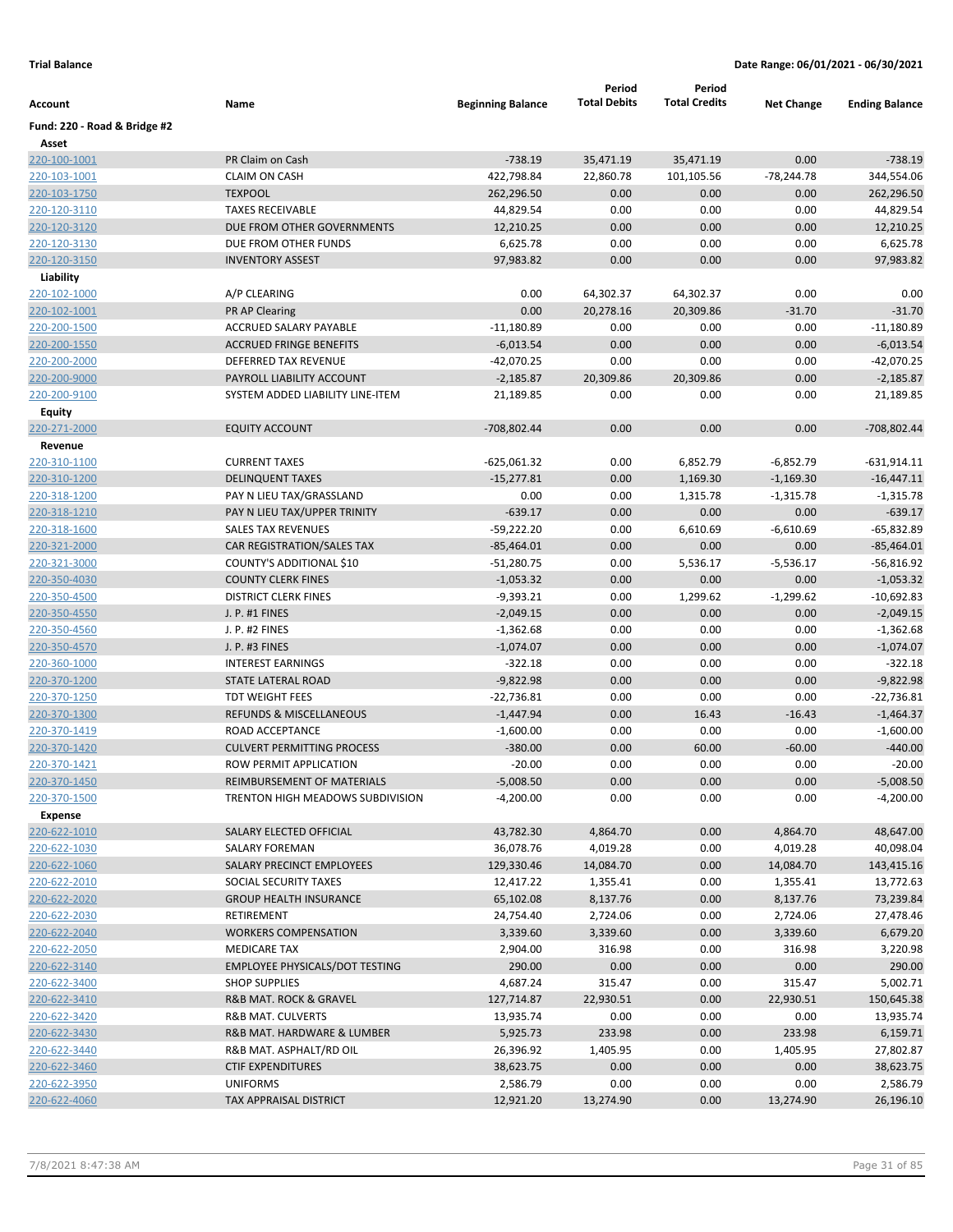|              |                                        |                          | Period              | Period               |                   |                       |
|--------------|----------------------------------------|--------------------------|---------------------|----------------------|-------------------|-----------------------|
| Account      | Name                                   | <b>Beginning Balance</b> | <b>Total Debits</b> | <b>Total Credits</b> | <b>Net Change</b> | <b>Ending Balance</b> |
| 220-622-4210 | <b>INTERNET</b>                        | 655.60                   | 81.95               | 0.00                 | 81.95             | 737.55                |
| 220-622-4270 | OUT OF COUNTY TRAVEL/TRAINING          | 999.82                   | 839.52              | 0.00                 | 839.52            | 1,839.34              |
| 220-622-4300 | <b>BIDS, NOTICES &amp; PERMITS</b>     | 0.00                     | 27.52               | 0.00                 | 27.52             | 27.52                 |
| 220-622-4400 | UTILITY ELECTRICITY                    | 1,130.57                 | 150.78              | 0.00                 | 150.78            | 1,281.35              |
| 220-622-4410 | UTILITY GAS                            | 765.76                   | 77.62               | 0.00                 | 77.62             | 843.38                |
| 220-622-4420 | <b>UTILITY WATER</b>                   | 566.58                   | 89.00               | 0.00                 | 89.00             | 655.58                |
| 220-622-4430 | <b>TRASH PICK-UP</b>                   | 383.20                   | 0.00                | 0.00                 | 0.00              | 383.20                |
| 220-622-4500 | <b>R&amp;M BUILDING</b>                | 2,173.39                 | 0.00                | 0.00                 | 0.00              | 2,173.39              |
| 220-622-4570 | <b>R&amp;M MACHINERY GAS &amp; OIL</b> | 41,355.52                | 12,132.38           | 0.00                 | 12,132.38         | 53,487.90             |
| 220-622-4580 | <b>R&amp;M MACHINERY PARTS</b>         | 84,734.37                | 2,005.33            | 0.00                 | 2,005.33          | 86,739.70             |
| 220-622-4590 | <b>R&amp;M MACH. TIRES &amp; TUBES</b> | 8,143.93                 | 2,732.00            | 0.00                 | 2,732.00          | 10,875.93             |
| 220-622-4600 | <b>EQUIPMENT RENTAL/LEASE</b>          | 25,830.00                | 0.00                | 0.00                 | 0.00              | 25,830.00             |
| 220-622-4810 | <b>DUES</b>                            | 395.00                   | 0.00                | 0.00                 | 0.00              | 395.00                |
| 220-622-4820 | <b>INSURANCE</b>                       | 8,280.63                 | 0.00                | 0.00                 | 0.00              | 8,280.63              |
| 220-622-4940 | <b>FLOOD CONTROL SITE MAINTENANCE</b>  | 0.00                     | 4,000.00            | 0.00                 | 4,000.00          | 4,000.00              |
| 220-622-5710 | PURCHASE OF MACH./EQUIP                | 67,179.16                | 0.00                | 0.00                 | 0.00              | 67,179.16             |
| 220-622-5730 | <b>RADIO EQUIPMENT</b>                 | 12.00                    | 0.00                | 0.00                 | 0.00              | 12.00                 |
| 220-625-1050 | <b>SALARY SECRETARY</b>                | 5,138.21                 | 0.00                | 0.00                 | 0.00              | 5,138.21              |
| 220-625-2010 | SOCIAL SECURITY TAXES                  | 241.51                   | 0.00                | 0.00                 | 0.00              | 241.51                |
| 220-625-2020 | <b>GROUP HEALTH INSURANCE</b>          | 1,017.53                 | 0.00                | 0.00                 | 0.00              | 1,017.53              |
| 220-625-2030 | <b>RETIREMENT</b>                      | 607.53                   | 0.00                | 0.00                 | 0.00              | 607.53                |
| 220-625-2040 | <b>WORKERS COMPENSATION</b>            | 14.74                    | 14.74               | 0.00                 | 14.74             | 29.48                 |
| 220-625-2050 | <b>MEDICARE TAX</b>                    | 56.59                    | 0.00                | 0.00                 | 0.00              | 56.59                 |
| 220-625-4530 | <b>COMPUTER SOFTWARE</b>               | 0.00                     | 1,983.12            | 0.00                 | 1,983.12          | 1,983.12              |
|              | Fund 220 Total:                        | 0.00                     | 264,359.62          | 264,359.62           | 0.00              | 0.00                  |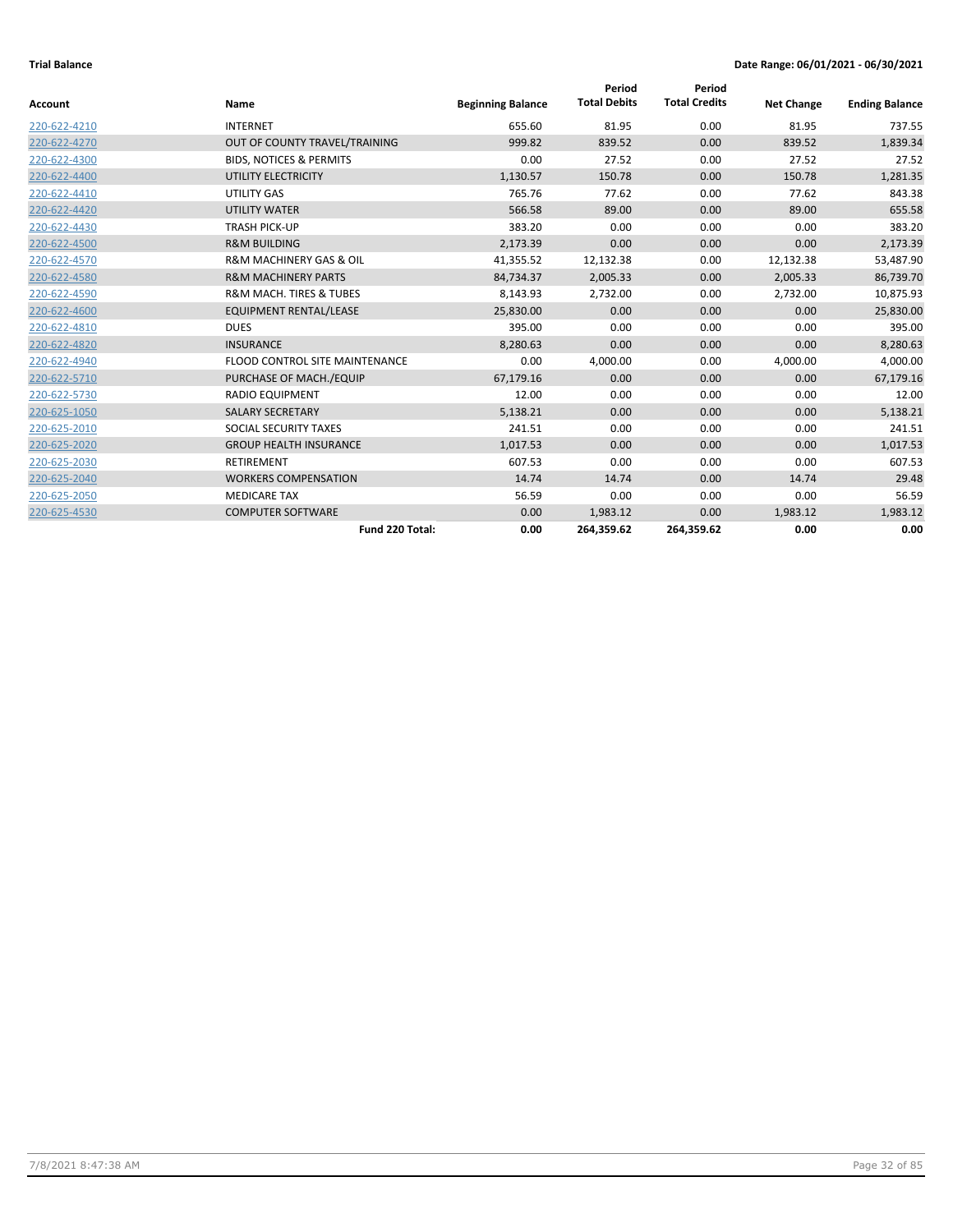| Account                                           | <b>Name</b>              | <b>Beginning Balance</b> | Period<br><b>Total Debits</b> | Period<br><b>Total Credits</b> | <b>Net Change</b> | <b>Ending Balance</b> |
|---------------------------------------------------|--------------------------|--------------------------|-------------------------------|--------------------------------|-------------------|-----------------------|
| Fund: 221 - Raw Water Pipeline Road and Bridge #2 |                          |                          |                               |                                |                   |                       |
| Asset                                             |                          |                          |                               |                                |                   |                       |
| 221-103-1001                                      | <b>CLAIM ON CASH</b>     | 4,066.34                 | 0.00                          | 0.00                           | 0.00              | 4,066.34              |
| <b>Equity</b>                                     |                          |                          |                               |                                |                   |                       |
| 221-271-2000                                      | <b>EQUITY ACCOUNT</b>    | 7,933.66                 | 0.00                          | 0.00                           | 0.00              | 7,933.66              |
| Revenue                                           |                          |                          |                               |                                |                   |                       |
| 221-325-1790                                      | FOR MAINTENANCE OF ROADS | $-12,000.00$             | 0.00                          | 0.00                           | 0.00              | $-12,000.00$          |
|                                                   | Fund 221 Total:          | 0.00                     | 0.00                          | 0.00                           | 0.00              | 0.00                  |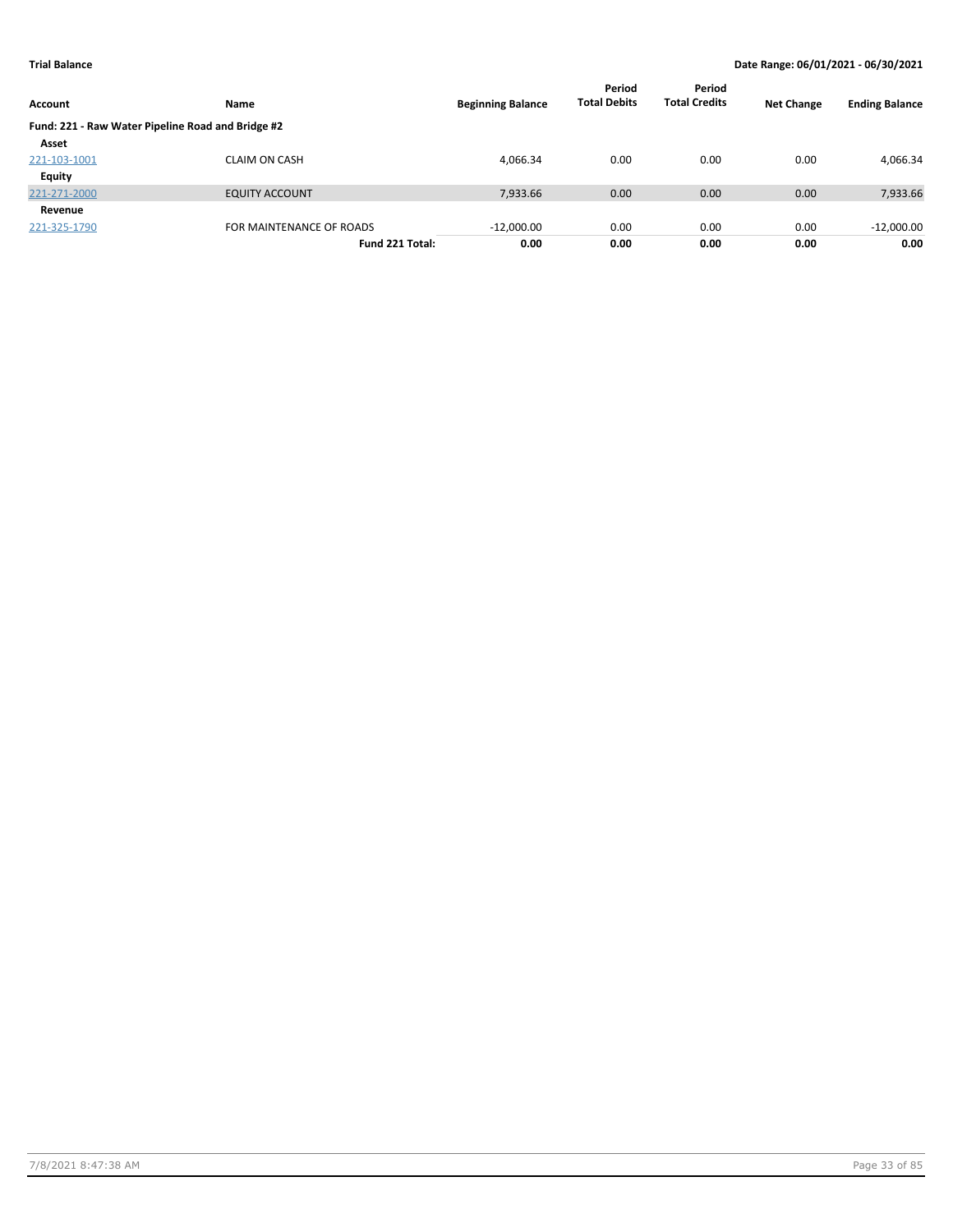|                              |                                                           |                           | Period              | Period               |                     |                               |
|------------------------------|-----------------------------------------------------------|---------------------------|---------------------|----------------------|---------------------|-------------------------------|
| Account                      | Name                                                      | <b>Beginning Balance</b>  | <b>Total Debits</b> | <b>Total Credits</b> | <b>Net Change</b>   | <b>Ending Balance</b>         |
| Fund: 230 - Road & Bridge #3 |                                                           |                           |                     |                      |                     |                               |
| Asset                        |                                                           |                           |                     |                      |                     |                               |
| 230-100-1001                 | PR Claim on Cash                                          | $-225.42$                 | 43,569.75           | 43,569.75            | 0.00                | $-225.42$                     |
| 230-103-1001                 | <b>CLAIM ON CASH</b>                                      | 734,573.00                | 35,152.56           | 111,289.14           | $-76,136.58$        | 658,436.42                    |
| 230-103-1750                 | <b>TEXPOOL</b>                                            | 621,536.77                | 0.00                | 0.00                 | 0.00                | 621,536.77                    |
| 230-120-3110                 | <b>TAXES RECEIVABLE</b>                                   | 67,249.35                 | 0.00                | 0.00                 | 0.00                | 67,249.35                     |
| 230-120-3120                 | DUE FROM OTHER GOVERNMENTS                                | 19,017.79                 | 0.00                | 0.00                 | 0.00                | 19,017.79                     |
| 230-120-3130                 | DUE FROM OTHER FUNDS                                      | 9,938.67                  | 0.00                | 0.00                 | 0.00                | 9,938.67                      |
| 230-120-3150                 | <b>INVENTORY ASSEST</b>                                   | 39,576.00                 | 0.00                | 0.00                 | 0.00                | 39,576.00                     |
| Liability                    |                                                           |                           |                     |                      |                     |                               |
| 230-102-1000                 | A/P CLEARING                                              | $-316.12$                 | 68,585.79           | 68,585.79            | 0.00                | $-316.12$                     |
| 230-102-1001                 | <b>PR AP Clearing</b>                                     | 0.00                      | 22,077.25           | 22,173.27            | $-96.02$            | $-96.02$                      |
| 230-200-1500                 | ACCRUED SALARY PAYABLE                                    | $-14,948.15$              | 0.00                | 0.00                 | 0.00                | -14,948.15                    |
| 230-200-1550                 | <b>ACCRUED FRINGE BENEFITS</b>                            | $-7,866.06$               | 0.00                | 0.00                 | 0.00                | $-7,866.06$                   |
| 230-200-2000                 | DEFERRED TAX REVENUE                                      | $-63,110.41$              | 0.00                | 0.00                 | 0.00                | $-63,110.41$                  |
| 230-200-9000                 | Payroll Liability Account                                 | $-2,659.98$               | 22,173.27           | 22,173.27            | 0.00                | $-2,659.98$                   |
| 230-200-9100                 | SYSTEM ADDED LIABILITY LINE-ITEM                          | 35,302.94                 | 0.00                | 0.00                 | 0.00                | 35,302.94                     |
| <b>Equity</b>                |                                                           |                           |                     |                      |                     |                               |
| 230-271-2000                 | <b>EQUITY ACCOUNT</b>                                     | $-900, 156.30$            | 0.00                | 0.00                 | 0.00                | $-900, 156.30$                |
| Revenue                      |                                                           |                           |                     |                      |                     |                               |
| 230-310-1100                 | <b>CURRENT TAXES</b>                                      | $-937,532.15$             | 0.00                | 10,278.52            | $-10,278.52$        | -947,810.67                   |
| 230-310-1200                 | <b>DELINQUENT TAXES</b>                                   | $-22,915.24$              | 0.00                | 1,753.83             | $-1,753.83$         | $-24,669.07$                  |
| 230-318-1200                 | PAY N LIEU TAX/GRASSLAND                                  | 0.00                      | 0.00                | 1,973.54             | $-1,973.54$         | $-1,973.54$                   |
| 230-318-1210<br>230-318-1600 | PAY N LIEU TAX/UPPER TRINITY<br><b>SALES TAX REVENUES</b> | $-958.88$                 | 0.00                | 0.00                 | 0.00                | $-958.88$                     |
|                              |                                                           | $-88,844.64$              | 0.00<br>0.00        | 9,917.30             | $-9,917.30$         | $-98,761.94$                  |
| 230-321-2000                 | CAR REGISTRATION/SALES TAX                                | $-128,196.01$             | 0.00                | 0.00                 | 0.00<br>$-8,304.25$ | $-128,196.01$<br>$-85,225.40$ |
| 230-321-3000                 | COUNTY'S ADDITIONAL \$10                                  | $-76,921.15$              | 0.00                | 8,304.25             |                     |                               |
| 230-350-4030                 | <b>COUNTY CLERK FINES</b><br><b>DISTRICT CLERK FINES</b>  | $-1,579.98$               | 0.00                | 0.00<br>1,949.43     | 0.00<br>$-1,949.43$ | $-1,579.98$<br>-16,039.24     |
| 230-350-4500<br>230-350-4550 | J. P. #1 FINES                                            | -14,089.81<br>$-3,073.74$ | 0.00                | 0.00                 | 0.00                | $-3,073.74$                   |
| 230-350-4560                 | J. P. #2 FINES                                            | $-2,044.04$               | 0.00                | 0.00                 | 0.00                | $-2,044.04$                   |
| 230-350-4570                 | J. P. #3 FINES                                            | $-1,611.10$               | 0.00                | 0.00                 | 0.00                | $-1,611.10$                   |
| 230-360-1000                 | <b>INTEREST EARNINGS</b>                                  | -580.84                   | 0.00                | 0.00                 | 0.00                | -580.84                       |
| 230-370-1200                 | STATE LATERAL ROAD                                        | $-14,734.47$              | 0.00                | 0.00                 | 0.00                | $-14,734.47$                  |
| 230-370-1250                 | TDT WEIGHT FEES                                           | $-34,105.20$              | 0.00                | 0.00                 | 0.00                | $-34,105.20$                  |
| 230-370-1300                 | <b>REFUNDS &amp; MISCELLANEOUS</b>                        | $-11,163.46$              | 0.00                | 49.29                | $-49.29$            | $-11,212.75$                  |
| 230-370-1420                 | <b>CULVERT PERMITTING PROCESS</b>                         | $-680.00$                 | 0.00                | 60.00                | $-60.00$            | $-740.00$                     |
| 230-370-1450                 | REIMBURSEMENT OF MATERIALS                                | $-4,209.13$               | 0.00                | 0.00                 | 0.00                | $-4,209.13$                   |
| <b>Expense</b>               |                                                           |                           |                     |                      |                     |                               |
| 230-623-1010                 | SALARY ELECTED OFFICIAL                                   | 43,782.30                 | 4,864.70            | 0.00                 | 4,864.70            | 48,647.00                     |
| 230-623-1030                 | SALARY FOREMAN                                            | 23,840.52                 | 2,585.65            | 0.00                 | 2,585.65            | 26,426.17                     |
| 230-623-1050                 | SALARY SECRETARY                                          | 7,538.88                  | 864.00              | 0.00                 | 864.00              | 8,402.88                      |
| 230-623-1060                 | SALARY PRECINCT EMPLOYEES                                 | 177,492.58                | 19,721.02           | 0.00                 | 19,721.02           | 197,213.60                    |
| 230-623-2010                 | SOCIAL SECURITY TAXES                                     | 15,601.49                 | 1,729.57            | 0.00                 | 1,729.57            | 17,331.06                     |
| 230-623-2020                 | <b>GROUP HEALTH INSURANCE</b>                             | 80,353.34                 | 10,171.32           | 0.00                 | 10,171.32           | 90,524.66                     |
| 230-623-2030                 | RETIREMENT                                                | 29,897.52                 | 3,325.01            | 0.00                 | 3,325.01            | 33,222.53                     |
| 230-623-2040                 | <b>WORKERS COMPENSATION</b>                               | 4,410.99                  | 4,410.99            | 0.00                 | 4,410.99            | 8,821.98                      |
| 230-623-2050                 | <b>MEDICARE TAX</b>                                       | 3,648.78                  | 404.50              | 0.00                 | 404.50              | 4,053.28                      |
| 230-623-3100                 | <b>OFFICE SUPPLIES</b>                                    | 301.29                    | 127.75              | 0.00                 | 127.75              | 429.04                        |
| 230-623-3140                 | EMPLOYEE PHYSICALS/DOT TESTING                            | 215.00                    | 0.00                | 0.00                 | 0.00                | 215.00                        |
| 230-623-3400                 | <b>SHOP SUPPLIES</b>                                      | 7,496.95                  | 244.78              | 0.00                 | 244.78              | 7,741.73                      |
| 230-623-3410                 | R&B MAT. ROCK & GRAVEL                                    | 91,807.79                 | 18,722.59           | 0.00                 | 18,722.59           | 110,530.38                    |
| 230-623-3420                 | R&B MAT. CULVERTS                                         | 5,999.20                  | 0.00                | 0.00                 | 0.00                | 5,999.20                      |
| 230-623-3430                 | R&B MAT. HARDWARE & LUMBER                                | 656.32                    | 839.83              | 0.00                 | 839.83              | 1,496.15                      |
| 230-623-3440                 | R&B MAT. ASPHALT/RD OIL                                   | 42,597.75                 | 3,220.10            | 0.00                 | 3,220.10            | 45,817.85                     |
| 230-623-3450                 | <b>CHEMICALS</b>                                          | 9,975.00                  | 0.00                | 0.00                 | 0.00                | 9,975.00                      |
| 230-623-3500                 | <b>DEBRIS REMOVAL</b>                                     | 1,282.53                  | 0.00                | 0.00                 | 0.00                | 1,282.53                      |
| 230-623-4060                 | TAX APPRAISAL DISTRICT                                    | 19,381.82                 | 19,912.35           | 0.00                 | 19,912.35           | 39,294.17                     |
| 230-623-4210                 | <b>INTERNET</b>                                           | 655.60                    | 81.95               | 0.00                 | 81.95               | 737.55                        |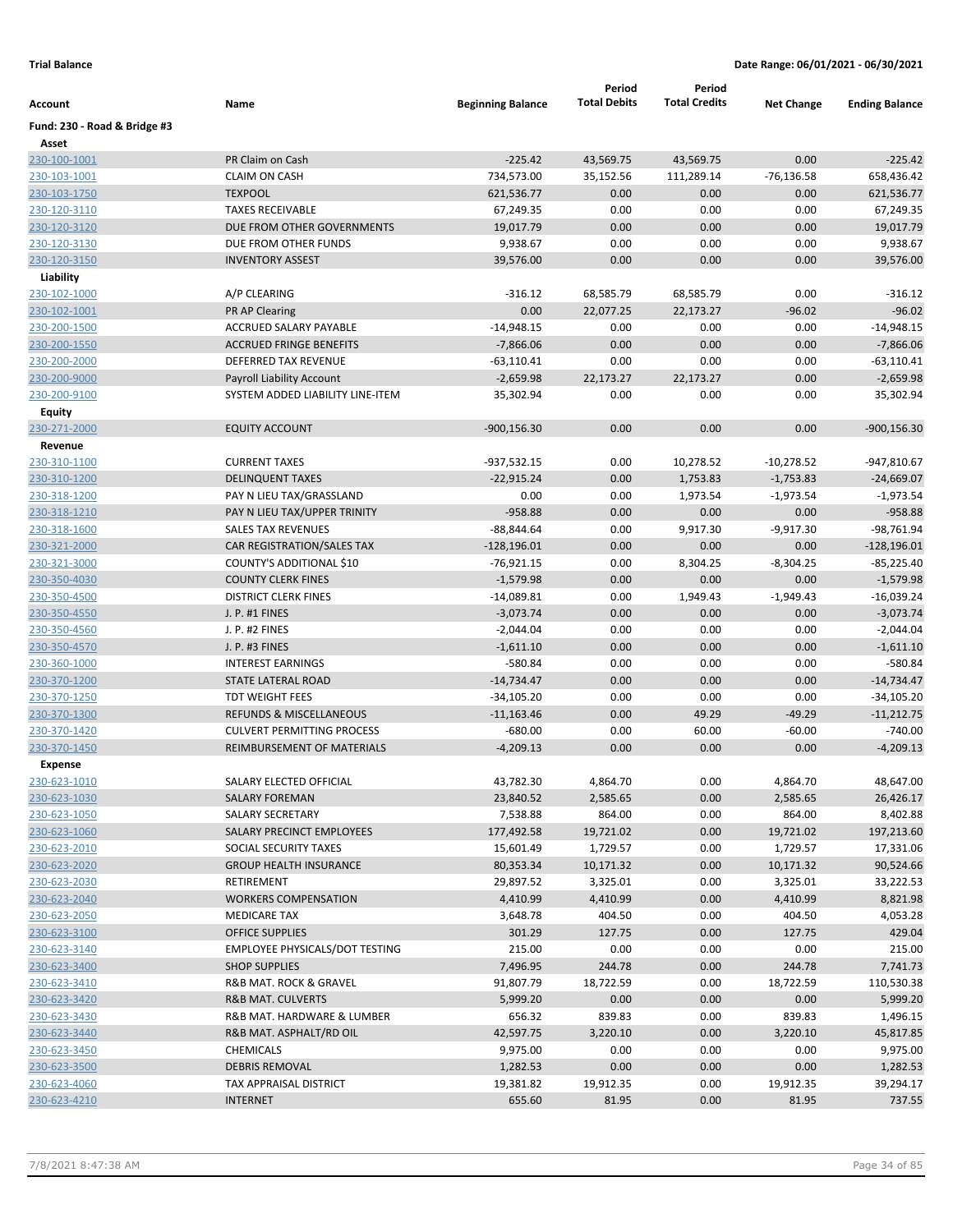|              |                                        |                          | Period              | Period               |                   |                       |
|--------------|----------------------------------------|--------------------------|---------------------|----------------------|-------------------|-----------------------|
| Account      | Name                                   | <b>Beginning Balance</b> | <b>Total Debits</b> | <b>Total Credits</b> | <b>Net Change</b> | <b>Ending Balance</b> |
| 230-623-4270 | OUT OF COUNTY TRAVEL/TRAINING          | 1,171.40                 | 866.40              | 866.40               | 0.00              | 1,171.40              |
| 230-623-4300 | <b>BIDS, NOTICES &amp; PERMITS</b>     | 810.00                   | 27.52               | 0.00                 | 27.52             | 837.52                |
| 230-623-4400 | UTILITY ELECTRICITY                    | 1,920.93                 | 190.85              | 0.00                 | 190.85            | 2,111.78              |
| 230-623-4410 | UTILITY GAS                            | 354.38                   | 0.00                | 0.00                 | 0.00              | 354.38                |
| 230-623-4420 | UTILITY WATER                          | 311.94                   | 32.28               | 0.00                 | 32.28             | 344.22                |
| 230-623-4430 | <b>TRASH PICK-UP</b>                   | 635.81                   | 134.91              | 0.00                 | 134.91            | 770.72                |
| 230-623-4500 | <b>R&amp;M BUILDING</b>                | 318.50                   | 0.00                | 0.00                 | 0.00              | 318.50                |
| 230-623-4570 | <b>R&amp;M MACHINERY GAS &amp; OIL</b> | 59,418.22                | 6,898.63            | 0.00                 | 6,898.63          | 66,316.85             |
| 230-623-4580 | <b>R&amp;M MACHINERY PARTS</b>         | 102,388.94               | 3,328.65            | 0.00                 | 3,328.65          | 105,717.59            |
| 230-623-4590 | <b>R&amp;M MACH. TIRES &amp; TUBES</b> | 18,574.75                | 0.00                | 0.00                 | 0.00              | 18,574.75             |
| 230-623-4600 | EQUIPMENT RENTAL/LEASE                 | 9,000.00                 | 0.00                | 0.00                 | 0.00              | 9,000.00              |
| 230-623-4800 | <b>BOND</b>                            | 327.50                   | 0.00                | 0.00                 | 0.00              | 327.50                |
| 230-623-4810 | <b>DUES</b>                            | 434.99                   | 0.00                | 0.00                 | 0.00              | 434.99                |
| 230-623-4820 | <b>INSURANCE</b>                       | 9,148.64                 | 0.00                | 0.00                 | 0.00              | 9,148.64              |
| 230-623-5710 | PURCHASE OF MACH./EQUIP                | 26,500.00                | 6,681.95            | 0.00                 | 6,681.95          | 33,181.95             |
| 230-625-1050 | <b>SALARY SECRETARY</b>                | 5,138.21                 | 0.00                | 0.00                 | 0.00              | 5,138.21              |
| 230-625-2010 | SOCIAL SECURITY TAXES                  | 241.51                   | 0.00                | 0.00                 | 0.00              | 241.51                |
| 230-625-2020 | <b>GROUP HEALTH INSURANCE</b>          | 1,017.53                 | 0.00                | 0.00                 | 0.00              | 1,017.53              |
| 230-625-2030 | RETIREMENT                             | 607.53                   | 0.00                | 0.00                 | 0.00              | 607.53                |
| 230-625-2040 | <b>WORKERS COMPENSATION</b>            | 14.74                    | 14.74               | 0.00                 | 14.74             | 29.48                 |
| 230-625-2050 | <b>MEDICARE TAX</b>                    | 56.59                    | 0.00                | 0.00                 | 0.00              | 56.59                 |
| 230-625-4530 | <b>COMPUTER SOFTWARE</b>               | 0.00                     | 1,983.12            | 0.00                 | 1,983.12          | 1,983.12              |
|              | Fund 230 Total:                        | 0.00                     | 302,943.78          | 302,943.78           | 0.00              | 0.00                  |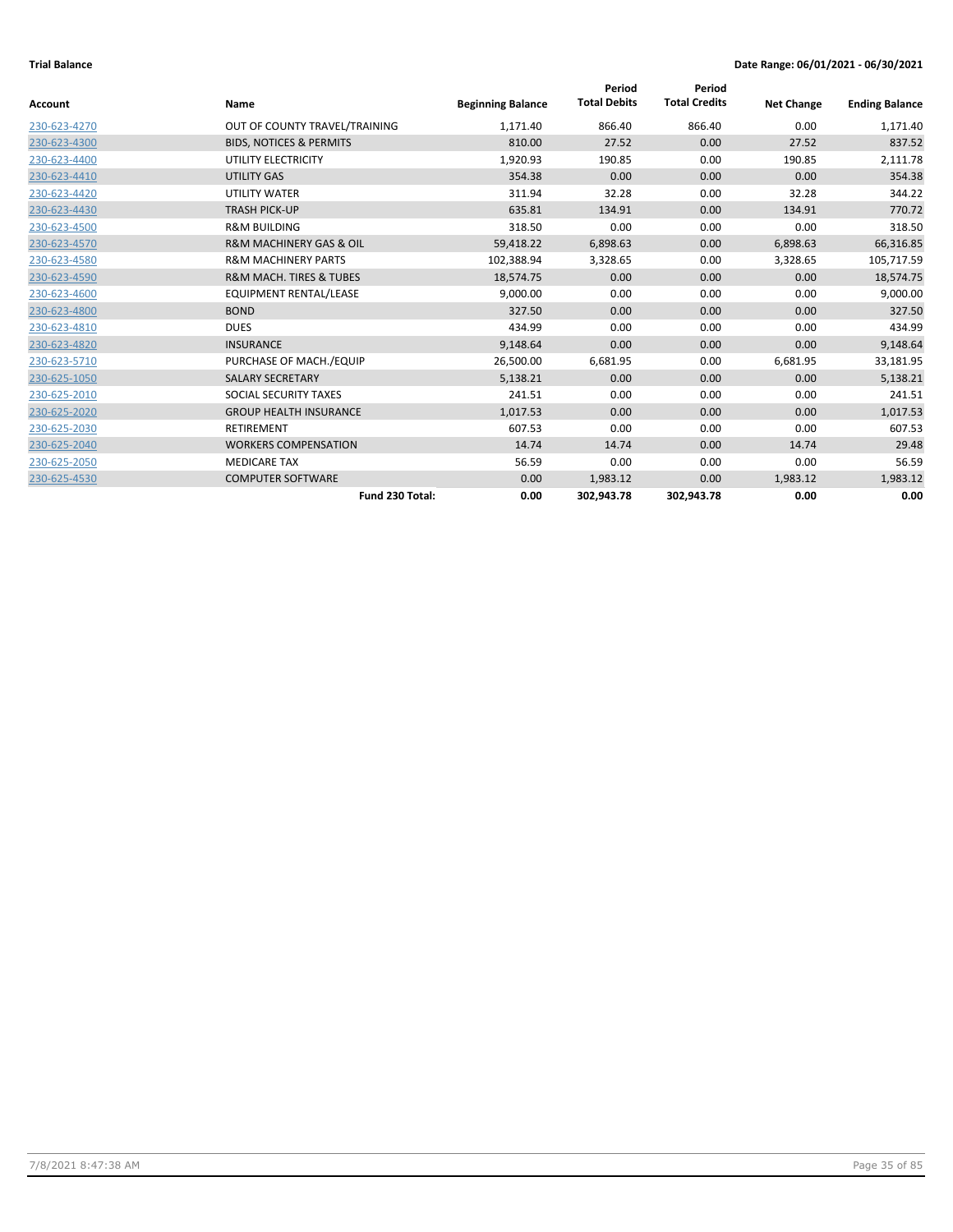| Account      | Name                                                  | <b>Beginning Balance</b> | Period<br><b>Total Debits</b> | Period<br><b>Total Credits</b> | <b>Net Change</b> | <b>Ending Balance</b> |
|--------------|-------------------------------------------------------|--------------------------|-------------------------------|--------------------------------|-------------------|-----------------------|
|              | Fund: 231 - Lake Road Impact/Raw Water PipelinePct. 3 |                          |                               |                                |                   |                       |
| Asset        |                                                       |                          |                               |                                |                   |                       |
| 231-103-1001 | <b>CLAIM ON CASH</b>                                  | 473,881.15               | 0.00                          | 0.00                           | 0.00              | 473,881.15            |
| Equity       |                                                       |                          |                               |                                |                   |                       |
| 231-271-2000 | <b>EQUITY ACCOUNT</b>                                 | $-389,881.15$            | 0.00                          | 0.00                           | 0.00              | -389,881.15           |
| Revenue      |                                                       |                          |                               |                                |                   |                       |
| 231-325-1790 | FOR MAINTENANCE OF ROADS                              | $-84,000.00$             | 0.00                          | 0.00                           | 0.00              | $-84,000.00$          |
|              | Fund 231 Total:                                       | 0.00                     | 0.00                          | 0.00                           | 0.00              | 0.00                  |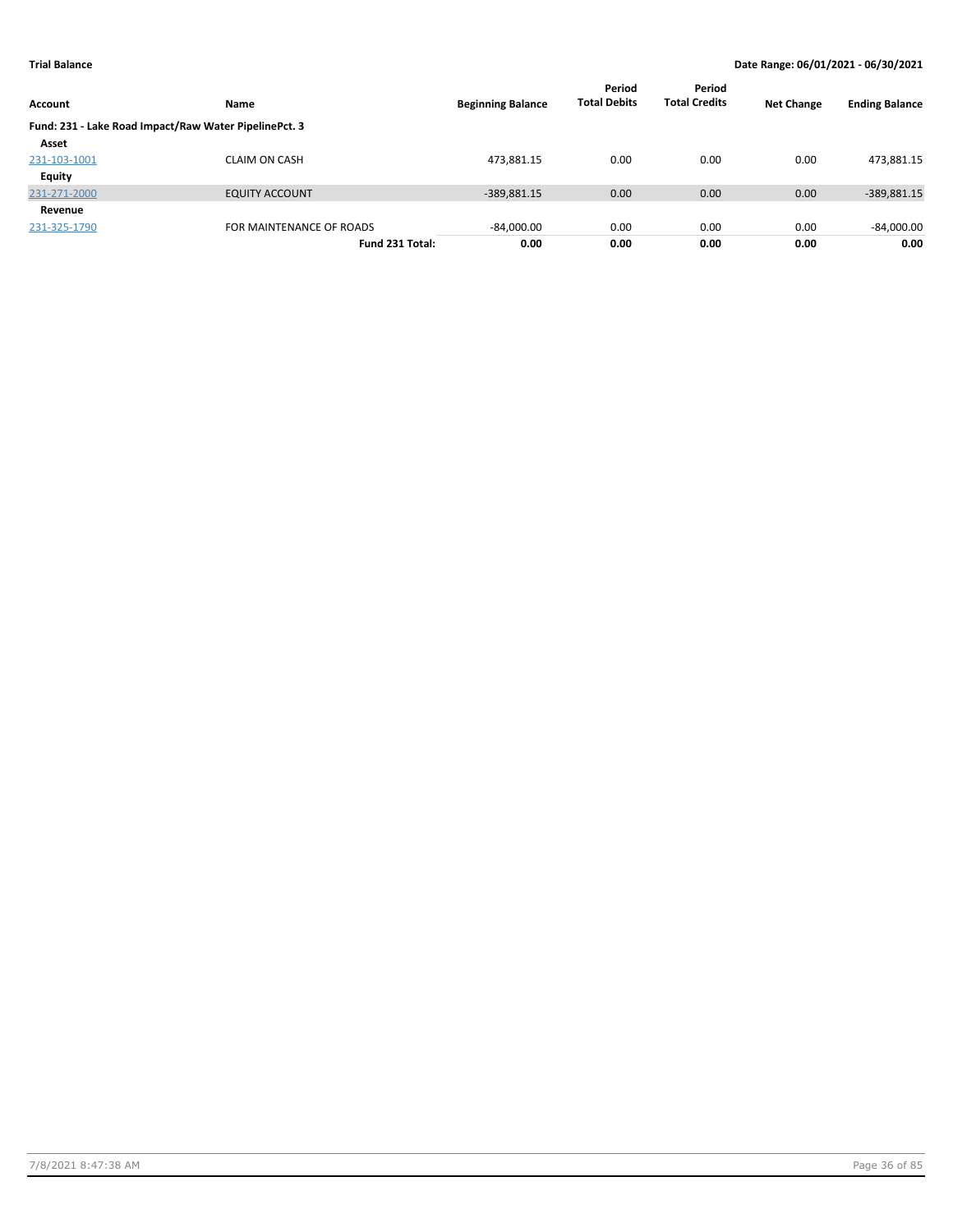|                              |                                       |                          | Period              | Period               |                   |                       |
|------------------------------|---------------------------------------|--------------------------|---------------------|----------------------|-------------------|-----------------------|
| Account                      | Name                                  | <b>Beginning Balance</b> | <b>Total Debits</b> | <b>Total Credits</b> | <b>Net Change</b> | <b>Ending Balance</b> |
| Fund: 240 - Road & Bridge #4 |                                       |                          |                     |                      |                   |                       |
| Asset                        |                                       |                          |                     |                      |                   |                       |
| 240-100-1001                 | PR Claim on Cash                      | 5.12                     | 26,811.95           | 26,811.95            | 0.00              | 5.12                  |
| 240-103-1001                 | <b>CLAIM ON CASH</b>                  | 595,312.36               | 19,456.42           | 65,472.87            | $-46,016.45$      | 549,295.91            |
| 240-103-1750                 | <b>TEXPOOL</b>                        | 109,842.94               | 0.00                | 0.00                 | 0.00              | 109,842.94            |
| 240-120-3110                 | <b>TAXES RECEIVABLE</b>               | 37,864.07                | 0.00                | 0.00                 | 0.00              | 37,864.07             |
| 240-120-3120                 | DUE FROM OTHER GOVERNMENTS            | 10,825.36                | 0.00                | 0.00                 | 0.00              | 10,825.36             |
| 240-120-3130                 | DUE FROM OTHER FUNDS                  | 5,657.34                 | 0.00                | 0.00                 | 0.00              | 5,657.34              |
| 240-120-3150                 | <b>INVENTORY ASSEST</b>               | 5,616.62                 | 0.00                | 0.00                 | 0.00              | 5,616.62              |
| Liability                    |                                       |                          |                     |                      |                   |                       |
| 240-102-1000                 | A/P CLEARING                          | 0.00                     | 38,660.92           | 38,660.92            | 0.00              | 0.00                  |
| 240-102-1001                 | PR AP Clearing                        | 0.00                     | 13,022.84           | 13,055.24            | $-32.40$          | $-32.40$              |
| 240-200-1500                 | ACCRUED SALARY PAYABLE                | $-9,270.42$              | 0.00                | 0.00                 | 0.00              | $-9,270.42$           |
| 240-200-1550                 | <b>ACCRUED FRINGE BENEFITS</b>        | $-5,696.90$              | 0.00                | 0.00                 | 0.00              | $-5,696.90$           |
| 240-200-2000                 | DEFERRED TAX REVENUE                  | $-35,507.79$             | 0.00                | 0.00                 | 0.00              | $-35,507.79$          |
| 240-200-9000                 | <b>Payroll Liability Account</b>      | $-1,657.20$              | 13,055.24           | 13,055.24            | 0.00              | $-1,657.20$           |
| 240-200-9100                 | SYSTEM ADDED LIABILITY LINE-ITEM      | 19,181.13                | 0.00                | 0.00                 | 0.00              | 19,181.13             |
| Equity                       |                                       |                          |                     |                      |                   |                       |
| 240-271-2000                 | <b>EQUITY ACCOUNT</b>                 | $-415, 120.75$           | 0.00                | 0.00                 | 0.00              | $-415, 120.75$        |
| Revenue                      |                                       |                          |                     |                      |                   |                       |
| 240-310-1100                 | <b>CURRENT TAXES</b>                  | -533,749.47              | 0.00                | 5,851.70             | $-5,851.70$       | -539,601.17           |
| 240-310-1200                 | <b>DELINQUENT TAXES</b>               | $-13,045.96$             | 0.00                | 998.48               | $-998.48$         | $-14,044.44$          |
| 240-318-1200                 | PAY N LIEU TAX/GRASSLAND              | 0.00                     | 0.00                | 1,123.56             | $-1,123.56$       | $-1,123.56$           |
| 240-318-1210                 | PAY N LIEU TAX/UPPER TRINITY          | $-545.90$                | 0.00                | 0.00                 | 0.00              | $-545.90$             |
| 240-318-1600                 | <b>SALES TAX REVENUES</b>             | $-50,580.42$             | 0.00                | 5,646.05             | $-5,646.05$       | $-56,226.47$          |
| 240-321-2000                 | CAR REGISTRATION/SALES TAX            | $-72,971.98$             | 0.00                | 0.00                 | 0.00              | $-72,971.98$          |
| 240-321-3000                 | COUNTY'S ADDITIONAL \$10              | $-43,785.22$             | 0.00                | 4,726.97             | $-4,726.97$       | $-48,512.19$          |
| 240-350-4030                 | <b>COUNTY CLERK FINES</b>             | $-899.36$                | 0.00                | 0.00                 | 0.00              | $-899.36$             |
| 240-350-4500                 | <b>DISTRICT CLERK FINES</b>           | $-8,020.24$              | 0.00                | 1,109.66             | $-1,109.66$       | $-9,129.90$           |
| 240-350-4550                 | J. P. #1 FINES                        | $-1,749.62$              | 0.00                | 0.00                 | 0.00              | $-1,749.62$           |
| 240-350-4560                 | J. P. #2 FINES                        | $-1,163.51$              | 0.00                | 0.00                 | 0.00              | $-1,163.51$           |
| 240-350-4570                 | J. P. #3 FINES                        | $-917.08$                | 0.00                | 0.00                 | 0.00              | $-917.08$             |
| 240-360-1000                 | <b>INTEREST EARNINGS</b>              | $-226.33$                | 0.00                | 0.00                 | 0.00              | $-226.33$             |
| 240-370-1200                 | STATE LATERAL ROAD                    | $-8,387.19$              | 0.00                | 0.00                 | 0.00              | $-8,387.19$           |
| 240-370-1250                 | <b>TDT WEIGHT FEES</b>                | $-19,413.44$             | 0.00                | 0.00                 | 0.00              | $-19,413.44$          |
| 240-370-1300                 | REFUNDS & MISCELLANEOUS               | $-1,420.56$              | 0.00                | 0.00                 | 0.00              | $-1,420.56$           |
| 240-370-1420                 | <b>CULVERT PERMITTING PROCESS</b>     | $-860.00$                | 0.00                | 0.00                 | 0.00              | $-860.00$             |
| 240-370-1421                 | ROW PERMIT APPLICATION                | $-20.00$                 | 0.00                | 0.00                 | 0.00              | $-20.00$              |
| 240-370-1450                 | REIMBURSEMENT OF MATERIALS            | $-585.76$                | 0.00                | 0.00                 | 0.00              | $-585.76$             |
| 240-370-1460                 | SALE OF RECYCLED MATERIALS            | $-1,308.90$              | 0.00                | 0.00                 | 0.00              | $-1,308.90$           |
| <b>Expense</b>               |                                       |                          |                     |                      |                   |                       |
| 240-624-1010                 | SALARY ELECTED OFFICIAL               | 43,782.30                | 4,864.70            | 0.00                 | 4,864.70          | 48,647.00             |
| 240-624-1030                 | <b>SALARY FOREMAN</b>                 | 11,404.74                | 0.00                | 0.00                 | 0.00              | 11,404.74             |
| 240-624-1050                 | SALARY SECRETARY                      | 21,224.80                | 2,358.32            | 0.00                 | 2,358.32          | 23,583.12             |
| 240-624-1060                 | <b>SALARY PRECINCT EMPLOYEES</b>      | 83,252.63                | 10,133.45           | 0.00                 | 10,133.45         | 93,386.08             |
| 240-624-2010                 | SOCIAL SECURITY TAXES                 | 9,862.20                 | 1,074.72            | 0.00                 | 1,074.72          | 10,936.92             |
| 240-624-2020                 | <b>GROUP HEALTH INSURANCE</b>         | 50,352.39                | 6,103.32            | 0.00                 | 6,103.32          | 56,455.71             |
| 240-624-2030                 | RETIREMENT                            | 18,893.37                | 2,058.50            | 0.00                 | 2,058.50          | 20,951.87             |
| 240-624-2040                 | <b>WORKERS COMPENSATION</b>           | 2,943.79                 | 2,943.79            | 0.00                 | 2,943.79          | 5,887.58              |
| 240-624-2050                 | <b>MEDICARE TAX</b>                   | 2,306.51                 | 251.34              | 0.00                 | 251.34            | 2,557.85              |
| 240-624-2060                 | UNEMPLOYMENT EXPENSE                  | 9.08                     | 0.00                | 0.00                 | 0.00              | 9.08                  |
| 240-624-3100                 | <b>OFFICE SUPPLIES</b>                | 61.19                    | 0.00                | 0.00                 | 0.00              | 61.19                 |
| 240-624-3140                 | <b>EMPLOYEE PHYSICALS/DOT TESTING</b> | 75.00                    | 80.00               | 0.00                 | 80.00             | 155.00                |
| 240-624-3400                 | <b>SHOP SUPPLIES</b>                  | 1,171.56                 | 200.32              | 0.00                 | 200.32            | 1,371.88              |
| 240-624-3410                 | R&B MAT. ROCK & GRAVEL                | 85,523.18                | 17,422.58           | 0.00                 | 17,422.58         | 102,945.76            |
| 240-624-3420                 | R&B MAT. CULVERTS                     | 8,569.14                 | 0.00                | 0.00                 | 0.00              | 8,569.14              |
| 240-624-3440                 | R&B MAT. ASPHALT/RD OIL               | 23,769.63                | 0.00                | 0.00                 | 0.00              | 23,769.63             |
| 240-624-3950                 | <b>UNIFORMS</b>                       | 1,807.10                 | 221.31              | 0.00                 | 221.31            | 2,028.41              |
| 240-624-4060                 | TAX APPRAISAL DISTRICT                | 11,032.56                | 11,334.54           | 0.00                 | 11,334.54         | 22,367.10             |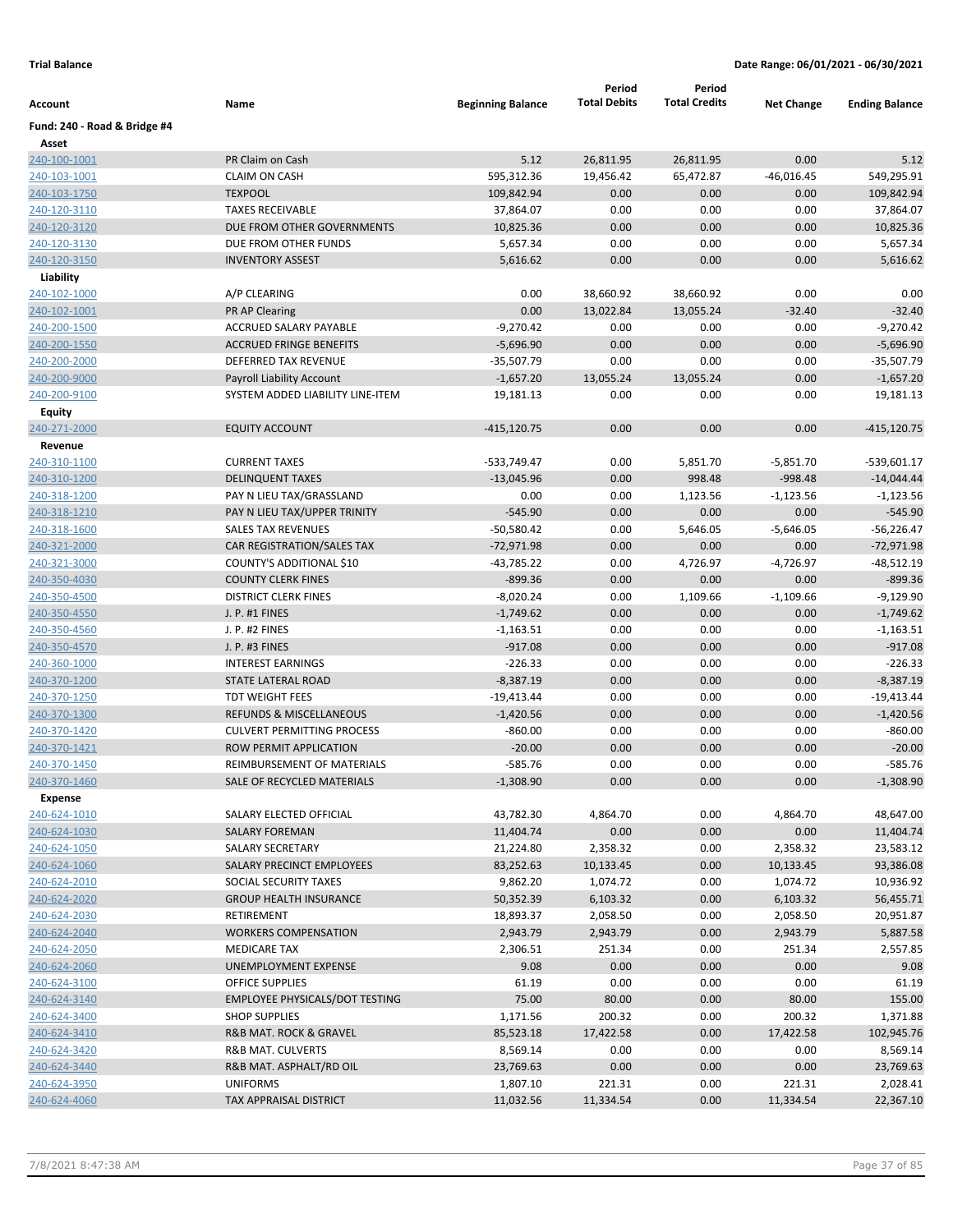|                |                                        |                          | Period              | Period               |                   |                       |
|----------------|----------------------------------------|--------------------------|---------------------|----------------------|-------------------|-----------------------|
| <b>Account</b> | Name                                   | <b>Beginning Balance</b> | <b>Total Debits</b> | <b>Total Credits</b> | <b>Net Change</b> | <b>Ending Balance</b> |
| 240-624-4210   | <b>INTERNET</b>                        | 717.77                   | 0.00                | 0.00                 | 0.00              | 717.77                |
| 240-624-4270   | OUT OF COUNTY TRAVEL/TRAINING          | 875.65                   | 0.00                | 0.00                 | 0.00              | 875.65                |
| 240-624-4300   | <b>BIDS, NOTICES &amp; PERMITS</b>     | 0.00                     | 27.52               | 0.00                 | 27.52             | 27.52                 |
| 240-624-4400   | UTILITY ELECTRICITY                    | 2,044.02                 | 0.00                | 0.00                 | 0.00              | 2,044.02              |
| 240-624-4410   | UTILITY GAS                            | 617.89                   | 63.30               | 0.00                 | 63.30             | 681.19                |
| 240-624-4420   | UTILITY WATER                          | 535.39                   | 64.10               | 0.00                 | 64.10             | 599.49                |
| 240-624-4430   | <b>TRASH PICK-UP</b>                   | 2,003.75                 | 400.75              | 0.00                 | 400.75            | 2,404.50              |
| 240-624-4570   | <b>R&amp;M MACHINERY GAS &amp; OIL</b> | 16,399.80                | 2,996.19            | 0.00                 | 2,996.19          | 19,395.99             |
| 240-624-4580   | <b>R&amp;M MACHINERY PARTS</b>         | 23,674.26                | 908.64              | 0.00                 | 908.64            | 24,582.90             |
| 240-624-4590   | <b>R&amp;M MACH. TIRES &amp; TUBES</b> | 4,202.00                 | 0.00                | 0.00                 | 0.00              | 4,202.00              |
| 240-624-4600   | <b>EQUIPMENT RENTAL/LEASE</b>          | 3,000.00                 | 0.00                | 0.00                 | 0.00              | 3,000.00              |
| 240-624-4810   | <b>DUES</b>                            | 395.00                   | 0.00                | 0.00                 | 0.00              | 395.00                |
| 240-624-4820   | <b>INSURANCE</b>                       | 5,017.63                 | 0.00                | 0.00                 | 0.00              | 5,017.63              |
| 240-625-1050   | <b>SALARY SECRETARY</b>                | 5,137.65                 | 0.00                | 0.00                 | 0.00              | 5,137.65              |
| 240-625-2010   | SOCIAL SECURITY TAXES                  | 241.41                   | 0.00                | 0.00                 | 0.00              | 241.41                |
| 240-625-2020   | <b>GROUP HEALTH INSURANCE</b>          | 1,017.56                 | 0.00                | 0.00                 | 0.00              | 1,017.56              |
| 240-625-2030   | <b>RETIREMENT</b>                      | 607.19                   | 0.00                | 0.00                 | 0.00              | 607.19                |
| 240-625-2040   | <b>WORKERS COMPENSATION</b>            | 14.74                    | 14.74               | 0.00                 | 14.74             | 29.48                 |
| 240-625-2050   | <b>MEDICARE TAX</b>                    | 56.18                    | 0.00                | 0.00                 | 0.00              | 56.18                 |
| 240-625-4530   | <b>COMPUTER SOFTWARE</b>               | 0.00                     | 1,983.14            | 0.00                 | 1,983.14          | 1,983.14              |
|                | Fund 240 Total:                        | 0.00                     | 176,512.64          | 176,512.64           | 0.00              | 0.00                  |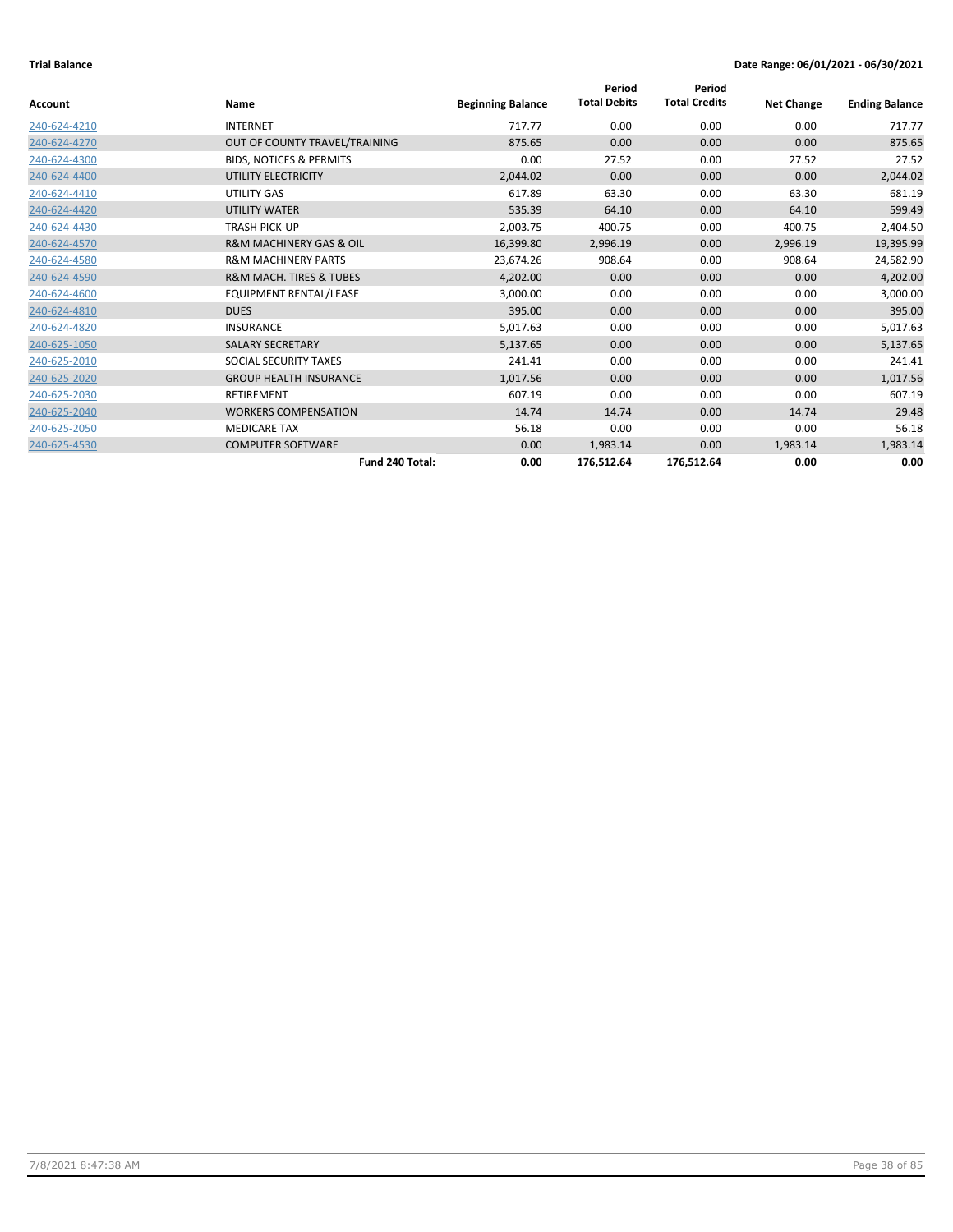| Account      | Name                                                  | <b>Beginning Balance</b> | Period<br><b>Total Debits</b> | Period<br><b>Total Credits</b> | <b>Net Change</b> | <b>Ending Balance</b> |
|--------------|-------------------------------------------------------|--------------------------|-------------------------------|--------------------------------|-------------------|-----------------------|
|              | Fund: 241 - Lake Road Impact/Raw Water PipelinePct. 4 |                          |                               |                                |                   |                       |
| Asset        |                                                       |                          |                               |                                |                   |                       |
| 241-103-1001 | <b>CLAIM ON CASH</b>                                  | 470,408.04               | 0.00                          | 0.00                           | 0.00              | 470,408.04            |
| Equity       |                                                       |                          |                               |                                |                   |                       |
| 241-271-2000 | <b>EQUITY ACCOUNT</b>                                 | $-366,408.04$            | 0.00                          | 0.00                           | 0.00              | $-366,408.04$         |
| Revenue      |                                                       |                          |                               |                                |                   |                       |
| 241-326-1830 | FOR MAINTENANCE OF ROADS                              | $-104,000.00$            | 0.00                          | 0.00                           | 0.00              | $-104,000.00$         |
|              | Fund 241 Total:                                       | 0.00                     | 0.00                          | 0.00                           | 0.00              | 0.00                  |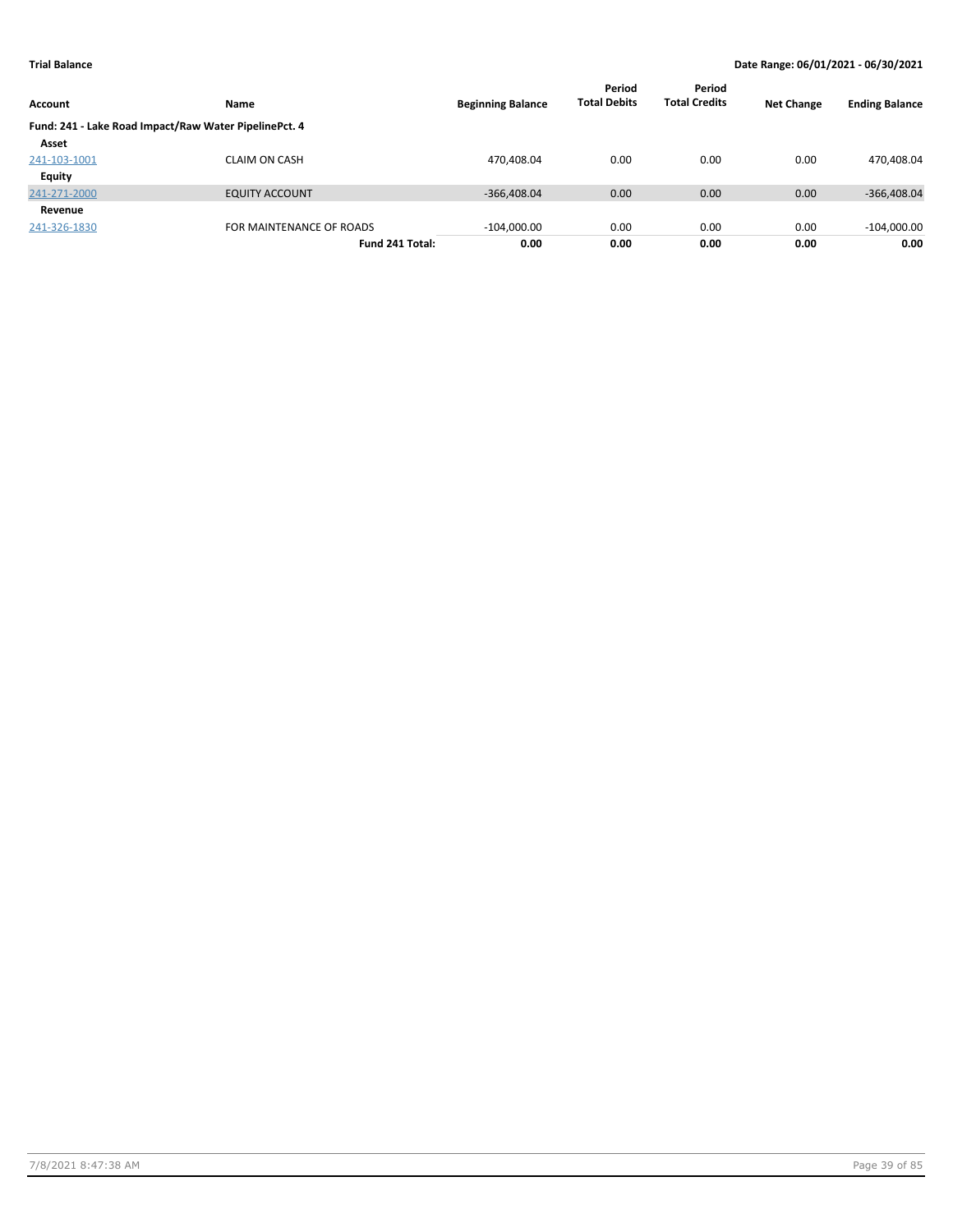| <b>Account</b>                                    | <b>Name</b>           |                 | <b>Beginning Balance</b> | Period<br><b>Total Debits</b> | Period<br><b>Total Credits</b> | <b>Net Change</b> | <b>Ending Balance</b> |
|---------------------------------------------------|-----------------------|-----------------|--------------------------|-------------------------------|--------------------------------|-------------------|-----------------------|
| Fund: 250 - Raw Water Pipeline Rock for Pct.2,3,4 |                       |                 |                          |                               |                                |                   |                       |
| Asset                                             |                       |                 |                          |                               |                                |                   |                       |
| 250-103-1001                                      | <b>CLAIM ON CASH</b>  |                 | 39.31                    | 0.00                          | 0.00                           | 0.00              | 39.31                 |
| <b>Equity</b>                                     |                       |                 |                          |                               |                                |                   |                       |
| 250-271-2000                                      | <b>EQUITY ACCOUNT</b> |                 | $-39.31$                 | 0.00                          | 0.00                           | 0.00              | $-39.31$              |
|                                                   |                       | Fund 250 Total: | 0.00                     | 0.00                          | 0.00                           | 0.00              | 0.00                  |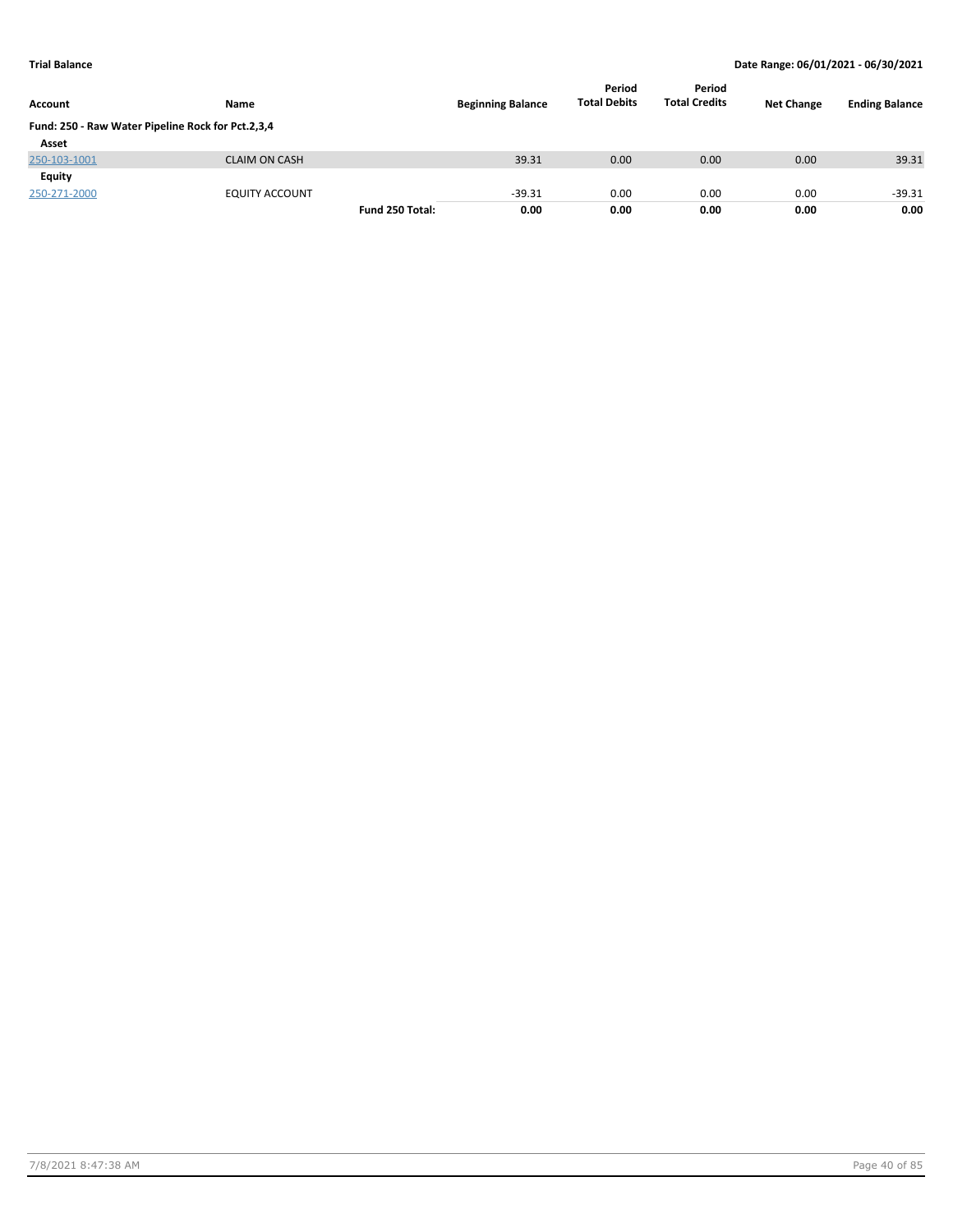| <b>Account</b>                              | Name                             | <b>Beginning Balance</b> | Period<br><b>Total Debits</b> | Period<br><b>Total Credits</b> | <b>Net Change</b> | <b>Ending Balance</b> |
|---------------------------------------------|----------------------------------|--------------------------|-------------------------------|--------------------------------|-------------------|-----------------------|
| Fund: 260 - J.P.#1 Justice Court Technology |                                  |                          |                               |                                |                   |                       |
| Asset                                       |                                  |                          |                               |                                |                   |                       |
| 260-103-1001                                | <b>CLAIM ON CASH</b>             | 48,298.34                | 0.00                          | 0.00                           | 0.00              | 48,298.34             |
| 260-120-3130                                | DUE FROM OTHER FUNDS             | 437.79                   | 0.00                          | 0.00                           | 0.00              | 437.79                |
| Liability                                   |                                  |                          |                               |                                |                   |                       |
| 260-200-9100                                | SYSTEM ADDED LIABILITY LINE-ITEM | 30.56                    | 0.00                          | 0.00                           | 0.00              | 30.56                 |
| <b>Equity</b>                               |                                  |                          |                               |                                |                   |                       |
| 260-271-2000                                | <b>EQUITY ACCOUNT</b>            | $-49,831.27$             | 0.00                          | 0.00                           | 0.00              | $-49,831.27$          |
| Revenue                                     |                                  |                          |                               |                                |                   |                       |
| 260-370-4550                                | J.P.#1 TECHNOLOGY FEES           | $-479.58$                | 0.00                          | 0.00                           | 0.00              | $-479.58$             |
| Expense                                     |                                  |                          |                               |                                |                   |                       |
| 260-455-5720                                | OFFICE EQUIPMENT                 | 1,544.16                 | 0.00                          | 0.00                           | 0.00              | 1,544.16              |
|                                             | Fund 260 Total:                  | 0.00                     | 0.00                          | 0.00                           | 0.00              | 0.00                  |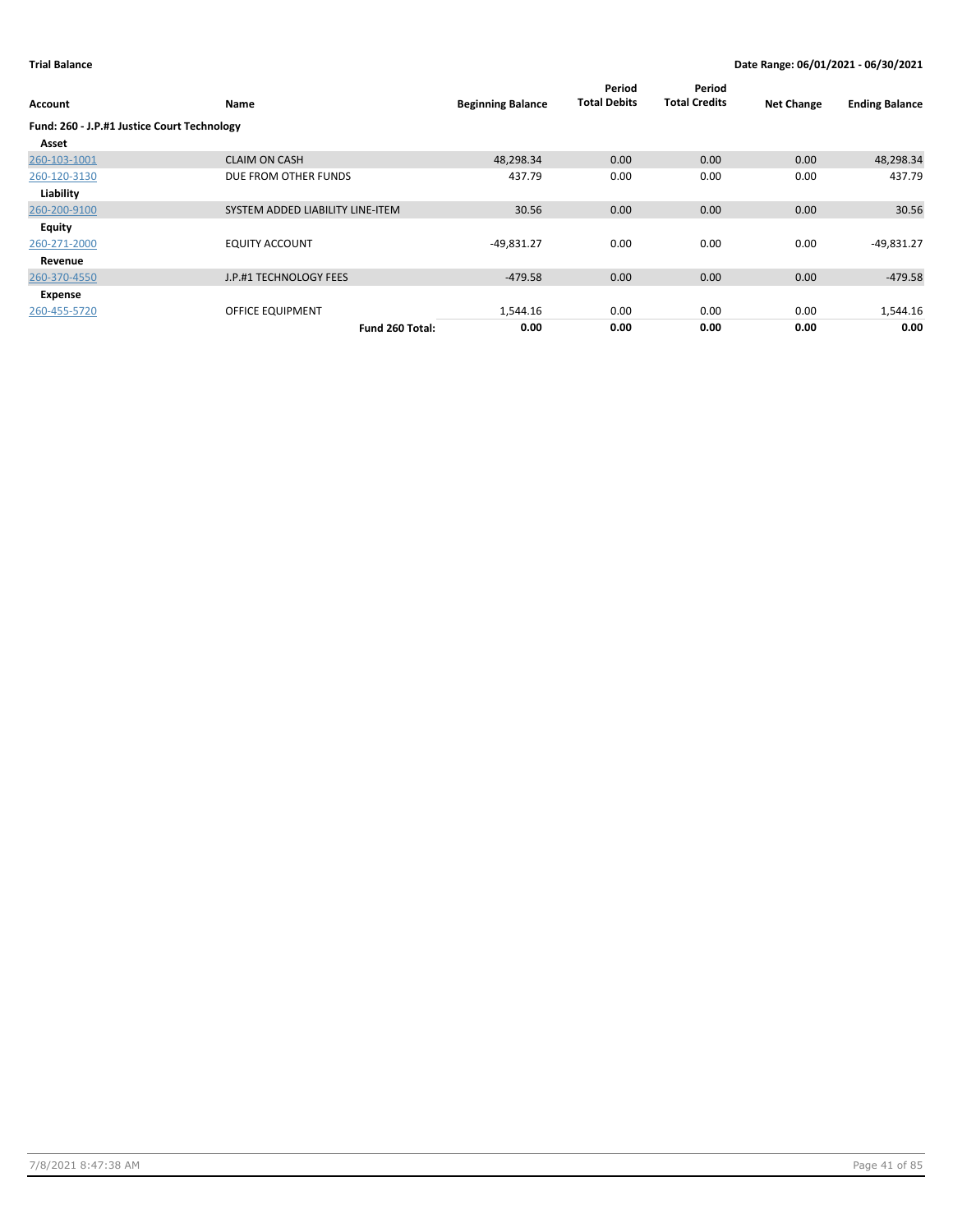| <b>Account</b>                              | Name                   | <b>Beginning Balance</b> | Period<br><b>Total Debits</b> | Period<br><b>Total Credits</b> | <b>Net Change</b> | <b>Ending Balance</b> |
|---------------------------------------------|------------------------|--------------------------|-------------------------------|--------------------------------|-------------------|-----------------------|
| Fund: 270 - J.P.#2 Justice Court Technology |                        |                          |                               |                                |                   |                       |
| Asset                                       |                        |                          |                               |                                |                   |                       |
| 270-103-1001                                | <b>CLAIM ON CASH</b>   | 9,829.50                 | 0.00                          | 0.00                           | 0.00              | 9,829.50              |
| 270-120-3130                                | DUE FROM OTHER FUNDS   | 233.20                   | 0.00                          | 0.00                           | 0.00              | 233.20                |
| <b>Equity</b>                               |                        |                          |                               |                                |                   |                       |
| 270-271-2000                                | <b>EQUITY ACCOUNT</b>  | $-9,992.58$              | 0.00                          | 0.00                           | 0.00              | $-9,992.58$           |
| Revenue                                     |                        |                          |                               |                                |                   |                       |
| 270-370-4560                                | J.P.#2 TECHNOLOGY FEES | $-70.12$                 | 0.00                          | 0.00                           | 0.00              | $-70.12$              |
|                                             | Fund 270 Total:        | 0.00                     | 0.00                          | 0.00                           | 0.00              | 0.00                  |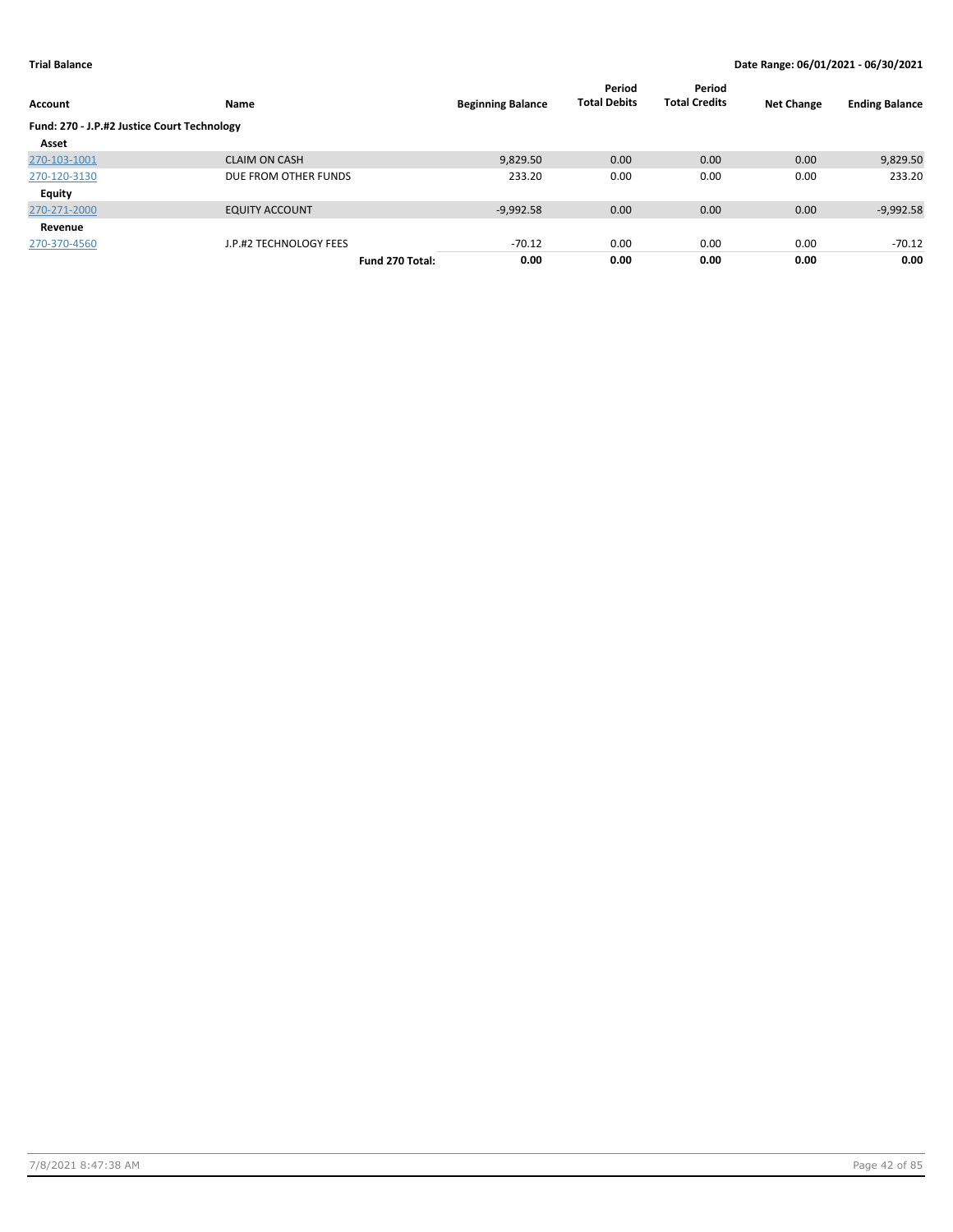| Account                                     | Name                             | <b>Beginning Balance</b> | Period<br><b>Total Debits</b> | Period<br><b>Total Credits</b> | <b>Net Change</b> | <b>Ending Balance</b> |
|---------------------------------------------|----------------------------------|--------------------------|-------------------------------|--------------------------------|-------------------|-----------------------|
| Fund: 280 - J.P.#3 Justice Court Technology |                                  |                          |                               |                                |                   |                       |
| Asset                                       |                                  |                          |                               |                                |                   |                       |
| 280-103-1001                                | <b>CLAIM ON CASH</b>             | 6,217.96                 | 0.00                          | 0.00                           | 0.00              | 6,217.96              |
| 280-120-3130                                | DUE FROM OTHER FUNDS             | 109.75                   | 0.00                          | 0.00                           | 0.00              | 109.75                |
| Liability                                   |                                  |                          |                               |                                |                   |                       |
| 280-200-9100                                | SYSTEM ADDED LIABILITY LINE-ITEM | $-859.99$                | 0.00                          | 0.00                           | 0.00              | $-859.99$             |
| Equity                                      |                                  |                          |                               |                                |                   |                       |
| 280-271-2000                                | <b>EQUITY ACCOUNT</b>            | $-5,151.71$              | 0.00                          | 0.00                           | 0.00              | $-5,151.71$           |
| Revenue                                     |                                  |                          |                               |                                |                   |                       |
| 280-370-4560                                | J.P.#3 TECHNOLOGY FEES           | $-316.01$                | 0.00                          | 0.00                           | 0.00              | $-316.01$             |
|                                             | Fund 280 Total:                  | 0.00                     | 0.00                          | 0.00                           | 0.00              | 0.00                  |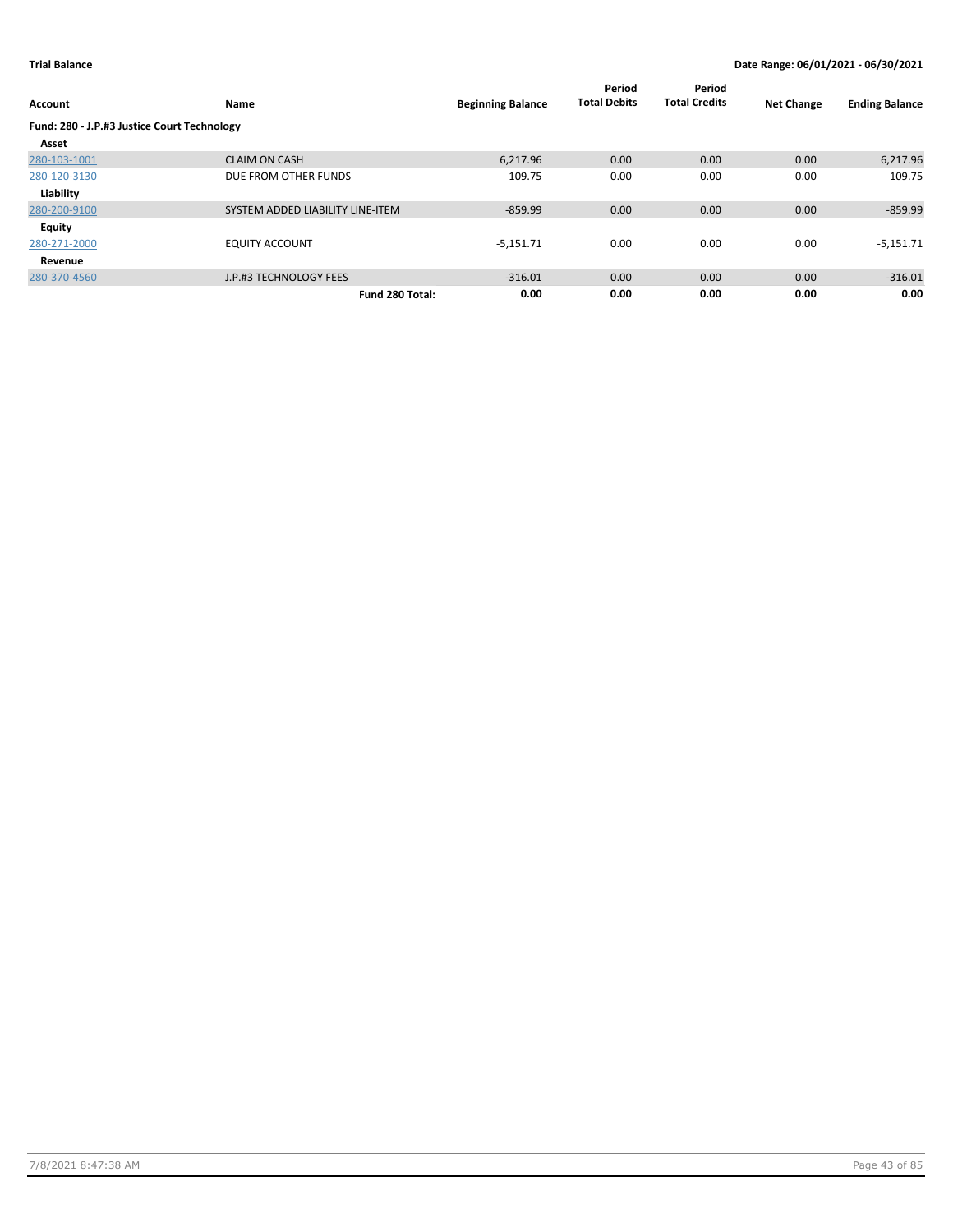|                                                 |                                    |                          | Period              | Period               |                   |                       |
|-------------------------------------------------|------------------------------------|--------------------------|---------------------|----------------------|-------------------|-----------------------|
| <b>Account</b>                                  | Name                               | <b>Beginning Balance</b> | <b>Total Debits</b> | <b>Total Credits</b> | <b>Net Change</b> | <b>Ending Balance</b> |
| Fund: 310 - F.C.Detention Center Annual Payment |                                    |                          |                     |                      |                   |                       |
| Asset                                           |                                    |                          |                     |                      |                   |                       |
| 310-103-1001                                    | <b>CLAIM ON CASH</b>               | 4,409.35                 | 160.00              | 160.00               | 0.00              | 4,409.35              |
| Liability                                       |                                    |                          |                     |                      |                   |                       |
| 310-102-1000                                    | A/P CLEARING                       | 0.00                     | 320.00              | 320.00               | 0.00              | 0.00                  |
| 310-200-9100                                    | SYSTEM ADDED LIABILITY LINE-ITEM   | 530.00                   | 0.00                | 0.00                 | 0.00              | 530.00                |
| Equity                                          |                                    |                          |                     |                      |                   |                       |
| 310-271-2000                                    | <b>EQUITY ACCOUNT</b>              | $-12,308.85$             | 0.00                | 0.00                 | 0.00              | $-12,308.85$          |
| Revenue                                         |                                    |                          |                     |                      |                   |                       |
| 310-370-1300                                    | <b>REFUNDS &amp; MISCELLANEOUS</b> | $-100.00$                | 0.00                | 0.00                 | 0.00              | $-100.00$             |
| Expense                                         |                                    |                          |                     |                      |                   |                       |
| 310-560-4270                                    | OUT OF COUNTY TRAVEL/TRAINING      | 7,469.50                 | 160.00              | 160.00               | 0.00              | 7,469.50              |
|                                                 | Fund 310 Total:                    | 0.00                     | 640.00              | 640.00               | 0.00              | 0.00                  |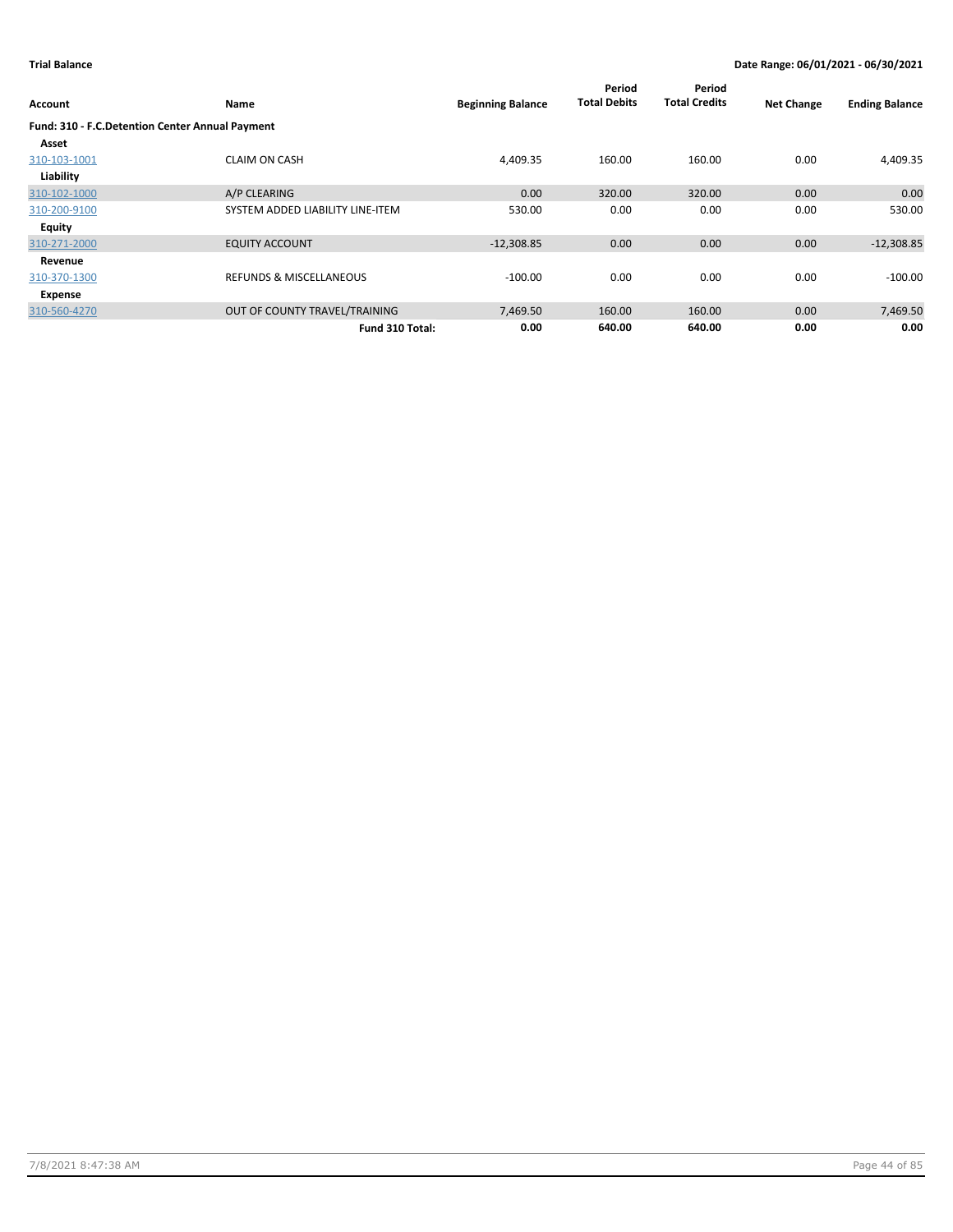| Account                                   | <b>Name</b>            |                 | <b>Beginning Balance</b> | Period<br><b>Total Debits</b> | Period<br><b>Total Credits</b> | <b>Net Change</b> | <b>Ending Balance</b> |
|-------------------------------------------|------------------------|-----------------|--------------------------|-------------------------------|--------------------------------|-------------------|-----------------------|
| Fund: 330 - Bail Bondsman Application Fee |                        |                 |                          |                               |                                |                   |                       |
| Asset                                     |                        |                 |                          |                               |                                |                   |                       |
| 330-103-1001                              | CLAIM ON CASH          |                 | 9,428.03                 | 0.00                          | 0.00                           | 0.00              | 9,428.03              |
| <b>Equity</b>                             |                        |                 |                          |                               |                                |                   |                       |
| 330-271-2000                              | <b>EQUITY ACCOUNT</b>  |                 | $-8,428.03$              | 0.00                          | 0.00                           | 0.00              | $-8,428.03$           |
| Revenue                                   |                        |                 |                          |                               |                                |                   |                       |
| 330-340-4800                              | <b>APPLICATION FEE</b> |                 | $-1,000.00$              | 0.00                          | 0.00                           | 0.00              | $-1,000.00$           |
|                                           |                        | Fund 330 Total: | 0.00                     | 0.00                          | 0.00                           | 0.00              | 0.00                  |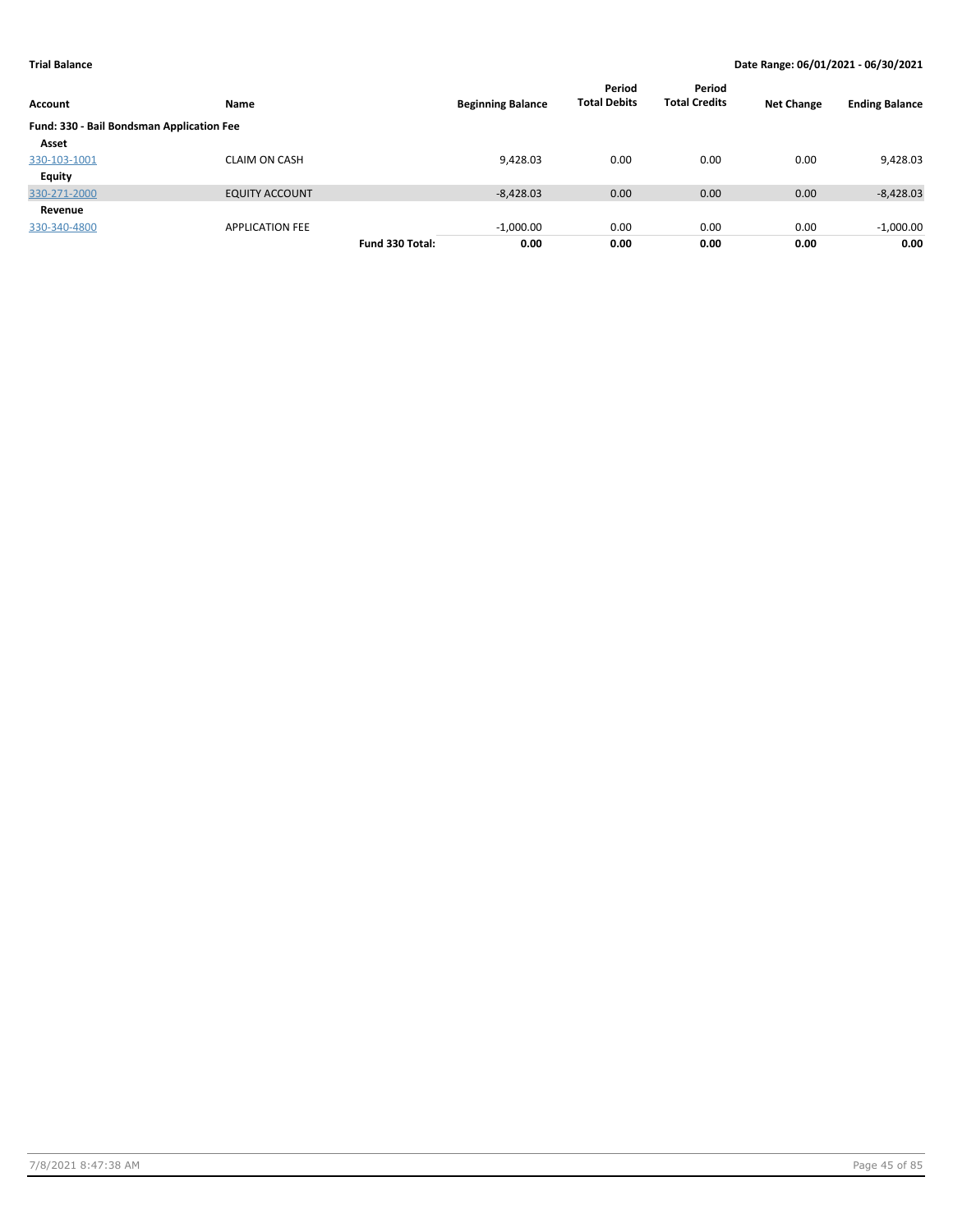| Account                 | <b>Name</b>                      | <b>Beginning Balance</b> | Period<br><b>Total Debits</b> | Period<br><b>Total Credits</b> | <b>Net Change</b> | <b>Ending Balance</b> |
|-------------------------|----------------------------------|--------------------------|-------------------------------|--------------------------------|-------------------|-----------------------|
| Fund: 350 - Law Library |                                  |                          |                               |                                |                   |                       |
| Asset                   |                                  |                          |                               |                                |                   |                       |
| 350-103-1001            | <b>CLAIM ON CASH</b>             | 203,888.23               | 910.00                        | 0.00                           | 910.00            | 204,798.23            |
| 350-120-3130            | DUE FROM OTHER FUNDS             | 1,803.63                 | 0.00                          | 0.00                           | 0.00              | 1,803.63              |
| Liability               |                                  |                          |                               |                                |                   |                       |
| 350-200-9100            | SYSTEM ADDED LIABILITY LINE-ITEM | $-300.00$                | 0.00                          | 0.00                           | 0.00              | $-300.00$             |
| <b>Equity</b>           |                                  |                          |                               |                                |                   |                       |
| 350-271-2000            | <b>EQUITY ACCOUNT</b>            | $-196,152.06$            | 0.00                          | 0.00                           | 0.00              | $-196, 152.06$        |
| Revenue                 |                                  |                          |                               |                                |                   |                       |
| 350-340-4030            | <b>COUNTY CLERK FEES</b>         | $-1,155.00$              | 0.00                          | 0.00                           | 0.00              | $-1,155.00$           |
| 350-340-4500            | <b>DISTRICT CLERK FEES</b>       | $-8,084.80$              | 0.00                          | 910.00                         | $-910.00$         | $-8,994.80$           |
|                         | Fund 350 Total:                  | 0.00                     | 910.00                        | 910.00                         | 0.00              | 0.00                  |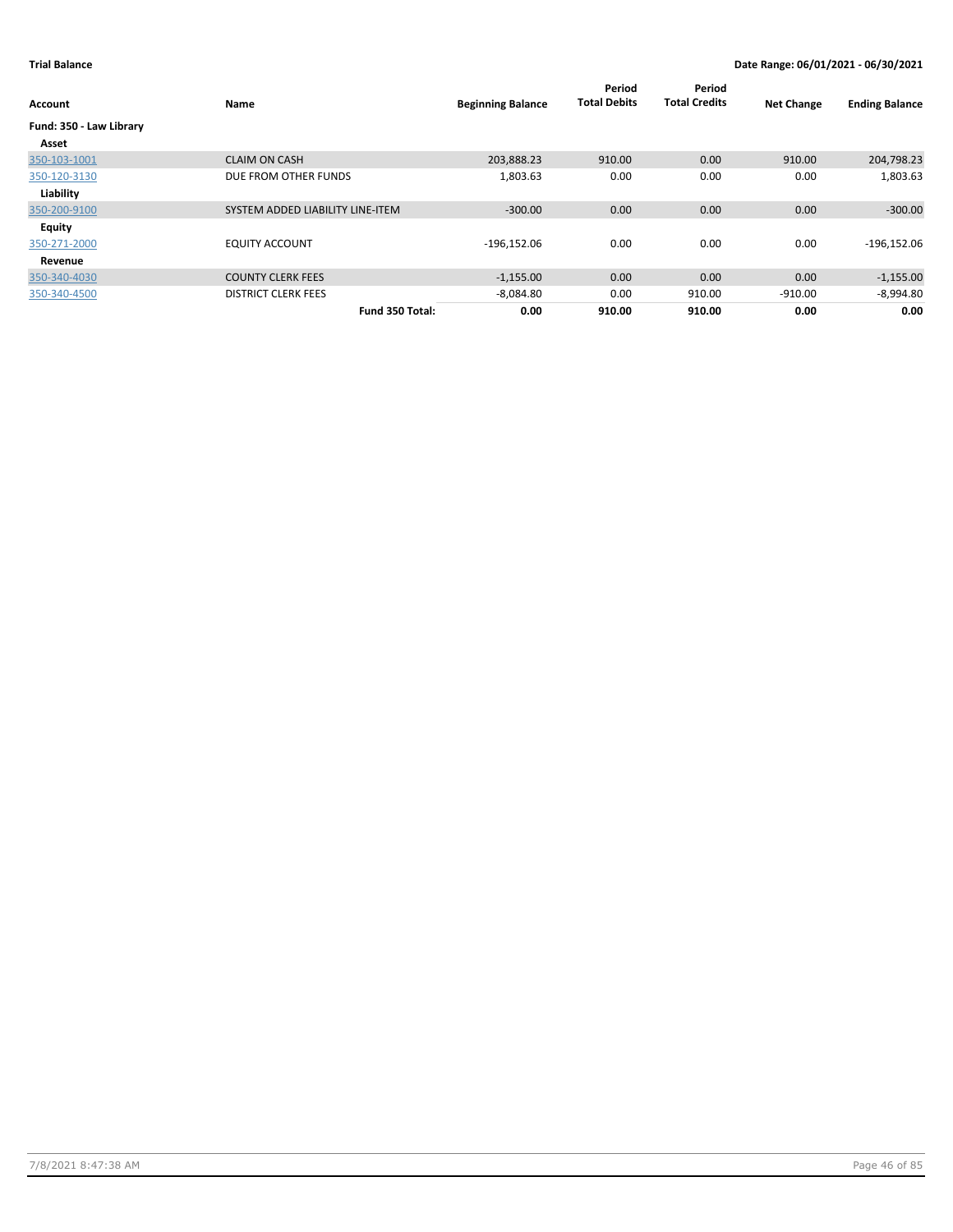| Account               | Name                               | <b>Beginning Balance</b> | Period<br><b>Total Debits</b> | Period<br><b>Total Credits</b> | <b>Net Change</b> | <b>Ending Balance</b> |
|-----------------------|------------------------------------|--------------------------|-------------------------------|--------------------------------|-------------------|-----------------------|
| Fund: 360 - D. A. Fee |                                    |                          |                               |                                |                   |                       |
| Asset                 |                                    |                          |                               |                                |                   |                       |
| 360-100-1001          | PR Claim on Cash                   | $-0.63$                  | 1,275.94                      | 1,275.94                       | 0.00              | $-0.63$               |
| 360-103-1360          | D.A. FEE CASH ACCOUNT              | 10,988.85                | 135.88                        | 80.00                          | 55.88             | 11,044.73             |
| 360-103-2360          | D.A. FEE SEIZURE FUND              | 29,299.01                | 0.00                          | 1,279.35                       | $-1,279.35$       | 28,019.66             |
| Liability             |                                    |                          |                               |                                |                   |                       |
| 360-102-1001          | PR AP Clearing                     | 0.00                     | 624.58                        | 624.58                         | 0.00              | 0.00                  |
| 360-200-1500          | <b>ACCURED SALARY PAYABLE</b>      | $-689.96$                | 0.00                          | 0.00                           | 0.00              | $-689.96$             |
| 360-200-1550          | <b>ACCURED FRINGE BENEFITS</b>     | $-232.17$                | 0.00                          | 0.00                           | 0.00              | $-232.17$             |
| 360-200-9000          | <b>Payroll Liability Account</b>   | $-88.62$                 | 624.58                        | 624.58                         | 0.00              | $-88.62$              |
| <b>Equity</b>         |                                    |                          |                               |                                |                   |                       |
| 360-271-2000          | <b>EQUITY ACCOUNT</b>              | $-26,298.61$             | 0.00                          | 0.00                           | 0.00              | $-26,298.61$          |
| Revenue               |                                    |                          |                               |                                |                   |                       |
| 360-340-4750          | <b>DISTRICT ATTORNEY FEES</b>      | $-351.28$                | 0.00                          | 30.00                          | $-30.00$          | $-381.28$             |
| 360-352-2000          | <b>CONTRABAND FORFEITURE</b>       | $-25,491.51$             | 0.00                          | 0.00                           | 0.00              | $-25,491.51$          |
| 360-360-1000          | INTEREST EARNINGS-D.A. FEE         | $-2.15$                  | 0.00                          | 0.00                           | 0.00              | $-2.15$               |
| 360-360-2360          | <b>INTEREST EARNINGS-SEIZURE</b>   | $-0.31$                  | 0.00                          | 0.00                           | 0.00              | $-0.31$               |
| 360-370-1300          | <b>REFUNDS &amp; MISCELLANEOUS</b> | $-692.48$                | 0.00                          | 105.88                         | $-105.88$         | $-798.36$             |
| <b>Expense</b>        |                                    |                          |                               |                                |                   |                       |
| 360-475-4900          | <b>MISCELLANEOUS</b>               | 1,719.20                 | 80.00                         | 0.00                           | 80.00             | 1,799.20              |
| 360-477-1012          | <b>SALARY SUPPLEMENT</b>           | 8,534.88                 | 948.32                        | 0.00                           | 948.32            | 9,483.20              |
| 360-477-2010          | SOCIAL SECURITY TAXES              | 493.91                   | 54.38                         | 0.00                           | 54.38             | 548.29                |
| 360-477-2020          | <b>GROUP HEALTH INSURANCE</b>      | 1,185.60                 | 148.04                        | 0.00                           | 148.04            | 1,333.64              |
| 360-477-2030          | <b>RETIREMENT</b>                  | 1,007.28                 | 112.48                        | 0.00                           | 112.48            | 1,119.76              |
| 360-477-2040          | <b>WORKERS COMPENSATION</b>        | 3.41                     | 3.41                          | 0.00                           | 3.41              | 6.82                  |
| 360-477-2050          | <b>MEDICARE TAX</b>                | 115.58                   | 12.72                         | 0.00                           | 12.72             | 128.30                |
| 360-477-4900          | <b>MISCELLANEOUS</b>               | 500.00                   | 0.00                          | 0.00                           | 0.00              | 500.00                |
|                       | Fund 360 Total:                    | 0.00                     | 4,020.33                      | 4,020.33                       | 0.00              | 0.00                  |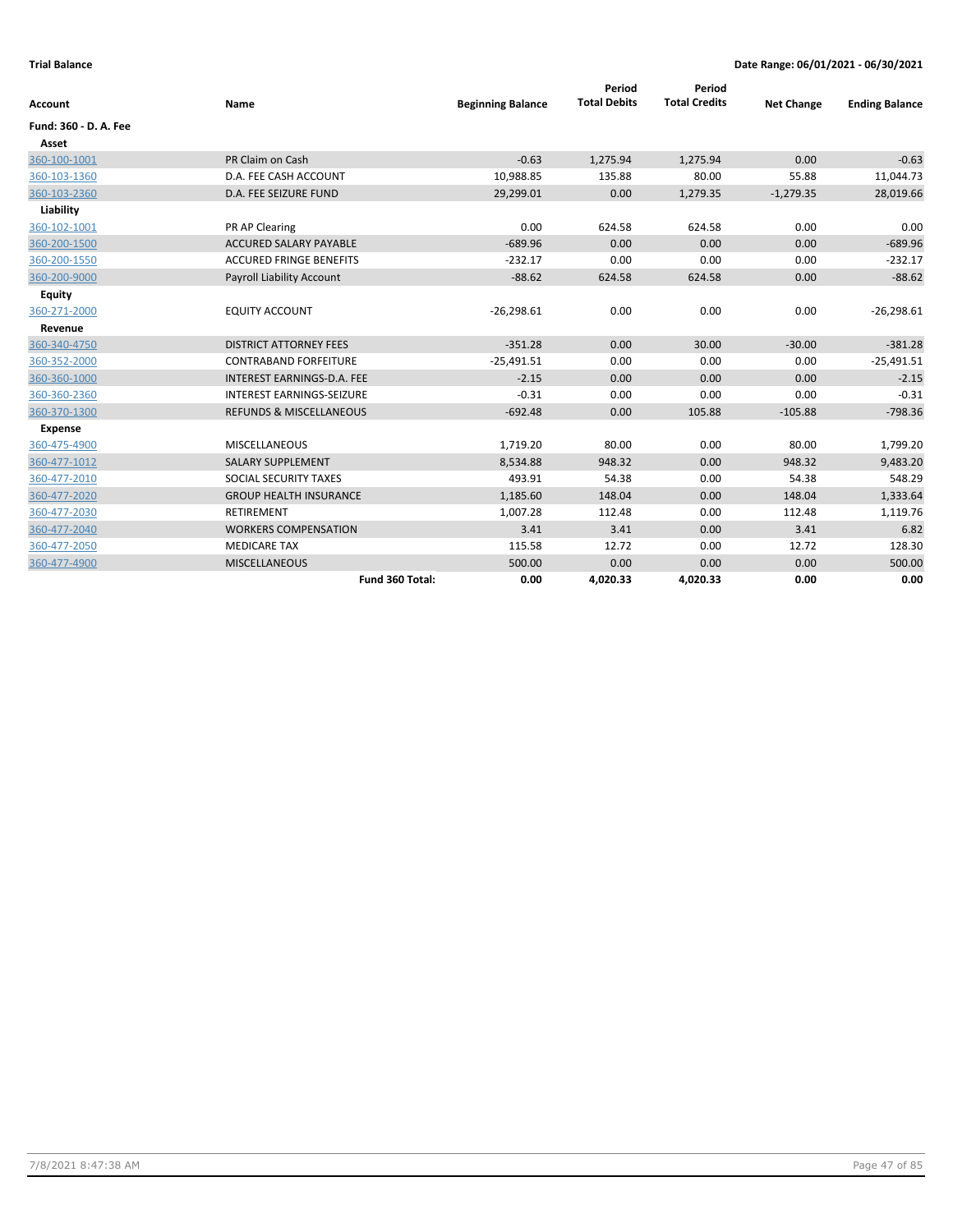| Account                               | Name                           | <b>Beginning Balance</b> | Period<br><b>Total Debits</b> | Period<br><b>Total Credits</b> | <b>Net Change</b> | <b>Ending Balance</b> |
|---------------------------------------|--------------------------------|--------------------------|-------------------------------|--------------------------------|-------------------|-----------------------|
| <b>Fund: 361 - Contraband Seizure</b> |                                |                          |                               |                                |                   |                       |
| Asset                                 |                                |                          |                               |                                |                   |                       |
| 361-103-1370                          | <b>CASH-CONTRABAND SEIZURE</b> | 19,154.05                | 0.00                          | 0.00                           | 0.00              | 19,154.05             |
| Liability                             |                                |                          |                               |                                |                   |                       |
| 361-207-0990                          | <b>HELD IN TRUST</b>           | $-16,701.14$             | 0.00                          | 0.00                           | 0.00              | $-16,701.14$          |
| Equity                                |                                |                          |                               |                                |                   |                       |
| 361-271-2000                          | <b>EQUITY ACCOUNT</b>          | $-2,451.48$              | 0.00                          | 0.00                           | 0.00              | $-2,451.48$           |
| Revenue                               |                                |                          |                               |                                |                   |                       |
| 361-360-1000                          | <b>INTEREST EARNINGS</b>       | $-1.43$                  | 0.00                          | 0.00                           | 0.00              | $-1.43$               |
|                                       | Fund 361 Total:                | 0.00                     | 0.00                          | 0.00                           | 0.00              | 0.00                  |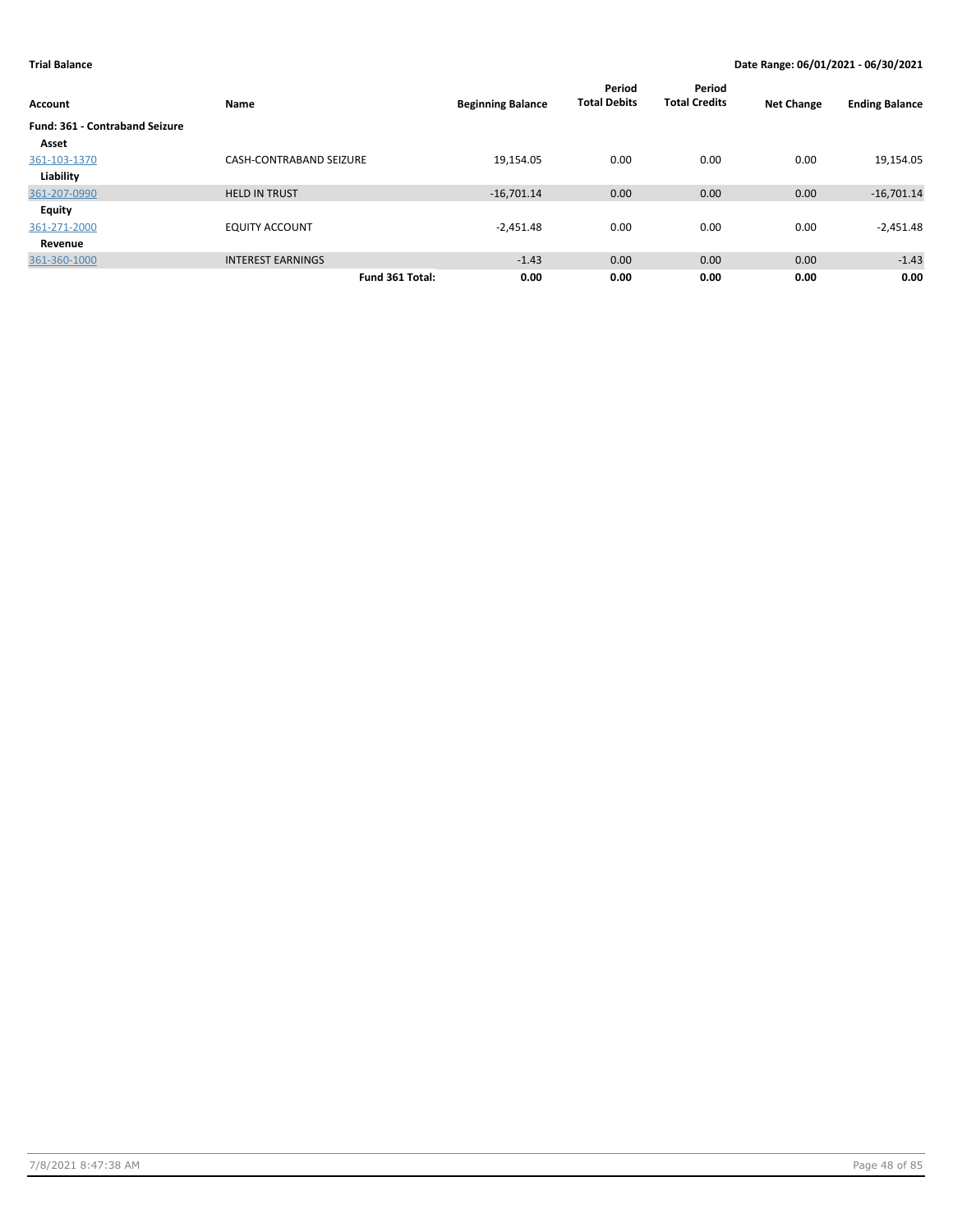| Account                        | Name                            | <b>Beginning Balance</b> | Period<br><b>Total Debits</b> | Period<br><b>Total Credits</b> | <b>Net Change</b> | <b>Ending Balance</b> |
|--------------------------------|---------------------------------|--------------------------|-------------------------------|--------------------------------|-------------------|-----------------------|
| Fund: 362 - Investigator/LEOSE |                                 |                          |                               |                                |                   |                       |
| Asset                          |                                 |                          |                               |                                |                   |                       |
| 362-103-1001                   | <b>CLAIM ON CASH</b>            | 1,327.88                 | 0.00                          | 350.00                         | $-350.00$         | 977.88                |
| Liability                      |                                 |                          |                               |                                |                   |                       |
| 362-102-1000                   | A/P CLEARING                    | 0.00                     | 350.00                        | 350.00                         | 0.00              | 0.00                  |
| <b>Equity</b>                  |                                 |                          |                               |                                |                   |                       |
| 362-271-2000                   | <b>EQUITY ACCOUNT</b>           | $-685.36$                | 0.00                          | 0.00                           | 0.00              | -685.36               |
| Revenue                        |                                 |                          |                               |                                |                   |                       |
| 362-330-4750                   | <b>INVESTIGATOR/LEOSE GRANT</b> | $-642.52$                | 0.00                          | 0.00                           | 0.00              | $-642.52$             |
| Expense                        |                                 |                          |                               |                                |                   |                       |
| 362-475-4270                   | OUT OF COUNTY TRAVEL/TRAINING   | 0.00                     | 350.00                        | 0.00                           | 350.00            | 350.00                |
|                                | Fund 362 Total:                 | 0.00                     | 700.00                        | 700.00                         | 0.00              | 0.00                  |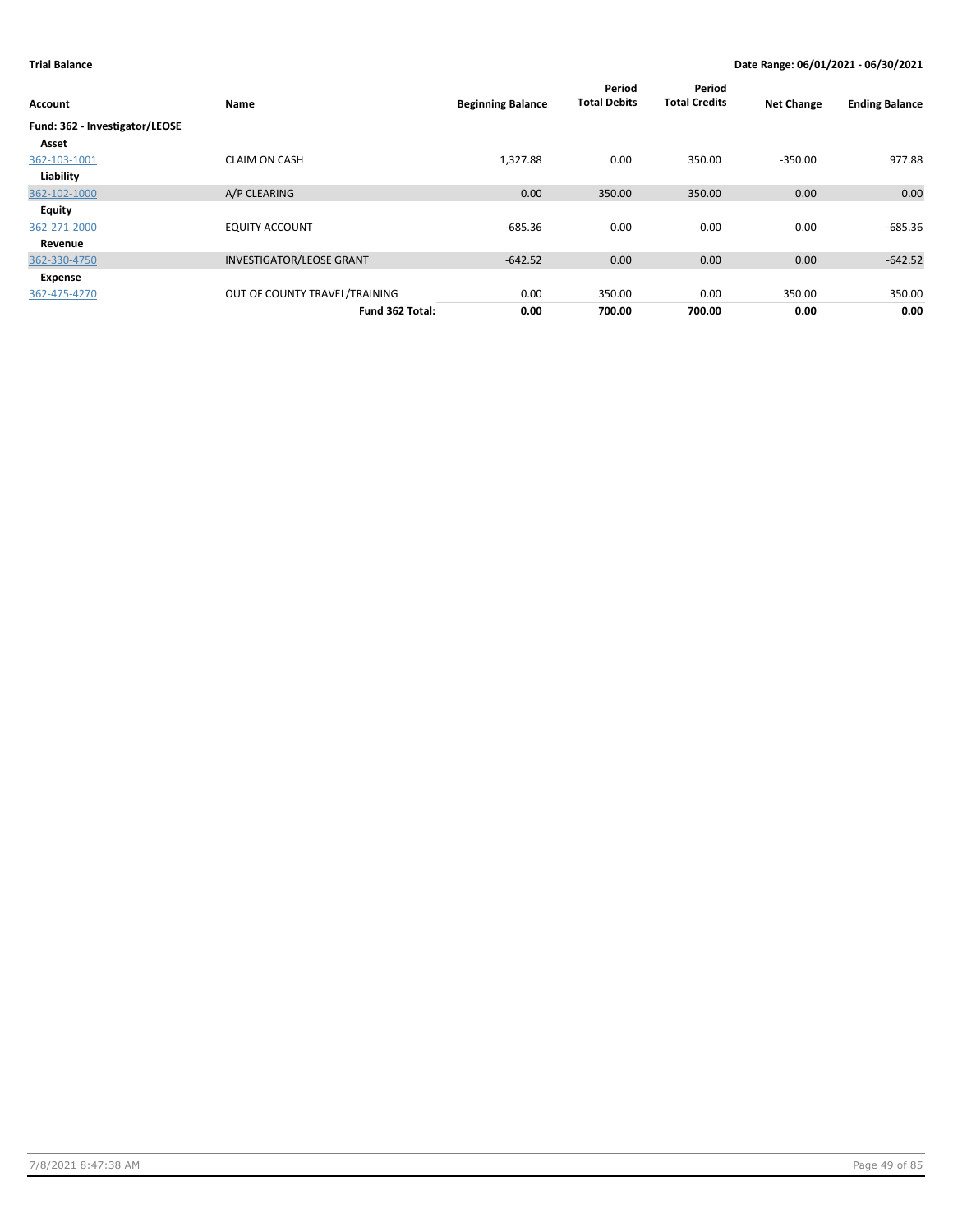| Account                   | Name                         |                 | <b>Beginning Balance</b> | Period<br><b>Total Debits</b> | Period<br><b>Total Credits</b> | <b>Net Change</b> | <b>Ending Balance</b> |
|---------------------------|------------------------------|-----------------|--------------------------|-------------------------------|--------------------------------|-------------------|-----------------------|
| Fund: 380 - IHC Co-Op Gin |                              |                 |                          |                               |                                |                   |                       |
| Asset                     |                              |                 |                          |                               |                                |                   |                       |
| 380-103-1001              | <b>CLAIM ON CASH</b>         |                 | 521.67                   | 0.00                          | 0.00                           | 0.00              | 521.67                |
| 380-103-1750              | <b>IHC CO-OP GIN TEXPOOL</b> |                 | 19,223.04                | 0.00                          | 0.00                           | 0.00              | 19,223.04             |
| <b>Equity</b>             |                              |                 |                          |                               |                                |                   |                       |
| 380-271-2000              | <b>EQUITY ACCOUNT</b>        |                 | $-19,736.23$             | 0.00                          | 0.00                           | 0.00              | $-19,736.23$          |
| Revenue                   |                              |                 |                          |                               |                                |                   |                       |
| 380-360-1000              | <b>INTEREST EARNINGS</b>     |                 | $-8.48$                  | 0.00                          | 0.00                           | 0.00              | $-8.48$               |
|                           |                              | Fund 380 Total: | 0.00                     | 0.00                          | 0.00                           | 0.00              | 0.00                  |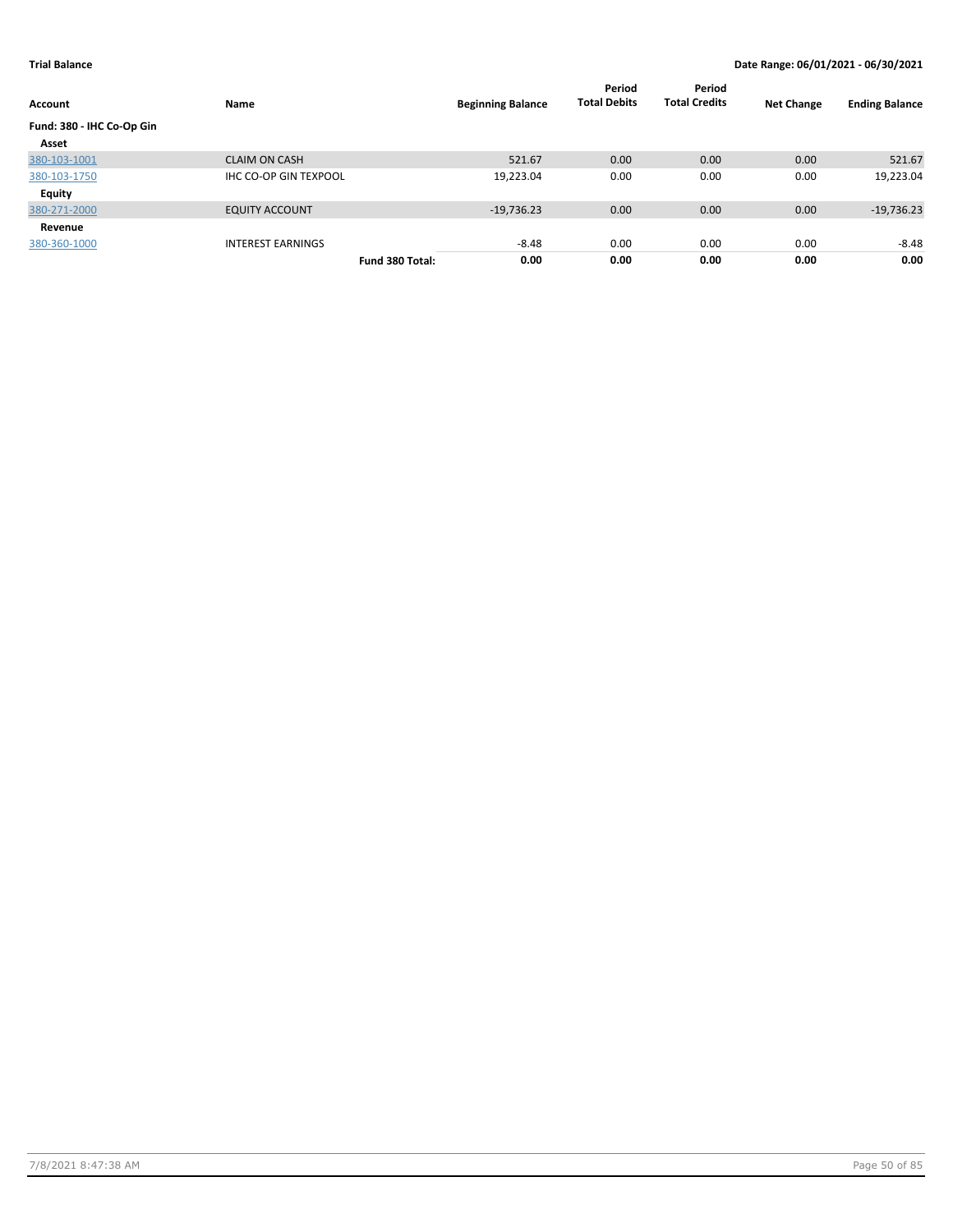| Account                            | Name                            | <b>Beginning Balance</b> | Period<br><b>Total Debits</b> | Period<br><b>Total Credits</b> | <b>Net Change</b> | <b>Ending Balance</b> |
|------------------------------------|---------------------------------|--------------------------|-------------------------------|--------------------------------|-------------------|-----------------------|
| Fund: 381 - IHC Bonnie Ruth Cooper |                                 |                          |                               |                                |                   |                       |
| Asset                              |                                 |                          |                               |                                |                   |                       |
| 381-103-1001                       | <b>CLAIM ON CASH</b>            | $-4,961.10$              | 0.00                          | 188.69                         | $-188.69$         | $-5,149.79$           |
| 381-103-1750                       | <b>B.R. COOPER-TEXPOOL</b>      | 6,408.09                 | 0.00                          | 0.00                           | 0.00              | 6,408.09              |
| Equity                             |                                 |                          |                               |                                |                   |                       |
| 381-271-2000                       | <b>EQUITY ACCOUNT</b>           | $-7,032.06$              | 0.00                          | 0.00                           | 0.00              | $-7,032.06$           |
| Revenue                            |                                 |                          |                               |                                |                   |                       |
| 381-360-1000                       | <b>INTEREST EARNINGS</b>        | $-2.46$                  | 0.00                          | 0.00                           | 0.00              | $-2.46$               |
| 381-370-1500                       | <b>BONNIE RUTH COOPER TRUST</b> | $-1,186.56$              | 0.00                          | 0.00                           | 0.00              | $-1,186.56$           |
| Expense                            |                                 |                          |                               |                                |                   |                       |
| 381-645-4110                       | PHYSICIAN, NON-EMERGENCY        | 811.35                   | 188.69                        | 0.00                           | 188.69            | 1,000.04              |
| 381-645-4130                       | HOSPITAL-INPATIENT              | 3,210.75                 | 0.00                          | 0.00                           | 0.00              | 3,210.75              |
| 381-645-4140                       | HOSPITAL-OUTPATIENT             | 2,684.10                 | 0.00                          | 0.00                           | 0.00              | 2,684.10              |
| 381-645-4150                       | LABORATORY/X-RAY                | 67.89                    | 0.00                          | 0.00                           | 0.00              | 67.89                 |
|                                    | Fund 381 Total:                 | 0.00                     | 188.69                        | 188.69                         | 0.00              | 0.00                  |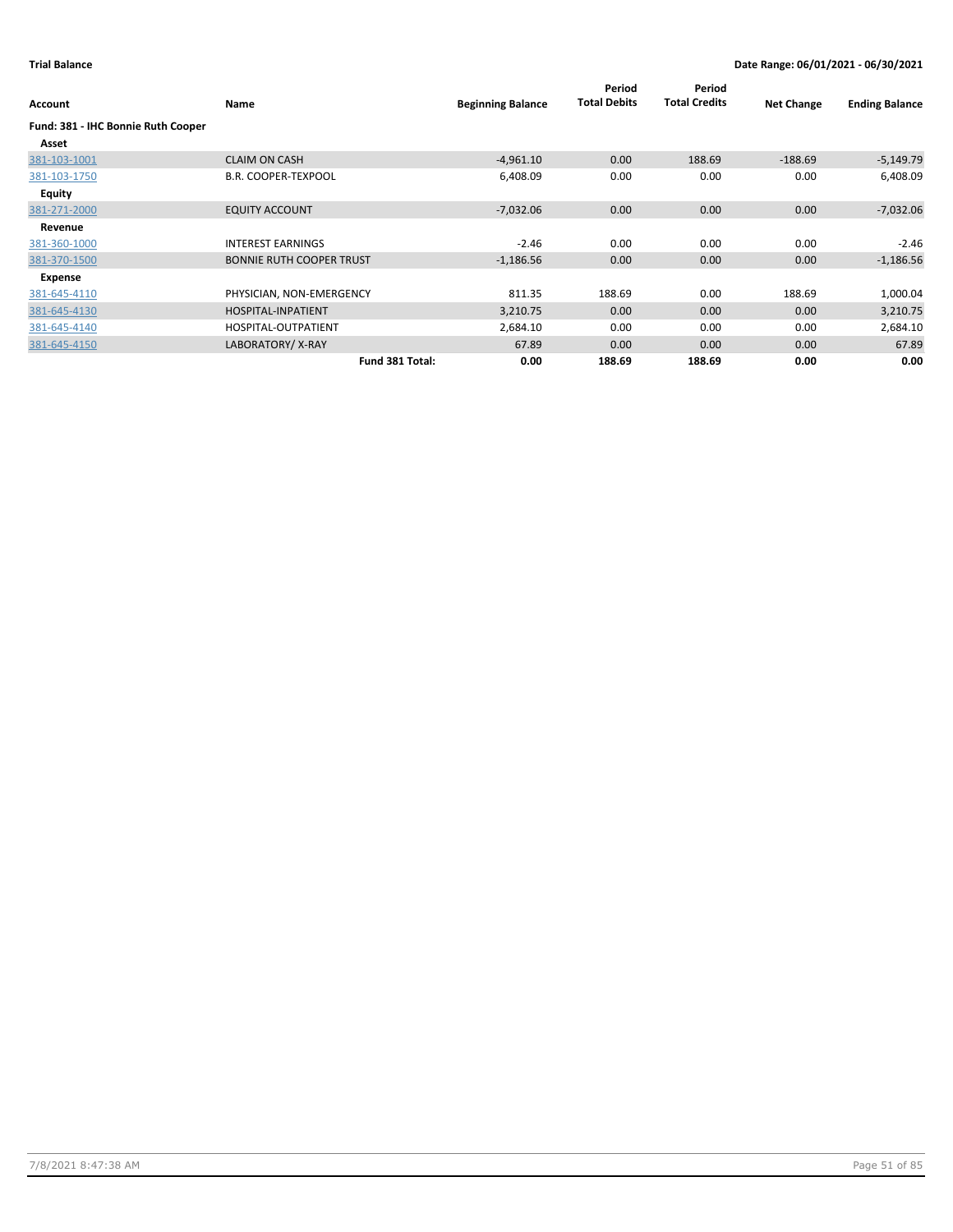| <b>Account</b>          | Name                  |                 | <b>Beginning Balance</b> | Period<br><b>Total Debits</b> | Period<br><b>Total Credits</b> | <b>Net Change</b> | <b>Ending Balance</b> |
|-------------------------|-----------------------|-----------------|--------------------------|-------------------------------|--------------------------------|-------------------|-----------------------|
| <b>Fund: 410 - CERT</b> |                       |                 |                          |                               |                                |                   |                       |
| Asset                   |                       |                 |                          |                               |                                |                   |                       |
| 410-103-1001            | <b>CLAIM ON CASH</b>  |                 | 159.29                   | 0.00                          | 0.00                           | 0.00              | 159.29                |
| <b>Equity</b>           |                       |                 |                          |                               |                                |                   |                       |
| 410-271-2000            | <b>EQUITY ACCOUNT</b> |                 | $-159.29$                | 0.00                          | 0.00                           | 0.00              | $-159.29$             |
|                         |                       | Fund 410 Total: | 0.00                     | 0.00                          | 0.00                           | 0.00              | 0.00                  |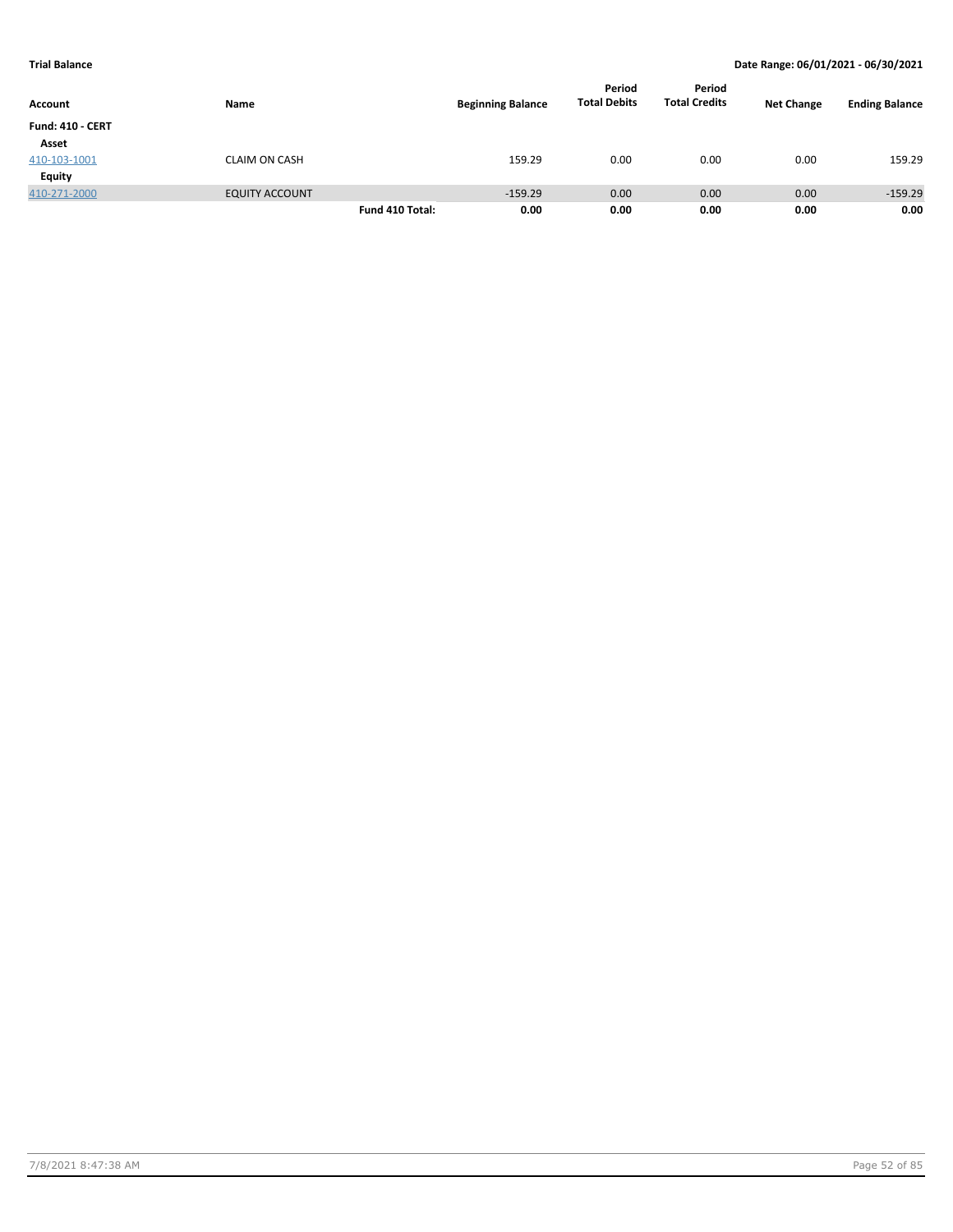| Account                                   | Name                             | <b>Beginning Balance</b> | Period<br><b>Total Debits</b> | Period<br><b>Total Credits</b> | <b>Net Change</b> | <b>Ending Balance</b> |
|-------------------------------------------|----------------------------------|--------------------------|-------------------------------|--------------------------------|-------------------|-----------------------|
| Fund: 412 - Safe Room Reimbursement Prog. |                                  |                          |                               |                                |                   |                       |
| Asset                                     |                                  |                          |                               |                                |                   |                       |
| 412-103-1001                              | <b>CLAIM ON CASH</b>             | 793.62                   | 0.00                          | 0.00                           | 0.00              | 793.62                |
| Liability                                 |                                  |                          |                               |                                |                   |                       |
| 412-200-9100                              | SYSTEM ADDED LIABILITY LINE-ITEM | 774.92                   | 0.00                          | 0.00                           | 0.00              | 774.92                |
| <b>Equity</b>                             |                                  |                          |                               |                                |                   |                       |
| 412-271-2000                              | <b>EQUITY ACCOUNT</b>            | $-9,856.62$              | 0.00                          | 0.00                           | 0.00              | $-9,856.62$           |
| Expense                                   |                                  |                          |                               |                                |                   |                       |
| 412-408-4540                              | <b>R&amp;M AUTO</b>              | 7,833.60                 | 0.00                          | 0.00                           | 0.00              | 7,833.60              |
| 412-418-3100                              | <b>SUPPLIES</b>                  | 454.48                   | 0.00                          | 0.00                           | 0.00              | 454.48                |
|                                           | Fund 412 Total:                  | 0.00                     | 0.00                          | 0.00                           | 0.00              | 0.00                  |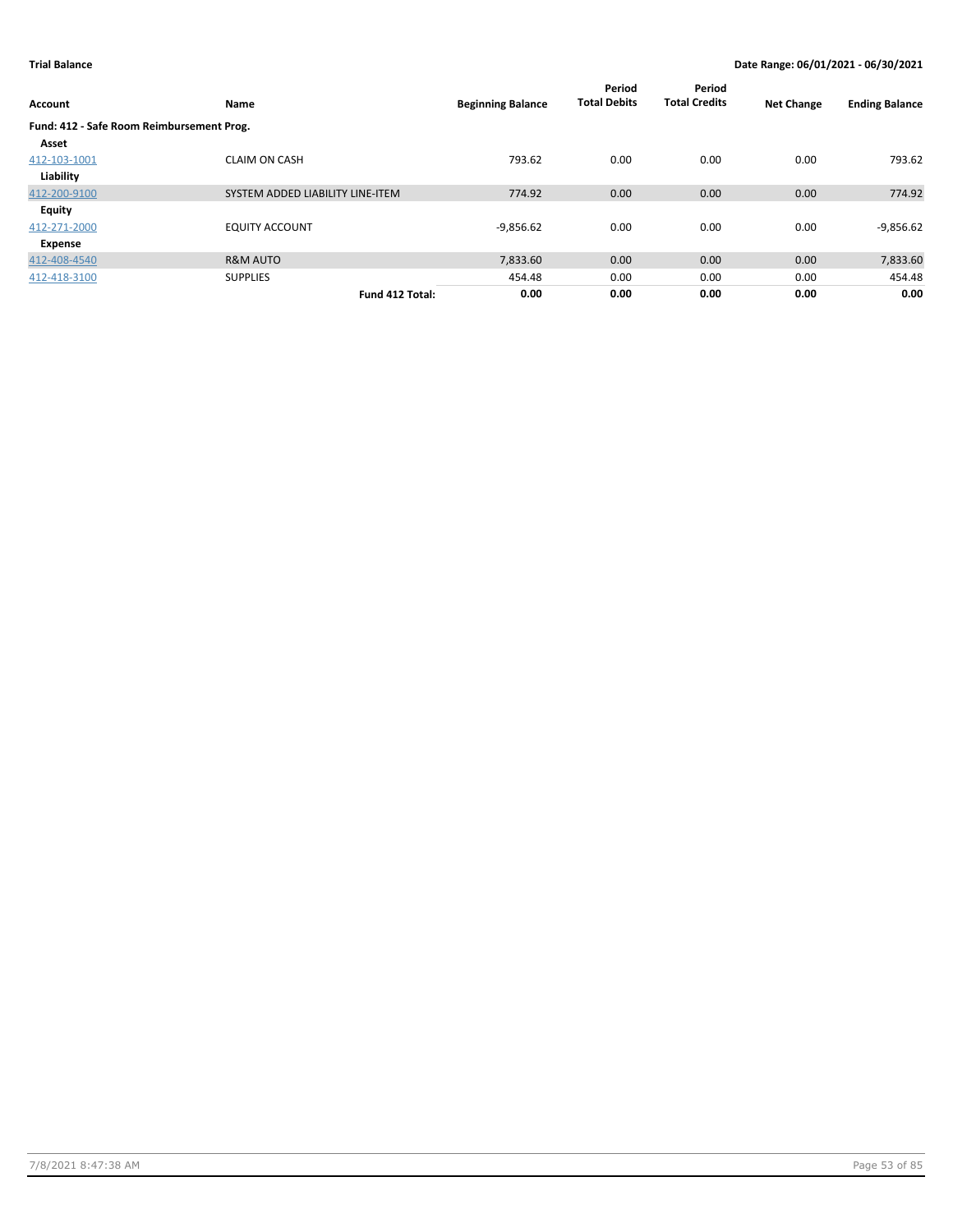| Account                                  | Name                             | <b>Beginning Balance</b> | Period<br><b>Total Debits</b> | Period<br><b>Total Credits</b> | <b>Net Change</b> | <b>Ending Balance</b> |
|------------------------------------------|----------------------------------|--------------------------|-------------------------------|--------------------------------|-------------------|-----------------------|
| Fund: 413 - CARES ACT-CORONAVIRUS RELIEF |                                  |                          |                               |                                |                   |                       |
| Asset                                    |                                  |                          |                               |                                |                   |                       |
| 413-100-1001                             | PR Claim on Cash                 | 0.00                     | 74,862.76                     | 74,862.76                      | 0.00              | 0.00                  |
| 413-103-1001                             | <b>CLAIM ON CASH</b>             | 821,460.12               | 0.00                          | 76,923.40                      | $-76,923.40$      | 744,536.72            |
| Liability                                |                                  |                          |                               |                                |                   |                       |
| 413-102-1000                             | A/P CLEARING                     | 0.00                     | 2,060.64                      | 2,060.64                       | 0.00              | 0.00                  |
| 413-102-1001                             | PR AP Clearing                   | 0.00                     | 27,504.19                     | 27,504.19                      | 0.00              | 0.00                  |
| 413-200-9000                             | <b>Payroll Liability Account</b> | $-75.16$                 | 27,504.19                     | 27,504.19                      | 0.00              | $-75.16$              |
| <b>Equity</b>                            |                                  |                          |                               |                                |                   |                       |
| 413-271-2000                             | <b>EQUITY ACCOUNT</b>            | $-177,488.98$            | 0.00                          | 0.00                           | 0.00              | $-177,488.98$         |
| Revenue                                  |                                  |                          |                               |                                |                   |                       |
| 413-330-4770                             | <b>CORONAVIRUS RELIEF FUND</b>   | $-751,476.00$            | 0.00                          | 0.00                           | 0.00              | $-751,476.00$         |
| <b>Expense</b>                           |                                  |                          |                               |                                |                   |                       |
| 413-413-2251                             | <b>JANITOR TRAVEL</b>            | 52.73                    | 0.00                          | 0.00                           | 0.00              | 52.73                 |
| 413-413-3100                             | <b>OFFICE SUPPLIES</b>           | 497.60                   | 0.00                          | 0.00                           | 0.00              | 497.60                |
| 413-413-3110                             | <b>POSTAGE</b>                   | 569.50                   | 0.00                          | 0.00                           | 0.00              | 569.50                |
| 413-413-3970                             | SANITIZING SUPPLIES              | 20,023.45                | 0.00                          | 0.00                           | 0.00              | 20,023.45             |
| 413-413-3980                             | PERSONAL PROTECTIVE EQUIPMENT    | 7,675.67                 | 0.00                          | 0.00                           | 0.00              | 7,675.67              |
| 413-413-3981                             | PUBLIC HEALTH EXPENSES           | 10,024.95                | 0.00                          | 0.00                           | 0.00              | 10,024.95             |
| 413-413-3990                             | OFFICE PROTECTION                | 21,441.86                | 2,000.00                      | 0.00                           | 2,000.00          | 23,441.86             |
| 413-413-4420                             | OTHER PROFESSIONAL SERVICES      | 2,604.14                 | 0.00                          | 0.00                           | 0.00              | 2,604.14              |
| 413-413-5720                             | <b>OFFICE EQUIPMENT</b>          | 24,097.89                | 0.00                          | 0.00                           | 0.00              | 24,097.89             |
| 413-413-5740                             | <b>TECHNOLOGY</b>                | 433.60                   | 60.64                         | 0.00                           | 60.64             | 494.24                |
| 413-417-1070                             | SALARY PART-TIME TEMP            | 18,726.00                | 0.00                          | 0.00                           | 0.00              | 18,726.00             |
| 413-417-2010                             | SOCIAL SECURITY TAXES            | 1,161.06                 | 0.00                          | 0.00                           | 0.00              | 1,161.06              |
| 413-417-2050                             | <b>MEDICARE TAX</b>              | 271.57                   | 0.00                          | 0.00                           | 0.00              | 271.57                |
| 413-419-1502                             | <b>COMP PAY OUT</b>              | 0.00                     | 62,641.43                     | 0.00                           | 62,641.43         | 62,641.43             |
| 413-419-2010                             | SOCIAL SECURITY TAXES            | 0.00                     | 3,883.78                      | 0.00                           | 3,883.78          | 3,883.78              |
| 413-419-2030                             | <b>RETIREMENT</b>                | 0.00                     | 7,429.26                      | 0.00                           | 7,429.26          | 7,429.26              |
| 413-419-2050                             | <b>MEDICARE TAX</b>              | 0.00                     | 908.30                        | 0.01                           | 908.29            | 908.29                |
|                                          | Fund 413 Total:                  | 0.00                     | 208,855.19                    | 208,855.19                     | 0.00              | 0.00                  |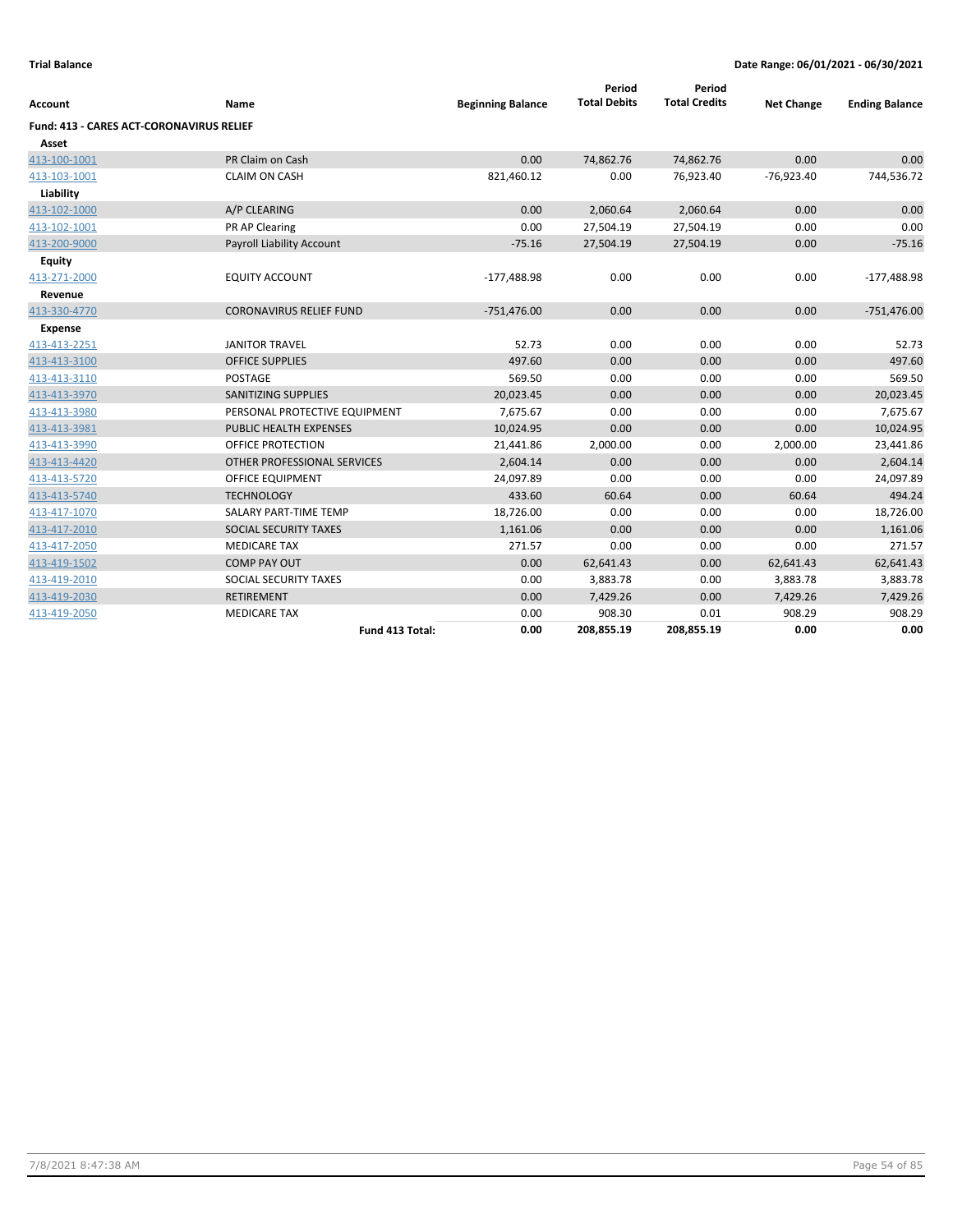| Account                                 | Name                          | <b>Beginning Balance</b> | Period<br><b>Total Debits</b> | Period<br><b>Total Credits</b> | <b>Net Change</b> | <b>Ending Balance</b> |
|-----------------------------------------|-------------------------------|--------------------------|-------------------------------|--------------------------------|-------------------|-----------------------|
| Fund: 414 - OOG COVID #4145401<br>Asset |                               |                          |                               |                                |                   |                       |
| 414-103-1001                            | <b>CLAIM ON CASH</b>          | $-13,390.08$             | 0.00                          | 0.00                           | 0.00              | $-13,390.08$          |
| Revenue<br>414-330-4772                 | <b>OOG CORONAVIRUS GRANT</b>  | $-33,139.40$             | 0.00                          | 0.00                           | 0.00              | $-33,139.40$          |
| Expense                                 |                               |                          |                               |                                |                   |                       |
| 414-416-3970                            | SANITIZING SUPPLIES           | 689.03                   | 0.00                          | 0.00                           | 0.00              | 689.03                |
| 414-416-3980                            | PERSONAL PROTECTIVE EQUIPMENT | 4,081.46                 | 0.00                          | 0.00                           | 0.00              | 4,081.46              |
| 414-416-3990                            | <b>OFFICE PROTECTION</b>      | 1,200.00                 | 0.00                          | 0.00                           | 0.00              | 1,200.00              |
| 414-416-4530                            | <b>COMPUTER SOFTWARE</b>      | 1,276.15                 | 0.00                          | 0.00                           | 0.00              | 1,276.15              |
| 414-416-5740                            | <b>TECHNOLOGY</b>             | 39,282.84                | 0.00                          | 0.00                           | 0.00              | 39,282.84             |
|                                         | Fund 414 Total:               | 0.00                     | 0.00                          | 0.00                           | 0.00              | 0.00                  |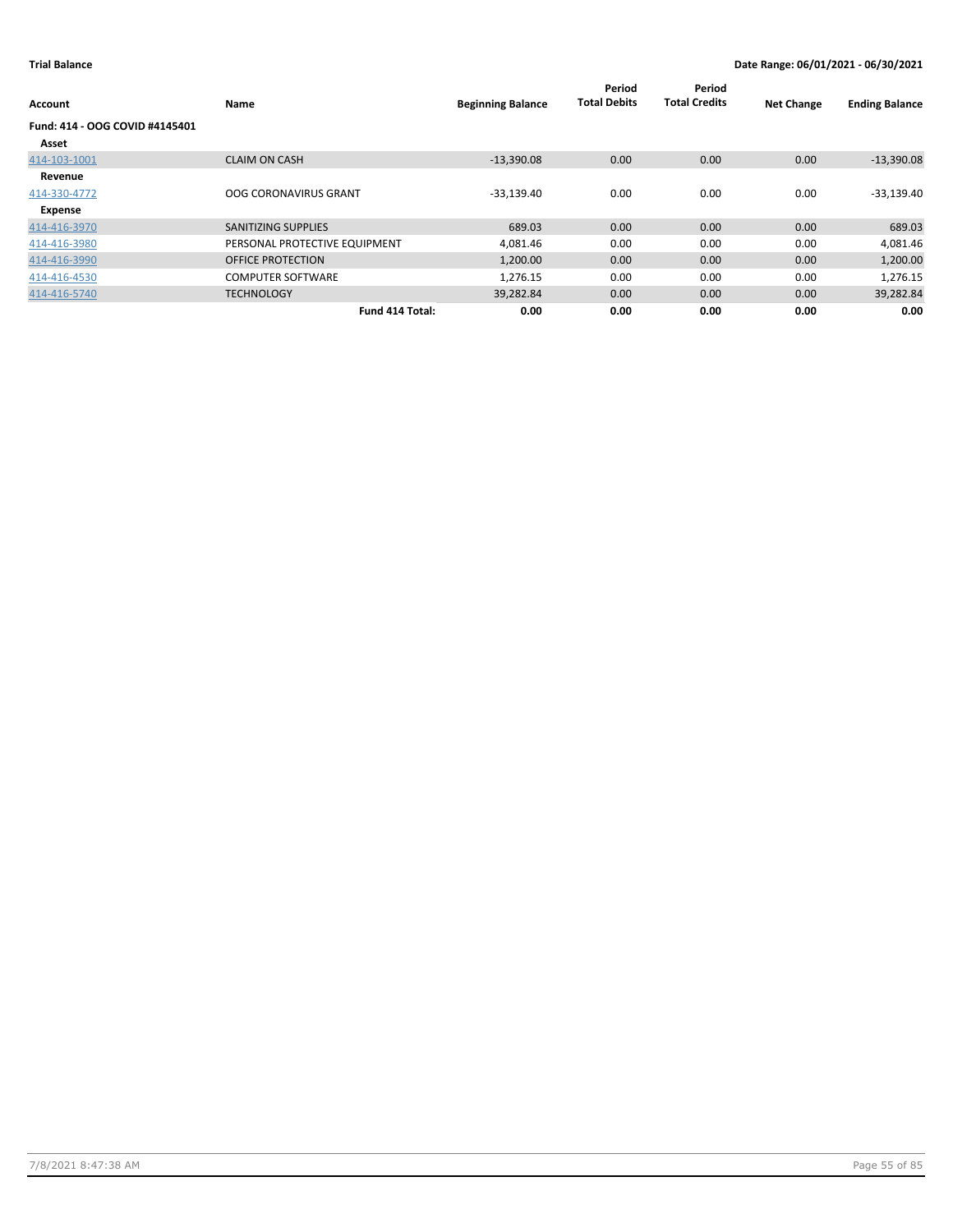|                                             |                      |                 |                          | Period              | Period               |                   |                       |
|---------------------------------------------|----------------------|-----------------|--------------------------|---------------------|----------------------|-------------------|-----------------------|
| <b>Account</b>                              | Name                 |                 | <b>Beginning Balance</b> | <b>Total Debits</b> | <b>Total Credits</b> | <b>Net Change</b> | <b>Ending Balance</b> |
| Fund: 415 - American Recovery Program Grant |                      |                 |                          |                     |                      |                   |                       |
| Asset                                       |                      |                 |                          |                     |                      |                   |                       |
| 415-103-1591                                | <b>CDARS DEPOSIT</b> |                 | 3,449,089.00             | 0.00                | 0.00                 | 0.00              | 3,449,089.00          |
| Revenue                                     |                      |                 |                          |                     |                      |                   |                       |
| 415-330-4775                                | <b>ARP Grant</b>     |                 | $-3,449,089.00$          | 0.00                | 0.00                 | 0.00              | $-3,449,089.00$       |
|                                             |                      | Fund 415 Total: | 0.00                     | 0.00                | 0.00                 | 0.00              | 0.00                  |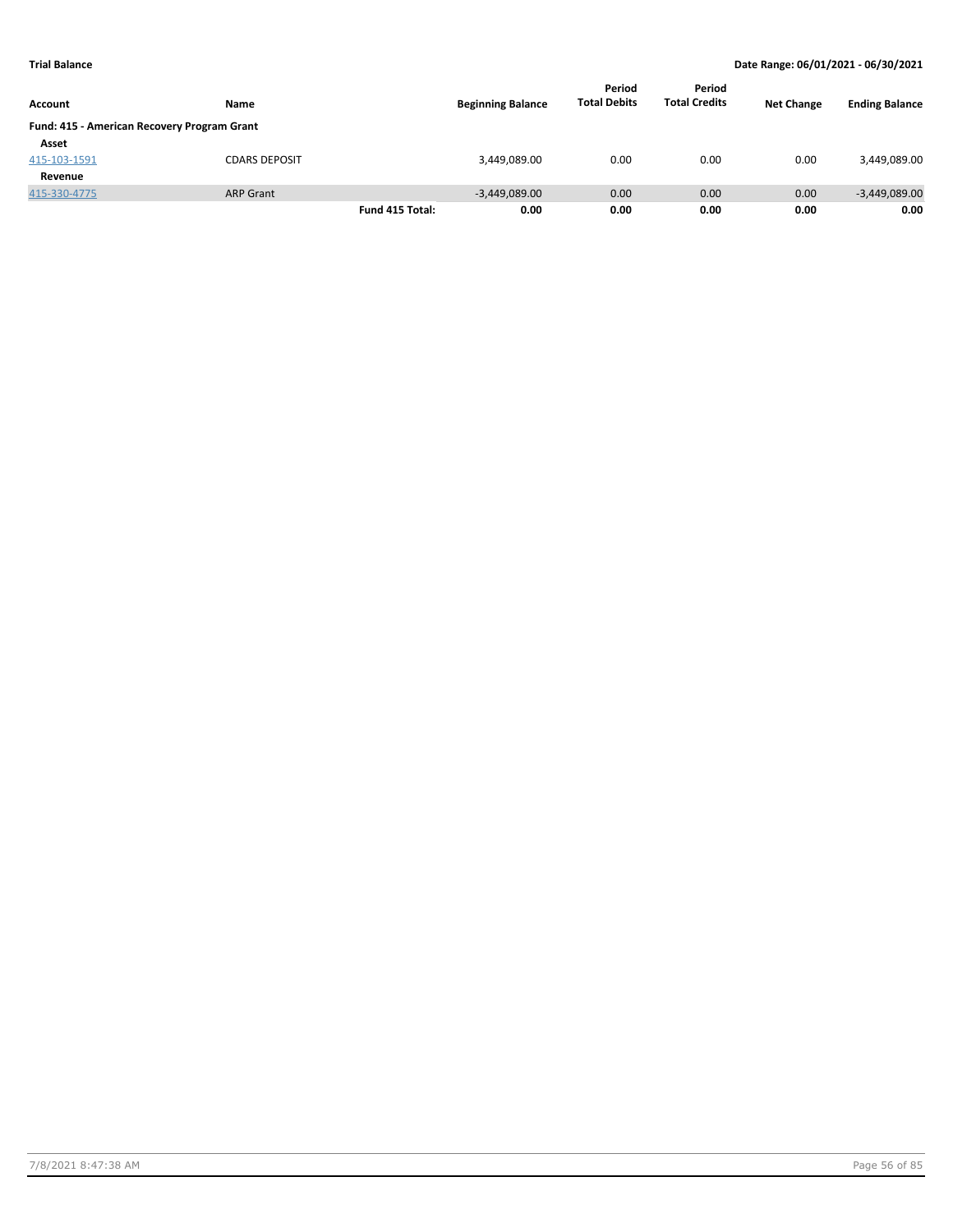| Account                               | Name                                   | <b>Beginning Balance</b> | Period<br><b>Total Debits</b> | Period<br><b>Total Credits</b> | <b>Net Change</b> | <b>Ending Balance</b> |
|---------------------------------------|----------------------------------------|--------------------------|-------------------------------|--------------------------------|-------------------|-----------------------|
| <b>Fund: 560 - Sheriff Forfeiture</b> |                                        |                          |                               |                                |                   |                       |
| Asset                                 |                                        |                          |                               |                                |                   |                       |
| 560-103-1560                          | CASH-F.C. SHERIFF FORFEITURE           | 55,511.57                | 0.00                          | 1,860.26                       | $-1,860.26$       | 53,651.31             |
| 560-103-1590                          | <b>CASH-FEDERAL FORFEITURE</b>         | 12,964.86                | 0.00                          | 0.00                           | 0.00              | 12,964.86             |
| Equity                                |                                        |                          |                               |                                |                   |                       |
| 560-271-2000                          | <b>EQUITY ACCOUNT</b>                  | $-76,327.56$             | 0.00                          | 0.00                           | 0.00              | $-76,327.56$          |
| Revenue                               |                                        |                          |                               |                                |                   |                       |
| 560-352-2000                          | <b>CONTRABAND FORFEITURE</b>           | $-67,796.58$             | 0.00                          | 0.00                           | 0.00              | $-67,796.58$          |
| 560-355-5600                          | <b>FEDERAL FORFEITURE FUNDS</b>        | $-1,586.65$              | 0.00                          | 0.00                           | 0.00              | $-1,586.65$           |
| 560-360-1000                          | <b>INTEREST EARNINGS-SO FORFEITURE</b> | $-4.52$                  | 0.00                          | 0.00                           | 0.00              | $-4.52$               |
| Expense                               |                                        |                          |                               |                                |                   |                       |
| 560-560-1501                          | <b>SIGN ON BONUS</b>                   | 1,000.00                 | 0.00                          | 0.00                           | 0.00              | 1,000.00              |
| 560-560-4200                          | <b>CELL PHONE</b>                      | 510.49                   | 30.26                         | 0.00                           | 30.26             | 540.75                |
| 560-560-4270                          | OUT OF COUNTY TRAVEL/TRAINING          | 0.00                     | 1,830.00                      | 0.00                           | 1,830.00          | 1,830.00              |
| 560-560-4420                          | <b>PROFESSIONAL SERVICES</b>           | 750.00                   | 0.00                          | 0.00                           | 0.00              | 750.00                |
| 560-560-4541                          | AUTOMOBILE ACCESSORIES                 | 2,044.68                 | 0.00                          | 0.00                           | 0.00              | 2,044.68              |
| 560-560-4900                          | <b>MISCELLANEOUS</b>                   | 181.00                   | 0.00                          | 0.00                           | 0.00              | 181.00                |
| 560-560-4950                          | NARCOTICS AND/OR OTHER INVESTIGAT      | 2,000.00                 | 0.00                          | 0.00                           | 0.00              | 2,000.00              |
| 560-560-4951                          | CONTRABAND FORFEITURE DISBURSEM        | 8,246.67                 | 0.00                          | 0.00                           | 0.00              | 8,246.67              |
| 560-560-5740                          | <b>TECHNOLOGY</b>                      | 11,820.59                | 0.00                          | 0.00                           | 0.00              | 11,820.59             |
| 560-560-5790                          | <b>WEAPONS</b>                         | 1,775.00                 | 0.00                          | 0.00                           | 0.00              | 1,775.00              |
| 560-560-5800                          | <b>INVESTIGATIVE EQUIPMENT</b>         | 5,888.00                 | 0.00                          | 0.00                           | 0.00              | 5,888.00              |
| 560-561-3200                          | <b>WEAPON SUPPLIES</b>                 | 2,385.00                 | 0.00                          | 0.00                           | 0.00              | 2,385.00              |
| 560-561-5730                          | TELEPHONE/RADIO EQUIPMENT              | 4,202.93                 | 0.00                          | 0.00                           | 0.00              | 4,202.93              |
| 560-561-5740                          | <b>TECHNOLOGY</b>                      | 2,056.52                 | 0.00                          | 0.00                           | 0.00              | 2,056.52              |
| 560-561-5750                          | <b>AUTOMOBILES</b>                     | 9,170.00                 | 0.00                          | 0.00                           | 0.00              | 9,170.00              |
| 560-561-5790                          | <b>WEAPONS</b>                         | 25,208.00                | 0.00                          | 0.00                           | 0.00              | 25,208.00             |
|                                       | Fund 560 Total:                        | 0.00                     | 1,860.26                      | 1,860.26                       | 0.00              | 0.00                  |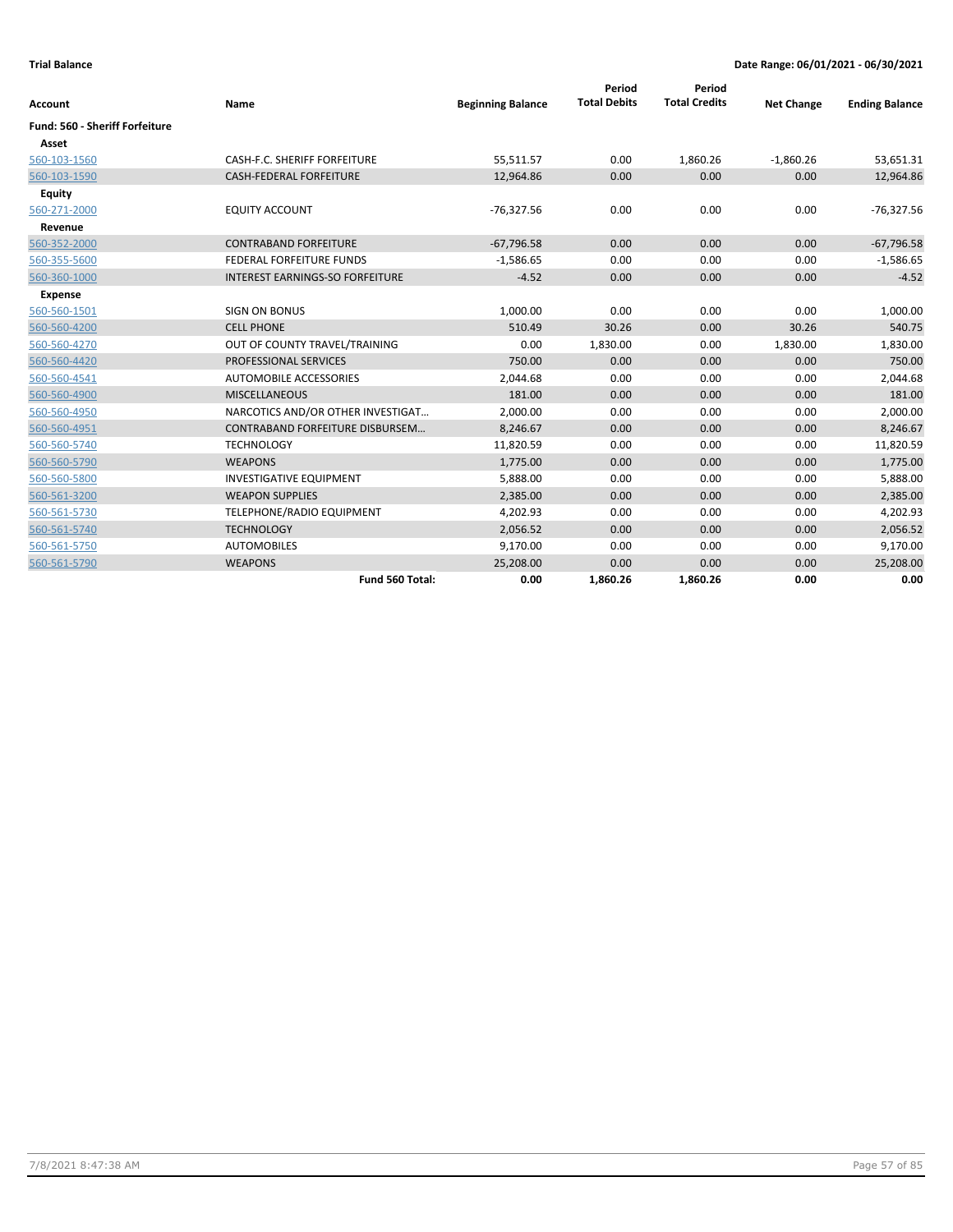| Account                                                       | Name                           | <b>Beginning Balance</b> | Period<br><b>Total Debits</b> | Period<br><b>Total Credits</b> | <b>Net Change</b> | <b>Ending Balance</b> |
|---------------------------------------------------------------|--------------------------------|--------------------------|-------------------------------|--------------------------------|-------------------|-----------------------|
| <b>Fund: 561 - Law Enforcement Education Sheriff's Office</b> |                                |                          |                               |                                |                   |                       |
| Asset                                                         |                                |                          |                               |                                |                   |                       |
| 561-103-1550                                                  | F.C. LAW ENFORCEMENT EDUCATION | 984.65                   | 0.00                          | 475.00                         | $-475.00$         | 509.65                |
| Equity                                                        |                                |                          |                               |                                |                   |                       |
| 561-271-2000                                                  | <b>EQUITY ACCOUNT</b>          | $-0.09$                  | 0.00                          | 0.00                           | 0.00              | $-0.09$               |
| Revenue                                                       |                                |                          |                               |                                |                   |                       |
| 561-360-1000                                                  | <b>INTEREST EARNINGS</b>       | $-0.05$                  | 0.00                          | 0.00                           | 0.00              | $-0.05$               |
| 561-370-1600                                                  | PEACE OFFICE ALLOCATION        | $-1,972.51$              | 0.00                          | 0.00                           | 0.00              | $-1,972.51$           |
| Expense                                                       |                                |                          |                               |                                |                   |                       |
| 561-560-4270                                                  | OUT OF COUNTY TRAVEL/TRAINING  | 988.00                   | 475.00                        | 0.00                           | 475.00            | 1,463.00              |
|                                                               | Fund 561 Total:                | 0.00                     | 475.00                        | 475.00                         | 0.00              | 0.00                  |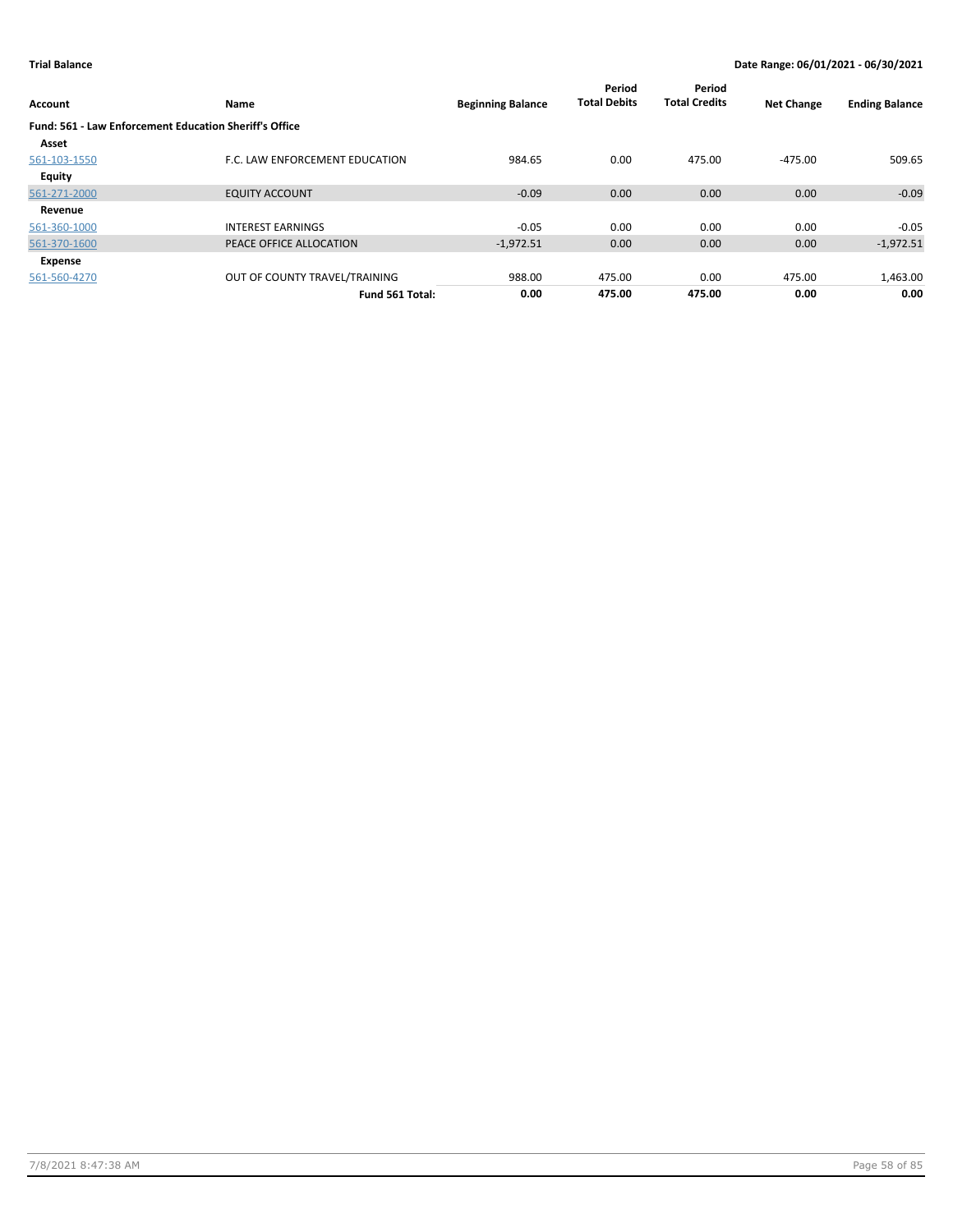| <b>Account</b>                             | Name                                    | <b>Beginning Balance</b> | Period<br><b>Total Debits</b> | Period<br><b>Total Credits</b> | <b>Net Change</b> | <b>Ending Balance</b> |
|--------------------------------------------|-----------------------------------------|--------------------------|-------------------------------|--------------------------------|-------------------|-----------------------|
| Fund: 562 - Bois D'Arc Lake Reservoir (SO) |                                         |                          |                               |                                |                   |                       |
| Asset                                      |                                         |                          |                               |                                |                   |                       |
| 562-100-1001                               | PR Claim on Cash                        | 0.00                     | 9,521.25                      | 9,521.25                       | 0.00              | 0.00                  |
| 562-103-1001                               | <b>CLAIM ON CASH</b>                    | 335,582.09               | 0.00                          | 10,160.34                      | $-10,160.34$      | 325,421.75            |
| Liability                                  |                                         |                          |                               |                                |                   |                       |
| 562-102-1000                               | A/P CLEARING                            | 0.00                     | 639.09                        | 639.09                         | 0.00              | 0.00                  |
| 562-102-1001                               | PR AP Clearing                          | 0.00                     | 4,742.41                      | 4,742.41                       | 0.00              | 0.00                  |
| 562-200-1500                               | <b>ACCRUED SALARY PAYABLE</b>           | $-3,264.36$              | 0.00                          | 0.00                           | 0.00              | $-3,264.36$           |
| 562-200-1550                               | <b>ACCRUED FRINGE BENEFITS</b>          | $-1,702.08$              | 0.00                          | 0.00                           | 0.00              | $-1,702.08$           |
| 562-200-9000                               | Payroll Liability Account               | $-553.50$                | 4,742.41                      | 4,742.41                       | 0.00              | $-553.50$             |
| 562-200-9100                               | SYSTEM ADDED LIABILITY LINE-ITEM        | 50,527.35                | 0.00                          | 0.00                           | 0.00              | 50,527.35             |
| Equity                                     |                                         |                          |                               |                                |                   |                       |
| 562-271-2000                               | <b>EQUITY ACCOUNT</b>                   | $-30,966.54$             | 0.00                          | 0.00                           | 0.00              | $-30,966.54$          |
| Revenue                                    |                                         |                          |                               |                                |                   |                       |
| 562-319-1840                               | PERSONNEL INCOME YEAR 2                 | $-121,500.00$            | 0.00                          | 0.00                           | 0.00              | $-121,500.00$         |
| 562-319-1860                               | <b>VEHICLE OR SPEC EQUIP INC YEAR 2</b> | $-276,000.00$            | 0.00                          | 0.00                           | 0.00              | $-276,000.00$         |
| 562-370-1840                               | <b>LOCAL FUNDING</b>                    | $-36.287.76$             | 0.00                          | 0.00                           | 0.00              | $-36,287.76$          |
| <b>Expense</b>                             |                                         |                          |                               |                                |                   |                       |
| 562-560-1040                               | <b>SALARIES DEPUTIES</b>                | 54,913.07                | 6,371.17                      | 0.00                           | 6,371.17          | 61,284.24             |
| 562-560-2010                               | SOCIAL SECURITY TAXES                   | 2,217.45                 | 380.24                        | 0.00                           | 380.24            | 2,597.69              |
| 562-560-2020                               | <b>GROUP HEALTH INSURANCE</b>           | 17,950.90                | 1,925.30                      | 0.00                           | 1,925.30          | 19,876.20             |
| 562-560-2030                               | RETIREMENT                              | 6,497.56                 | 755.61                        | 0.00                           | 755.61            | 7,253.17              |
| 562-560-2040                               | <b>WORKERS COMPENSATION</b>             | 639.09                   | 639.09                        | 0.00                           | 639.09            | 1,278.18              |
| 562-560-2050                               | <b>MEDICARE TAX</b>                     | 1,946.73                 | 88.93                         | 0.00                           | 88.93             | 2,035.66              |
|                                            | Fund 562 Total:                         | 0.00                     | 29,805.50                     | 29,805.50                      | 0.00              | 0.00                  |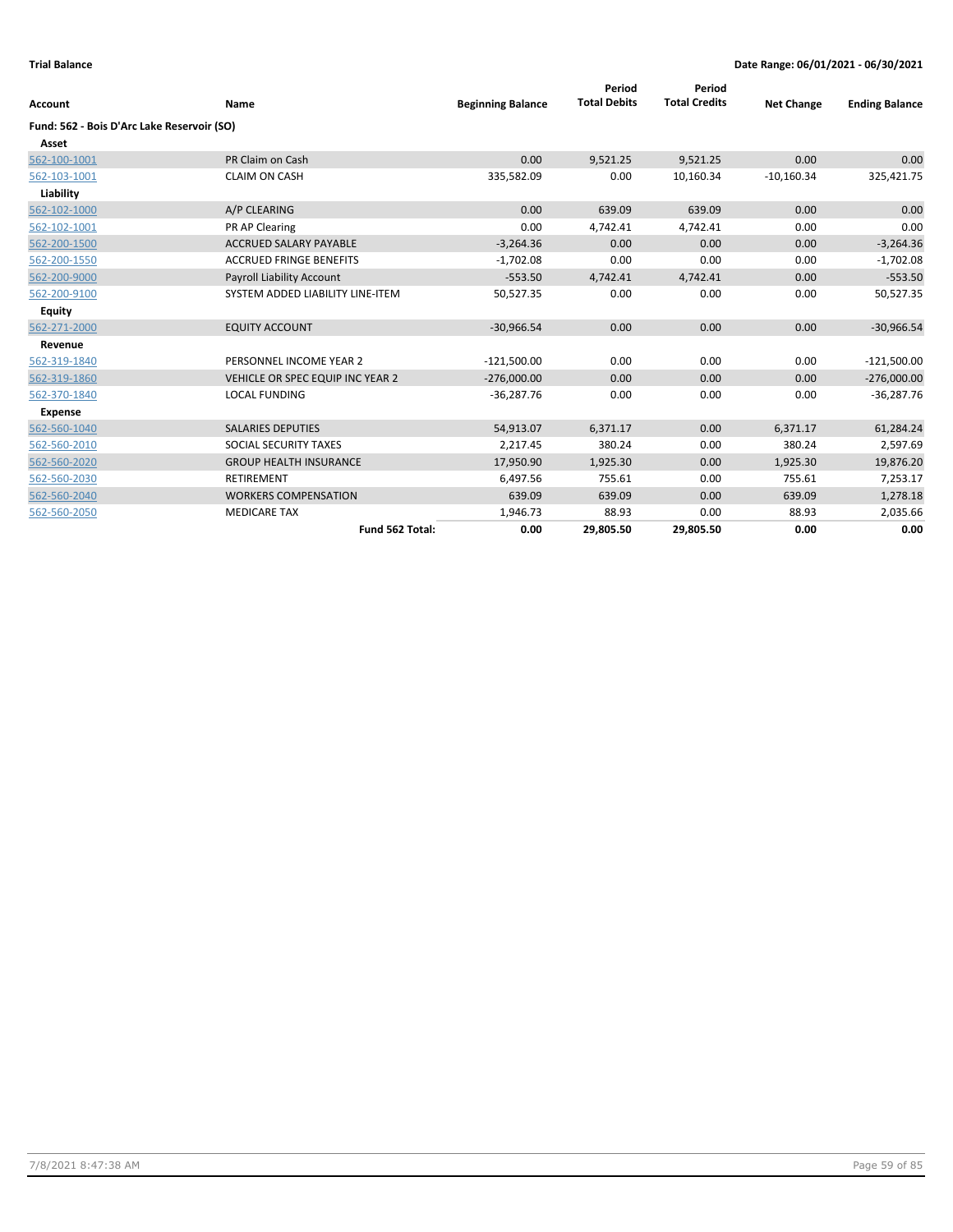| Account                                 | Name                  |                 | <b>Beginning Balance</b> | Period<br><b>Total Debits</b> | Period<br><b>Total Credits</b> | <b>Net Change</b> | <b>Ending Balance</b> |
|-----------------------------------------|-----------------------|-----------------|--------------------------|-------------------------------|--------------------------------|-------------------|-----------------------|
| Fund: 563 - Sheriff's Office Technology |                       |                 |                          |                               |                                |                   |                       |
| Asset                                   |                       |                 |                          |                               |                                |                   |                       |
| 563-103-1001                            | <b>CLAIM ON CASH</b>  |                 | 2,351.32                 | 0.00                          | 0.00                           | 0.00              | 2,351.32              |
| Equity                                  |                       |                 |                          |                               |                                |                   |                       |
| 563-271-2000                            | <b>EQUITY ACCOUNT</b> |                 | $-2,351.32$              | 0.00                          | 0.00                           | 0.00              | $-2,351.32$           |
|                                         |                       | Fund 563 Total: | 0.00                     | 0.00                          | 0.00                           | 0.00              | 0.00                  |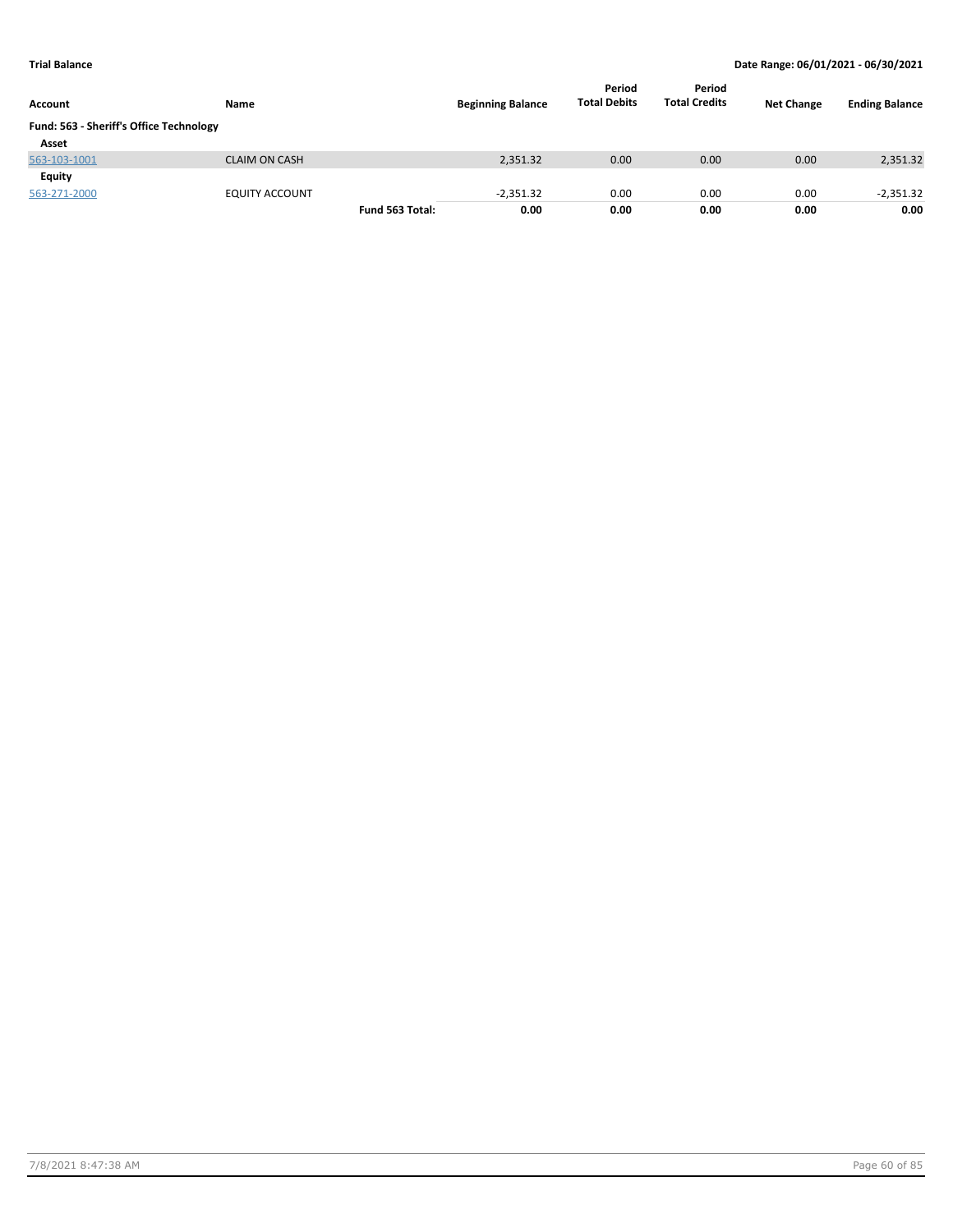| Account                                | Name                             | <b>Beginning Balance</b> | Period<br><b>Total Debits</b> | Period<br><b>Total Credits</b> | <b>Net Change</b> | <b>Ending Balance</b> |
|----------------------------------------|----------------------------------|--------------------------|-------------------------------|--------------------------------|-------------------|-----------------------|
| Fund: 590 - Specialty Court/Drug Court |                                  |                          |                               |                                |                   |                       |
| Asset                                  |                                  |                          |                               |                                |                   |                       |
| 590-103-1001                           | <b>CLAIM ON CASH</b>             | 29,201.88                | 187.08                        | 0.00                           | 187.08            | 29,388.96             |
| 590-120-3130                           | DUE FROM OTHER FUNDS             | 262.92                   | 0.00                          | 0.00                           | 0.00              | 262.92                |
| Liability                              |                                  |                          |                               |                                |                   |                       |
| 590-200-9100                           | SYSTEM ADDED LIABILITY LINE-ITEM | 1,277.50                 | 0.00                          | 0.00                           | 0.00              | 1,277.50              |
| <b>Equity</b>                          |                                  |                          |                               |                                |                   |                       |
| 590-271-2000                           | <b>EQUITY ACCOUNT</b>            | $-30,460.29$             | 0.00                          | 0.00                           | 0.00              | $-30,460.29$          |
| Revenue                                |                                  |                          |                               |                                |                   |                       |
| 590-370-4250                           | <b>DRUG COURT FEE</b>            | $-1,383.45$              | 0.00                          | 77.72                          | $-77.72$          | $-1,461.17$           |
| 590-370-4260                           | <b>SPECIALTY COURT</b>           | $-245.81$                | 0.00                          | 109.36                         | $-109.36$         | $-355.17$             |
| Expense                                |                                  |                          |                               |                                |                   |                       |
| 590-436-4370                           | ATTORNEY FEES DRUG COURT         | 1,347.25                 | 0.00                          | 0.00                           | 0.00              | 1,347.25              |
|                                        | Fund 590 Total:                  | 0.00                     | 187.08                        | 187.08                         | 0.00              | 0.00                  |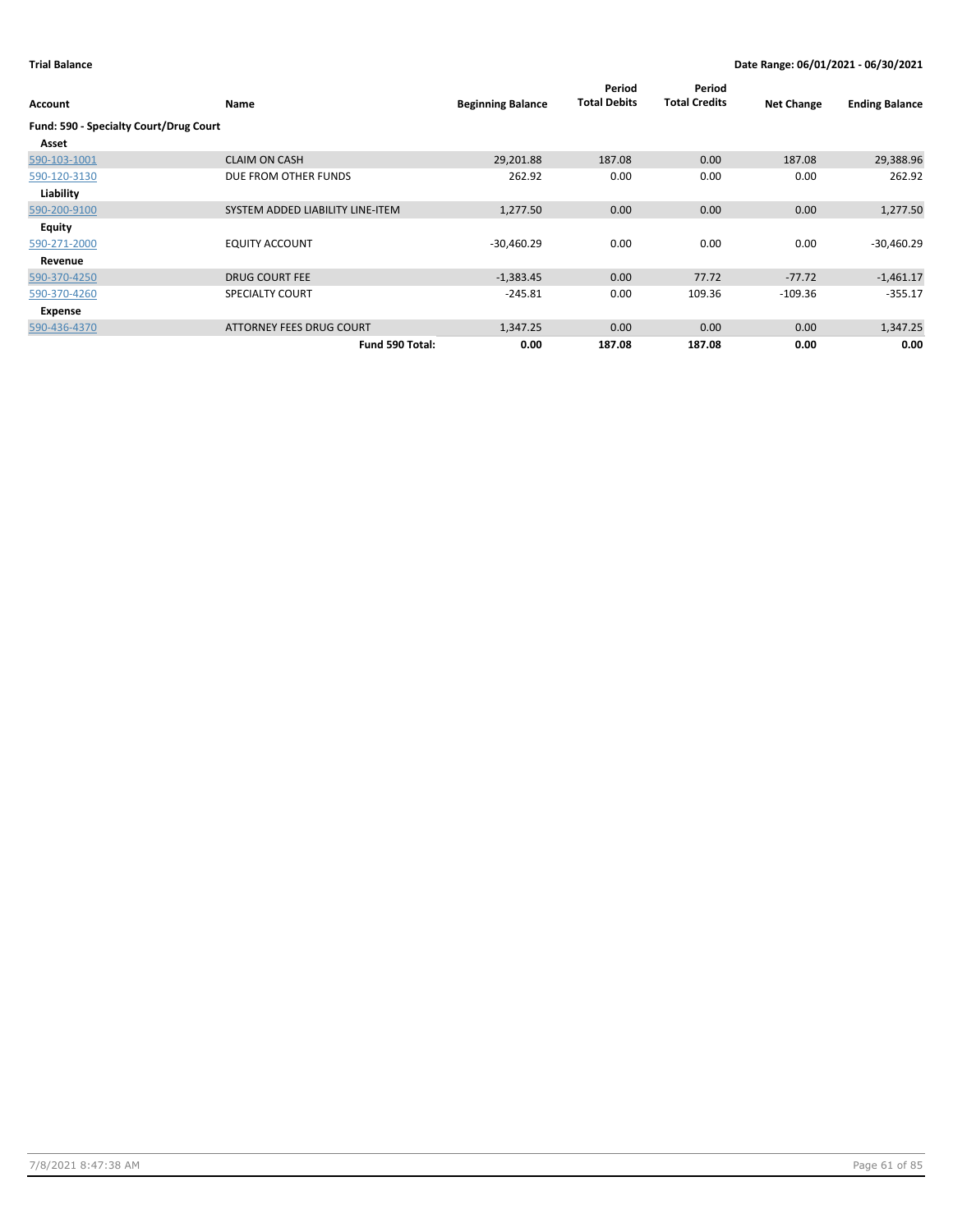| Account             | Name                               | <b>Beginning Balance</b> | Period<br><b>Total Debits</b> | Period<br><b>Total Credits</b> | <b>Net Change</b> | <b>Ending Balance</b> |
|---------------------|------------------------------------|--------------------------|-------------------------------|--------------------------------|-------------------|-----------------------|
| Fund: 600 - Sinking |                                    |                          |                               |                                |                   |                       |
| Asset               |                                    |                          |                               |                                |                   |                       |
| 600-103-1001        | <b>CLAIM ON CASH</b>               | 636,432.37               | 19,167.58                     | 0.00                           | 19,167.58         | 655,599.95            |
| 600-120-3110        | <b>TAXES RECEIVABLE</b>            | 18,250.88                | 0.00                          | 0.00                           | 0.00              | 18,250.88             |
| 600-120-3120        | DUE FROM OTHER GOVERNMENTS         | 78.56                    | 0.00                          | 0.00                           | 0.00              | 78.56                 |
| Liability           |                                    |                          |                               |                                |                   |                       |
| 600-200-2000        | <b>DEFERRED REVENUE</b>            | $-16,699.66$             | 0.00                          | 0.00                           | 0.00              | $-16,699.66$          |
| Equity              |                                    |                          |                               |                                |                   |                       |
| 600-271-2000        | <b>EQUITY ACCOUNT</b>              | $-244,575.54$            | 0.00                          | 0.00                           | 0.00              | $-244,575.54$         |
| Revenue             |                                    |                          |                               |                                |                   |                       |
| 600-310-1100        | <b>CURRENT TAXES</b>               | $-1,277,543.35$          | 0.00                          | 14,169.05                      | $-14,169.05$      | $-1,291,712.40$       |
| 600-310-1200        | <b>DELINQUENT TAXES</b>            | $-22,318.47$             | 0.00                          | 3,990.85                       | $-3,990.85$       | $-26,309.32$          |
| 600-318-1200        | PAY N LIEU TAX/GRASSLAND           | 0.00                     | 0.00                          | 1,007.68                       | $-1,007.68$       | $-1,007.68$           |
| 600-318-1210        | PAY N LIEU TAX/UPPER TRINITY       | $-489.60$                | 0.00                          | 0.00                           | 0.00              | $-489.60$             |
| <b>Expense</b>      |                                    |                          |                               |                                |                   |                       |
| 600-620-3090        | ANNUAL PAYING AGENT REGISTRAR FEES | 789.81                   | 0.00                          | 0.00                           | 0.00              | 789.81                |
| 600-620-4010        | <b>CONTINUING DISCLOSURE FEES</b>  | 2,250.00                 | 0.00                          | 0.00                           | 0.00              | 2,250.00              |
| 600-620-6270        | PRINCIPAL, 2017 GO BONDS           | 175,000.00               | 0.00                          | 0.00                           | 0.00              | 175,000.00            |
| 600-620-6300        | PRINCIPAL, 2018 GO BONDS           | 160,000.00               | 0.00                          | 0.00                           | 0.00              | 160,000.00            |
| 600-660-6670        | INTEREST, 2017 GO BONDS            | 99,837.50                | 0.00                          | 0.00                           | 0.00              | 99,837.50             |
| 600-660-6700        | INTEREST, 2018 GO BONDS            | 236,500.00               | 0.00                          | 0.00                           | 0.00              | 236,500.00            |
| 600-660-6710        | INTEREST, 2020 CO BONDS            | 232,487.50               | 0.00                          | 0.00                           | 0.00              | 232,487.50            |
|                     | Fund 600 Total:                    | 0.00                     | 19,167.58                     | 19,167.58                      | 0.00              | 0.00                  |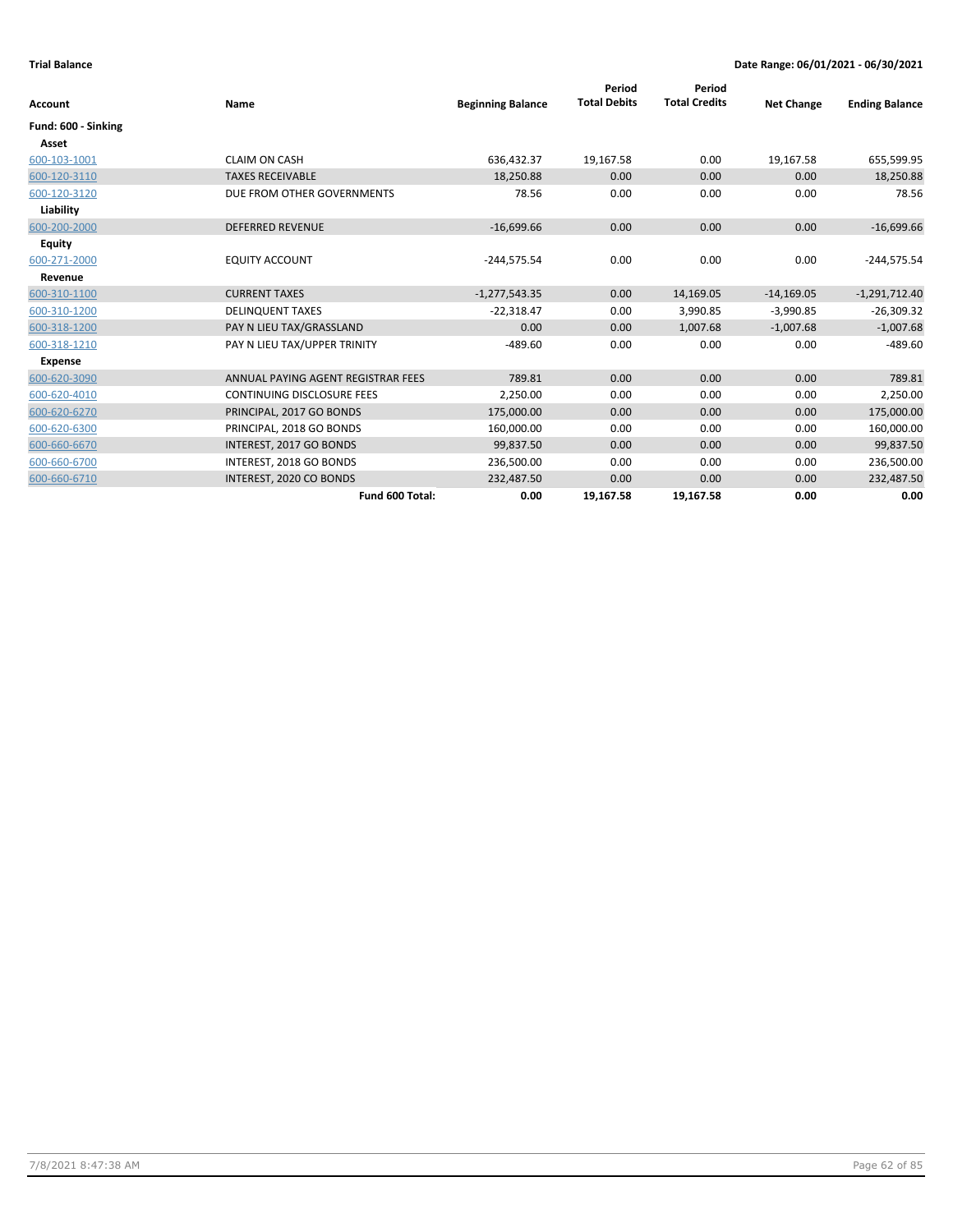| Account                                            | Name                     | <b>Beginning Balance</b> | Period<br><b>Total Debits</b> | Period<br><b>Total Credits</b> | <b>Net Change</b> | <b>Ending Balance</b> |
|----------------------------------------------------|--------------------------|--------------------------|-------------------------------|--------------------------------|-------------------|-----------------------|
| Fund: 630 - Law Enforcement Education Const. Pct.1 |                          |                          |                               |                                |                   |                       |
| Asset                                              |                          |                          |                               |                                |                   |                       |
| 630-103-1001                                       | <b>CLAIM ON CASH</b>     | 3,016.09                 | 0.00                          | 0.00                           | 0.00              | 3,016.09              |
| <b>Equity</b>                                      |                          |                          |                               |                                |                   |                       |
| 630-271-2000                                       | <b>EQUITY ACCOUNT</b>    | $-2,373.57$              | 0.00                          | 0.00                           | 0.00              | $-2,373.57$           |
| Revenue                                            |                          |                          |                               |                                |                   |                       |
| 630-370-1600                                       | PEACE OFFICER ALLOCATION | $-642.52$                | 0.00                          | 0.00                           | 0.00              | $-642.52$             |
|                                                    | Fund 630 Total:          | 0.00                     | 0.00                          | 0.00                           | 0.00              | 0.00                  |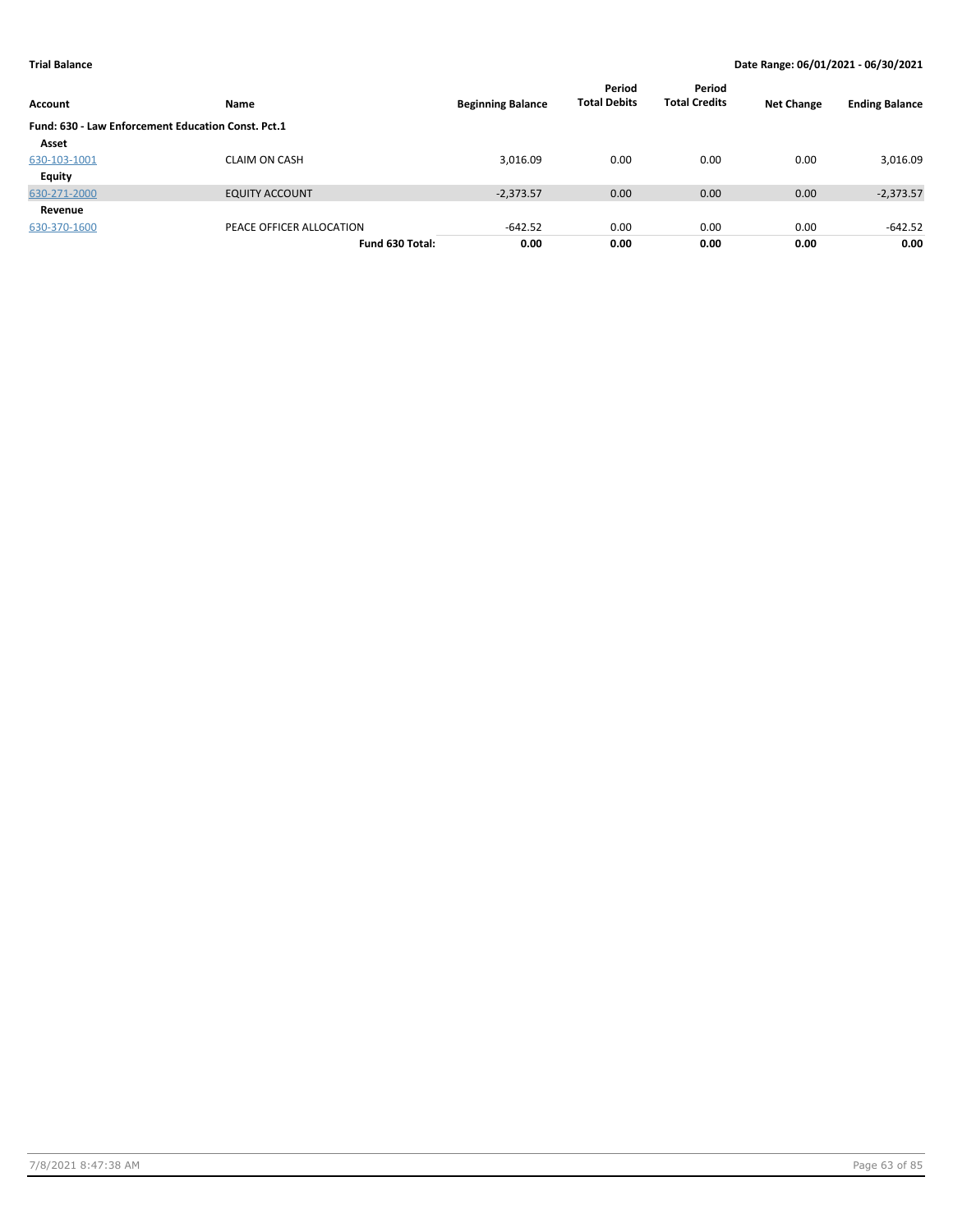| Account      | Name                                               | <b>Beginning Balance</b> | Period<br><b>Total Debits</b> | Period<br><b>Total Credits</b> | <b>Net Change</b> | <b>Ending Balance</b> |  |  |  |  |
|--------------|----------------------------------------------------|--------------------------|-------------------------------|--------------------------------|-------------------|-----------------------|--|--|--|--|
|              | Fund: 640 - Law Enforcement Education Const. Pct.2 |                          |                               |                                |                   |                       |  |  |  |  |
| Asset        |                                                    |                          |                               |                                |                   |                       |  |  |  |  |
| 640-103-1001 | <b>CLAIM ON CASH</b>                               | 1,682.87                 | 0.00                          | 0.00                           | 0.00              | 1,682.87              |  |  |  |  |
| Equity       |                                                    |                          |                               |                                |                   |                       |  |  |  |  |
| 640-271-2000 | <b>EQUITY ACCOUNT</b>                              | $-1,040.35$              | 0.00                          | 0.00                           | 0.00              | $-1,040.35$           |  |  |  |  |
| Revenue      |                                                    |                          |                               |                                |                   |                       |  |  |  |  |
| 640-370-1600 | PEACE OFFICER ALLOCATION                           | $-642.52$                | 0.00                          | 0.00                           | 0.00              | $-642.52$             |  |  |  |  |
|              | Fund 640 Total:                                    | 0.00                     | 0.00                          | 0.00                           | 0.00              | 0.00                  |  |  |  |  |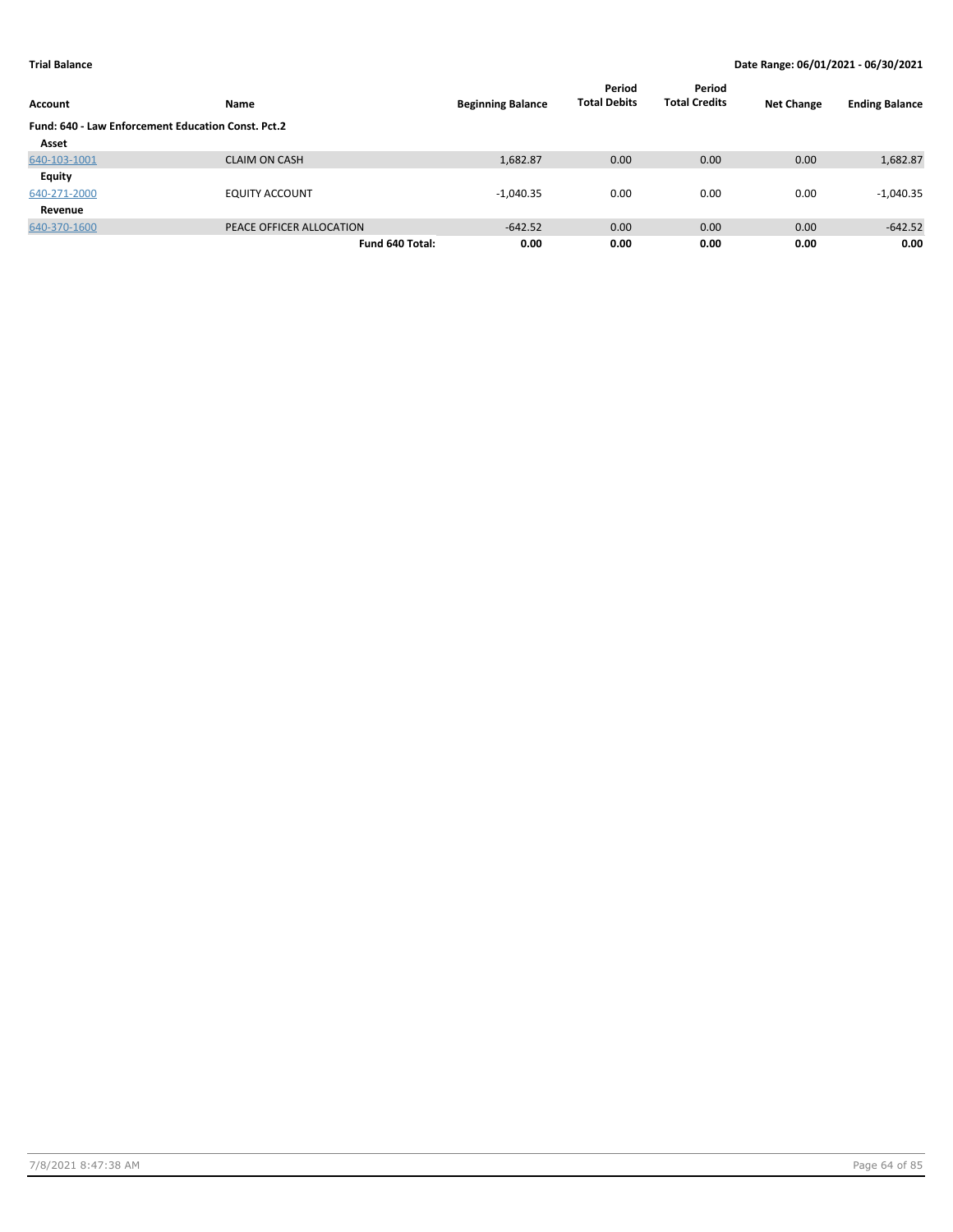| Account                                            | Name                     | <b>Beginning Balance</b> | Period<br><b>Total Debits</b> | Period<br><b>Total Credits</b> | <b>Net Change</b> | <b>Ending Balance</b> |
|----------------------------------------------------|--------------------------|--------------------------|-------------------------------|--------------------------------|-------------------|-----------------------|
| Fund: 650 - Law Enforcement Education Const. Pct.3 |                          |                          |                               |                                |                   |                       |
| Asset                                              |                          |                          |                               |                                |                   |                       |
| 650-103-1001                                       | <b>CLAIM ON CASH</b>     | 4,019.32                 | 0.00                          | 0.00                           | 0.00              | 4,019.32              |
| <b>Equity</b>                                      |                          |                          |                               |                                |                   |                       |
| 650-271-2000                                       | <b>EQUITY ACCOUNT</b>    | $-3,376.80$              | 0.00                          | 0.00                           | 0.00              | $-3,376.80$           |
| Revenue                                            |                          |                          |                               |                                |                   |                       |
| 650-370-1600                                       | PEACE OFFICER ALLOCATION | $-642.52$                | 0.00                          | 0.00                           | 0.00              | $-642.52$             |
|                                                    | Fund 650 Total:          | 0.00                     | 0.00                          | 0.00                           | 0.00              | 0.00                  |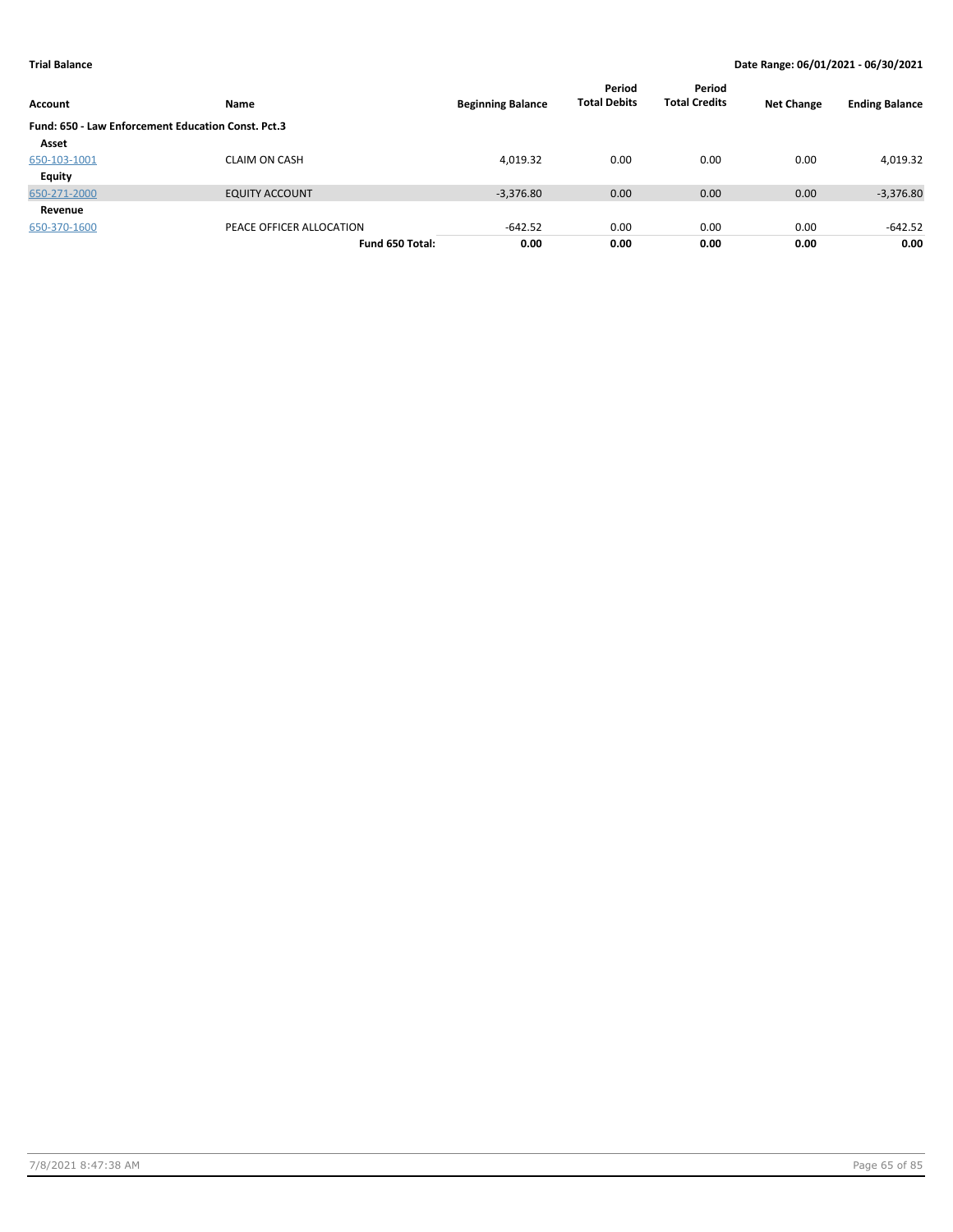| Account       | Name                                               | <b>Beginning Balance</b> | Period<br><b>Total Debits</b> | Period<br><b>Total Credits</b> | <b>Net Change</b> | <b>Ending Balance</b> |
|---------------|----------------------------------------------------|--------------------------|-------------------------------|--------------------------------|-------------------|-----------------------|
|               | Fund: 660 - 2017 GO Bonds-Construction Fund FY2017 |                          |                               |                                |                   |                       |
| Asset         |                                                    |                          |                               |                                |                   |                       |
| 660-103-1001  | <b>CLAIM ON CASH</b>                               | 1,681.81                 | 0.00                          | 1,681.81                       | $-1,681.81$       | 0.00                  |
| 660-120-3130  | DUE FROM OTHER FUNDS                               | 160,470.65               | 0.00                          | 0.00                           | 0.00              | 160,470.65            |
| Liability     |                                                    |                          |                               |                                |                   |                       |
| 660-102-1000  | A/P CLEARING                                       | 0.00                     | 1,681.81                      | 1,681.81                       | 0.00              | 0.00                  |
| 660-200-9100  | SYSTEM ADDED LIABILITY LINE-ITEM                   | 118,487.23               | 0.00                          | 0.00                           | 0.00              | 118,487.23            |
| 660-200-9200  | <b>RETAINAGE PAYABLE</b>                           | $-19,591.05$             | 0.00                          | 0.00                           | 0.00              | $-19,591.05$          |
| <b>Equity</b> |                                                    |                          |                               |                                |                   |                       |
| 660-271-2000  | <b>EQUITY ACCOUNT</b>                              | $-261,048.64$            | 0.00                          | 0.00                           | 0.00              | $-261,048.64$         |
| Expense       |                                                    |                          |                               |                                |                   |                       |
| 660-667-1670  | <b>CONSTRUTION MANAGER AGENT</b>                   | 0.00                     | 1,681.81                      | 0.00                           | 1,681.81          | 1,681.81              |
|               | Fund 660 Total:                                    | 0.00                     | 3,363.62                      | 3,363.62                       | 0.00              | 0.00                  |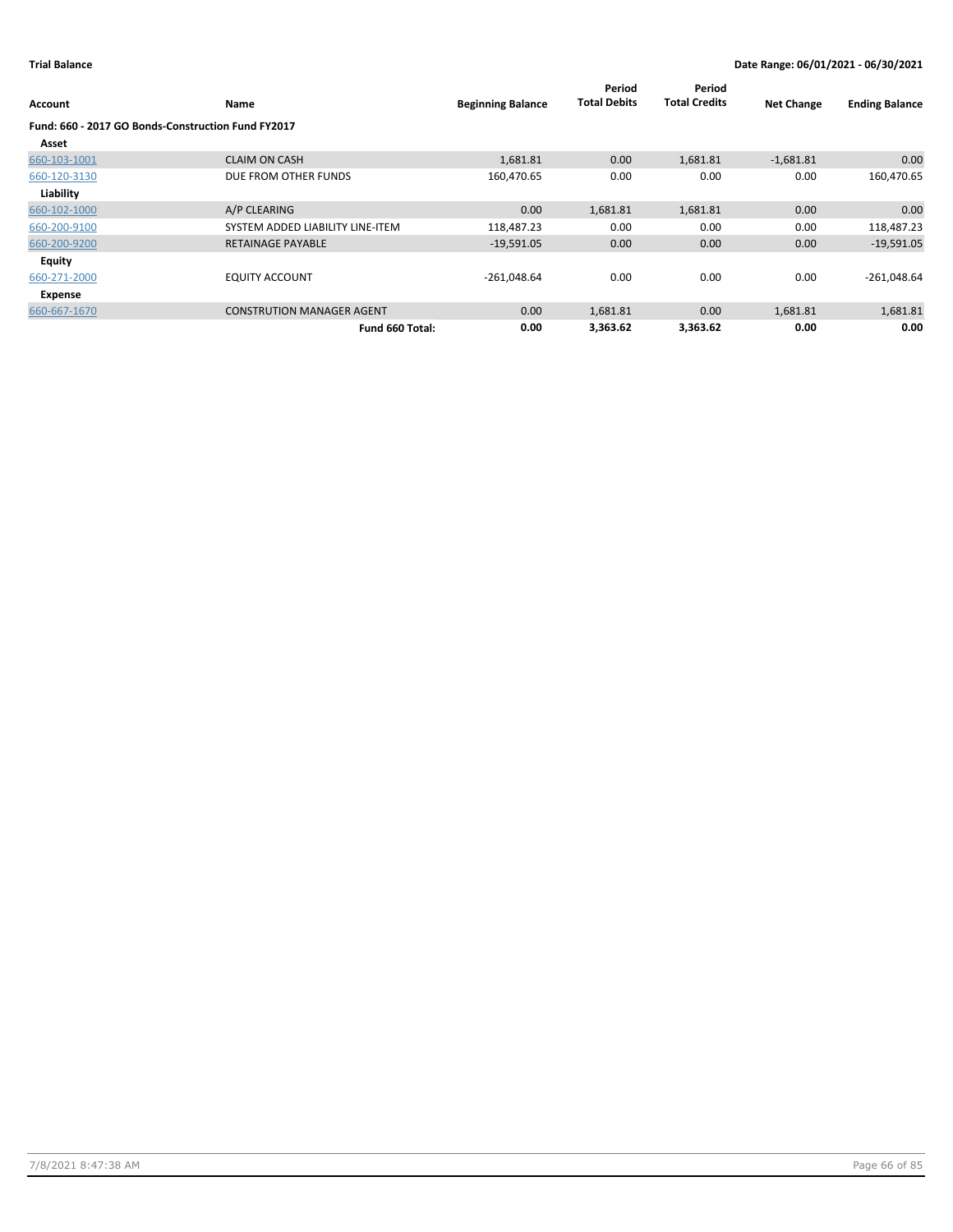| Account                                   | Name                             | <b>Beginning Balance</b> | Period<br><b>Total Debits</b> | Period<br><b>Total Credits</b> | <b>Net Change</b> | <b>Ending Balance</b> |
|-------------------------------------------|----------------------------------|--------------------------|-------------------------------|--------------------------------|-------------------|-----------------------|
| <b>Fund: 670 - Courthouse Restoration</b> |                                  |                          |                               |                                |                   |                       |
| Asset                                     |                                  |                          |                               |                                |                   |                       |
| 670-103-1001                              | <b>CLAIM ON CASH</b>             | 1,785,053.79             | 1,178,005.39                  | 0.00                           | 1,178,005.39      | 2,963,059.18          |
| 670-120-3100                              | <b>GRANT RECEIVED FROM THC</b>   | 21,732.49                | 0.00                          | 0.00                           | 0.00              | 21,732.49             |
| Liability                                 |                                  |                          |                               |                                |                   |                       |
| 670-200-9000                              | SYSTEM ADDED LIABILITY LINE-ITEM | 16,253.96                | 0.00                          | 0.00                           | 0.00              | 16,253.96             |
| 670-207-9500                              | DUE TO OTHER FUNDS               | $-160,470.65$            | 0.00                          | 0.00                           | 0.00              | $-160,470.65$         |
| Equity                                    |                                  |                          |                               |                                |                   |                       |
| 670-271-2000                              | <b>EQUITY ACCOUNT</b>            | 94,958.74                | 0.00                          | 0.00                           | 0.00              | 94,958.74             |
| Revenue                                   |                                  |                          |                               |                                |                   |                       |
| 670-330-5100                              | <b>COURTHOUSE RESTORATION</b>    | $-1,757,528.33$          | 0.00                          | 1,178,005.39                   | $-1,178,005.39$   | $-2,935,533.72$       |
|                                           | Fund 670 Total:                  | 0.00                     | 1,178,005.39                  | 1,178,005.39                   | 0.00              | 0.00                  |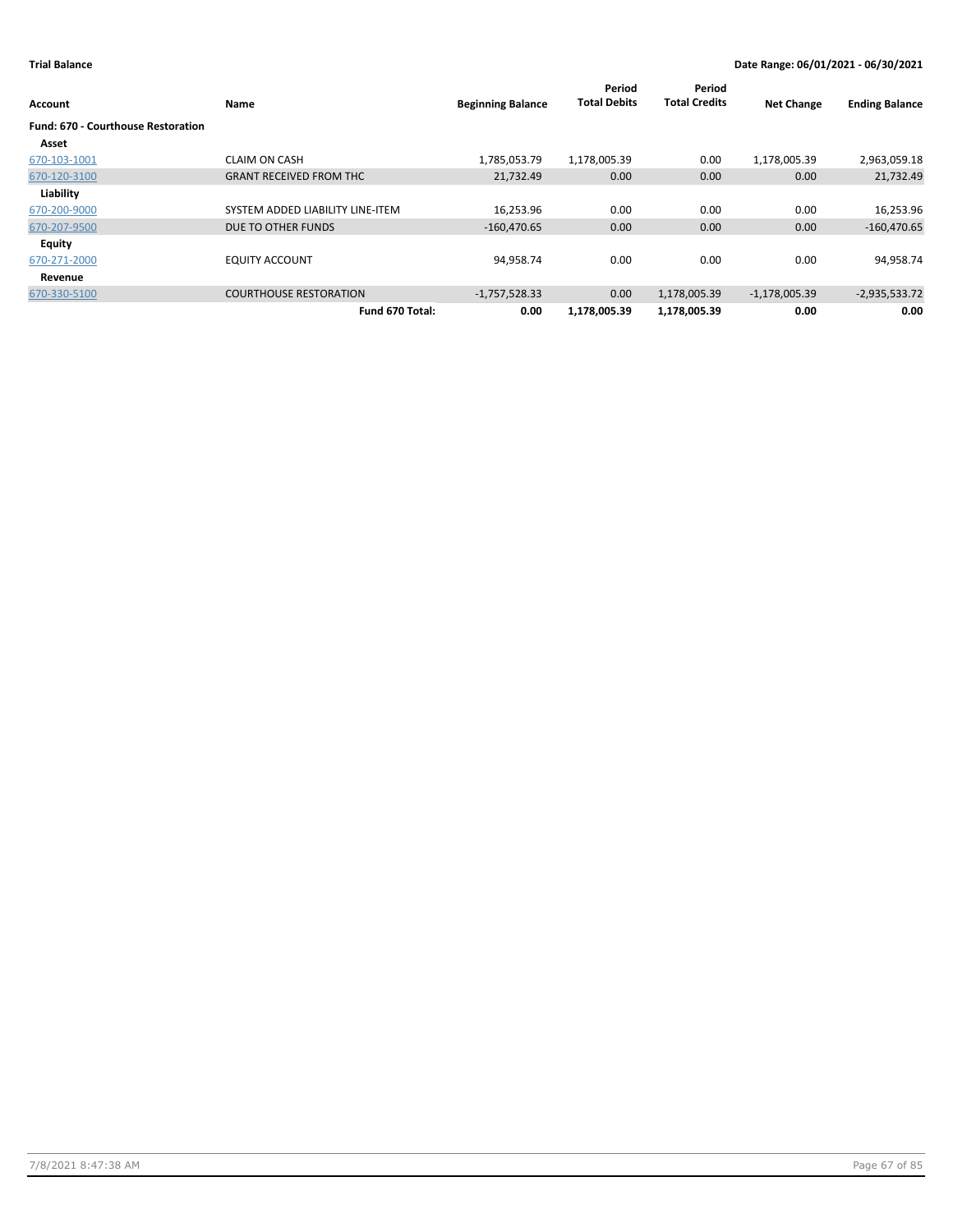| Account                                            | <b>Name</b>                               | <b>Beginning Balance</b> | Period<br><b>Total Debits</b> | Period<br><b>Total Credits</b> | <b>Net Change</b> | <b>Ending Balance</b> |
|----------------------------------------------------|-------------------------------------------|--------------------------|-------------------------------|--------------------------------|-------------------|-----------------------|
| Fund: 680 - 2018 GO Bonds-Construction Fund FY2019 |                                           |                          |                               |                                |                   |                       |
| Asset                                              |                                           |                          |                               |                                |                   |                       |
| 680-103-1001                                       | <b>CLAIM ON CASH</b>                      | 0.00                     | 9,089.67                      | 9,088.62                       | 1.05              | 1.05                  |
| 680-103-1680                                       | <b>BUSINESS MONEY FUND ACCOUNT</b>        | 9,089.67                 | 0.00                          | 9,089.67                       | $-9,089.67$       | 0.00                  |
| Liability                                          |                                           |                          |                               |                                |                   |                       |
| 680-102-1000                                       | A/P CLEARING                              | 0.00                     | 9,088.62                      | 9,088.62                       | 0.00              | 0.00                  |
| <b>Equity</b>                                      |                                           |                          |                               |                                |                   |                       |
| 680-271-2000                                       | <b>EQUITY ACCOUNT</b>                     | $-2,408,729.28$          | 0.00                          | 0.00                           | 0.00              | $-2,408,729.28$       |
| Revenue                                            |                                           |                          |                               |                                |                   |                       |
| 680-360-1680                                       | <b>INTEREST EARNINGS BUSINESS MONEY F</b> | $-1,040.20$              | 0.00                          | 0.00                           | 0.00              | $-1,040.20$           |
| Expense                                            |                                           |                          |                               |                                |                   |                       |
| 680-668-1650                                       | <b>CONSTRUCTION</b>                       | 1,769,138.98             | 0.00                          | 0.00                           | 0.00              | 1,769,138.98          |
| 680-668-1670                                       | <b>CONSTRUCTION MANAGER AGENT</b>         | 332,980.31               | 9,088.62                      | 0.00                           | 9,088.62          | 342,068.93            |
| 680-668-1680                                       | <b>MASONRY AND STONE</b>                  | 275,527.16               | 0.00                          | 0.00                           | 0.00              | 275,527.16            |
| 680-668-4030                                       | <b>ARCHITECTURAL FEES</b>                 | 13,000.00                | 0.00                          | 0.00                           | 0.00              | 13,000.00             |
| 680-668-4260                                       | <b>PROFESSIONAL FEES</b>                  | 6,856.80                 | 0.00                          | 0.00                           | 0.00              | 6,856.80              |
| 680-668-4430                                       | <b>TRASH PICK UP</b>                      | 3,176.56                 | 0.00                          | 0.00                           | 0.00              | 3,176.56              |
|                                                    | Fund 680 Total:                           | 0.00                     | 27,266.91                     | 27,266.91                      | 0.00              | 0.00                  |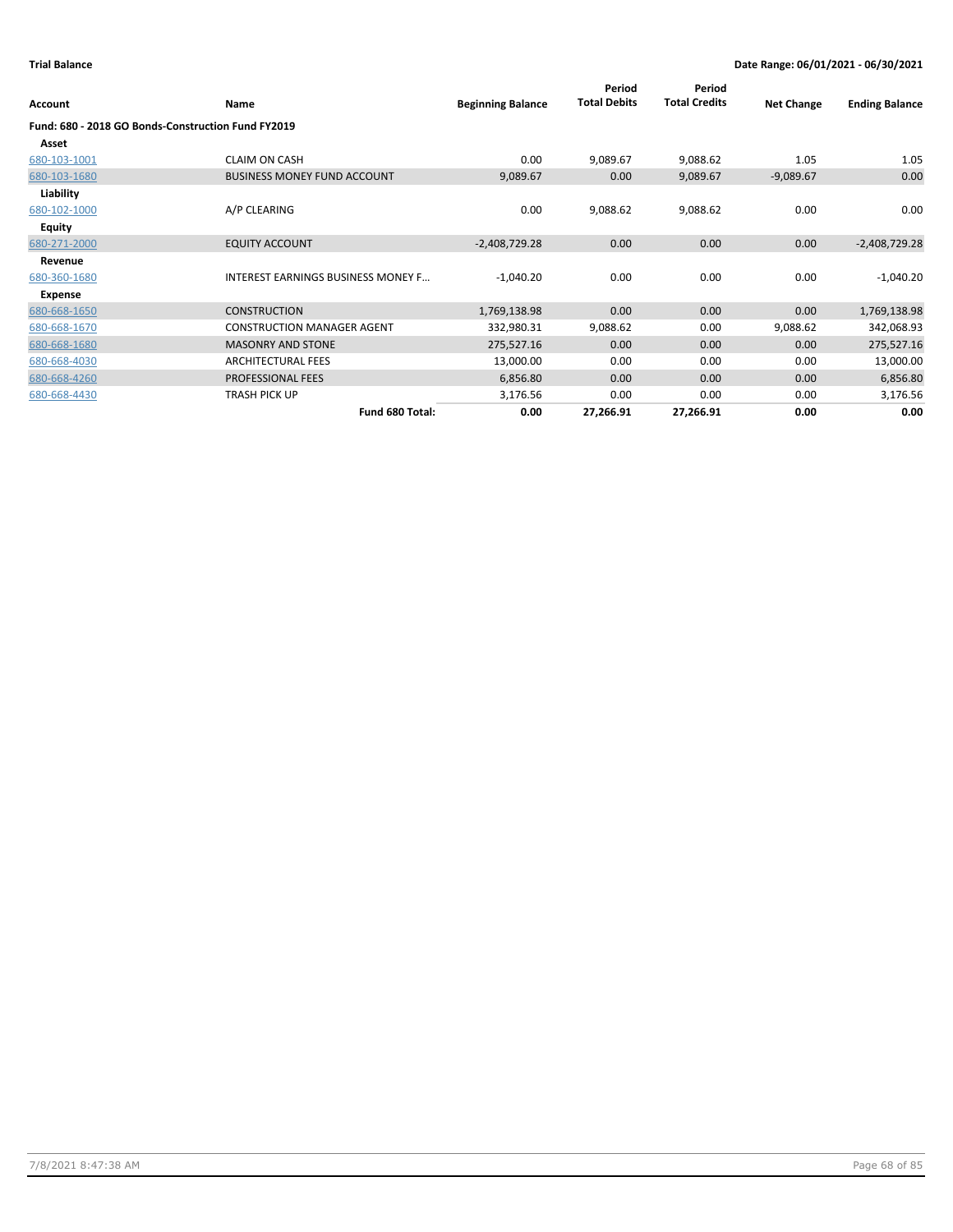|                                                    |                                     |                          | Period              | Period               |                   |                       |
|----------------------------------------------------|-------------------------------------|--------------------------|---------------------|----------------------|-------------------|-----------------------|
| Account                                            | Name                                | <b>Beginning Balance</b> | <b>Total Debits</b> | <b>Total Credits</b> | <b>Net Change</b> | <b>Ending Balance</b> |
| Fund: 690 - 2020 CO Bonds-Construction Fund FY2020 |                                     |                          |                     |                      |                   |                       |
| Asset                                              |                                     |                          |                     |                      |                   |                       |
| 690-103-1001                                       | <b>CLAIM ON CASH</b>                | $-405,894.26$            | 782,331.20          | 570,144.95           | 212,186.25        | $-193,708.01$         |
| 690-103-1200                                       | CO BONDS CONST.2020-COMB. FUNDS     | 109.77                   | 0.00                | 0.00                 | 0.00              | 109.77                |
| 690-103-1690                                       | <b>ICS DEPOSIT</b>                  | 5,408,345.85             | 0.00                | 782,327.18           | $-782,327.18$     | 4,626,018.67          |
| Liability                                          |                                     |                          |                     |                      |                   |                       |
| 690-102-1000                                       | A/P CLEARING                        | 0.00                     | 570,148.97          | 570,148.97           | 0.00              | 0.00                  |
| Equity                                             |                                     |                          |                     |                      |                   |                       |
| 690-271-2000                                       | <b>EQUITY ACCOUNT</b>               | $-9,903,829.75$          | 0.00                | 0.00                 | 0.00              | $-9,903,829.75$       |
| Revenue                                            |                                     |                          |                     |                      |                   |                       |
| 690-360-1000                                       | <b>INTEREST EARNING LEGEND BANK</b> | $-9.70$                  | 0.00                | 0.00                 | 0.00              | $-9.70$               |
| 690-360-1690                                       | <b>INTEREST EARNINGS ICS</b>        | $-8,534.93$              | 0.00                | 0.00                 | 0.00              | $-8,534.93$           |
| <b>Expense</b>                                     |                                     |                          |                     |                      |                   |                       |
| 690-669-1650                                       | <b>CONSTRUCTION</b>                 | 3,985,705.13             | 232,428.14          | 4.02                 | 232,424.12        | 4,218,129.25          |
| 690-669-1670                                       | <b>CONSTRUCTION MANAGER AGENT</b>   | 312,175.71               | 73,276.85           | 0.00                 | 73,276.85         | 385,452.56            |
| 690-669-1680                                       | <b>MASONRY AND STONE</b>            | 566,938.93               | 200,698.63          | 0.00                 | 200,698.63        | 767,637.56            |
| 690-669-4030                                       | <b>ARCHITECTURAL FEE</b>            | 32,500.00                | 6,500.00            | 0.00                 | 6,500.00          | 39,000.00             |
| 690-669-4260                                       | PROFESSIONAL FEES                   | 5,607.60                 | 1,714.20            | 0.00                 | 1,714.20          | 7,321.80              |
| 690-669-4430                                       | <b>TRASH PICK UP</b>                | 6,885.65                 | 1,377.13            | 0.00                 | 1,377.13          | 8,262.78              |
| 690-669-5735                                       | FF&E                                | 0.00                     | 50,000.00           | 0.00                 | 50,000.00         | 50,000.00             |
| 690-669-5740                                       | <b>TECHNOLOGY</b>                   | 0.00                     | 4,150.00            | 0.00                 | 4,150.00          | 4,150.00              |
|                                                    | Fund 690 Total:                     | 0.00                     | 1,922,625.12        | 1,922,625.12         | 0.00              | 0.00                  |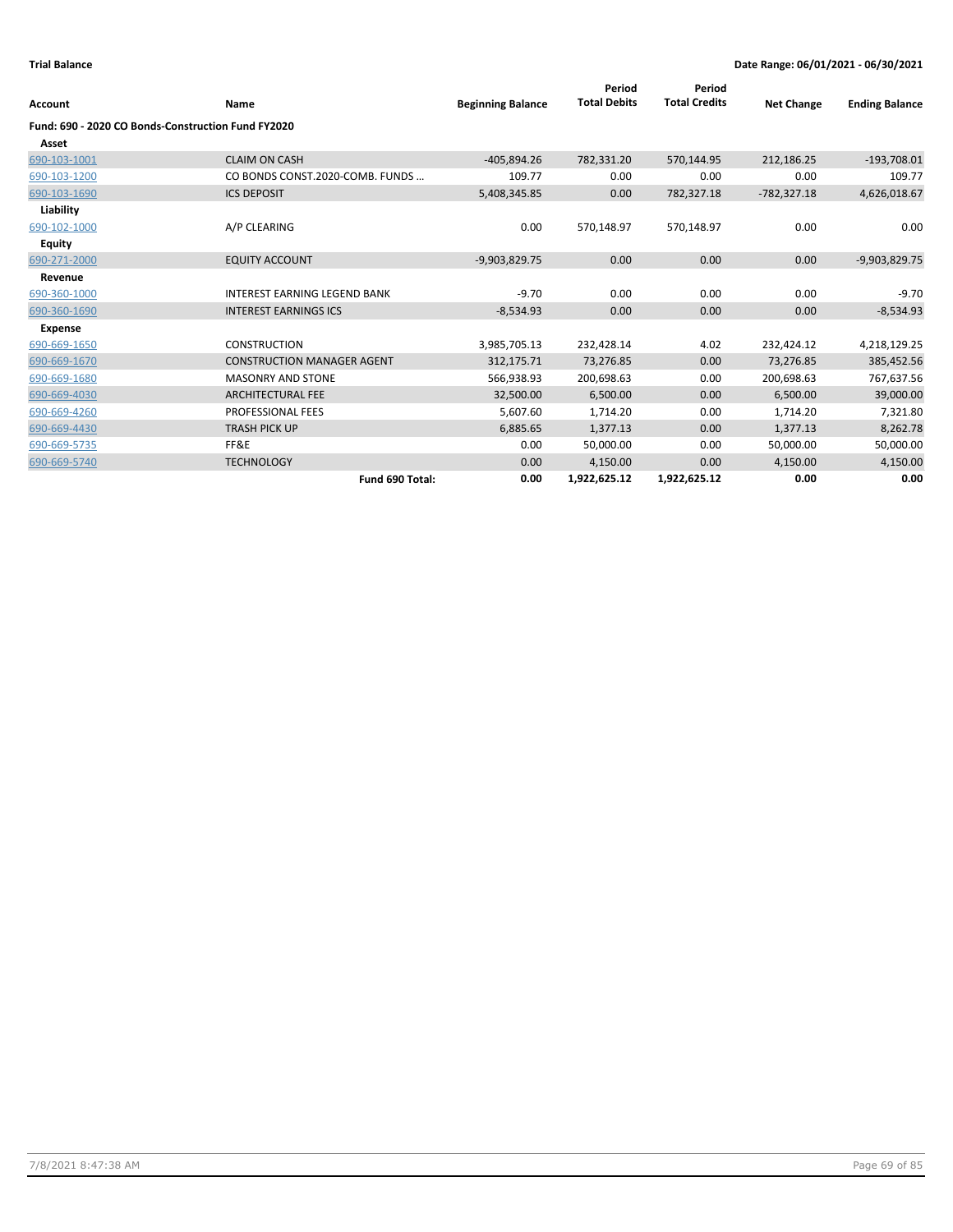| Account                  | Name                     |                 | <b>Beginning Balance</b> | Period<br><b>Total Debits</b> | Period<br><b>Total Credits</b> | <b>Net Change</b> | <b>Ending Balance</b> |
|--------------------------|--------------------------|-----------------|--------------------------|-------------------------------|--------------------------------|-------------------|-----------------------|
| Fund: 700 - Right of Way |                          |                 |                          |                               |                                |                   |                       |
| Asset                    |                          |                 |                          |                               |                                |                   |                       |
| 700-103-1001             | <b>CLAIM ON CASH</b>     |                 | 16,115.96                | 90.00                         | 0.00                           | 90.00             | 16,205.96             |
| 700-103-1750             | <b>TEXPOOL</b>           |                 | 84,918.10                | 0.00                          | 0.00                           | 0.00              | 84,918.10             |
| Equity                   |                          |                 |                          |                               |                                |                   |                       |
| 700-271-2000             | <b>EQUITY ACCOUNT</b>    |                 | $-100,997.91$            | 0.00                          | 0.00                           | 0.00              | $-100,997.91$         |
| Revenue                  |                          |                 |                          |                               |                                |                   |                       |
| 700-360-1000             | <b>INTEREST EARNINGS</b> |                 | $-36.15$                 | 0.00                          | 0.00                           | 0.00              | $-36.15$              |
| 700-370-1421             | <b>ROW PERMITS</b>       |                 | 0.00                     | 0.00                          | 90.00                          | $-90.00$          | $-90.00$              |
|                          |                          | Fund 700 Total: | 0.00                     | 90.00                         | 90.00                          | 0.00              | 0.00                  |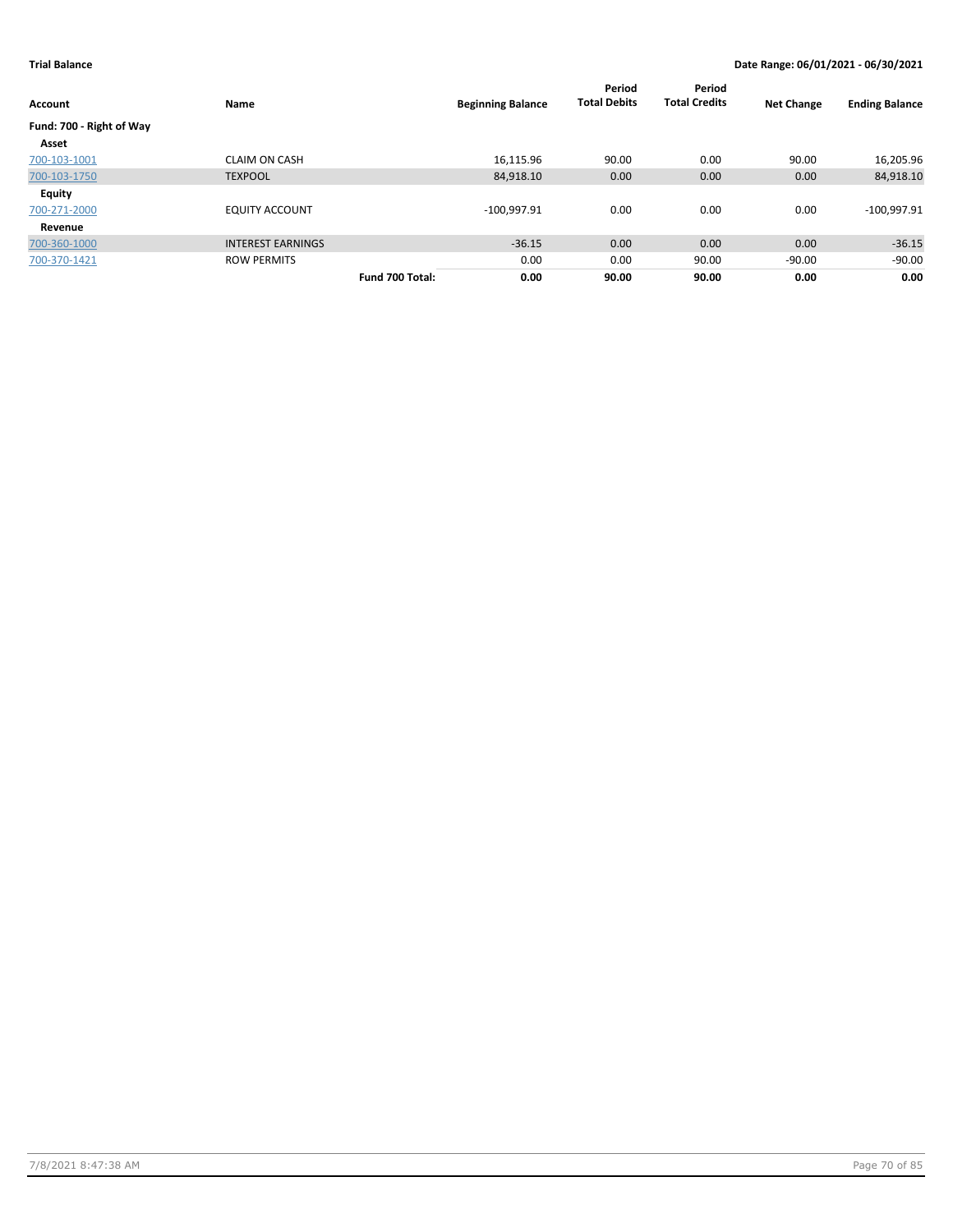| Account                            | Name                        | <b>Beginning Balance</b> | Period<br><b>Total Debits</b> | Period<br><b>Total Credits</b> | <b>Net Change</b> | <b>Ending Balance</b> |
|------------------------------------|-----------------------------|--------------------------|-------------------------------|--------------------------------|-------------------|-----------------------|
| Fund: 800 - Veterans Court Program |                             |                          |                               |                                |                   |                       |
| Asset                              |                             |                          |                               |                                |                   |                       |
| 800-103-1800                       | CASH-VETERANS COURT PROGRAM | 1,025.00                 | 25.00                         | 0.00                           | 25.00             | 1,050.00              |
| Equity                             |                             |                          |                               |                                |                   |                       |
| 800-271-2000                       | <b>EQUITY ACCOUNT</b>       | $-600.00$                | 0.00                          | 0.00                           | 0.00              | $-600.00$             |
| Revenue                            |                             |                          |                               |                                |                   |                       |
| 800-370-1800                       | <b>PROGRAM FEES</b>         | $-425.00$                | 0.00                          | 25.00                          | $-25.00$          | $-450.00$             |
|                                    | Fund 800 Total:             | 0.00                     | 25.00                         | 25.00                          | 0.00              | 0.00                  |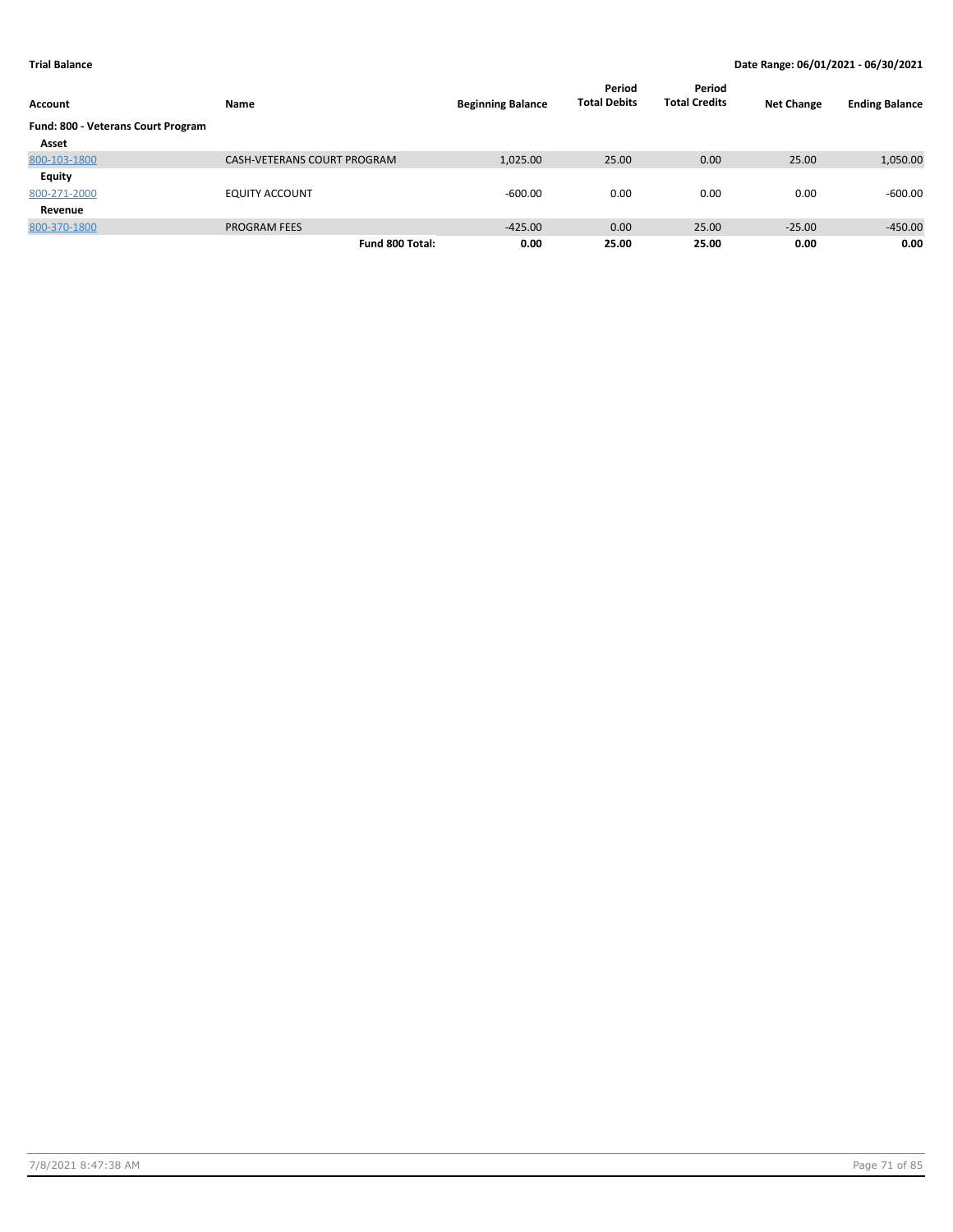| Account                                  | Name                             | <b>Beginning Balance</b> | Period<br><b>Total Debits</b> | Period<br><b>Total Credits</b> | <b>Net Change</b> | <b>Ending Balance</b> |
|------------------------------------------|----------------------------------|--------------------------|-------------------------------|--------------------------------|-------------------|-----------------------|
| Fund: 810 - County Lake Road Impact Fund |                                  |                          |                               |                                |                   |                       |
| Asset                                    |                                  |                          |                               |                                |                   |                       |
| 810-103-1001                             | <b>CLAIM ON CASH</b>             | 204.021.21               | 0.00                          | 0.00                           | 0.00              | 204,021.21            |
| Liability                                |                                  |                          |                               |                                |                   |                       |
| 810-200-9100                             | SYSTEM ADDED LIABILITY LINE-ITEM | 30,992.00                | 0.00                          | 0.00                           | 0.00              | 30,992.00             |
| Equity                                   |                                  |                          |                               |                                |                   |                       |
| 810-271-2000                             | <b>EQUITY ACCOUNT</b>            | $-135,013.21$            | 0.00                          | 0.00                           | 0.00              | $-135,013.21$         |
| Revenue                                  |                                  |                          |                               |                                |                   |                       |
| 810-318-1830                             | YEAR 3 PAYMENT                   | $-100,000.00$            | 0.00                          | 0.00                           | 0.00              | $-100,000.00$         |
|                                          | Fund 810 Total:                  | 0.00                     | 0.00                          | 0.00                           | 0.00              | 0.00                  |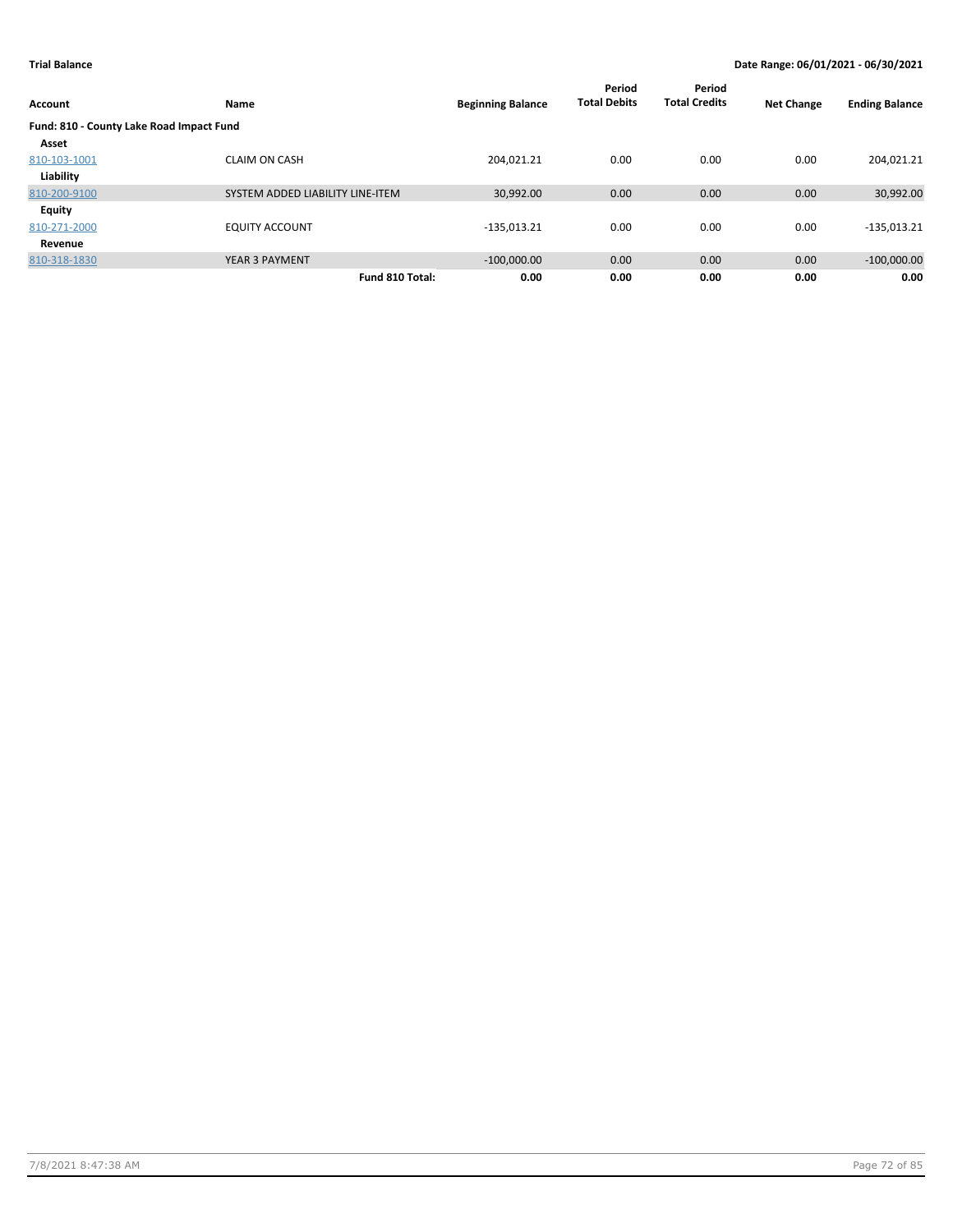| Account                 | <b>Name</b>                        | <b>Beginning Balance</b> | Period<br><b>Total Debits</b> | Period<br><b>Total Credits</b> | <b>Net Change</b> | <b>Ending Balance</b> |
|-------------------------|------------------------------------|--------------------------|-------------------------------|--------------------------------|-------------------|-----------------------|
| Fund: 850 - Lake Fannin |                                    |                          |                               |                                |                   |                       |
| Asset                   |                                    |                          |                               |                                |                   |                       |
| 850-103-1001            | <b>CLAIM ON CASH</b>               | 10,764.59                | 333.00                        | 138.06                         | 194.94            | 10,959.53             |
| Liability               |                                    |                          |                               |                                |                   |                       |
| 850-102-1000            | A/P CLEARING                       | 0.00                     | 138.06                        | 138.06                         | 0.00              | 0.00                  |
| 850-200-9100            | SYSTEM ADDED LIABILITY LINE-ITEM   | 388.75                   | 0.00                          | 0.00                           | 0.00              | 388.75                |
| <b>Equity</b>           |                                    |                          |                               |                                |                   |                       |
| 850-271-2000            | <b>EQUITY ACCOUNT</b>              | $-4,955.78$              | 0.00                          | 0.00                           | 0.00              | $-4,955.78$           |
| Revenue                 |                                    |                          |                               |                                |                   |                       |
| 850-370-1500            | <b>DONATIONS</b>                   | $-3,592.90$              | 0.00                          | 83.00                          | $-83.00$          | $-3,675.90$           |
| 850-370-1830            | <b>VOLUNTEER MEMBERSHIP FEES</b>   | $-100.00$                | 0.00                          | 0.00                           | 0.00              | $-100.00$             |
| 850-370-1840            | <b>LOCAL FUNDING</b>               | $-5,000.00$              | 0.00                          | 0.00                           | 0.00              | $-5,000.00$           |
| 850-370-1850            | <b>RENTAL FEE</b>                  | $-1,687.50$              | 0.00                          | 250.00                         | $-250.00$         | $-1,937.50$           |
| 850-370-1860            | <b>DEPOSIT FEE</b>                 | $-750.00$                | 0.00                          | 0.00                           | 0.00              | $-750.00$             |
| Expense                 |                                    |                          |                               |                                |                   |                       |
| 850-520-1860            | <b>DEPOSIT REFUND</b>              | 750.00                   | 0.00                          | 0.00                           | 0.00              | 750.00                |
| 850-520-4400            | UTILITIES ELECTRICITY              | 231.03                   | 32.12                         | 0.00                           | 32.12             | 263.15                |
| 850-520-4420            | UTILITIES WATER                    | 887.32                   | 35.94                         | 0.00                           | 35.94             | 923.26                |
| 850-520-4430            | <b>TRASH PICK UP</b>               | 560.00                   | 70.00                         | 0.00                           | 70.00             | 630.00                |
| 850-520-4500            | <b>R&amp;M BUILDING</b>            | 344.49                   | 0.00                          | 0.00                           | 0.00              | 344.49                |
| 850-520-4840            | <b>GENERAL LIABILITY INSURANCE</b> | 2,160.00                 | 0.00                          | 0.00                           | 0.00              | 2,160.00              |
|                         | Fund 850 Total:                    | 0.00                     | 609.12                        | 609.12                         | 0.00              | 0.00                  |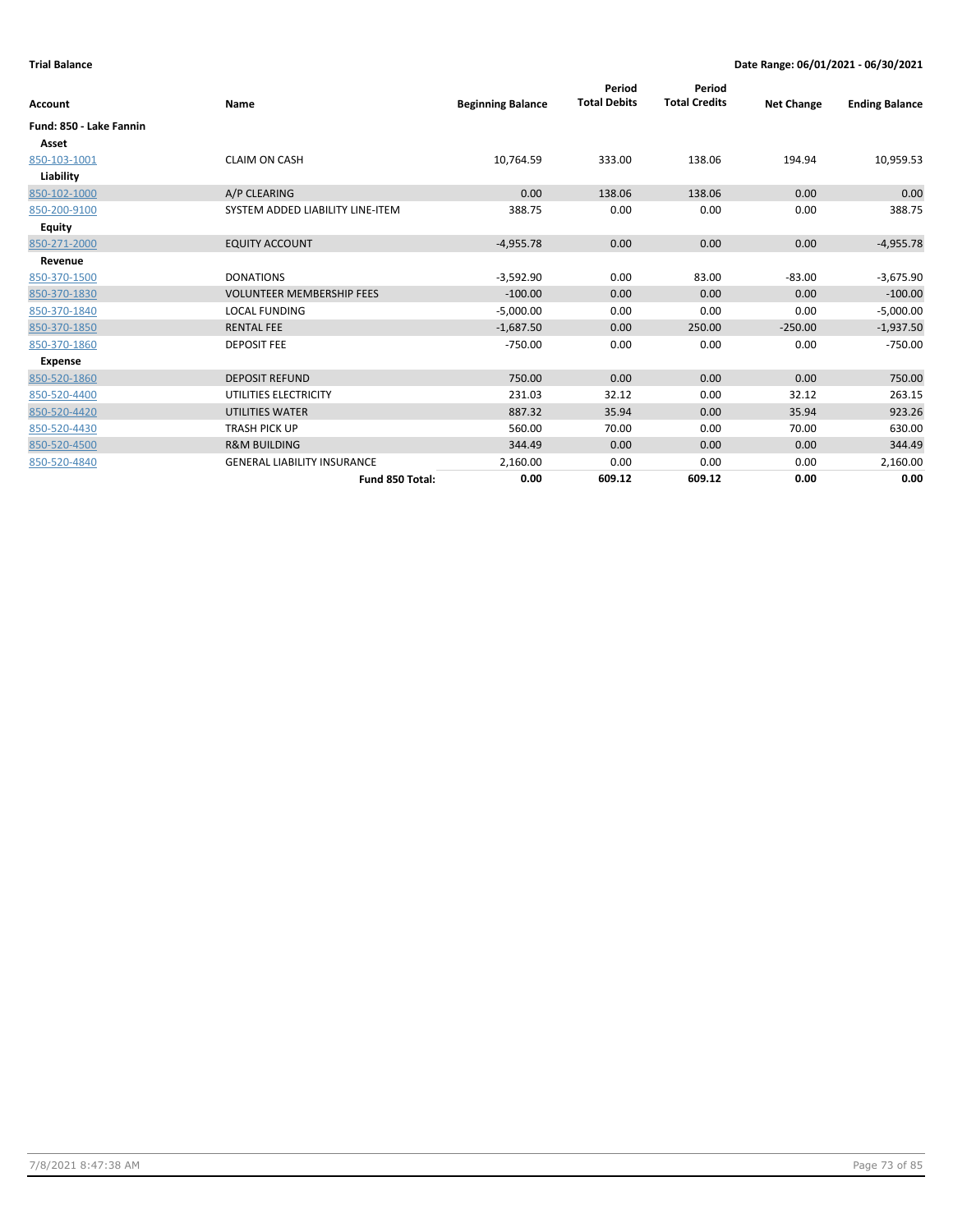|                      |                                         |                          | Period              | Period               |                   |                       |
|----------------------|-----------------------------------------|--------------------------|---------------------|----------------------|-------------------|-----------------------|
| Account              | Name                                    | <b>Beginning Balance</b> | <b>Total Debits</b> | <b>Total Credits</b> | <b>Net Change</b> | <b>Ending Balance</b> |
| Fund: 890 - T.J.J.D. |                                         |                          |                     |                      |                   |                       |
| Asset                |                                         |                          |                     |                      |                   |                       |
| 890-100-1001         | PR Claim on Cash                        | 3,252.86                 | 17,868.06           | 17,776.76            | 91.30             | 3,344.16              |
| 890-103-6890         | CASH-STRUCTURAL FAM.THER.GRANT O        | 0.00                     | 0.00                | 3,644.10             | $-3,644.10$       | $-3,644.10$           |
| 890-103-9880         | CASH-LOCAL FUNDS CARRIED FORWARD        | 25,211.60                | 14,944.95           | 8,855.90             | 6,089.05          | 31,300.65             |
| 890-103-9910         | CASH-STRUCTURAL FAM THER HOSP AU        | 33,333.00                | 0.00                | 0.00                 | 0.00              | 33,333.00             |
| 890-103-9920         | <b>CASH-INTEREST INCOME</b>             | 13,291.94                | 0.00                | 0.00                 | 0.00              | 13,291.94             |
| 890-103-9930         | <b>CASH-BASIC PROBATION SUPERVISION</b> | 20,206.91                | 11,393.00           | 11,383.81            | 9.19              | 20,216.10             |
| 890-103-9940         | <b>CASH-COMMUNITY PROGRAMS</b>          | 3,128.13                 | 6,250.00            | 5,301.14             | 948.86            | 4,076.99              |
| 890-103-9950         | CASH LOCAL FUNDING FY 2021              | 80,087.52                | 0.00                | 23,928.63            | $-23,928.63$      | 56,158.89             |
| 890-103-9960         | CASH-PRE/POST ADJUDICATION              | $-635.58$                | 365.00              | 39.13                | 325.87            | $-309.71$             |
| 890-103-9970         | CASH-COMMITMENT DIVERSION               | 974.97                   | 834.00              | 889.49               | $-55.49$          | 919.48                |
| 890-103-9980         | CASH-MENTAL HEALTH SERVICES             | 3,201.38                 | 895.00              | 478.71               | 416.29            | 3,617.67              |
| Liability            |                                         |                          |                     |                      |                   |                       |
| 890-102-1000         | A/P CLEARING                            | 0.00                     | 508.92              | 508.92               | 0.00              | 0.00                  |
| <u>890-102-1001</u>  | PR AP Clearing                          | 0.00                     | 10,751.34           | 10,842.64            | $-91.30$          | $-91.30$              |
| 890-200-9000         | Payroll Liability Account               | $-1,165.38$              | 10,842.64           | 10,842.64            | 0.00              | $-1,165.38$           |
| <b>Equity</b>        |                                         |                          |                     |                      |                   |                       |
| 890-271-2000         | <b>EQUITY ACCOUNT</b>                   | $-92,798.10$             | 0.00                | 0.00                 | 0.00              | $-92,798.10$          |
| Revenue              |                                         |                          |                     |                      |                   |                       |
| 890-330-9080         | STRUCTURAL FAMILY THERAPY GRANT         | $-37,500.00$             | 0.00                | 0.00                 | 0.00              | $-37,500.00$          |
| 890-330-9081         | STRUCTURAL FAM THER HOSP AUTH           | $-50,000.00$             | 0.00                | 0.00                 | 0.00              | $-50,000.00$          |
| 890-330-9150         | <b>BASIC PROBATION SUPERVISION</b>      | $-91,146.00$             | 0.00                | 11,393.00            | $-11,393.00$      | $-102,539.00$         |
| 890-330-9160         | <b>COMMUNITY PROGRAMS</b>               | $-50,000.00$             | 0.00                | 6,250.00             | $-6,250.00$       | $-56,250.00$          |
| 890-330-9170         | PRE/POST ADJUDICATION                   | $-2,915.00$              | 0.00                | 365.00               | $-365.00$         | $-3,280.00$           |
| 890-330-9180         | <b>COMMITMENT DIVERSION</b>             | $-6,666.00$              | 0.00                | 834.00               | $-834.00$         | $-7,500.00$           |
| 890-330-9190         | <b>MENTAL HEALTH SERVICES</b>           | $-7,158.00$              | 0.00                | 895.00               | $-895.00$         | $-8,053.00$           |
| 890-360-1890         | <b>INTEREST EARNINGS</b>                | $-7.75$                  | 0.00                | 0.00                 | 0.00              | $-7.75$               |
| 890-370-9950         | <b>LOCAL FUNDING</b>                    | $-170,000.00$            | 0.00                | 0.00                 | 0.00              | $-170,000.00$         |
| <b>Expense</b>       |                                         |                          |                     |                      |                   |                       |
| 890-581-4160         | STRUCTURAL FAMILY THERAPY               | 37,500.00                | 3,644.10            | 0.00                 | 3,644.10          | 41,144.10             |
| 890-582-4160         | STRUCTURAL FAM THER HOSP AUTH           | 16,667.00                | 0.00                | 0.00                 | 0.00              | 16,667.00             |
| 890-589-4530         | <b>COMPUTER SOFTWARE</b>                | 3,000.00                 | 0.00                | 0.00                 | 0.00              | 3,000.00              |
| 890-592-1020         | SALARY APPOINTED OFFICIAL               | 1,173.69                 | 8.26                | 0.00                 | 8.26              | 1,181.95              |
| 890-592-1030         | SALARY COMM.CORR.OFFICERS               | 1,468.39                 | 10.32               | 0.00                 | 10.32             | 1,478.71              |
| 890-592-2010         | SOCIAL SECURITY TAX                     | 161.60                   | 1.15                | 0.00                 | 1.15              | 162.75                |
| 890-592-2020         | <b>GROUP HEALTH INSURANCE</b>           | 601.73                   | 4.56                | 0.00                 | 4.56              | 606.29                |
| 890-592-2030         | <b>RETIREMENT</b>                       | 312.31                   | 2.20                | 0.00                 | 2.20              | 314.51                |
| 890-592-2040         | <b>WORKERS COMPENSATION</b>             | 12.38                    | 12.38               | 0.00                 | 12.38             | 24.76                 |
| 890-592-2050         | <b>MEDICARE TAX</b>                     | 37.64                    | 0.26                | 0.00                 | 0.26              | 37.90                 |
| 890-593-1020         | SALARY APPOINTED OFFICIAL               | 2,074.01                 | 265.60              | 0.00                 | 265.60            | 2,339.61              |
| 890-593-1030         | SALARY COMM.CORR.OFFICERS               | 2,594.91                 | 332.29              | 0.00                 | 332.29            | 2,927.20              |
| 890-593-2010         | SOCIAL SECURITY TAX                     | 285.82                   | 36.74               | 0.00                 | 36.74             | 322.56                |
| 890-593-2020         | <b>GROUP HEALTH INSURANCE</b>           | 1,014.14                 | 147.04              | 0.00                 | 147.04            | 1,161.18              |
| 890-593-2030         | RETIREMENT                              | 552.52                   | 70.92               | 0.00                 | 70.92             | 623.44                |
| 890-593-2040         | <b>WORKERS COMPENSATION</b>             | 28.30                    | 28.30               | 0.00                 | 28.30             | 56.60                 |
| 890-593-2050         | <b>MEDICARE TAX</b>                     | 66.89                    | 8.60                | 0.00                 | 8.60              | 75.49                 |
| 890-594-1020         | SALARY APPOINTED OFFICIAL               | 385.79                   | 0.00                | 0.00                 | 0.00              | 385.79                |
| 890-594-1030         | SALARY COMM.CORR.OFFICERS               | 482.61                   | 0.00                | 0.00                 | 0.00              | 482.61                |
| 890-594-2010         | SOCIAL SECURITY TAX                     | 53.12                    | 0.00                | 0.00                 | 0.00              | 53.12                 |
| 890-594-2020         | <b>GROUP HEALTH INSURANCE</b>           | 198.15                   | 0.00                | 0.00                 | 0.00              | 198.15                |
| 890-594-2030         | RETIREMENT                              | 102.70                   | 0.00                | 0.00                 | 0.00              | 102.70                |
| 890-594-2040         | <b>WORKERS COMPENSATION</b>             | 3.71                     | 3.71                | 0.00                 | 3.71              | 7.42                  |
| 890-594-2050         | MEDICARE TAX                            | 12.39                    | 0.00                | 0.00                 | 0.00              | 12.39                 |
| 890-594-4130         | PSYCHOLOGICAL                           | 2,300.00                 | 475.00              | 0.00                 | 475.00            | 2,775.00              |
| 890-594-4140         | COUNSELING                              | 2,013.00                 | 0.00                | 0.00                 | 0.00              | 2,013.00              |
| 890-994-4150         | RESIDENTIAL PLACEMENT                   | 0.00                     | 8,855.90            | 0.00                 | 8,855.90          | 8,855.90              |
| 890-994-4880         | LAW ENFORCEMENT INSURANCE               | 694.44                   | 0.00                | 0.00                 | 0.00              | 694.44                |
| 890-995-1020         | SALARY APPOINTED OFFICIAL               | 3,427.33                 | 363.66              | 0.00                 | 363.66            | 3,790.99              |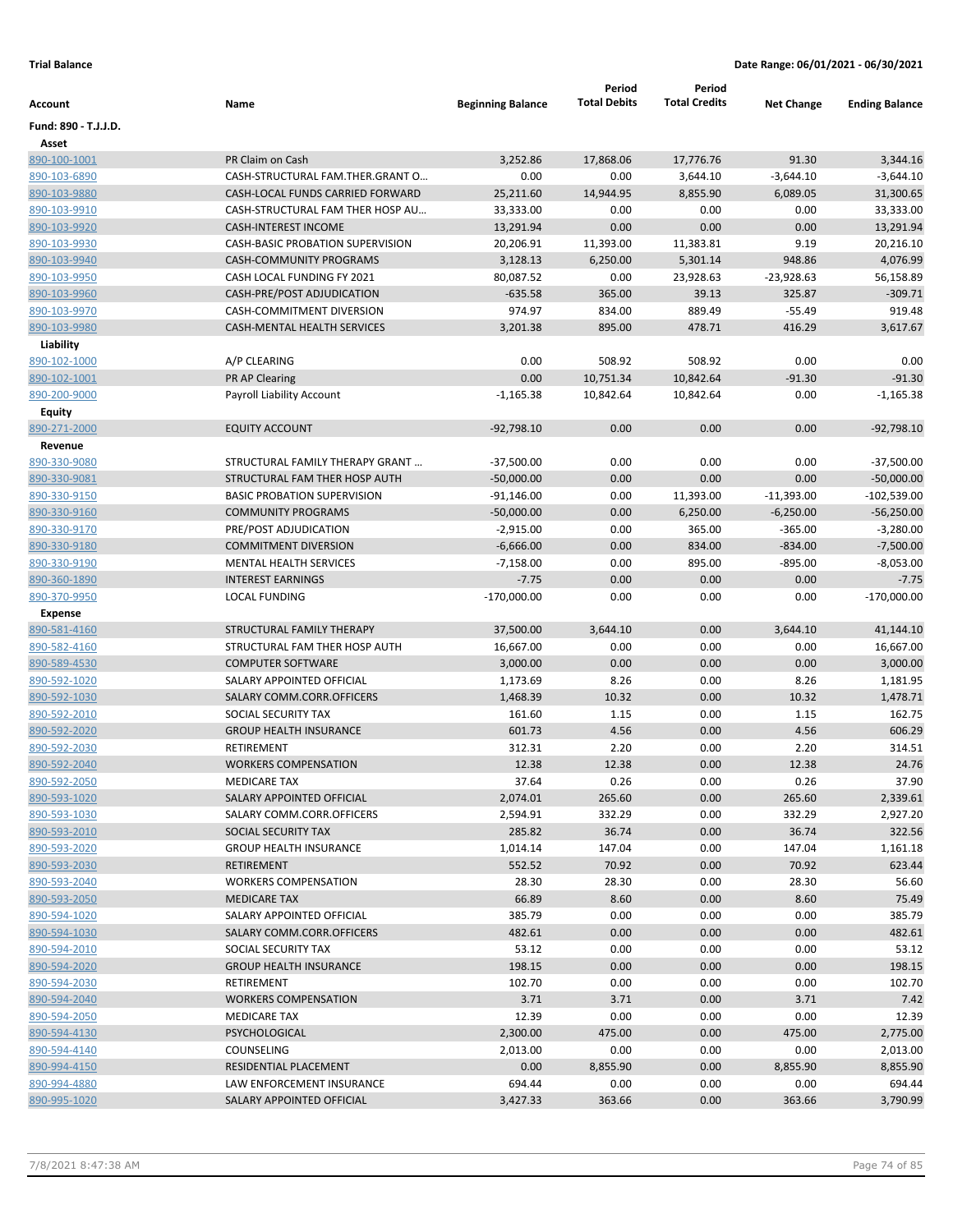| Account      | Name                                 | <b>Beginning Balance</b> | Period<br><b>Total Debits</b> | Period<br><b>Total Credits</b> | <b>Net Change</b> | <b>Ending Balance</b> |
|--------------|--------------------------------------|--------------------------|-------------------------------|--------------------------------|-------------------|-----------------------|
| 890-995-1030 | SALARY COMM.CORR.OFFICERS            | 4,288.06                 | 455.00                        | 0.00                           | 455.00            | 4,743.06              |
| 890-995-2010 | SOCIAL SECURITY TAX                  | 472.35                   | 50.34                         | 0.00                           | 50.34             | 522.69                |
| 890-995-2020 | <b>GROUP HEALTH INSURANCE</b>        | 1,690.56                 | 201.40                        | 0.00                           | 201.40            | 1,891.96              |
| 890-995-2030 | RETIREMENT                           | 912.89                   | 97.11                         | 0.00                           | 97.11             | 1,010.00              |
| 890-995-2040 | <b>WORKERS COMPENSATION</b>          | 44.72                    | 44.72                         | 0.00                           | 44.72             | 89.44                 |
| 890-995-2050 | <b>MEDICARE TAX</b>                  | 110.51                   | 11.77                         | 0.00                           | 11.77             | 122.28                |
| 890-995-4010 | <b>AUDIT EXPENSE</b>                 | 6,300.00                 | 0.00                          | 0.00                           | 0.00              | 6,300.00              |
| 890-995-4040 | DETENTION OPERATING COST FY20        | 13,995.07                | 0.00                          | 0.00                           | 0.00              | 13,995.07             |
| 890-995-4041 | <b>DETENTION OPERATING COST FY21</b> | 84,194.82                | 7,759.68                      | 0.00                           | 7,759.68          | 91,954.50             |
| 890-995-4530 | <b>COMPUTER SOFTWARE</b>             | 90.00                    | 0.00                          | 0.00                           | 0.00              | 90.00                 |
| 890-996-1020 | SALARY APPOINTED OFFICIAL            | 25,892.43                | 3,303.36                      | 0.00                           | 3,303.36          | 29,195.79             |
| 890-996-1030 | SALARY COMM.CORR.OFFICERS            | 32,395.11                | 4,132.96                      | 0.00                           | 4,132.96          | 36,528.07             |
| 890-996-2010 | SOCIAL SECURITY TAX                  | 3,569.49                 | 457.25                        | 0.00                           | 457.25            | 4,026.74              |
| 890-996-2020 | <b>GROUP HEALTH INSURANCE</b>        | 12,662.92                | 1,829.52                      | 0.00                           | 1,829.52          | 14,492.44             |
| 890-996-2030 | <b>RETIREMENT</b>                    | 6,897.92                 | 881.91                        | 0.00                           | 881.91            | 7,779.83              |
| 890-996-2040 | <b>WORKERS COMPENSATION</b>          | 351.80                   | 351.80                        | 0.00                           | 351.80            | 703.60                |
| 890-996-2050 | <b>MEDICARE TAX</b>                  | 835.08                   | 106.97                        | 0.00                           | 106.97            | 942.05                |
| 890-996-3100 | <b>OFFICE SUPPLIES</b>               | 211.48                   | 93.00                         | 0.00                           | 93.00             | 304.48                |
| 890-996-4210 | <b>INTERNET</b>                      | 811.71                   | 0.00                          | 0.00                           | 0.00              | 811.71                |
| 890-996-4230 | <b>CELL PHONE ALLOWANCE</b>          | 266.53                   | 33.92                         | 0.00                           | 33.92             | 300.45                |
| 890-996-4270 | OUT OF COUNTY TRAVEL/TRAINING        | 911.96                   | 193.12                        | 0.00                           | 193.12            | 1,105.08              |
| 890-997-1020 | SALARY APPOINTED OFFICIAL            | 16,638.33                | 1,569.30                      | 0.00                           | 1,569.30          | 18,207.63             |
| 890-997-1030 | SALARY COMM.CORR.OFFICERS            | 20,816.90                | 1,963.43                      | 0.00                           | 1,963.43          | 22,780.33             |
| 890-997-2010 | SOCIAL SECURITY TAX                  | 2,292.62                 | 217.22                        | 0.00                           | 217.22            | 2,509.84              |
| 890-997-2020 | <b>GROUP HEALTH INSURANCE</b>        | 8,245.78                 | 869.14                        | 0.00                           | 869.14            | 9,114.92              |
| 890-997-2030 | <b>RETIREMENT</b>                    | 4,431.53                 | 419.00                        | 0.00                           | 419.00            | 4,850.53              |
| 890-997-2040 | <b>WORKERS COMPENSATION</b>          | 212.27                   | 212.27                        | 0.00                           | 212.27            | 424.54                |
| 890-997-2050 | <b>MEDICARE TAX</b>                  | 536.09                   | 50.78                         | 0.00                           | 50.78             | 586.87                |
|              | Fund 890 Total:                      | 0.00                     | 114,228.87                    | 114,228.87                     | 0.00              | 0.00                  |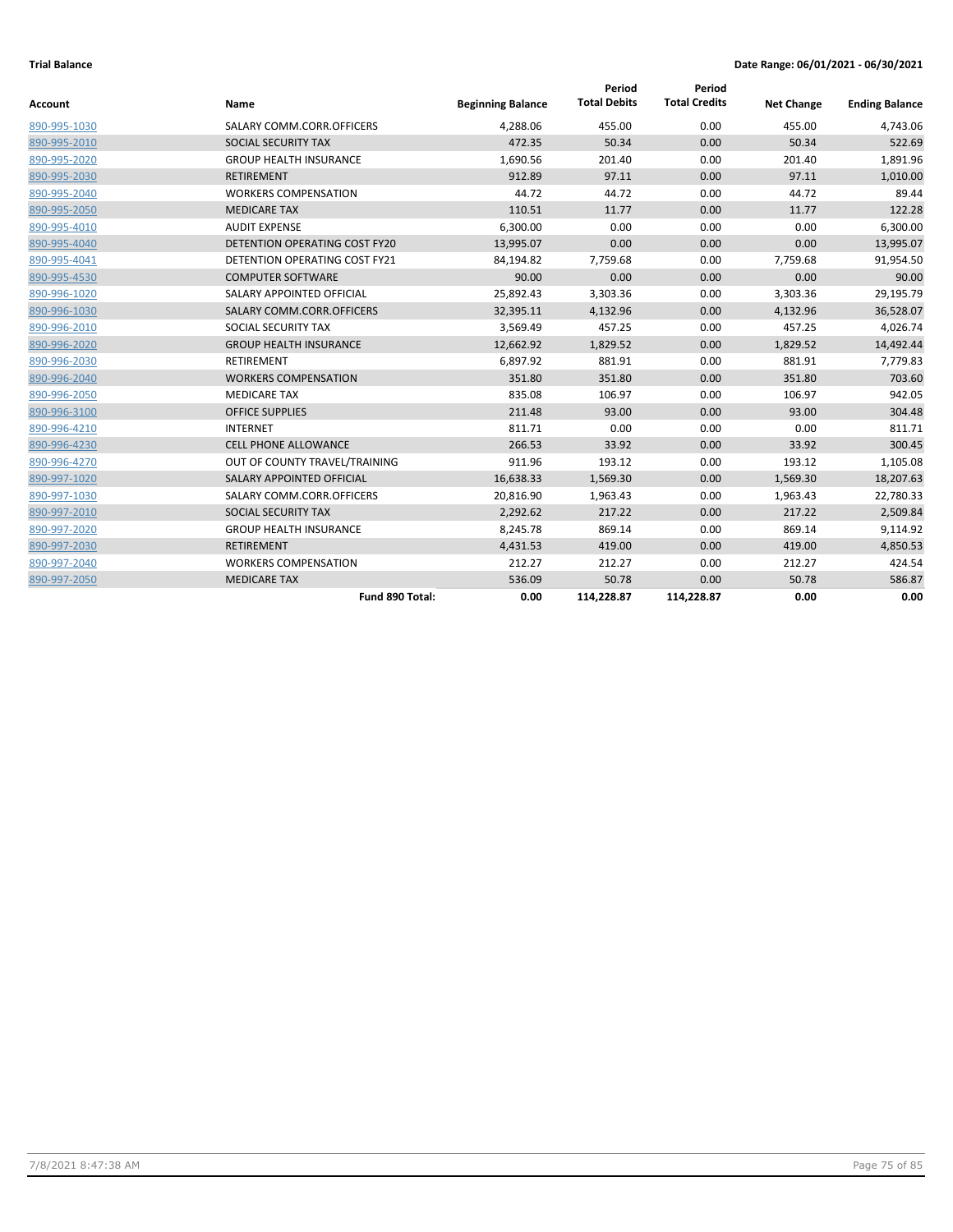| Account                                           | Name                                  | <b>Beginning Balance</b> | Period<br><b>Total Debits</b> | Period<br><b>Total Credits</b> | <b>Net Change</b> | <b>Ending Balance</b> |
|---------------------------------------------------|---------------------------------------|--------------------------|-------------------------------|--------------------------------|-------------------|-----------------------|
| <b>Fund: 891 - Juvenile Probation-Restitution</b> |                                       |                          |                               |                                |                   |                       |
| Asset                                             |                                       |                          |                               |                                |                   |                       |
| 891-103-1870                                      | <b>CASH-JUVENILE PROBATION</b>        | 2,889.63                 | 70.00                         | 15.00                          | 55.00             | 2,944.63              |
| <b>Equity</b>                                     |                                       |                          |                               |                                |                   |                       |
| 891-271-2000                                      | <b>EQUITY ACCOUNT</b>                 | $-3,754.92$              | 0.00                          | 0.00                           | 0.00              | $-3,754.92$           |
| Revenue                                           |                                       |                          |                               |                                |                   |                       |
| 891-340-5750                                      | <b>JUVENILE PROBATION FEES</b>        | $-485.00$                | 0.00                          | 50.00                          | $-50.00$          | $-535.00$             |
| 891-340-5760                                      | <b>JUVENILE PROBATION RESTITUTION</b> | $-563.44$                | 0.00                          | 0.00                           | 0.00              | $-563.44$             |
| 891-340-5770                                      | <b>JUVENILE PROBATION COURT COSTS</b> | $-80.00$                 | 0.00                          | 20.00                          | $-20.00$          | $-100.00$             |
| 891-340-5790                                      | REIMBURSEMENT OF EXPENSES             | $-566.76$                | 0.00                          | 0.00                           | 0.00              | $-566.76$             |
| Expense                                           |                                       |                          |                               |                                |                   |                       |
| 891-891-3100                                      | OFFICE SUPPLIES/MISC.                 | 1,874.39                 | 0.00                          | 0.00                           | 0.00              | 1,874.39              |
| 891-891-3190                                      | <b>RESTITUTION</b>                    | 586.10                   | 0.00                          | 0.00                           | 0.00              | 586.10                |
| 891-891-3200                                      | <b>COURT COSTS</b>                    | 100.00                   | 15.00                         | 0.00                           | 15.00             | 115.00                |
|                                                   | Fund 891 Total:                       | 0.00                     | 85.00                         | 85.00                          | 0.00              | 0.00                  |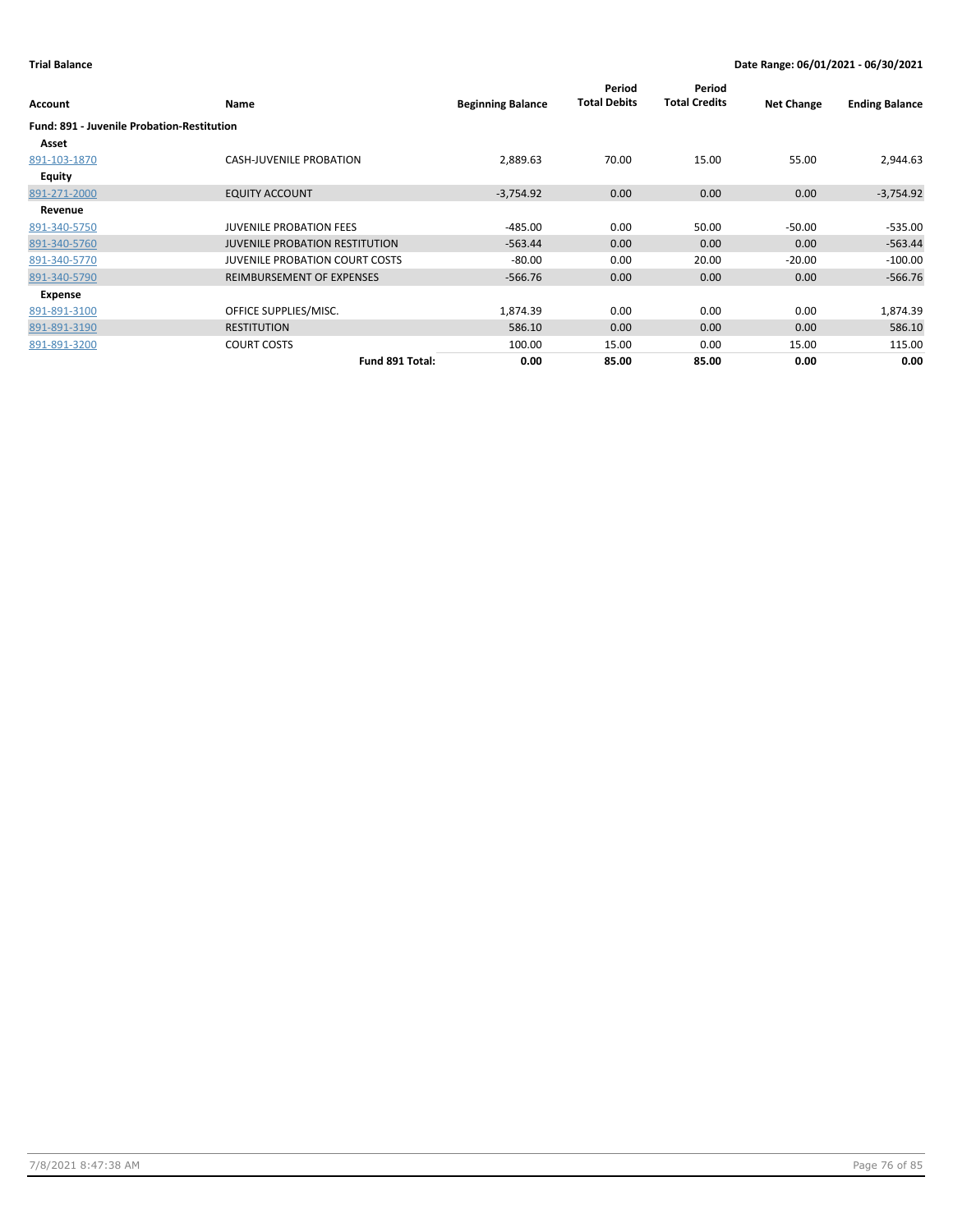| <b>Account</b>      | Name                     |                 | <b>Beginning Balance</b> | Period<br><b>Total Debits</b> | Period<br><b>Total Credits</b> | <b>Net Change</b> | <b>Ending Balance</b> |
|---------------------|--------------------------|-----------------|--------------------------|-------------------------------|--------------------------------|-------------------|-----------------------|
| Fund: 920 - Statzer |                          |                 |                          |                               |                                |                   |                       |
| Asset               |                          |                 |                          |                               |                                |                   |                       |
| 920-103-1001        | <b>CLAIM ON CASH</b>     |                 | 6,080.58                 | 757.85                        | 0.00                           | 757.85            | 6,838.43              |
| 920-103-1750        | <b>TEXPOOL</b>           |                 | 41,420.81                | 0.00                          | 0.00                           | 0.00              | 41,420.81             |
| <b>Equity</b>       |                          |                 |                          |                               |                                |                   |                       |
| 920-271-2000        | <b>EQUITY ACCOUNT</b>    |                 | $-47,483.68$             | 0.00                          | 0.00                           | 0.00              | $-47,483.68$          |
| Revenue             |                          |                 |                          |                               |                                |                   |                       |
| 920-360-1000        | <b>INTEREST EARNINGS</b> |                 | $-17.71$                 | 0.00                          | 0.00                           | 0.00              | $-17.71$              |
| 920-370-1000        | <b>RENT</b>              |                 | 0.00                     | 0.00                          | 757.85                         | $-757.85$         | $-757.85$             |
|                     |                          | Fund 920 Total: | 0.00                     | 757.85                        | 757.85                         | 0.00              | 0.00                  |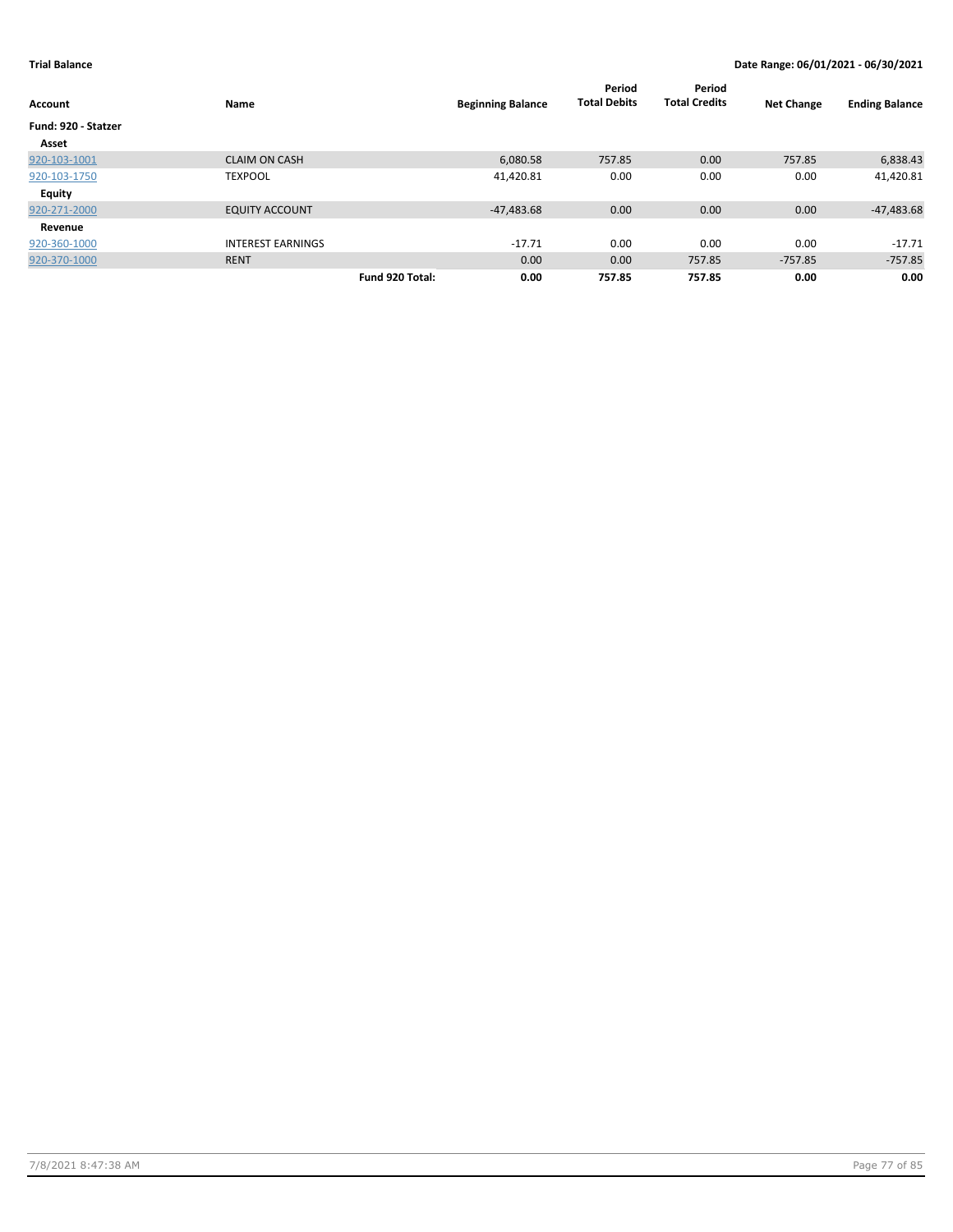| Account                               | Name                                | <b>Beginning Balance</b> | Period<br><b>Total Debits</b> | Period<br><b>Total Credits</b> | <b>Net Change</b> | <b>Ending Balance</b> |
|---------------------------------------|-------------------------------------|--------------------------|-------------------------------|--------------------------------|-------------------|-----------------------|
| Fund: 930 - Texas Community Dev.Prog. |                                     |                          |                               |                                |                   |                       |
| Asset                                 |                                     |                          |                               |                                |                   |                       |
| 930-103-9090                          | CASH-#7219149 HICKORY CREEK         | 100.00                   | 0.00                          | 0.00                           | 0.00              | 100.00                |
| <b>Equity</b>                         |                                     |                          |                               |                                |                   |                       |
| 930-271-2000                          | <b>EQUITY ACCOUNT</b>               | $-100.00$                | 0.00                          | 0.00                           | 0.00              | $-100.00$             |
| Revenue                               |                                     |                          |                               |                                |                   |                       |
| 930-330-9090                          | <b>GRANT #7219149 HICKORY CREEK</b> | $-212,816.59$            | 0.00                          | 0.00                           | 0.00              | $-212,816.59$         |
| Expense                               |                                     |                          |                               |                                |                   |                       |
| 930-909-4140                          | <b>GRANT ADMINISTRATION</b>         | 4,750.00                 | 0.00                          | 0.00                           | 0.00              | 4,750.00              |
| 930-909-4150                          | <b>CONSTRUCTION EXPENSE</b>         | 178,666.59               | 0.00                          | 0.00                           | 0.00              | 178,666.59            |
| 930-909-4160                          | <b>ENGINEERING</b>                  | 29,400.00                | 0.00                          | 0.00                           | 0.00              | 29,400.00             |
|                                       | Fund 930 Total:                     | 0.00                     | 0.00                          | 0.00                           | 0.00              | 0.00                  |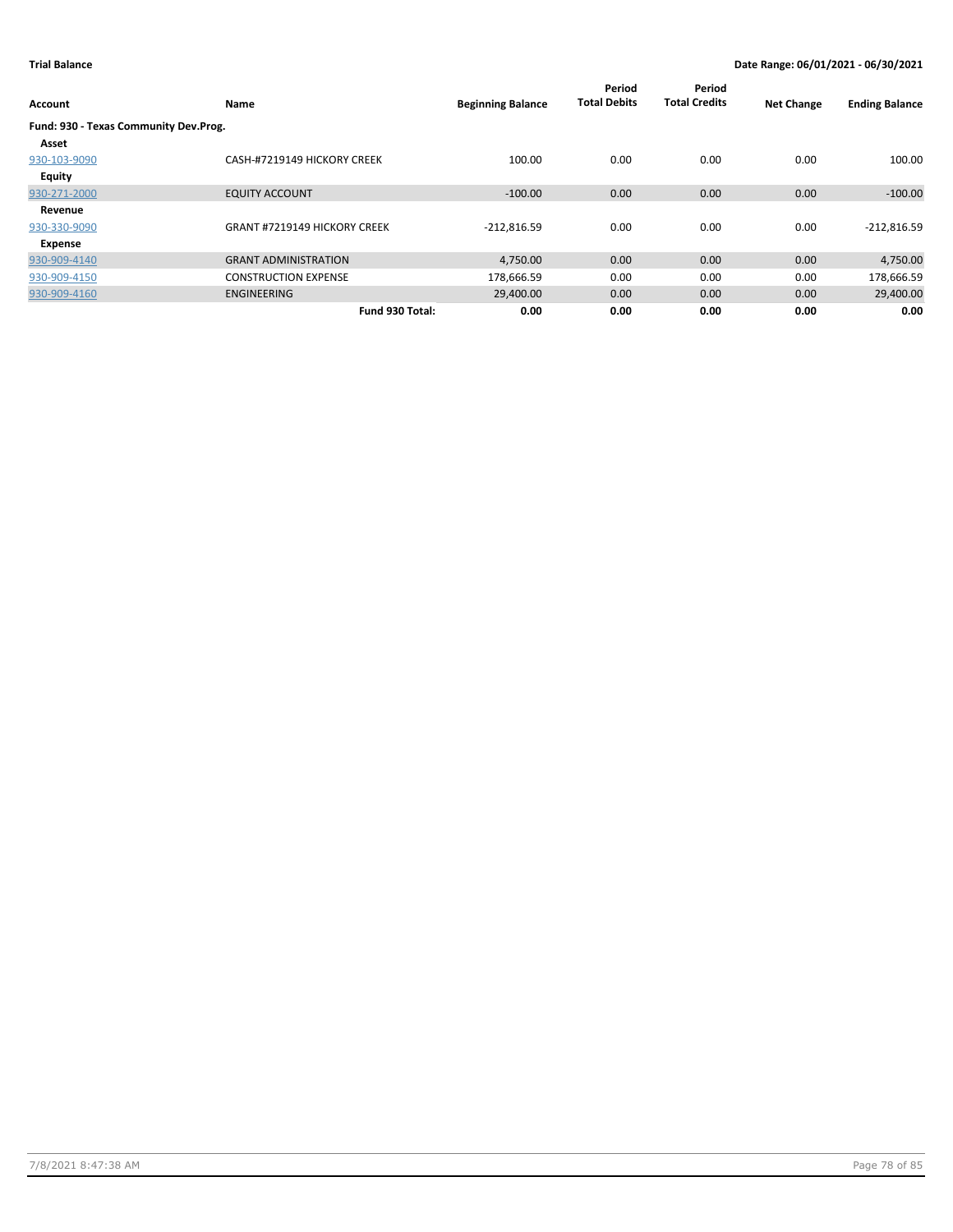| Account             | Name                                | <b>Beginning Balance</b> | Period<br><b>Total Debits</b> | Period<br><b>Total Credits</b> | <b>Net Change</b> | <b>Ending Balance</b> |
|---------------------|-------------------------------------|--------------------------|-------------------------------|--------------------------------|-------------------|-----------------------|
| Fund: 950 - Payroll |                                     |                          |                               |                                |                   |                       |
| Asset               |                                     |                          |                               |                                |                   |                       |
| 950-100-1001        | PR Claim on cash                    | 1,012.11                 | 2,966.88                      | 2,966.85                       | 0.03              | 1,012.14              |
| Liability           |                                     |                          |                               |                                |                   |                       |
| 950-102-1001        | <b>PR AP Clearing</b>               | 0.00                     | 2,966.85                      | 2,966.85                       | 0.00              | 0.00                  |
| 950-271-2000        | <b>DEPOSITS</b>                     | $-20.64$                 | 0.00                          | 0.00                           | 0.00              | $-20.64$              |
| Revenue             |                                     |                          |                               |                                |                   |                       |
| 950-370-1300        | <b>REFUNDS &amp; MISCELLANEOUS</b>  | $-13,615.68$             | 0.00                          | 2,966.88                       | $-2,966.88$       | $-16,582.56$          |
| Expense             |                                     |                          |                               |                                |                   |                       |
| 950-415-2020        | <b>COBRA Group Health Insurance</b> | 13,586.67                | 2,966.85                      | 0.00                           | 2,966.85          | 16,553.52             |
|                     | Fund 950 Total:                     | 962.46                   | 8.900.58                      | 8.900.58                       | 0.00              | 962.46                |

**\*\*\*Error: Fund 950 Out of Balance\*\*\***

**\*\*\*Warning: Account Authorization is turned on. Please run the Unauthorized Account Listing Report to see if you are out of balance due to missing accounts \*\*\***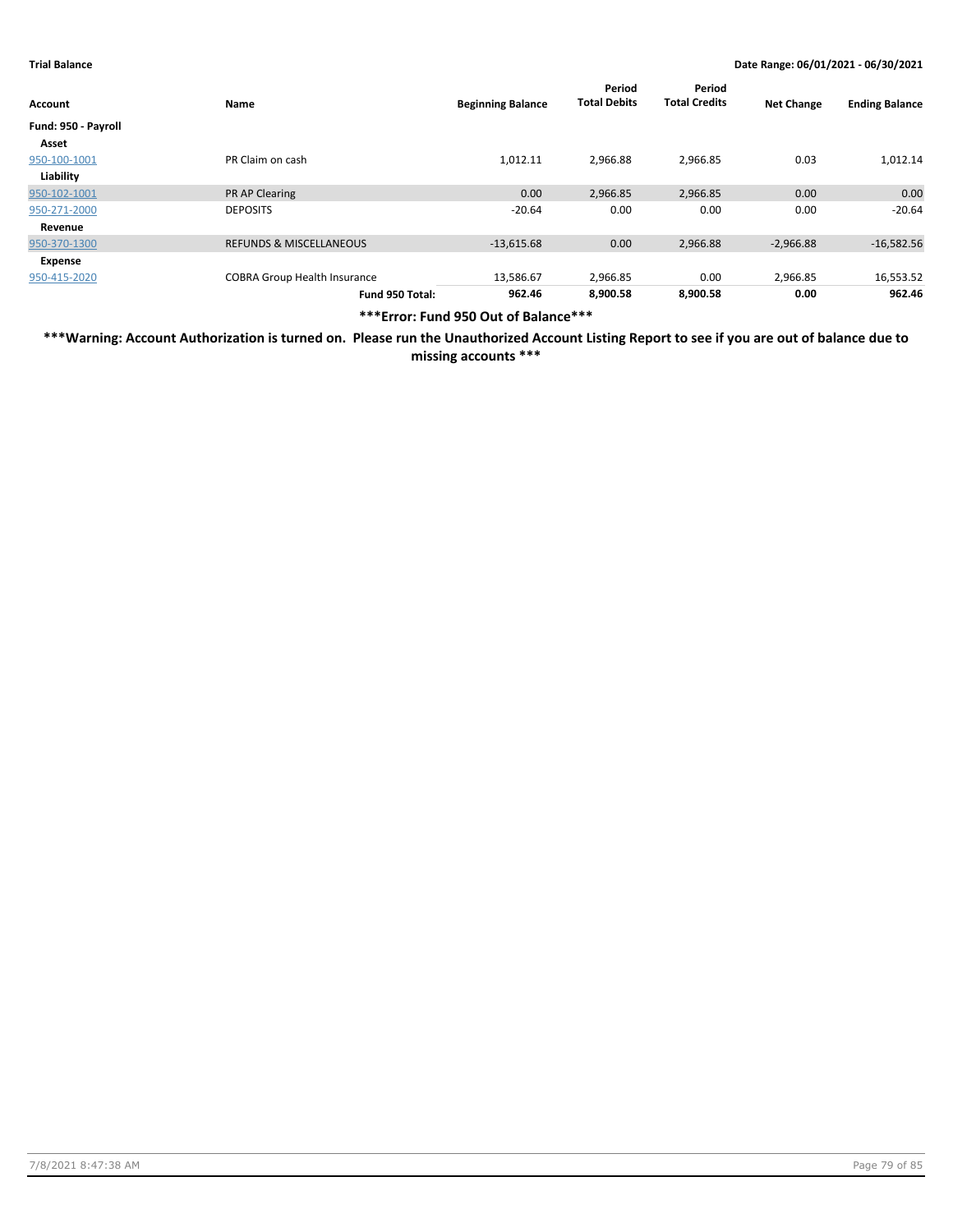|                            | Name                             | <b>Beginning Balance</b> | Period<br><b>Total Debits</b> | Period<br><b>Total Credits</b> | <b>Net Change</b> |                       |
|----------------------------|----------------------------------|--------------------------|-------------------------------|--------------------------------|-------------------|-----------------------|
| Account                    |                                  |                          |                               |                                |                   | <b>Ending Balance</b> |
| Fund: 990 - Capital Assets |                                  |                          |                               |                                |                   |                       |
| Asset                      |                                  |                          |                               |                                |                   |                       |
| 990-160-1000               | LAND                             | 341,561.30               | 0.00                          | 0.00                           | 0.00              | 341,561.30            |
| 990-160-2000               | <b>BUILDINGS</b>                 | 4,737,000.00             | 0.00                          | 0.00                           | 0.00              | 4,737,000.00          |
| 990-160-2010               | ACCUM. DEPRECIATION-BUILDINGS    | $-3,612,211.08$          | 0.00                          | 0.00                           | 0.00              | $-3,612,211.08$       |
| 990-160-2100               | <b>AUTOMOBILES AND TRUCKS</b>    | 2,339,603.69             | 0.00                          | 0.00                           | 0.00              | 2,339,603.69          |
| 990-160-2110               | ACCUM. DEPR.AUTOS AND TRUCKS     | $-1,460,778.27$          | 0.00                          | 0.00                           | 0.00              | $-1,460,778.27$       |
| 990-160-2150               | <b>TECHNOLOGY</b>                | 753,474.11               | 0.00                          | 0.00                           | 0.00              | 753,474.11            |
| 990-160-2160               | ACCUM. DEPR.-COMPUTER EQUIPMENT  | $-678,197.41$            | 0.00                          | 0.00                           | 0.00              | $-678,197.41$         |
| 990-160-2200               | <b>OFFICE EQUIPMENT</b>          | 164,640.04               | 0.00                          | 0.00                           | 0.00              | 164,640.04            |
| 990-160-2210               | ACCUM. DEPR.-OFFICE EQUIPMENT    | $-100,426.88$            | 0.00                          | 0.00                           | 0.00              | $-100,426.88$         |
| 990-160-2250               | <b>RADIO EQUIPMENT</b>           | 213,359.45               | 0.00                          | 0.00                           | 0.00              | 213,359.45            |
| 990-160-2260               | ACCUM. DEPR.-RADIO EQUIPMENT     | $-212,477.68$            | 0.00                          | 0.00                           | 0.00              | $-212,477.68$         |
| 990-160-2270               | SECURITY EQUIPMENT               | 159,027.15               | 0.00                          | 0.00                           | 0.00              | 159,027.15            |
| 990-160-2280               | ACCUM.DEP.-SECURITY EQUIPMENT    | $-62,677.46$             | 0.00                          | 0.00                           | 0.00              | $-62,677.46$          |
| 990-160-2300               | <b>ROADS</b>                     | 18,733,686.23            | 0.00                          | 0.00                           | 0.00              | 18,733,686.23         |
| 990-160-2310               | ACCUM. DEPRECIATION-ROADS        | $-14,295,608.64$         | 0.00                          | 0.00                           | 0.00              | $-14,295,608.64$      |
| 990-160-2350               | <b>BRIDGES</b>                   | 11,295,230.21            | 0.00                          | 0.00                           | 0.00              | 11,295,230.21         |
| 990-160-2360               | ACCUM. DEPRECIATION-BRIDGES      | $-4,099,667.06$          | 0.00                          | 0.00                           | 0.00              | $-4,099,667.06$       |
| 990-160-3000               | <b>ROAD EQUIPMENT</b>            | 3,883,975.23             | 0.00                          | 0.00                           | 0.00              | 3,883,975.23          |
| 990-160-3010               | ACCUM. DEPRECIATION-ROAD EQUIPME | $-2,902,802.40$          | 0.00                          | 0.00                           | 0.00              | $-2,902,802.40$       |
| 990-160-4000               | <b>CONSTRUCTION IN PROGRESS</b>  | 2,124,972.50             | 0.00                          | 0.00                           | 0.00              | 2,124,972.50          |
| <b>Equity</b>              |                                  |                          |                               |                                |                   |                       |
| 990-271-2000               | <b>EQUITY ACCOUNT</b>            | $-17,321,683.03$         | 0.00                          | 0.00                           | 0.00              | $-17,321,683.03$      |
|                            | Fund 990 Total:                  | 0.00                     | 0.00                          | 0.00                           | 0.00              | 0.00                  |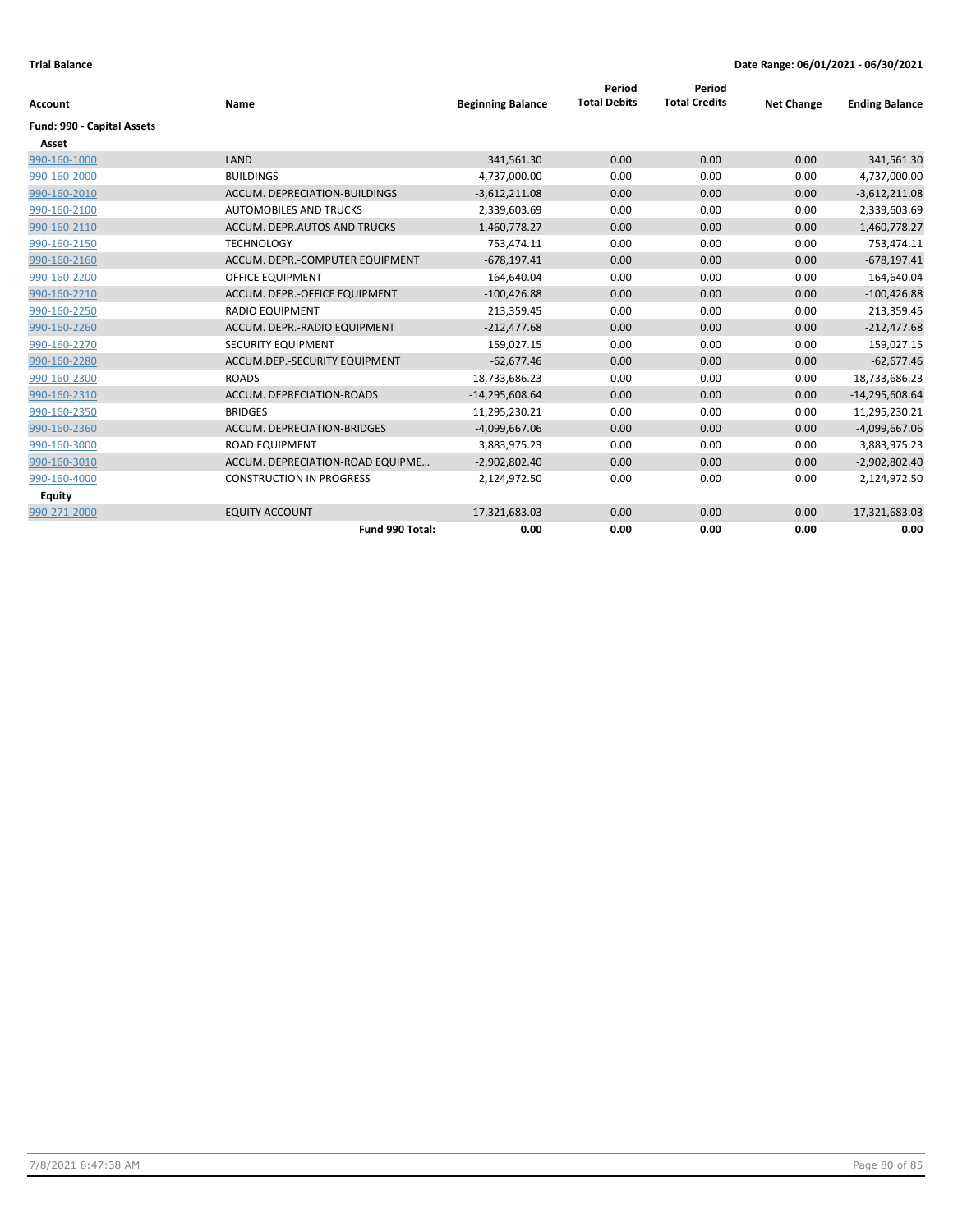|                                      |                                |                          | Period              | Period               |                   |                       |
|--------------------------------------|--------------------------------|--------------------------|---------------------|----------------------|-------------------|-----------------------|
| Account                              | <b>Name</b>                    | <b>Beginning Balance</b> | <b>Total Debits</b> | <b>Total Credits</b> | <b>Net Change</b> | <b>Ending Balance</b> |
| <b>Fund: 991 - Governmental Debt</b> |                                |                          |                     |                      |                   |                       |
| Asset                                |                                |                          |                     |                      |                   |                       |
| 991-170-2000                         | DEFERRED PENSION OUTFLOW       | 38,725.00                | 0.00                | 0.00                 | 0.00              | 38,725.00             |
| Liability                            |                                |                          |                     |                      |                   |                       |
| 991-200-2400                         | <b>ACCRUED INTEREST</b>        | 235,755.00               | 0.00                | 0.00                 | 0.00              | 235,755.00            |
| 991-200-2500                         | <b>GENERAL OBLIGATION BOND</b> | 80,000.00                | 0.00                | 0.00                 | 0.00              | 80,000.00             |
| 991-200-2510                         | <b>GOB-CURRENT PORTION</b>     | $-120,000.00$            | 0.00                | 0.00                 | 0.00              | $-120,000.00$         |
| 991-200-2550                         | <b>BOND DISCOUNT CURRENT</b>   | $-288.24$                | 0.00                | 0.00                 | 0.00              | $-288.24$             |
| 991-200-2560                         | <b>BOND DISCOUNT</b>           | $-6,773.47$              | 0.00                | 0.00                 | 0.00              | $-6,773.47$           |
| 991-200-2570                         | <b>BOND PREMIUM CURRENT</b>    | $-2,904.78$              | 0.00                | 0.00                 | 0.00              | $-2,904.78$           |
| 991-200-2580                         | <b>BOND PREMIUM</b>            | $-68,262.53$             | 0.00                | 0.00                 | 0.00              | $-68,262.53$          |
| 991-200-3500                         | <b>ACCRUED COMPENSATION</b>    | $-186,904.13$            | 0.00                | 0.00                 | 0.00              | $-186,904.13$         |
| 991-200-4000                         | <b>NET PENSION LIABILITY</b>   | 1,126,333.00             | 0.00                | 0.00                 | 0.00              | 1,126,333.00          |
| 991-200-4500                         | DEFERRED PENSION IN FLOW       | $-1,467,676.00$          | 0.00                | 0.00                 | 0.00              | $-1,467,676.00$       |
| Equity                               |                                |                          |                     |                      |                   |                       |
| 991-271-2000                         | <b>EQUITY ACCOUNT</b>          | 371,996.15               | 0.00                | 0.00                 | 0.00              | 371,996.15            |
|                                      | Fund 991 Total:                | 0.00                     | 0.00                | 0.00                 | 0.00              | 0.00                  |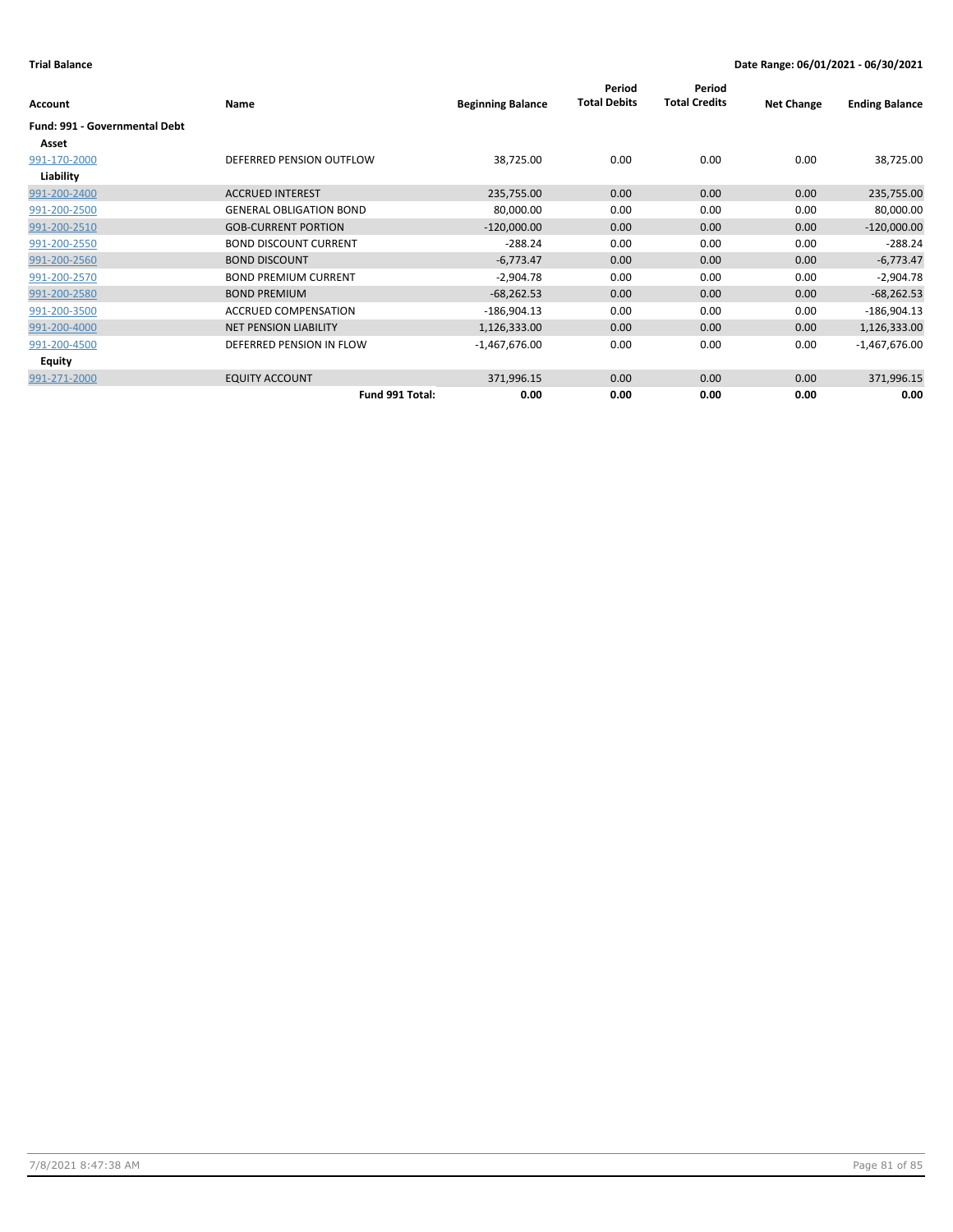|                                 |                      |                 |                          | Period              | Period               |                   |                       |
|---------------------------------|----------------------|-----------------|--------------------------|---------------------|----------------------|-------------------|-----------------------|
| Account                         | Name                 |                 | <b>Beginning Balance</b> | <b>Total Debits</b> | <b>Total Credits</b> | <b>Net Change</b> | <b>Ending Balance</b> |
| Fund: 998 - Payroll Pooled Cash |                      |                 |                          |                     |                      |                   |                       |
| Asset                           |                      |                 |                          |                     |                      |                   |                       |
| 998-100-1001                    | PR Combined Cash     |                 | $-5,319.26$              | 724,983.89          | 724,892.56           | 91.33             | $-5,227.93$           |
| 998-120-3100                    | Due From 100         |                 | 0.00                     | 258,595.96          | 257,821.68           | 774.28            | 774.28                |
| 998-120-3121                    | Due From 121         |                 | 0.00                     | 1,887.92            | 1,887.92             | 0.00              | 0.00                  |
| 998-120-3190                    | Due From 190         |                 | 0.00                     | 408.58              | 402.55               | 6.03              | 6.03                  |
| 998-120-3200                    | Due From 200         |                 | 0.00                     | 494.78              | 494.78               | 0.00              | 0.00                  |
| 998-120-3210                    | Due From 210         |                 | 0.00                     | 12,778.15           | 12,727.69            | 50.46             | 50.46                 |
| 998-120-3220                    | Due From 220         |                 | 0.00                     | 20,309.86           | 20,278.16            | 31.70             | 31.70                 |
| 998-120-3230                    | Due From 230         |                 | 0.00                     | 22,173.27           | 22,077.25            | 96.02             | 96.02                 |
| 998-120-3240                    | Due From 240         |                 | 0.00                     | 13,055.24           | 13,022.84            | 32.40             | 32.40                 |
| 998-120-3360                    | Due From 360         |                 | 0.00                     | 624.58              | 624.58               | 0.00              | 0.00                  |
| 998-120-3562                    | Due From 562         |                 | 0.00                     | 4,742.41            | 4,742.41             | 0.00              | 0.00                  |
| 998-120-3890                    | Due From 890         |                 | 0.00                     | 10,842.64           | 10,751.34            | 91.30             | 91.30                 |
| Liability                       |                      |                 |                          |                     |                      |                   |                       |
| 998-102-1000                    | A/P CLEARING         |                 | 0.00                     | 375,302.24          | 376,384.43           | $-1,082.19$       | $-1,082.19$           |
| 998-120-3413                    | Due From 413         |                 | 0.00                     | 27,504.19           | 27,504.19            | 0.00              | 0.00                  |
| 998-120-3950                    | Due From 950         |                 | 0.00                     | 2,966.85            | 2,966.85             | 0.00              | 0.00                  |
| 998-200-1400                    | <b>Wages Payable</b> |                 | 606.65                   | 349,590.32          | 349,590.32           | 0.00              | 606.65                |
| 998-207-9900                    | Due To Other Funds   |                 | 4,712.61                 | 724,892.56          | 724,983.89           | $-91.33$          | 4,621.28              |
|                                 |                      | Fund 998 Total: | 0.00                     | 2,551,153.44        | 2,551,153.44         | 0.00              | 0.00                  |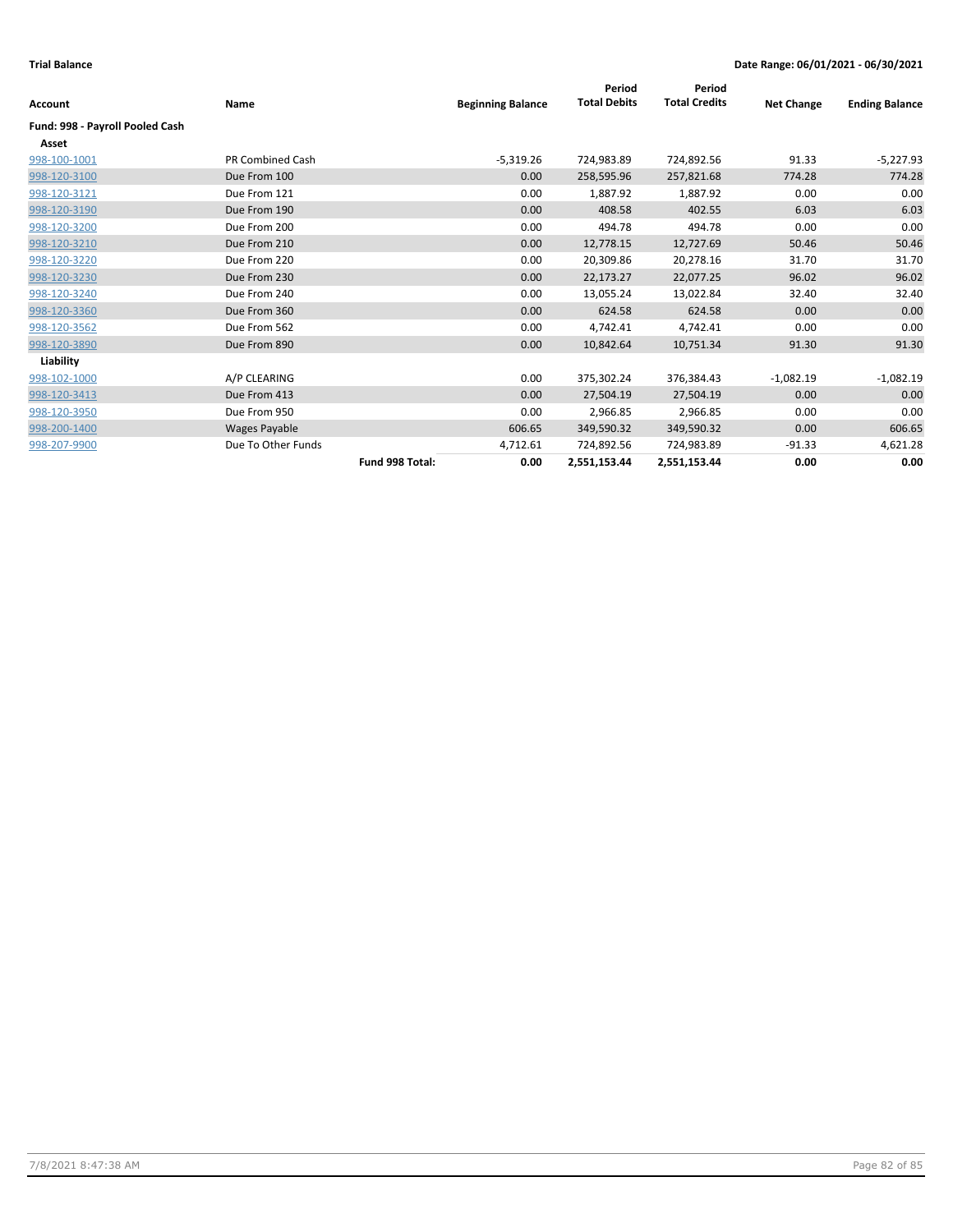| Account                 | Name                        |                      | <b>Beginning Balance</b> | Period<br><b>Total Debits</b> | Period<br><b>Total Credits</b> | <b>Net Change</b> | <b>Ending Balance</b> |
|-------------------------|-----------------------------|----------------------|--------------------------|-------------------------------|--------------------------------|-------------------|-----------------------|
| Fund: 999 - Pooled Cash |                             |                      |                          |                               |                                |                   |                       |
| Asset                   |                             |                      |                          |                               |                                |                   |                       |
| 999-103-1000            | <b>Combined Checking AP</b> |                      | 12,325,861.33            | 2,513,655.52                  | 2,095,845.88                   | 417,809.64        | 12,743,670.97         |
| 999-120-3100            | DUE FROM 100                |                      | 0.00                     | 602,975.17                    | 602,975.17                     | 0.00              | 0.00                  |
| 999-120-3121            | DUE FROM 121                |                      | 0.00                     | 36.93                         | 36.93                          | 0.00              | 0.00                  |
| 999-120-3191            | DUE FROM 191                |                      | 56.34                    | 0.00                          | 0.00                           | 0.00              | 56.34                 |
| 999-120-3200            | DUE FROM 200                |                      | 0.00                     | 277.04                        | 277.04                         | 0.00              | 0.00                  |
| 999-120-3210            | DUE FROM 210                |                      | 2,759.02                 | 36,785.30                     | 36,785.30                      | 0.00              | 2,759.02              |
| 999-120-3220            | DUE FROM 220                |                      | 0.00                     | 64,302.37                     | 64,302.37                      | 0.00              | 0.00                  |
| 999-120-3230            | DUE FROM 230                |                      | 316.12                   | 68,585.79                     | 68,585.79                      | 0.00              | 316.12                |
| 999-120-3240            | DUE FROM 240                |                      | 0.00                     | 38,660.92                     | 38,660.92                      | 0.00              | 0.00                  |
| 999-120-3310            | DUE FROM 310                |                      | 0.00                     | 320.00                        | 320.00                         | 0.00              | 0.00                  |
| 999-120-3362            | DUE FROM 362                |                      | 0.00                     | 350.00                        | 350.00                         | 0.00              | 0.00                  |
| 999-120-3413            | DUE FROM 413                |                      | 0.00                     | 2,060.64                      | 2,060.64                       | 0.00              | 0.00                  |
| 999-120-3562            | DUE FROM 562                |                      | 0.00                     | 639.09                        | 639.09                         | 0.00              | 0.00                  |
| 999-120-3660            | DUE FROM 660                |                      | 0.00                     | 1,681.81                      | 1,681.81                       | 0.00              | 0.00                  |
| 999-120-3680            | DUE FROM 680                |                      | 0.00                     | 9,088.62                      | 9,088.62                       | 0.00              | 0.00                  |
| 999-120-3690            | DUE FROM 690                |                      | 0.00                     | 570,148.97                    | 570,148.97                     | 0.00              | 0.00                  |
| 999-120-3850            | DUE FROM 850                |                      | 0.00                     | 138.06                        | 138.06                         | 0.00              | 0.00                  |
| Liability               |                             |                      |                          |                               |                                |                   |                       |
| 999-102-1000            | A/P CLEARING                |                      | $-3,075.14$              | 1,394,674.99                  | 1,394,674.99                   | 0.00              | $-3,075.14$           |
| 999-207-9900            | DUE TO OTHER FUNDS          |                      | $-12,325,917.67$         | 2,098,888.79                  | 2,516,698.43                   | $-417,809.64$     | $-12,743,727.31$      |
|                         |                             | Fund 999 Total:      | 0.00                     | 7,403,270.01                  | 7,403,270.01                   | 0.00              | 0.00                  |
|                         |                             | <b>Report Total:</b> | 962.46                   | 17,525,129.43                 | 17,525,129.43                  | 0.00              | 962.46                |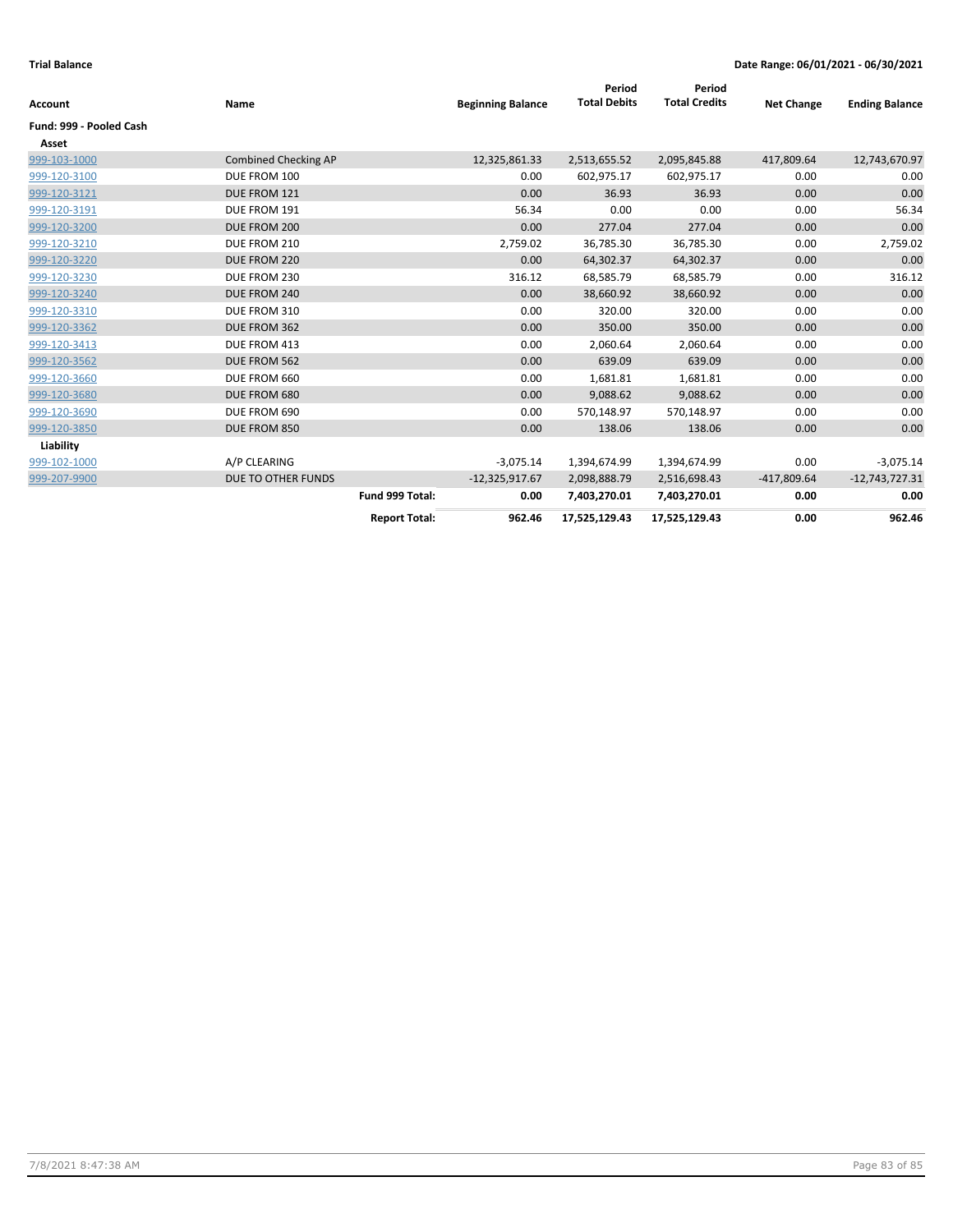# **Fund Summary**

| Fund                                             | <b>Beginning Balance</b> | <b>Total Debits</b> | <b>Total Credits</b> | <b>Ending Balance</b> |
|--------------------------------------------------|--------------------------|---------------------|----------------------|-----------------------|
| 100 - General                                    | 0.00                     | 3,110,102.78        | 3,110,102.78         | 0.00                  |
| 110 - Courthouse Security                        | 0.00                     | 183.97              | 183.97               | 0.00                  |
| 111 - Justice Court Building Security            | 0.00                     | 0.00                | 0.00                 | 0.00                  |
| 120 - County Clerk Vital Statistics              | 0.00                     | 0.00                | 0.00                 | 0.00                  |
| 121 - County Clerk Records Management            | 0.00                     | 10,617.34           | 10,617.34            | 0.00                  |
| 122 - Chapter 19 Funds                           | 0.00                     | 0.00                | 0.00                 | 0.00                  |
| 123 - Election Equipment Fund                    | 0.00                     | 3,096.00            | 3,096.00             | 0.00                  |
| 125 - County Clerk Co.& Dist.CourtTechnology     | 0.00                     | 0.00                | 0.00                 | 0.00                  |
| 126 - County Clerk Court Records Preservation    | 0.00                     | 0.00                | 0.00                 | 0.00                  |
| 127 - County Clerk Records Archive               | 0.00                     | 0.00                | 0.00                 | 0.00                  |
| 130 - Bail Bond Trust Fund                       | 0.00                     | 270.00              | 270.00               | 0.00                  |
| 160 - County Judge Excess Supplement             | 0.00                     | 146.50              | 146.50               | 0.00                  |
| 161 - Probate Judges Education                   | 0.00                     | 0.00                | 0.00                 | 0.00                  |
| 190 - District Clerk Records Management          | 0.00                     | 2,479.57            | 2,479.57             | 0.00                  |
| 191 - District Court Records Archive             | 0.00                     | 343.34              | 343.34               | 0.00                  |
| 192 - District Clerk Co.& Dist.Court Technology  | 0.00                     | 35.01               | 35.01                | 0.00                  |
| 193 - District Clerk Court Records Preservation  | 0.00                     | 262.64              | 262.64               | 0.00                  |
| 200 - County Offices Records Mangement           | 0.00                     | 4,984.32            | 4,984.32             | 0.00                  |
| 210 - Road & Bridge #1                           | 0.00                     | 171,601.38          | 171,601.38           | 0.00                  |
| 220 - Road & Bridge #2                           | 0.00                     | 264,359.62          | 264,359.62           | 0.00                  |
| 221 - Raw Water Pipeline Road and Bridge #2      | 0.00                     | 0.00                | 0.00                 | 0.00                  |
| 230 - Road & Bridge #3                           | 0.00                     | 302,943.78          | 302,943.78           | 0.00                  |
| 231 - Lake Road Impact/Raw Water PipelinePct. 3  | 0.00                     | 0.00                | 0.00                 | 0.00                  |
| 240 - Road & Bridge #4                           | 0.00                     | 176,512.64          | 176,512.64           | 0.00                  |
| 241 - Lake Road Impact/Raw Water PipelinePct. 4  | 0.00                     | 0.00                | 0.00                 | 0.00                  |
| 250 - Raw Water Pipeline Rock for Pct.2,3,4      | 0.00                     | 0.00                | 0.00                 | 0.00                  |
| 260 - J.P.#1 Justice Court Technology            | 0.00                     | 0.00                | 0.00                 | 0.00                  |
| 270 - J.P.#2 Justice Court Technology            | 0.00                     | 0.00                | 0.00                 | 0.00                  |
| 280 - J.P.#3 Justice Court Technology            | 0.00                     | 0.00                | 0.00                 | 0.00                  |
| 310 - F.C.Detention Center Annual Payment        | 0.00                     | 640.00              | 640.00               | 0.00                  |
| 330 - Bail Bondsman Application Fee              | 0.00                     | 0.00                | 0.00                 | 0.00                  |
| 350 - Law Library                                | 0.00                     | 910.00              | 910.00               | 0.00                  |
| 360 - D. A. Fee                                  | 0.00                     | 4,020.33            | 4,020.33             | 0.00                  |
| 361 - Contraband Seizure                         | 0.00                     | 0.00                | 0.00                 | 0.00                  |
| 362 - Investigator/LEOSE                         | 0.00                     | 700.00              | 700.00               | 0.00                  |
| 380 - IHC Co-Op Gin                              | 0.00                     | 0.00                | 0.00                 | 0.00                  |
| 381 - IHC Bonnie Ruth Cooper                     | 0.00                     | 188.69              | 188.69               | 0.00                  |
| 410 - CERT                                       | 0.00                     | 0.00                | 0.00                 | 0.00                  |
| 412 - Safe Room Reimbursement Prog.              | 0.00                     | 0.00                | 0.00                 | 0.00                  |
| 413 - CARES ACT-CORONAVIRUS RELIEF               | 0.00                     | 208,855.19          | 208,855.19           | 0.00                  |
| 414 - OOG COVID #4145401                         | 0.00                     | 0.00                | 0.00                 | 0.00                  |
| 415 - American Recovery Program Grant            | 0.00                     | 0.00                | 0.00                 | 0.00                  |
| 560 - Sheriff Forfeiture                         | 0.00                     | 1,860.26            | 1,860.26             | 0.00                  |
| 561 - Law Enforcement Education Sheriff's Office | 0.00                     | 475.00              | 475.00               | 0.00                  |
| 562 - Bois D'Arc Lake Reservoir (SO)             | 0.00                     | 29,805.50           | 29,805.50            | 0.00                  |
| 563 - Sheriff's Office Technology                | 0.00                     | 0.00                | 0.00                 | 0.00                  |
| 590 - Specialty Court/Drug Court                 | 0.00                     | 187.08              | 187.08               | 0.00                  |
| 600 - Sinking                                    | 0.00                     | 19,167.58           | 19,167.58            | 0.00                  |
| 630 - Law Enforcement Education Const. Pct.1     | 0.00                     | 0.00                | 0.00                 | 0.00                  |
| 640 - Law Enforcement Education Const. Pct.2     | 0.00                     | 0.00                | 0.00                 | 0.00                  |
| 650 - Law Enforcement Education Const. Pct.3     | 0.00                     | 0.00                | 0.00                 | 0.00                  |
| 660 - 2017 GO Bonds-Construction Fund FY2017     | 0.00                     | 3,363.62            | 3,363.62             | 0.00                  |
| 670 - Courthouse Restoration                     | 0.00                     | 1,178,005.39        | 1,178,005.39         | 0.00                  |
| 680 - 2018 GO Bonds-Construction Fund FY2019     | 0.00                     | 27,266.91           | 27,266.91            | 0.00                  |
| 690 - 2020 CO Bonds-Construction Fund FY2020     | 0.00                     | 1,922,625.12        | 1,922,625.12         | 0.00                  |
| 700 - Right of Way                               | 0.00                     | 90.00               | 90.00                | 0.00                  |
| 800 - Veterans Court Program                     | 0.00                     | 25.00               | 25.00                | 0.00                  |
| 810 - County Lake Road Impact Fund               | 0.00                     | 0.00                | 0.00                 | 0.00                  |
| 850 - Lake Fannin                                | 0.00                     | 609.12              | 609.12               | 0.00                  |